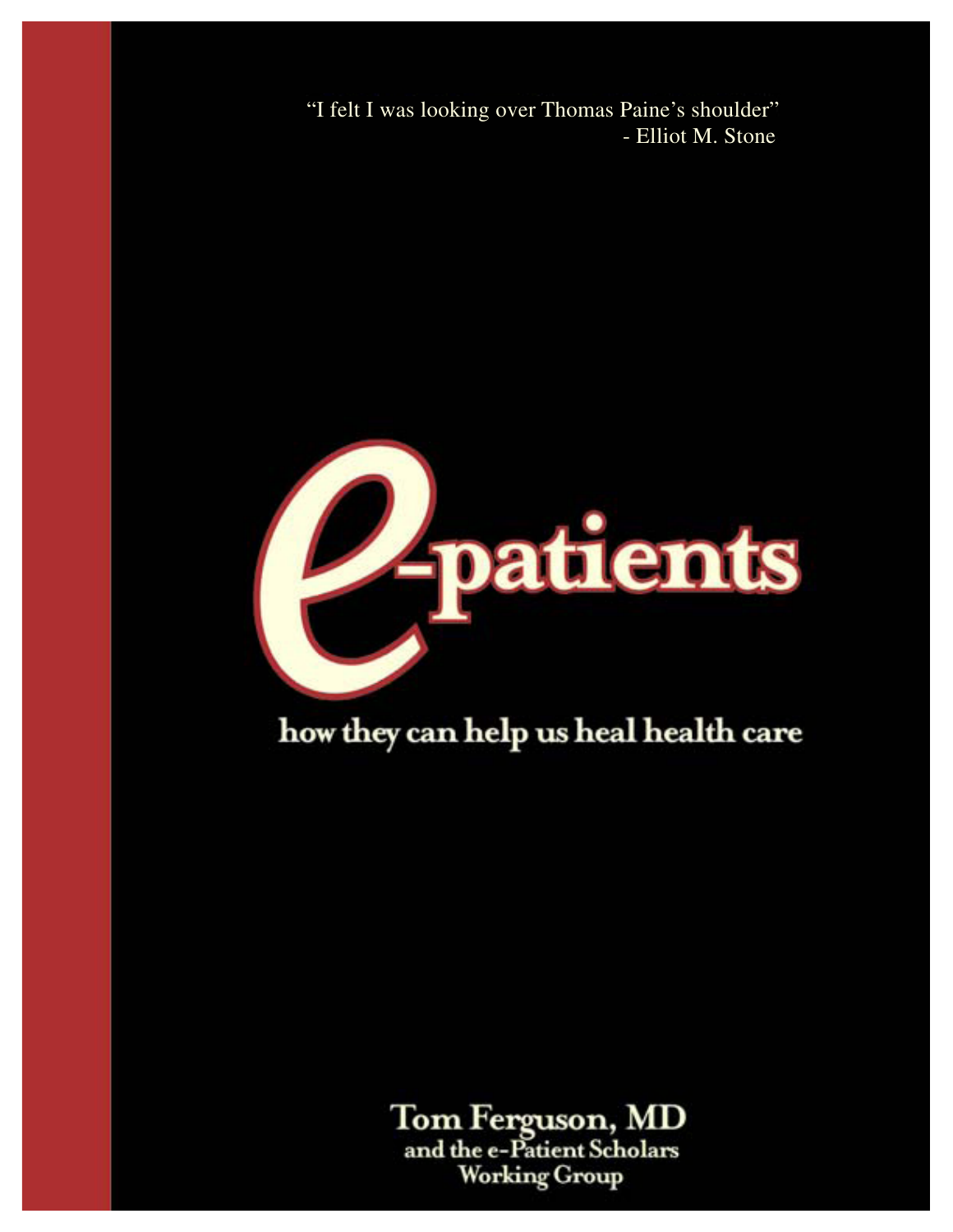## **e-patients: how they can help us heal healthcare**

**Tom Ferguson, MD**  *with the e-Patients Scholars Working Group*

**Supported by Robert Wood Johnson Foundation Quality Health Care Grant #043806** 

© 2007 Tom Ferguson, MD. This work is licensed under the Creative Commons Attribution-Noncommercial-ShareAlike 3.0 License. To view a copy of this license, visit http://creativecommons.org/licenses/by-nc-sa/3.0/; or, (b) send a letter to Creative Commons, 543 Howard Street, 5th Floor, San Francisco, California, 94105, USA. • http://www.e-patients.net.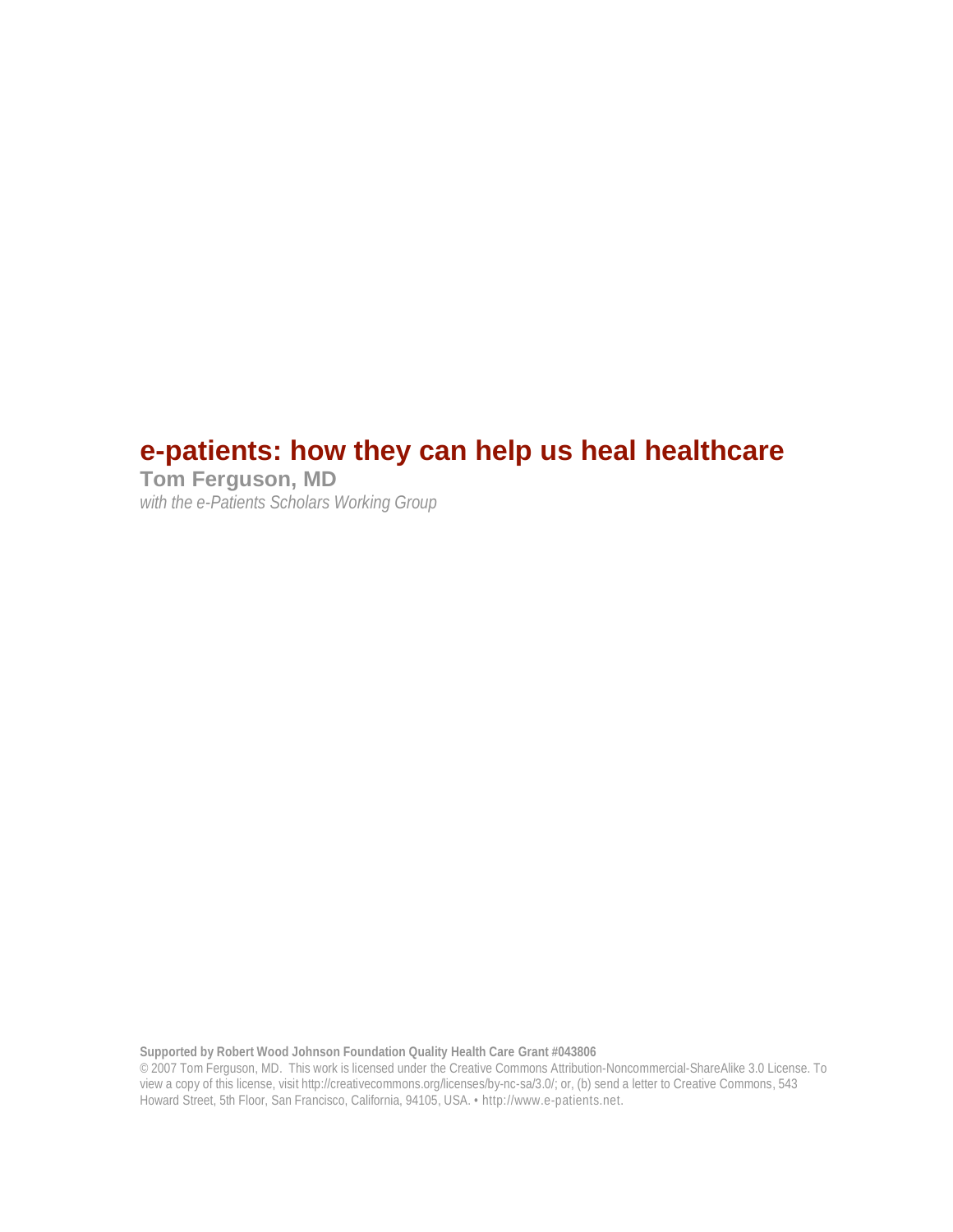**In memory of Tom Ferguson, MD, visionary thinker, master of social networking and champion of e-patient empowerment**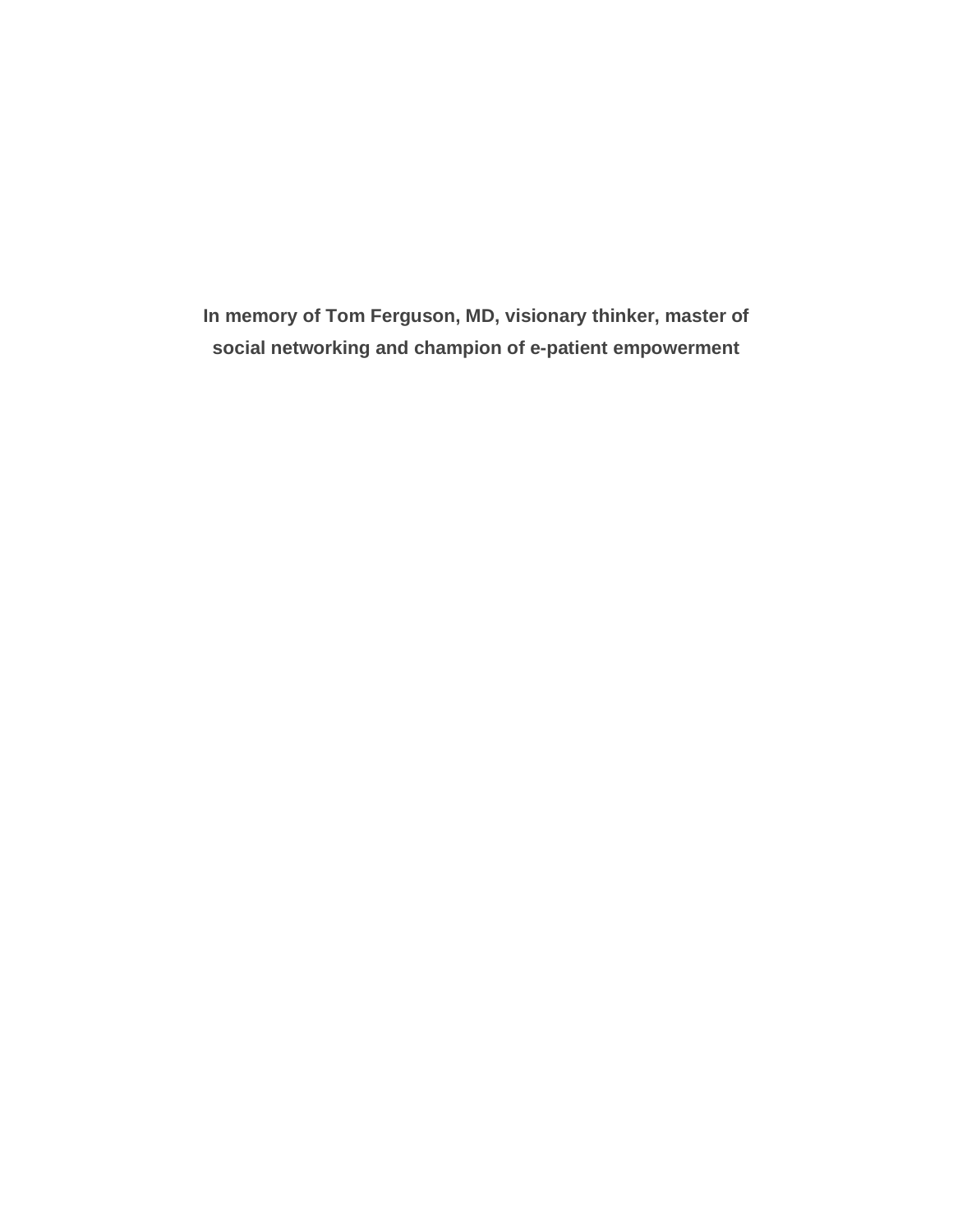*…[When patients] participate more actively in the process of medical care, we can create a new healthcare system with higher quality services, better outcomes, lower costs, fewer medical mistakes, and happier, healthier patients. We must make this the new gold standard of healthcare quality and the ultimate goal of all our improvement efforts:* 

**Not better hospitals.** 

**Not better physician practices.** 

**Not more sophisticated electronic medical systems. Happier, healthier patients.** 

 *—Charles Safran*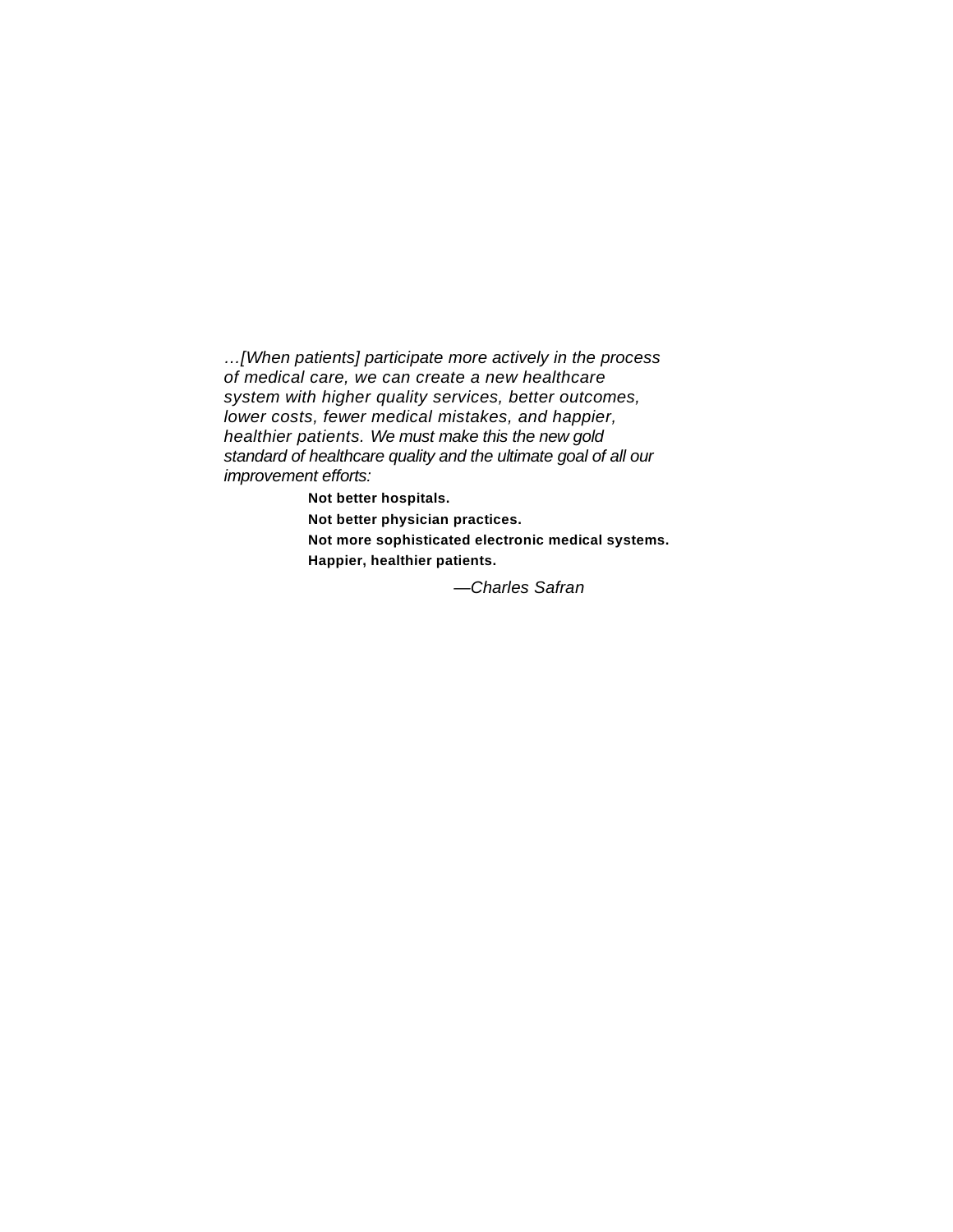## **Contents**

*Editors' Note and Dedication Acknowledgements Foreword by Lee Rainie and Susannah Fox Preface Introduction* 

- 1. Hunters and Gatherers of Medical Information
- 2. Content, Connectivity, and Communityware
- 3. Patient-Centered Networks: Connected Communities of Care
- 4. The Surprisingly Complex World of e-Communities
- 5. e-Patients as Medical Researchers
- 6. Learning from e-Patients
- 7. The Autonomous Patient and the Reconfiguration of Medical Knowledge *About the Author About the e-Patient Scholars Working Group*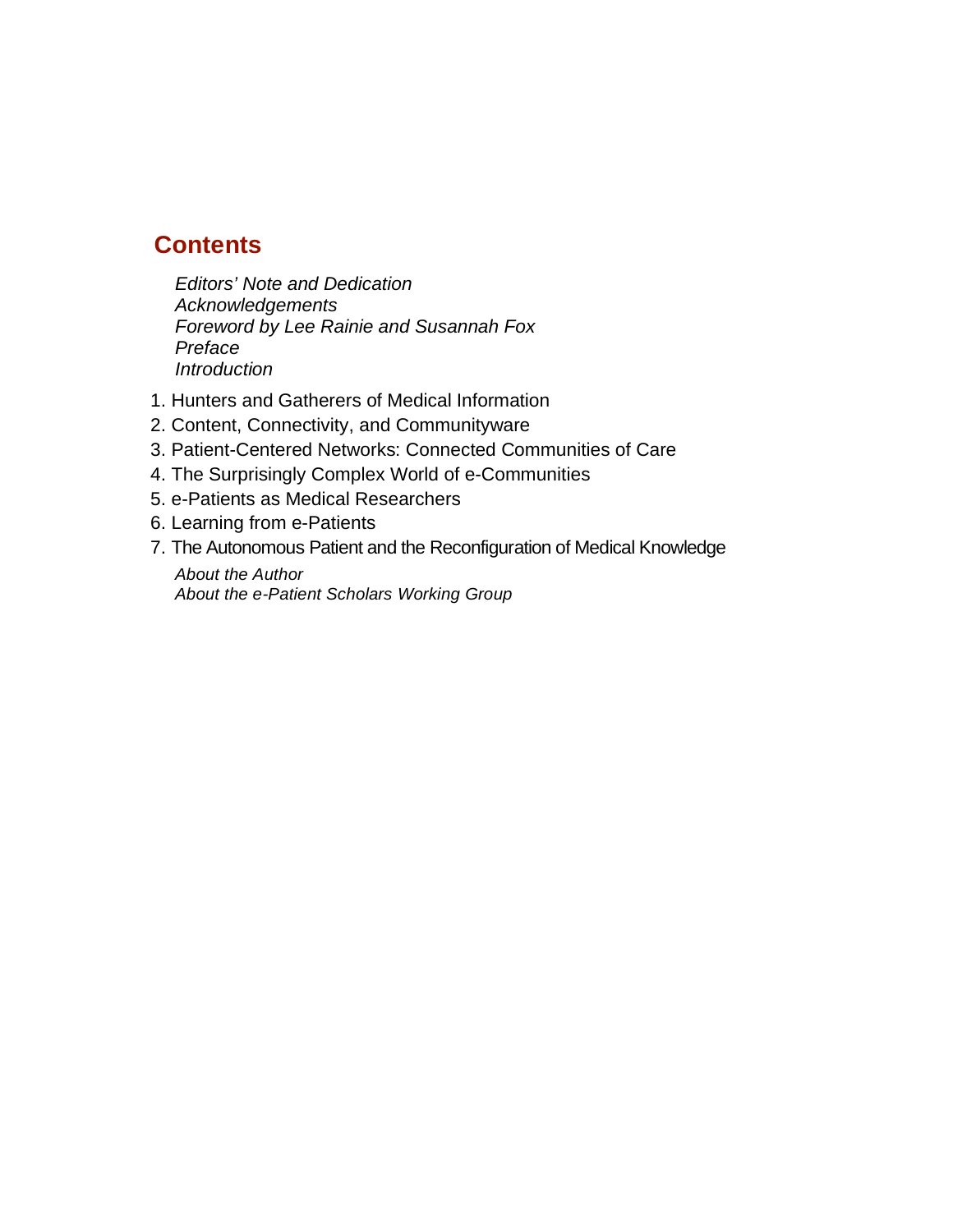## **Editors' Note and Dedication**

#### **We dedicate this work to the memory of our friend and colleague, Tom Ferguson, MD.**

Before his untimely death, Tom assembled the group of advisors he dubbed the e-Patient Scholars Working Group. Several times over the years during which he was working on this White Paper, we would gather and participate in informal but intense seminars in which we would share research and ideas on the topics Tom proposed. We would read his latest version of the White Paper and give him feedback. We would exchange exciting ideas with each other and offer suggestions and encouragement for obstacles we faced in our own work. We did not expect, the last time we gathered with Tom at the Cooks' Branch Conservancy outside of Houston, Texas, in February 2006, that he would not finish the White Paper.

We did not know that Tom's fifteen-year battle with multiple myeloma would end just a few months later. When Tom died in April 2006, we grieved and vowed to finish the work to which he had dedicated his last years. We did not want his remarkable work and foresight to be lost. We continued to meet together as a group, dividing responsibility for the various chapters. Each one was assigned an editor and a reviewer. Then each chapter was read and edited a final time for continuity. We have done our best to review, fill in and assemble the pieces so that much of the work Tom did for the White Paper is represented here.

Last year as we all met together after his death, it became clear that beyond the White Paper, Tom was already thinking about some truly revolutionary concepts. The research to support or test his ideas has not yet been done, and he had barely begun to sketch them out on paper. We have only alluded to these more advanced theories in the White Paper and its Afterword. We trust that the topics we have included will offer the reader

**In the contract of the contract of the contract of the contract of the contract of the contract of the contract of the contract of the contract of the contract of the contract of the contract of the contract of the contra**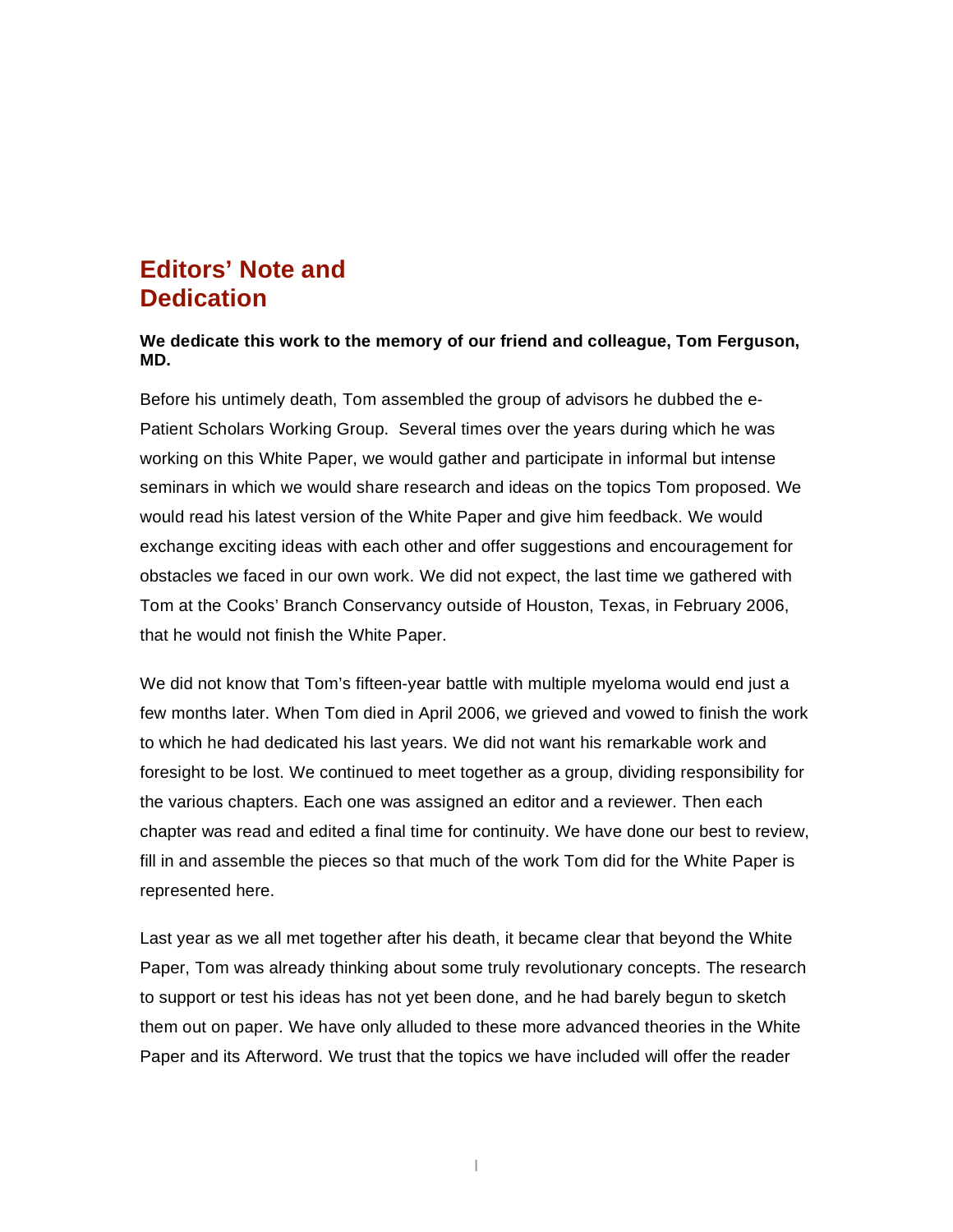an excellent overview of the issues involved in exploring online health care in the information age.

Tom coined the term e-patients to describe individuals who are equipped, enabled, empowered and engaged in their health and health care decisions. He envisioned health care as an equal partnership between e-patients and the health professionals and systems that support them. We offer this definition of e-patient from Wikipedia to set the tone for the following work:

**"e-Patients represent the new breed of informed health consumers, using the Internet to gather information about a medical condition of particular interest to them. The term encompasses both those who seek online guidance for their own ailments and the friends and family members who go online on their behalf. e-Patients report two effects of their online health research—'better health information and services, and different (but not always better) relationships with their doctors.'"** 

> The e-Patient Scholars Editorial Team Meredith Dreiss Susannah Fox Gilles Frydman Joe and Terry Graedon Alan and Cheryl Greene John Grohol Dan Hoch Charlie and Connie Smith March, 2007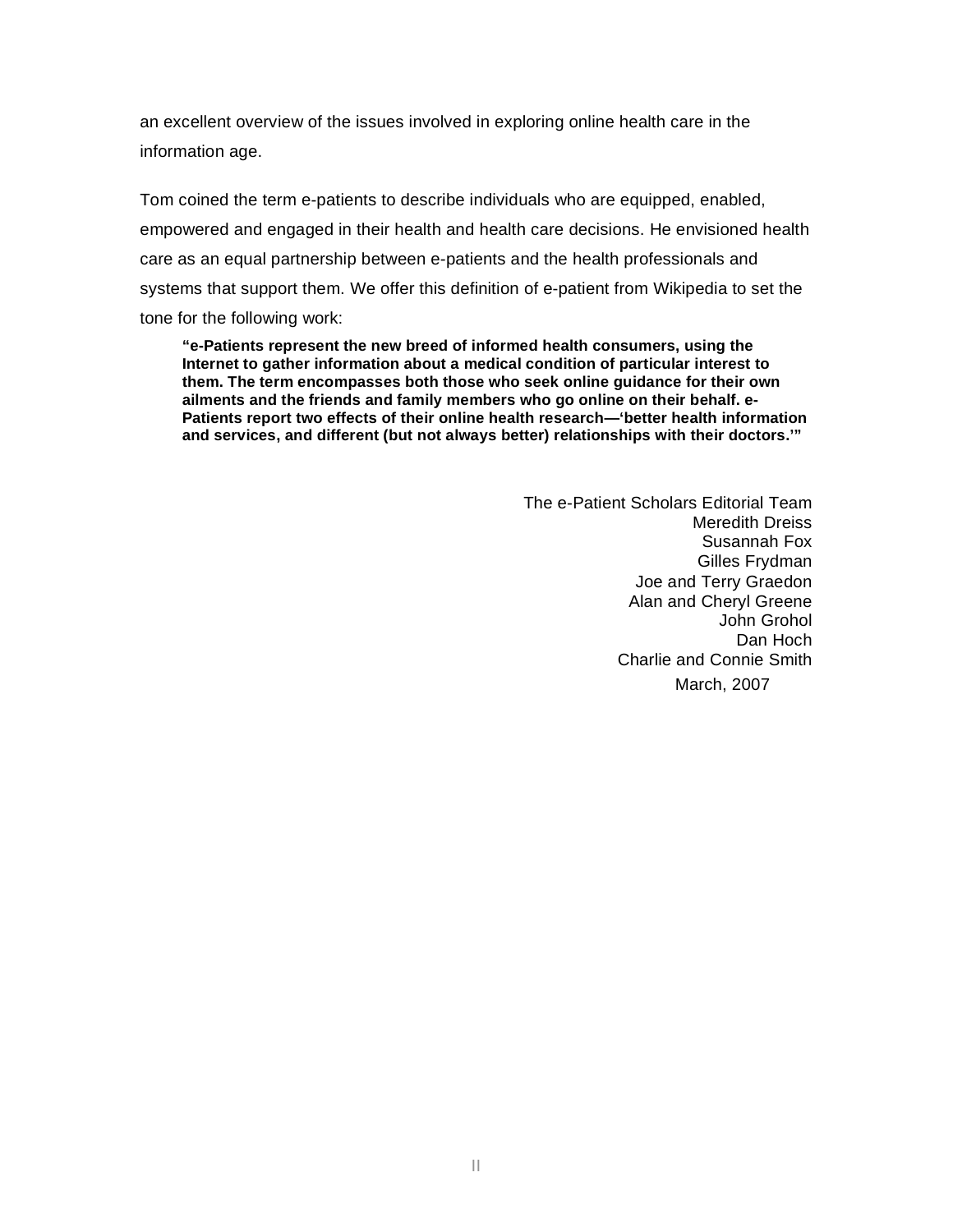## **Acknowledgements**

Special thanks to my long-time teacher and mentor Lowell S. Levin, Professor Emeritus at the Yale School of Public Health, who suggested that doctors might not have all the answers. Thanks to Stewart Brand, Howard Rheingold, Kevin Kelly and their colleagues at the Whole Earth Catalog who invited me to review medical books and edit the selfcare sections for a number of different Whole Earth publications. Thanks to Michael Castleman and Carole Pisarczyk, my partners at Medical Self-Care Magazine. I think we may have started something. And thanks to Ed Madara, director of the American Self-Help Clearinghouse, who invited me to look in on some of the early dial-up self-help bulletin boards nearly twenty years ago.

I owe a great debt of gratitude to my fellow members of the e-Patient Scholars Working Group for their willingness to join me in the difficult process of rethinking some of our most fundamental assumptions about doctors and patients, for walking so fearlessly and brilliantly into the unknown, and for providing a continuing supply of advice, encouragement, and support as this White Paper moved toward its final form. A struggling author could ask for no finer friends than these: Elie Anaissie, Lew Engle, Susannah Fox, Gilles Frydman, Joe Graedon, Teresa Graedon, Alan Greene, Cheryl Greene, Jan Guthrie, Daniel Hoch, John Lester, Ed Madara, Lee Rainie, Richard Rockefeller, Danny Sands, Charlie Smith, and Connie Smith.

And all e-patients—and their professional allies—owe more than we may realize to the creators of the Internet, Vinton Cerf, Leonard Kleinrock, Larry Roberts and others, to Tim Berners-Lee, who not only created the World Wide Web, but left it in the public domain, for all to use freely; to Berners-Lee, Esther Dyson, Pattie Maes, and their colleagues at ICANN and the Electronic Frontier Foundation, and other organizations who work to keep the net free, and the many nameless nerds who labor long and hard to make the Internet a safe and inviting place for those who are trying to do good.

The Robert Wood Johnson Foundation provided generous financial support for this project.

Last but not least, my wife, Meredith Dreiss, has offered me unstinting support and love throughout this long project. She has stood by me through my long illness and provided an opportunity for the "e-patient mafia" to gather regularly at Cook's Branch Conservancy.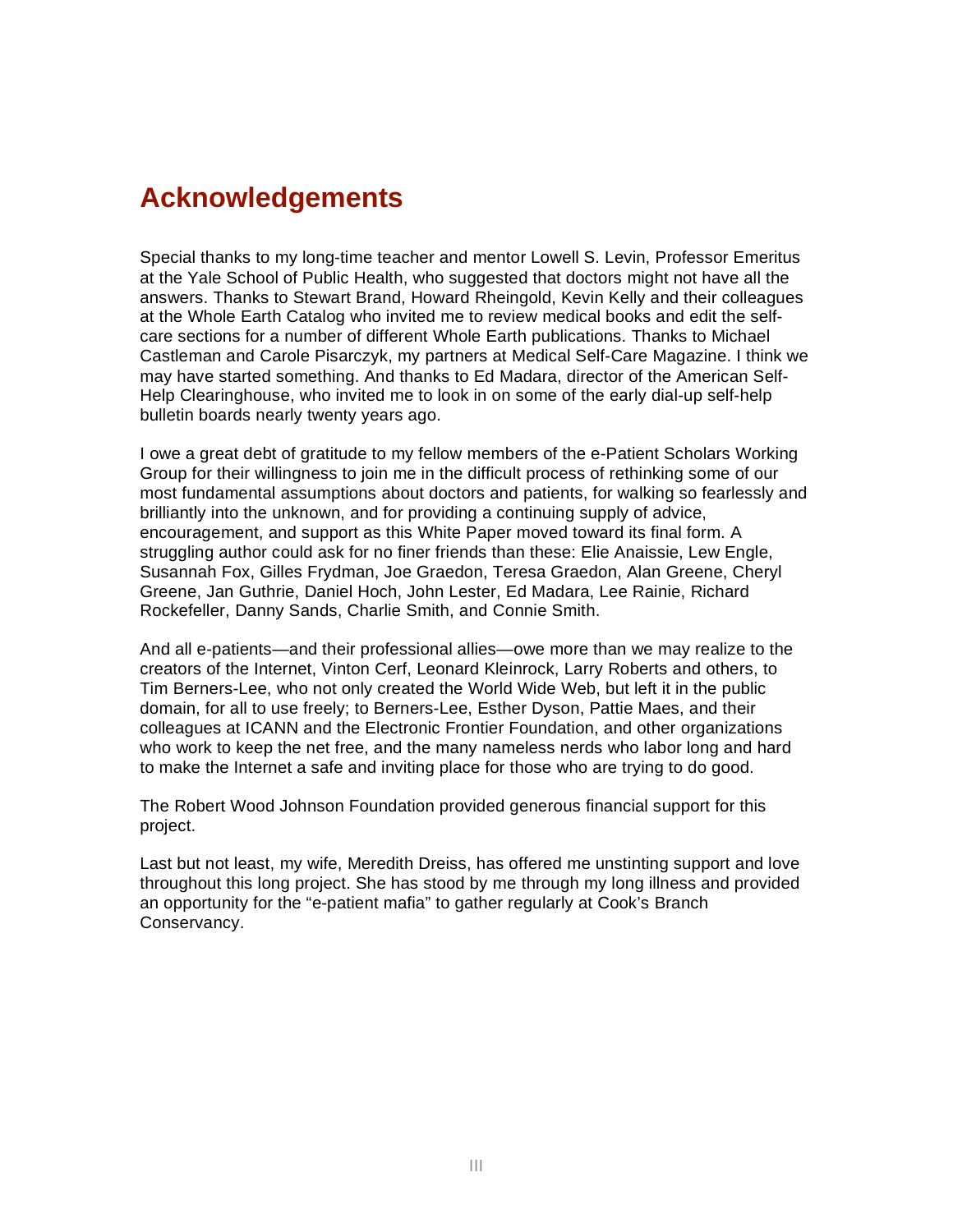## **Foreword**

### **By Lee Rainie and Susannah Fox**

**The Pew Internet & American Life Project** 

It gives us great pleasure to recommend this white paper—and its author—to everyone interested in understanding how our first generation of e-patients is slowly but surely transforming our healthcare system. For we have learned a great deal about the emerging e-patient revolution from its author, Tom Ferguson, and from his team of expert advisors and reviewers.

We first met Tom in November 2000, shortly after the release of the Pew Internet & American Life Project's first e-patient survey, *The Online Health Care Revolution: How the Web Helps Americans Take Better Care of Themselves*. 1 Tom had addressed many of the same topics in his book, *Health Online: How to Find Health Information,*  Support Groups, and Self-Help Communities in Cyberspace,<sup>2</sup> so he was asked to critique our report—while Lee was invited to defend it—on a live National Public Radio call-in talk show.

But if the producers had expected to trigger a battle between competing authorresearchers they were badly disappointed, for Tom was generous and enthusiastic in his praise, calling our report "the most important study of e-patients ever conducted," and insisting that our conclusions were exactly in line with his own observations:

- **93 percent of e-patients said that it was important that the Internet made it possible to get the medical information they needed** *when it was most convenient for them***.**
- **92 percent said that the medical information they found was useful.**
- **91 percent of e-patients looked for information on a physical illness.**
- **83 percent of e-patients said that it was important that they could get more health information online then they could get from other sources.**
- **81 percent said that they learned something new.**
- **80 percent of e-patients visited multiple medical sites. A few visited 20 sites or more.**
- **72 percent of e-patients searched for medical information just before or after a doctor's visit.**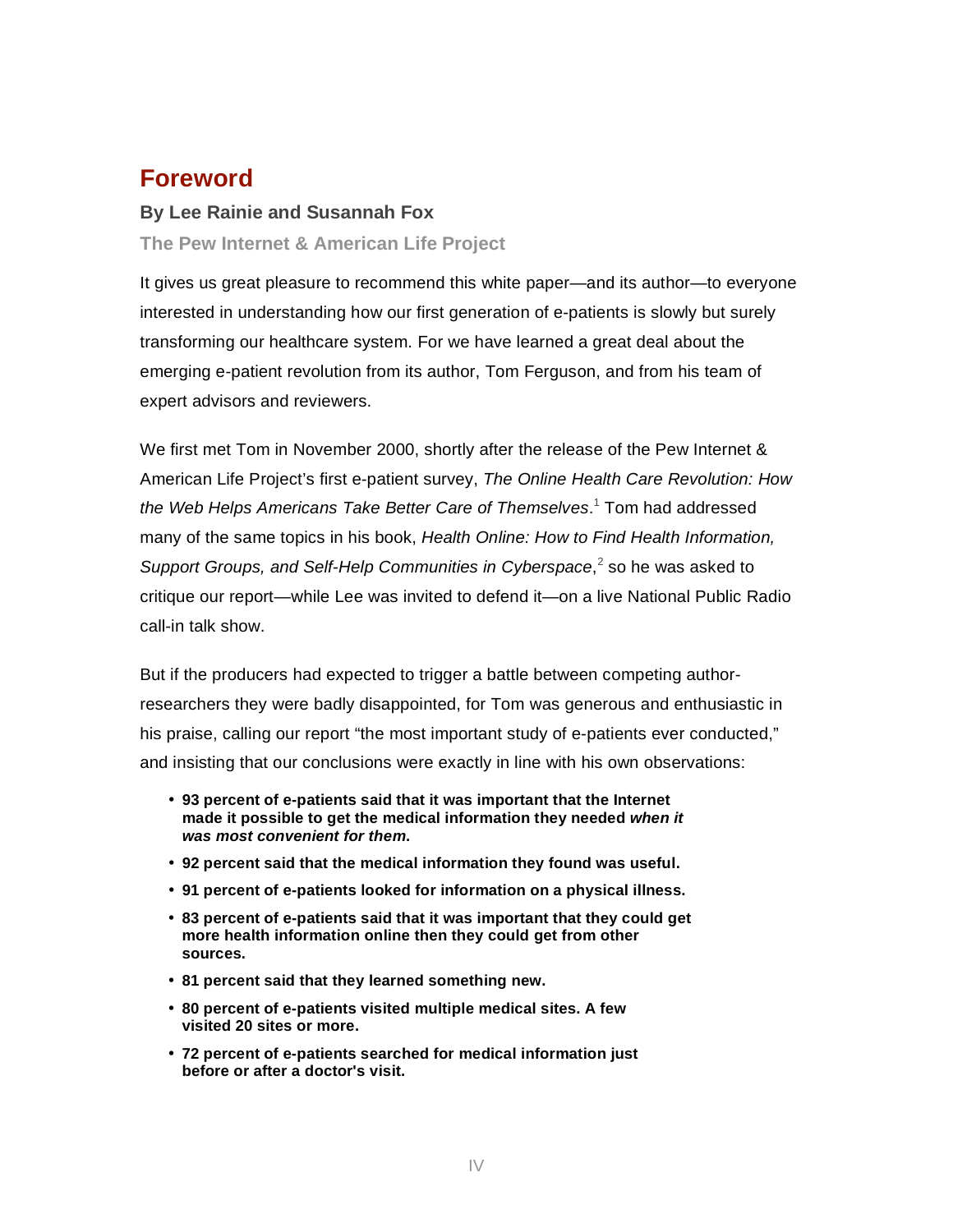- **70 percent said that the information they found influenced their medical decisions.**
- **51 percent said that online information had affected the way they are.**
- **53 percent of e-patients were looking for medical information for a loved one, while 43 percent were looking for themselves.**

When the program ended, they continued their conversation by phone. Tom came to our offices in Washington DC a few days later, and the three of us talked intently for several hours. Before he left, we invited him to join our Pew Internet health research team. So we were not surprised to hear that when the Robert Wood Johnson Foundation decided to explore the experiences of our first generation of e-patients, they turned to Tom for help.

The project design they came up with was most ingenious: Tom wanted to assemble a team of leading researchers, developers, and visionaries in the emerging field of epatient studies. These advisors would help him frame the questions to be explored. The advisors—and an even larger group of expert reviewers—would then review and critique successive drafts of each chapter. This document thus reflects the perspectives of the many diverse collaborators Tom has brought together, sometimes virtually and sometimes physically, to consider these vital topics.

We have been honored to play some modest part in this process, serving as editors and co-authors of Chapter One, which reviews the results of our first five years of e-patient surveys, and reviewing and commenting on many of the other chapters. And we have been lucky enough to get the chance to meet and work with many of Tom's other collaborators.

In the pages that follow, you will find a uniquely helpful overview of the contemporary epatient revolution. Tom and his colleagues suggest that this massive, complex, unplanned, unprecedented, and spontaneous medical empowerment of our lay citizens may turn out to be the most important medical transformation of our lifetimes. The world of the e-patient as they portray it is not a dry, impersonal realm of facts and data, but a living, breathing interactive world in which growing numbers of our fellow-citizens—both patients and professionals—interact in highly personal and fully human ways.

Tom and his colleagues have done us all a further service by combining their detailed and compelling portrait of the emerging e-patient phenomenon with an unusually original

V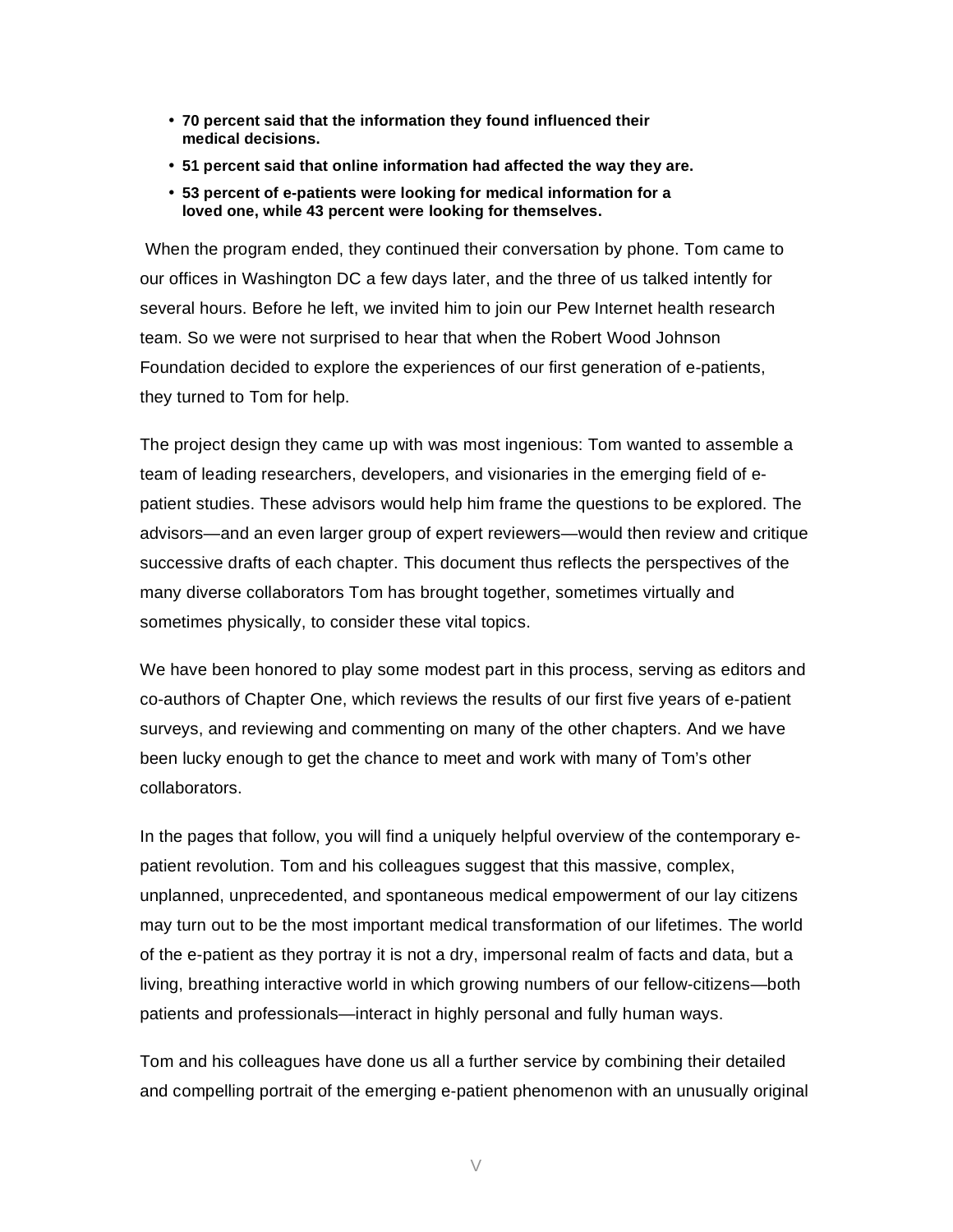and creative set of tentative suggestions for leveraging the most promising developments from the e-patient experience in the most suitable, sustainable, and productive ways.

This white paper offers a variety of helpful perspectives on the e-patient experience. There is something for everyone:

Clinicians will be reassured to find that many of our early fears about the potential dangers of patients using the Internet have been proven largely groundless. They will learn a great deal about collaborating with their own e-patients. And those who have  $3$ resisted or discouraged their patients' use of the Internet will find a compelling explanation of the benefits of becoming more "Net-friendly."

Medical executives, policymakers, employers, insurance executives, government officials, and others seeking solutions to our most troublesome and intractable healthcare problems will find an unprecedented array of powerful and promising solutions for sustainable healthcare improvement and reform.

e-Patients and potential e-patients—and this means all of us—will find confirmation of our online experiences, inspiring stories of what other e-patients have accomplished, and suggestions of even more sophisticated ways we might use the Internet to obtain the best possible medical care for ourselves and our loved ones.

Researchers like ourselves will find many fascinating new hypotheses and questions to consider: How is it that the groups of *expert amateurs* Tom and friends describe are able to provide their members with such valuable medical help? To what extent can shared experiences and advice from patient-peers supplement or replace the need for professional advice and care? Now that anyone with a modem can publish information, what new quality practices and resources do e-patients use to avoid problems and stay out of trouble? What will be the consequences of turning the previous century's' old *doctor knows best* model of medical information flow upside down? How often and in what cases do *patients* actually know best? Might it eventually be those wise clinicians and patients who collaborate via the new models presented here who know the most of all? And at the pinnacle of this research mountain sits an even more profound question: Are these technologies changing our traditional patterns of social connection so radically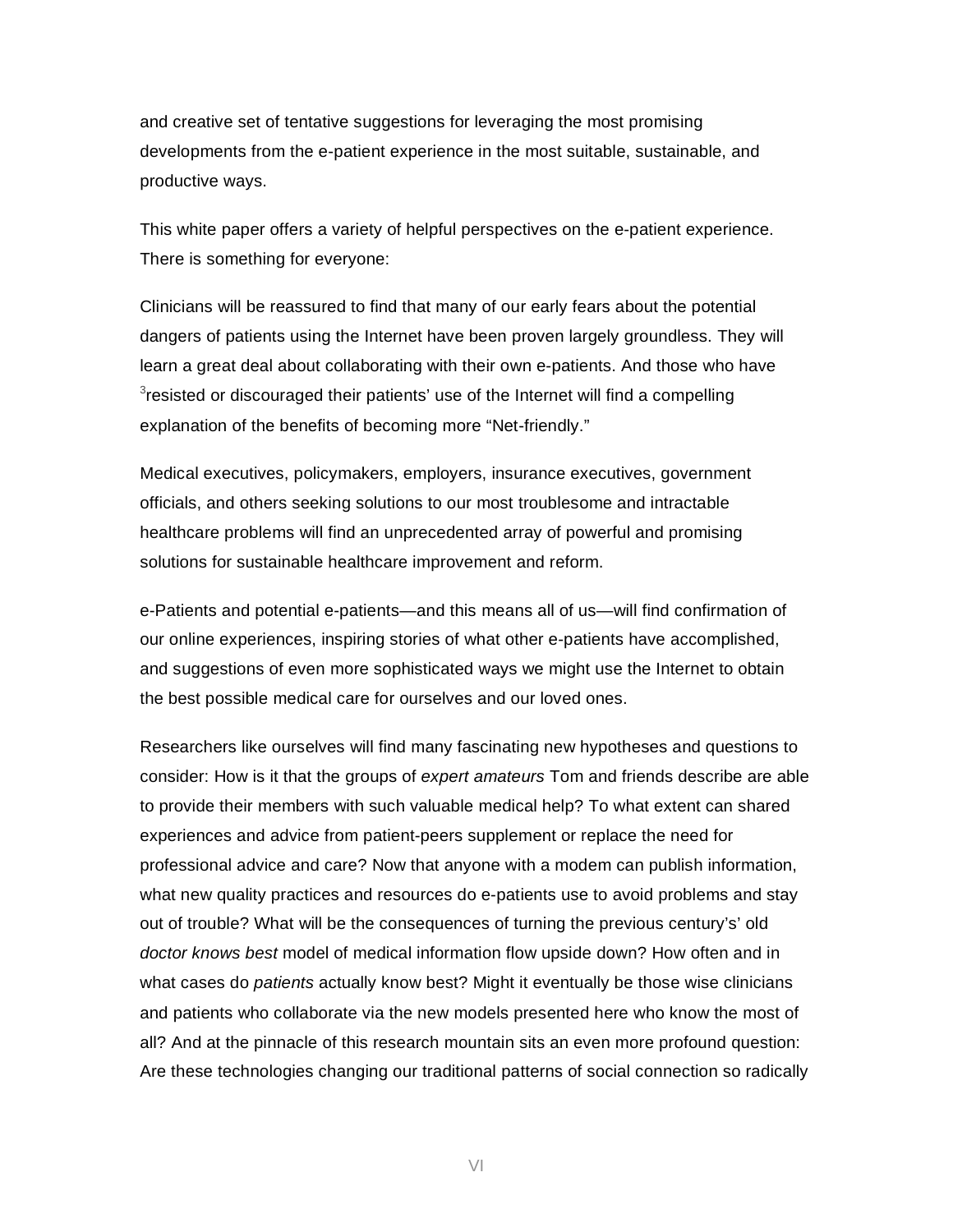that we may need to begin thinking about our first generations of online humans as *homo connectus?* 

Tom and his colleagues understand that the conclusions they offer here are not the final word on these topics. As they repeatedly suggest, additional perspectives, more innovative research, and further demonstration projects are badly needed. And they intend to make this a living document, inviting readers with ideas, comments, or additional research agendas to join with the current collaborators in imagining, and in continually updating, a vision of our common healthcare future.

The Robert Wood Johnson Foundation staffers who invited Tom and his team to prepare this document should be proud to have helped create such a valuable resource and roadmap. May the chapters that follow prove as useful to you as they have already been for us. We hope you will review its conclusions, consider its recommendations, and then join us via the projects' new weblog, www.e-patients.net.

 $\overline{\phantom{a}}$ <sup>1</sup> Susannah Fox and Lee Rainie, *The Online Health Care Revolution: How the Web helps Americans take better care of themselves*, Pew Internet & American Life Project, Washington DC, Nov. 26, 2000.

http://www.pewinternet.org/PPF/r/26/report\_display.asp (Accessed Aug. 6, 2004).

<sup>2</sup> Tom Ferguson, *Health Online: How to Find Health Information, Support Groups, and Self-Help Communities in Cyberspace,* (Reading, MA: Addison-Wesley/Perseus Books, 1995).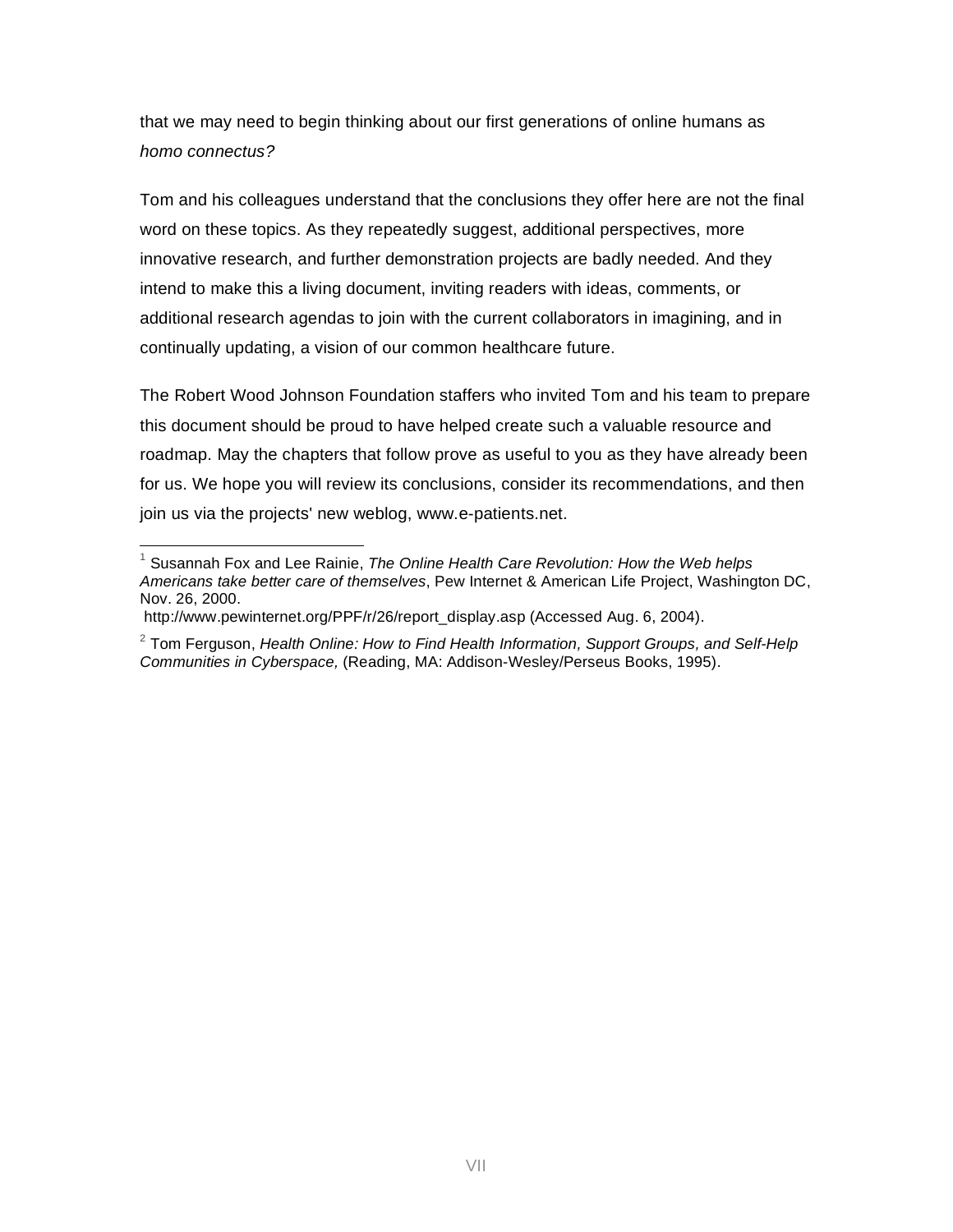*The time has come for a major conceptual shift... from viewing lay people as consumers of health care to seeing them as they really are: its primary providers. —Lowell Levin & Ellen Idler* 

## **Preface**

In his groundbreaking work, Thomas Kuhn identified two contrasting types of scientific work.<sup>1</sup> The first, *normal science*, involves the gradual accumulation of knowledge within a dominant professional paradigm that is still timely and effective.<sup>2</sup> The discovery of the structure of DNA is one example of *normal science*: the investigators knew what they were looking for, knew the methods they would need to use, had faith and trust in their underlying paradigm, and immediately knew it when they found the answer. $^3$  A healthy and vital professional paradigm can be a sort of unifying cultural DNA, helping members of a profession work together.

But there can be a dark side to professional paradigms as well. Since observations, approaches, and strategies that don't conform to the accepted tenets of the dominant paradigm are typically ignored, denied or explained away, an outdated paradigm can insulate a professional community from new developments that are "off the radar screen" of their customary ways of thinking. And the understandable professional impulse to defend and protect a valued paradigm can lead professionals to champion obsolete practices, to stifle needed change, and to make attempts at innovation—within the paradigm—unproductive.

Outdated professional paradigms thus sometimes persist far longer than they should. And so in times of rapid technological or cultural change, when it becomes increasingly clear that the dominant professional paradigm in its traditional form no longer serves the needs of the greater community, a second type of scientific work becomes necessary.

*Disruptive science* seeks to identify and understand the underlying limitations of the old paradigm, and to facilitate the development of a more suitable and sustainable new scientific worldview. And while the practitioners of *normal science* may keep their methods private and conceal their results until such time as it best serves their purpose, practitioners of *disruptive science* are typically more open and collaborative in their efforts, reaching out to a network of like-minded investigators, seeking their advice and inviting their collaboration. The shift from the Ptolemaic to the Copernican model of the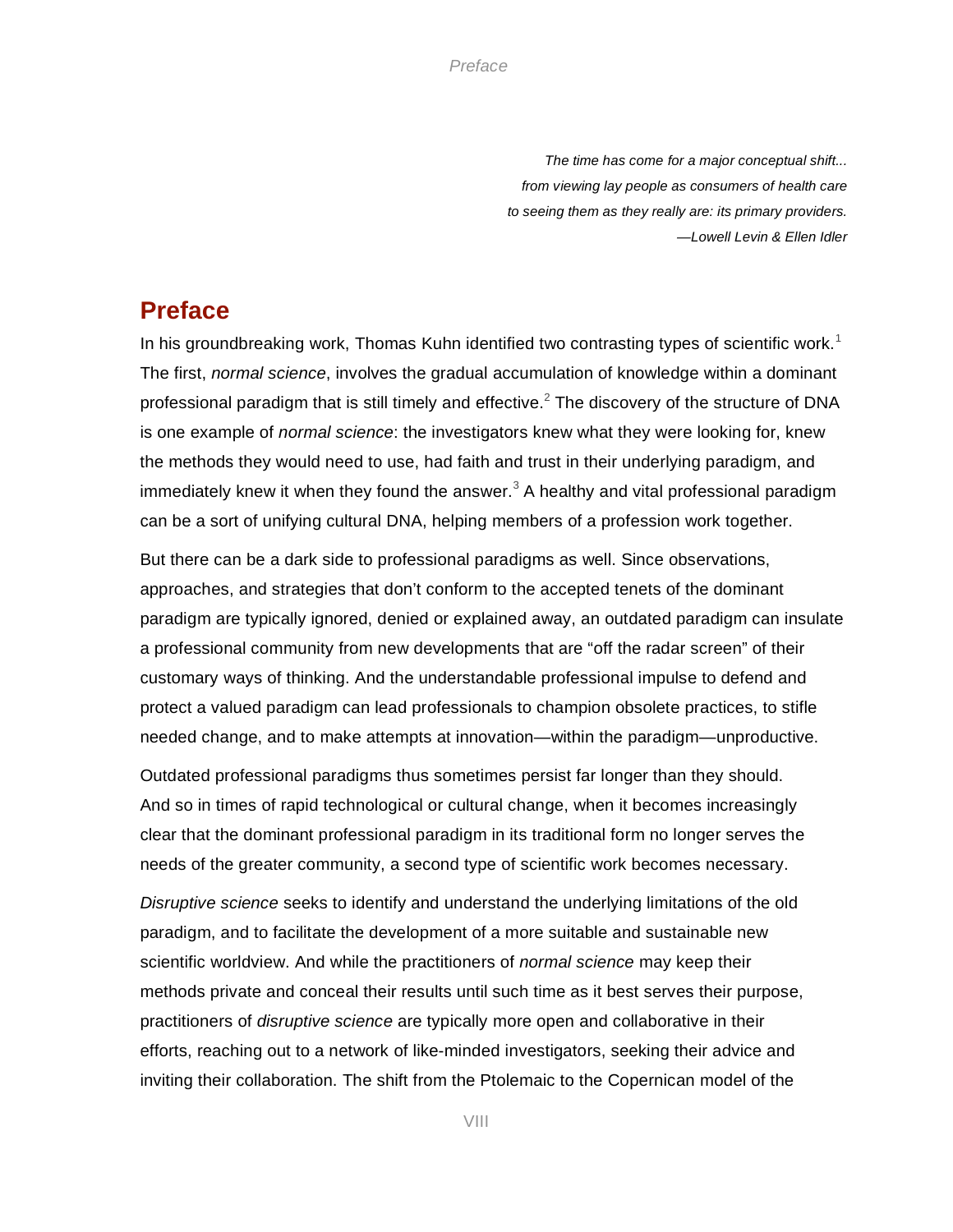#### *Preface*

solar system, as described by Kuhn, $^4$  provides a valuable illustration of disruptive science.

Many of the insights in the chapters that follow came directly from the thousands of epatients with whom my colleagues and I have had the honor of communicating over the past decade and more. This includes thousands of free-text responses to e-patient surveys conducted through the Pew Internet & American Life Project. Additional epatient insights were passed on via my extraordinary group of advisors, the e-Patients Scholars Working Group. These invaluable colleagues have collaborated and brainstormed and debated and reviewed many earlier drafts. Together and separately, we have visited e-patient weblogs and home pages, participated in e-patient support groups, subscribed to e-patient mailing lists, and lurked in e-patient chat rooms and Web forums. So in addition to summarizing the opinions of some of the most knowledgeable professionals and researchers, I have tried, whenever possible, to let the reader hear the contemporary e-patient's voice.

As my colleagues and I journeyed through this rapidly evolving and largely uncharted domain, we tried to imagine a future healthcare system in which the many positive trends and developments we have encountered could be accepted, acknowledged, supported, and integrated with our current patterns of medical practice. I am immensely grateful to all who helped with this project, and I have relied heavily on their wisdom and guidance in preparing the pages that follow. The members of the e-Patient Scholars Working Group are listed separately.

My role in this project has been much like that of a host at a dinner party, inviting a remarkable cast of characters to share their insights and describe their visions. I have listened carefully and have asked innumerable questions. I've done my best to synthesize what I heard, and what I myself discovered, into an intelligible conclusion:

#### **e-Patients are driving a healthcare revolution of major proportions.**

**The old Industrial Age paradigm, in which health professionals were viewed as the exclusive source of medical knowledge and wisdom, is gradually giving way to a new Information Age worldview in which patients, family caregivers, and the systems and networks they create are increasingly seen as important healthcare resources. But the emerging world of the e-patient cannot be fully understood and appreciated in the context of pre-Internet medical constructs.** 

**The medical worldview of the 20th century did not recognize the legitimacy of lay medical competence and autonomy. Thus its metrics, research methods, and cultural vocabulary are poorly suited to studying this emerging field. Something akin to a system upgrade in our thinking is needed—a new cultural**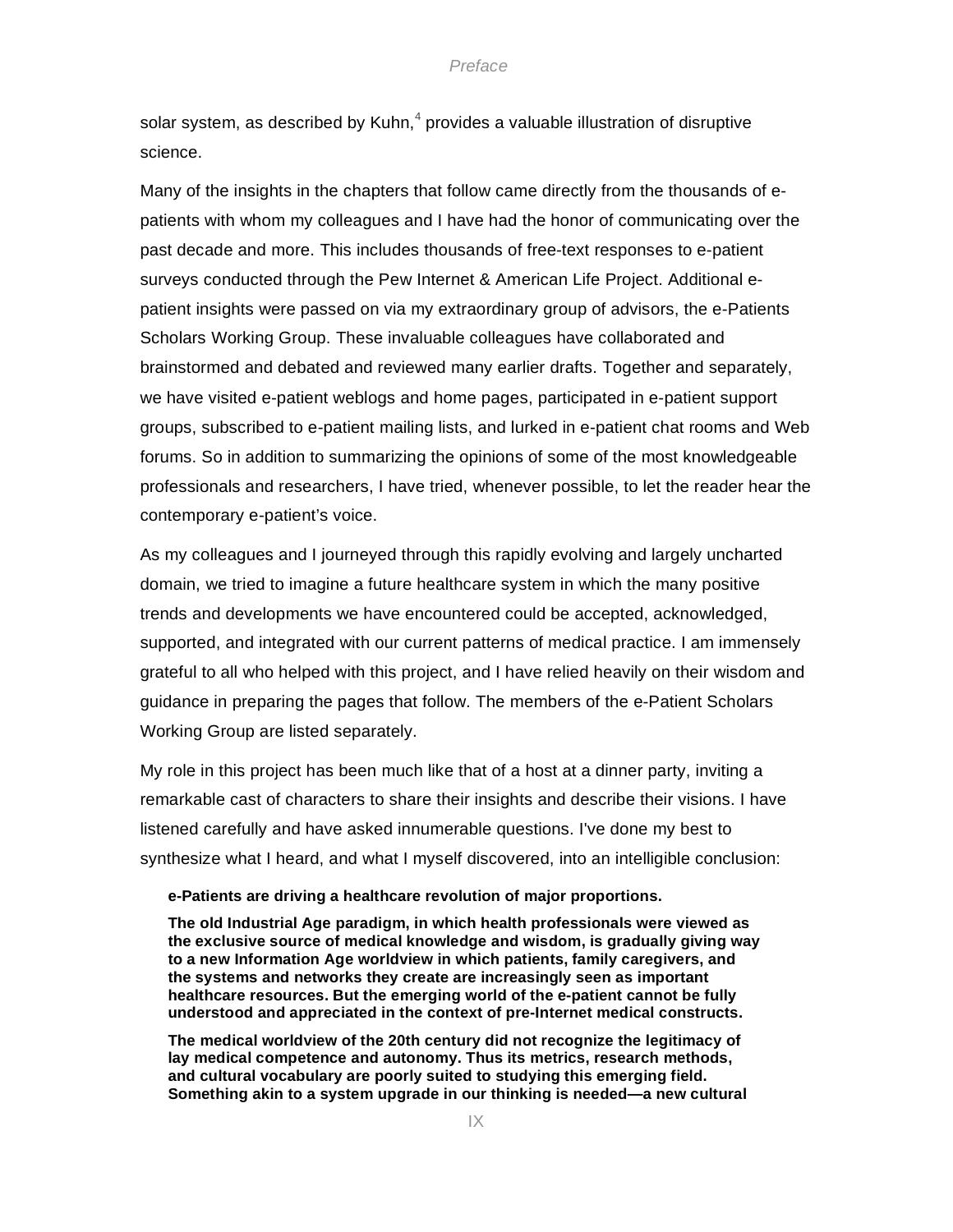**operating system for healthcare in which e-patients can be recognized as a valuable new type of renewable resource, managing much of their own care, providing care for others, helping professionals improve the quality of their services, and participating in entirely new kinds of clinician-patient collaborations, patient-initiated research, and self-managed care.** 

**Developing, refining, and implementing this new open-source cultural operating system will be one of the principal challenges facing healthcare in the early decades of the 21st century. But difficult as this task may prove to be, it will pay remarkable dividends. For given the recognition and support they deserve, these new medical colleagues can help us find sustainable solutions to many of the seemingly intractable problems that now plague all modern healthcare systems.** 

We offer this White Paper as a series of preliminary notes on this new operating system.

—Tom Ferguson, M.D.

Austin, Texas, January 2006

<sup>1</sup> Thomas S. Kuhn, *The Structure of Scientific Revolutions*, (First ed.) (Chicago: University of Chicago Press, 1962).

 $2$  A medical paradigm is a predetermined professional framework that specifies the appropriate role of the members of the profession, the role of those they care for, the type of work to be done, the types of problems to be studied, and the appropriate methods to be used.

3 Thomas S. Kuhn, *The Road Since Structure*, (Chicago: University of Chicago Press, 2000), pp. 165-177.

<sup>4</sup> *Ibid*., pp. 165-177.

 $\overline{a}$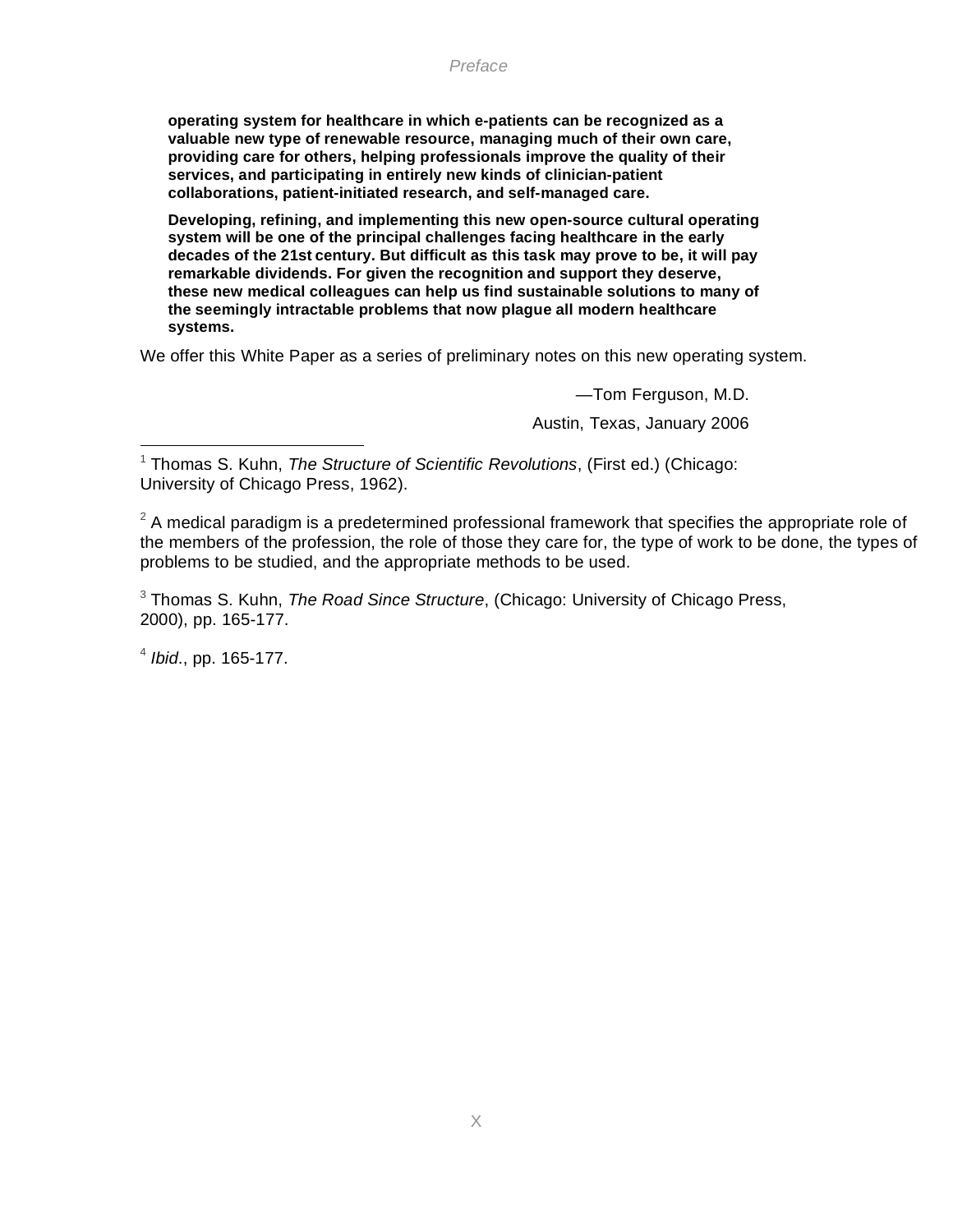*Introduction* 



The key question we must ask is not what technology will be like in the future, but rather, what *we* will be like…" —Sherry Turkle

## **Introduction**

I collect old toy robots. My *Atomic Robot Man* robot (Japan, 1948), shown above, is a personal favorite. For many years I didn't understand the powerful hold these dented little metal men maintained on my imagination. One day I finally got it: They show us how the culture of the 40s and 50s imagined the future. Cast-metal humanoid automatons would do the work previously supplied by human labor.

That wasn't how things turned out, of course. By making more powerful and productive forms of work possible, our changing technologies made older forms of work unnecessary. So instead of millions of humanoid robots laboring in our factories, we have millions of information workers sitting at computers. We didn't just automate our earlier forms of work. It was the underlying nature of work itself that changed.<sup>1</sup>

In much the same way, we've been projecting the implicit assumptions of our familiar 20th Century medical model onto our unknown healthcare future, assuming that the healthcare of 2030, 2040, and 2050 will be much the same as that of 1960, 1970, and 1980. But bringing healthcare into the new century will not be merely a matter of automating or upgrading our existing clinical processes. We can't just automate earlier forms of medical practice. The underlying nature of healthcare itself must change.

This is not some technoromantic vision of an impossibly idealist future. It is already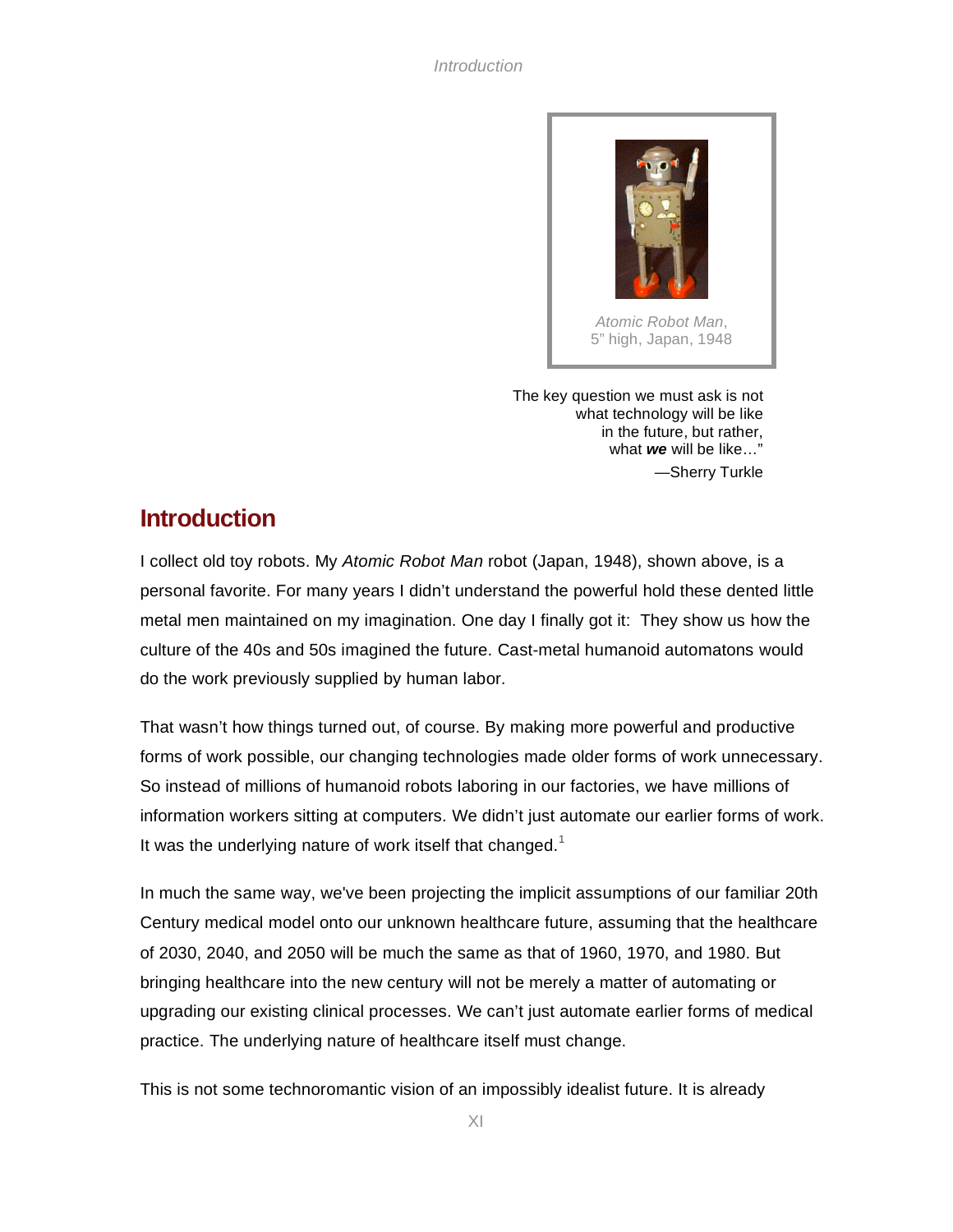#### *Introduction*

happening. The changes are all around us. As we will see, the roles of physicians and patients are already changing. And our sophisticated new medical technologies are making much of what the physicians of the 1950s, 1960s, and 1970s thought of as *practicing medicine* unnecessary. Financial constraints are making the old-fashioned physician's role unsustainable. And millions of knowledge workers are emerging as unexpected healthcare heroes.

When they, or a loved one, become ill, they turn into e-patients—citizens with health concerns who use the Internet as a health resource, studying up on their own diseases (and those of friends and family members), finding better treatment centers and insisting on better care, providing other patients with invaluable medical assistance and support, and increasingly serving as important collaborators and advisors for their clinicians.

We understand that this document may raise more questions then it answers. And while we are by no means ready to dot all the Is or cross all the Ts, we strongly suspect that the principal protagonist of our next-generation healthcare system will not be a computerized doctor, but a well-wired patient. Yet our formal healthcare system has done little to recognize their accomplishments, to take advantage of the new abilities, or to adapt itself to their changing needs.

Turning our attention to this promising and fertile area—which to date has somehow remained *off the radar screens* of most health policymakers, medical professionals, federal and state health officials, and other healthcare stakeholders—may be the most important step we can take toward the widely-shared goal of developing a sustainable healthcare system that meets the needs of all our citizens. But as the battered little robot beside my computer constantly reminds me, we are in the early stages of this process. And our current and future new technologies may change the nature of healthcare in ways we can, as yet, only vaguely imagine.

As MIT's Sherry Turkle has suggested, instead of asking how these new technologies can help us make the familiar processes of medical care more efficient and effective, we should ask ourselves how these new technologies are "...changing the ways we deal with one another, raise our children, and think about ourselves? How are they changing our fundamental notions of who we are and what we need to do and who we should do it for? What new doors are they opening for us?"<sup>2</sup>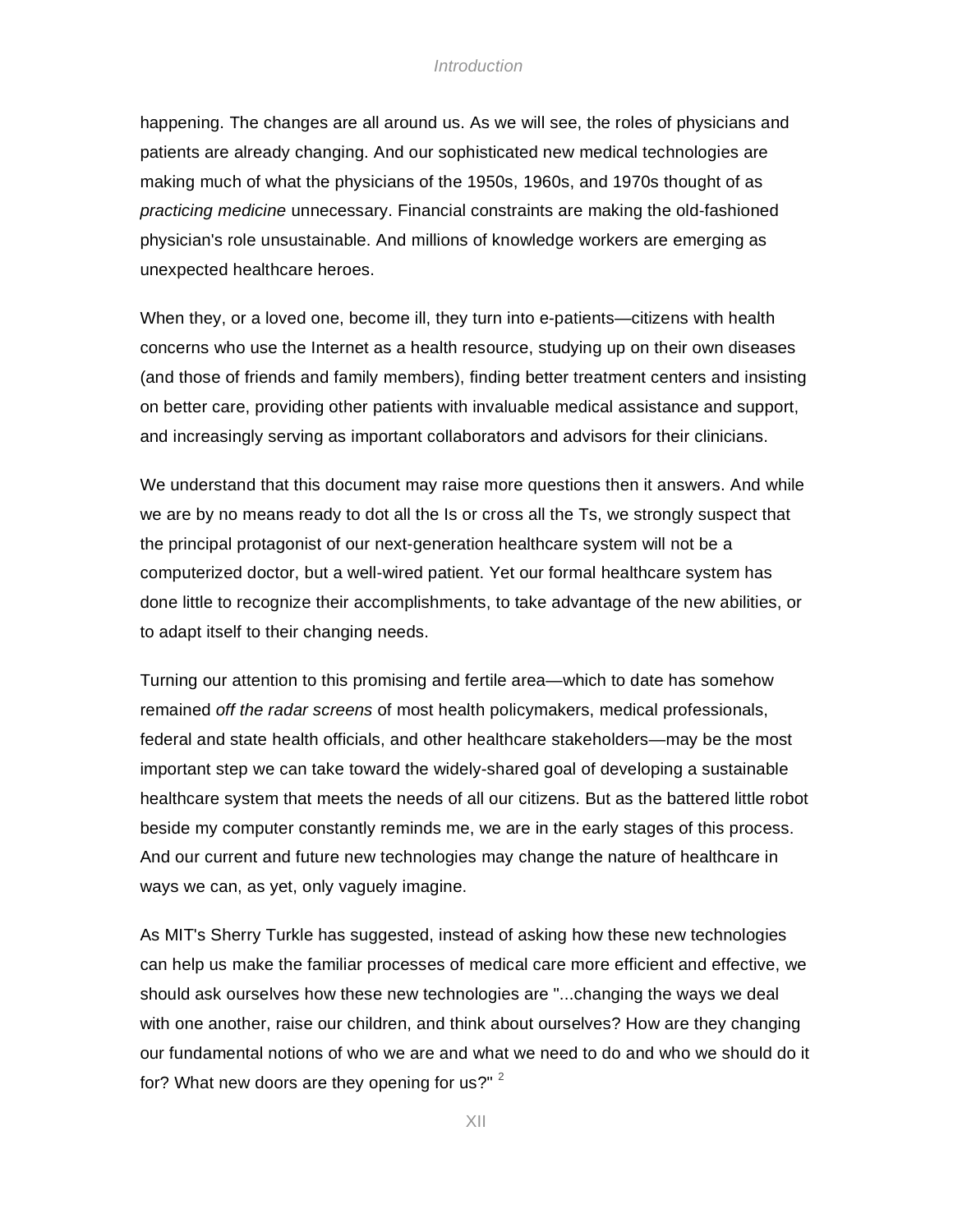#### *Introduction*

The key question we must ask, Turkle suggests, "…is not what technology will be like in the future, but rather, what will *we* be like…" when we have learned to live and work appropriately within the new technocultural environments even now being created by our new technologies. For the healthcare of the future—if it is to survive—will be as novel and unexpected to those of us trained as clinicians in 20th Century medicine as today's computer-toting knowledge workers would have been to the social planners of the 1940s and 50s. We hope that the chapters that follow provide our readers with some interesting and useful perspectives on these questions.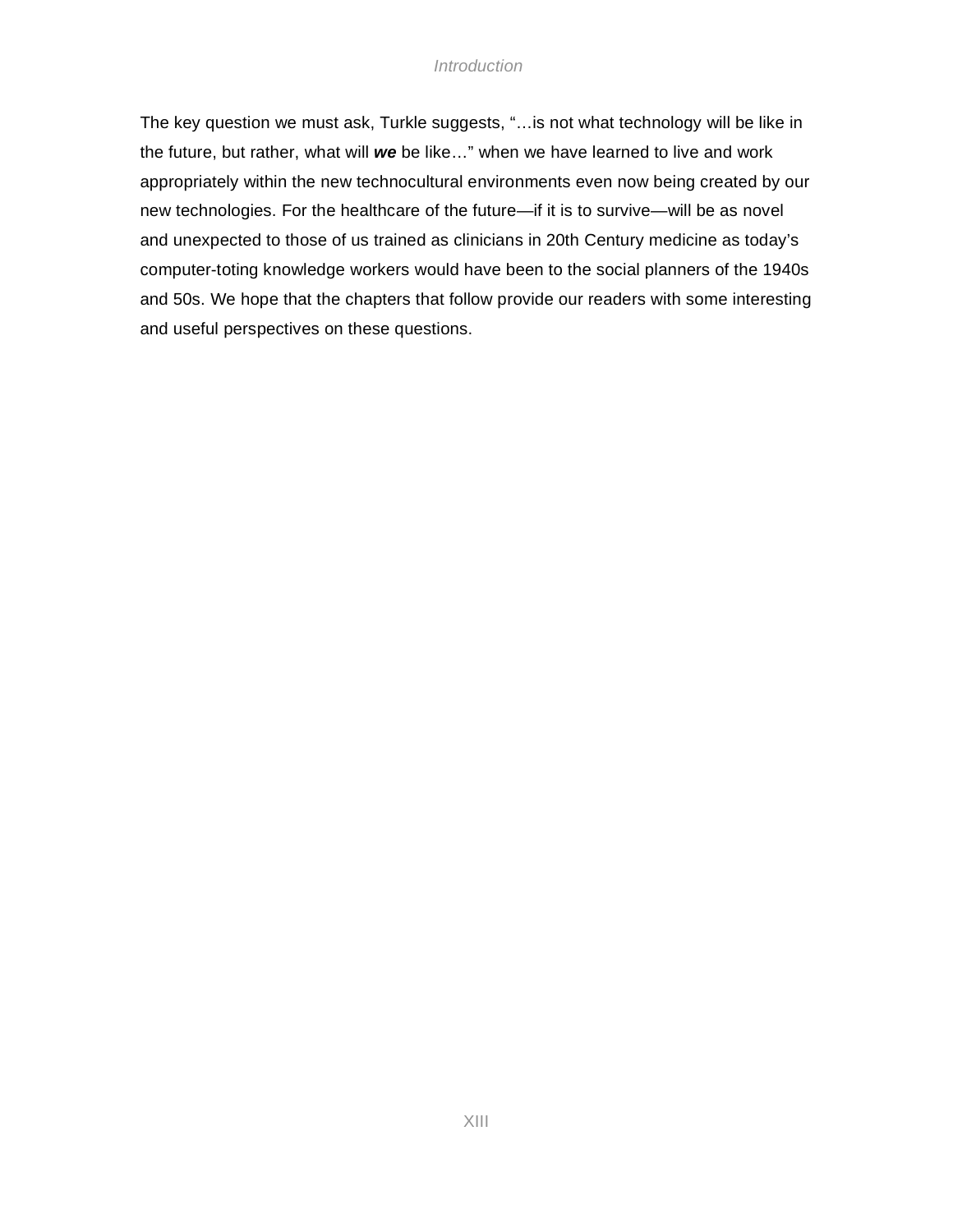$\overline{a}$ 

<sup>1</sup> The term 'knowledge worker" was first introduced by Peter Drucker in his book, *The Effective Executive* (1966). For an excellent overview of the rise of the knowledge worker in western society, see: Peter F. Drucker, "Knowledge Work and Knowledge Society: The Social Transformations of this Century, The 1994 Edwin L. Godkin Lecture, presented May 4, 1994, the John F. Kennedy School of Government, Harvard University.

<sup>2</sup> Anonymous, "An Interview with: Professor Sherry Turkle," *Open Door: Ideas and Voices from MIT*, MIT Alumni Association, July/August 2003

<sup>&</sup>lt;http://alumweb.mit.edu/opendoor/200307/turkle.shtml> (Accessed on March 8, 2005)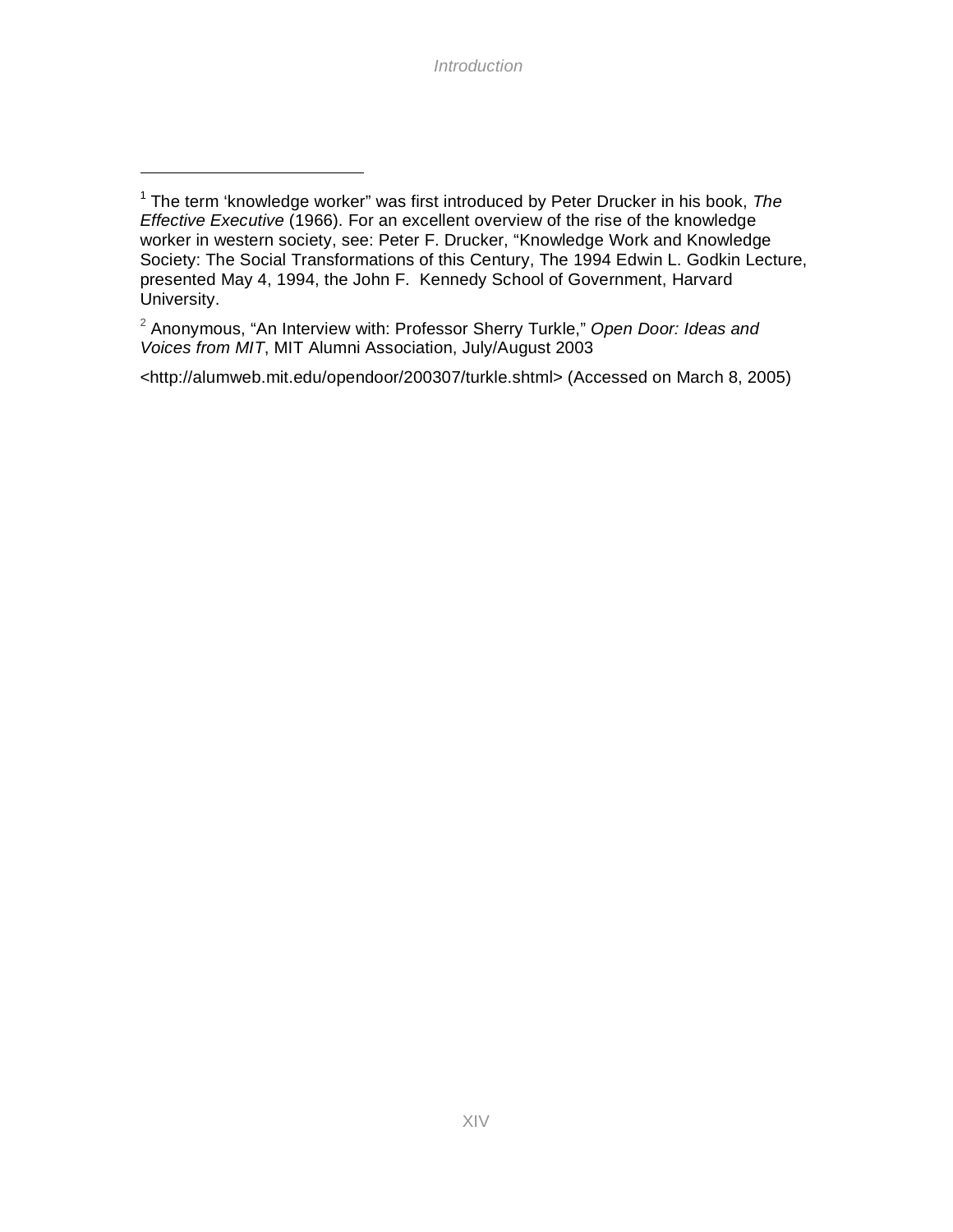*Men are suddenly nomadic gatherers of knowledge... informed as never before... involved in the social process as never before... [as] we extend our central nervous system globally... —Marshall McLuhan*

## **CHAPTER ONE Hunters and Gatherers of Medical Information**

One morning in 1994, the year Netscape released the first commercial Web browser, the Englewood Hospital library in Englewood, New Jersey, received a most unusual call. The caller identified himself as Dr. Harold Blakely, a local family practitioner. He gave the librarian a bibliographic citation for an article in a medical journal and asked her to make him a copy and to leave it on the table outside the library door, where he could pick it up on his evening rounds.<sup>1</sup> This request was not unusual. The hospital librarians frequently left copies of journal articles that local doctors could pick up after the library had closed.

Later that afternoon, the caller phoned again, checking to be sure that his article was ready. But the library's director, Kathy Lindner, took the call this time. Ms. Lindner knew Dr. Blakely. But she did not recognize the caller's voice. After a brief discussion with a colleague, she phoned Dr. Blakely's office. After several minutes a bewildered Dr. Blakely came to the phone. He assured Ms. Lindner that neither he nor anyone in his office had called the hospital library that day.

Half an hour after the library closed that evening, a nervous, well-dressed man with carefully barbered grey hair entered the hospital through a side entrance. Walking with a cane, he passed the elevator, climbed the stairs with some difficulty, and continued down the second floor hallway toward the medical library. As he picked up the envelope with Dr. Blakely's name on it, a hospital security guard stepped out of the doorway where he had been waiting and asked him to identify himself.

Under the questioning of the hospital's security service, he admitted that he was Edwin Murphy, a 58-year-old insurance agent with a chronic hip problem. Dr. Blakely, his physician, had been urging him to undergo a promising new surgical procedure. Mr. Murphy was intrigued but not convinced. He wanted to know more about the potential risks and benefits of the proposed procedure and had repeatedly asked Dr. Blakely to help him obtain a copy of the definitive review article, which had recently appeared in a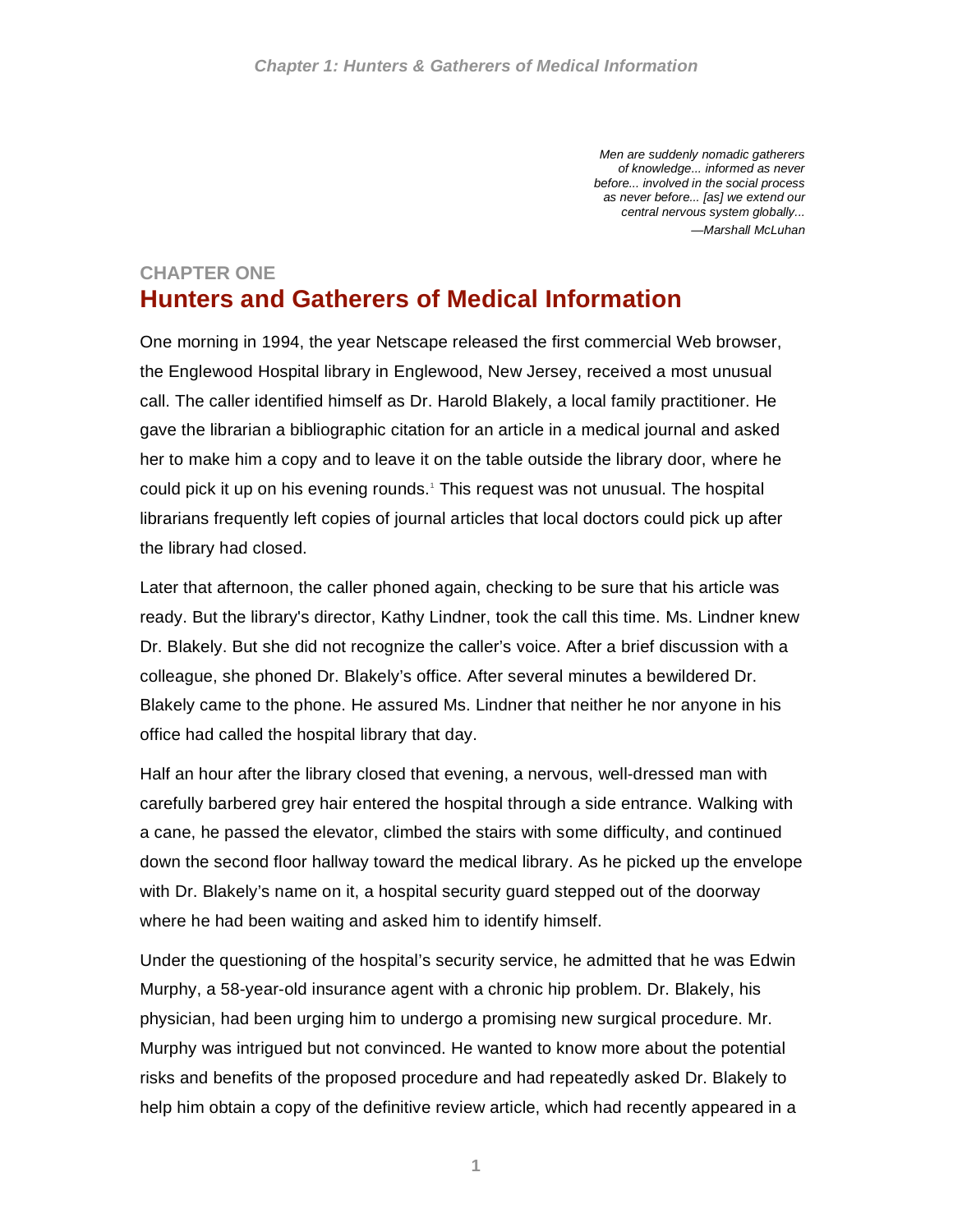major medical journal. In spite of his repeated requests, Dr. Blakely had not done so. Finally, in desperation, Mr. Murphy had decided that there was only one way to obtain this vital medical information he needed: He would have to impersonate his own physician.

## **"An Unusual Sloshing Sound Inside her Head"**

Fast-forward to five years later. Marian Sandmaier's 16-year-old daughter, Darrah, had been experiencing severe headaches. Her family pediatrician took her vital signs, peered into her eyes, checked her balance and her reflexes, and then shrugged her shoulders, pronouncing the young woman more-or-less healthy. "It may just be sinuses," the doctor observed.

"But what about the pain in her neck? And that odd sound she's been hearing?" Darrah's mother wanted to know. As they had just been explaining, Darrah's headaches had been accompanied by an unusual sloshing sound inside her head. The doctor paused at the exam room door. She shrugged again. "Hard to say," she said evenly. "Call back in two weeks if she's still having problems."

But unlike the unfortunate Mr. Murphy, Marian Sandmaier knew how to use the Internet. And the next day, as she sat down at her computer, she remembered that Darrah had recently started taking an antibiotic for a tenacious skin problem. She logged onto Google and typed in "minocycline" and "side effects." And before she knew it, she was reading the obscure medical details of a rare side effect called *pseudotumor cerebri,* an accumulation of fluid around the brain that can produce severe headaches, neck pain, and vision problems. One of the symptoms of this rare condition, as she soon learned, is a distinctive and unusual whooshing, sloshing, or roaring sound heard inside the head. Reading further, she discovered that pseudotumor cerebri can damage the optic nerve, producing severe vision difficulties and, in some cases, blindness.

When she had recovered from her initial shock, Sandmaier walked slowly and carefully downstairs. She asked Darrah to stop taking the antibiotic. She then told her husband what she'd learned, handing him a thirty-page printout of her online research. He took Darrah back to their dermatologist, who had prescribed the suspect medication, the next day. The dermatologist dismissed Sandmaier's diagnosis, but she switched Darrah to a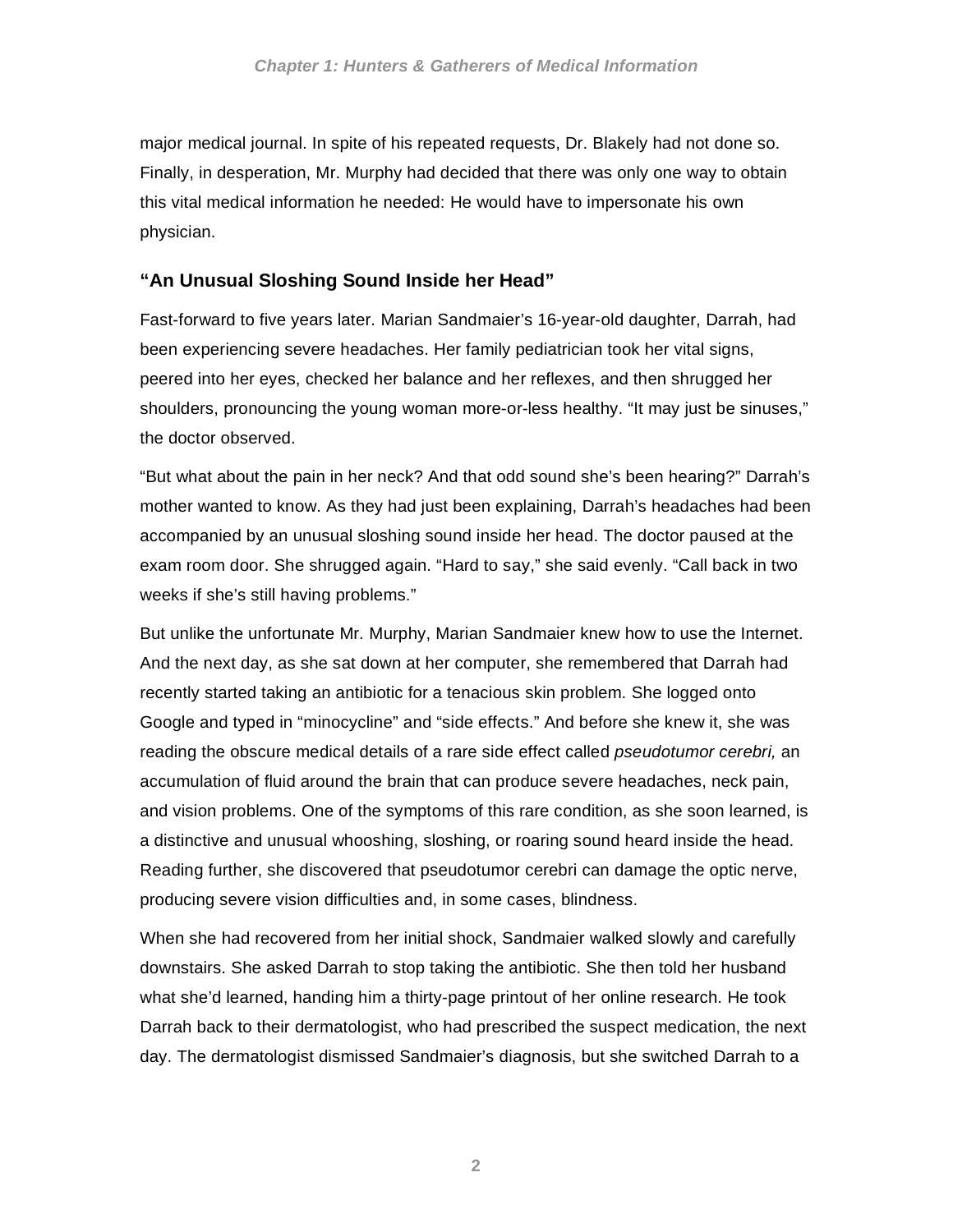new antibiotic nonetheless. When they got home, Sandmaier checked its side effects on Google. The list included pseudotumor cerebri.

**Two doctors had now shrugged their shoulders at my daughter's symptoms. One wrote it off as a garden-variety headache, without ever asking if Darrah was on any medication. The other had dismissed our fears, then prescribed another drug known to cause the very same disorder. And through it all, our daughter's symptoms continued to worsen.** 

**Yet who was I to diagnose a rare disorder—on the Internet, no less? These two physicians had 30 years of clinical experience between them. All I had was a tall stack of Web printouts and a passion for my child's health. And this was a rare disease, I reminded myself. Rare means hardly anybody gets it. Then another voice within me rose up, urgent, unbowed.** *But it means some people do.* 

**I called Darrah's dermatologist and pediatrician and told them that I had rejected their diagnoses. With the help of the Internet, I had made my own tentative diagnosis and would proceed accordingly. When I said the words** *pseudotumor cerebri***, they both became very quiet.2**

Sandmaier took Darrah to a top neuro-ophthalmologist at the University of Pennsylvania, saying nothing about her suspicions. After a lengthy battery of neurological tests and exams, the specialist announced her verdict.

"Your daughter is experiencing a rare side effect called pseudotumor cerebri,*"* she explained. She went on to describe how the buildup in cerebral fluid sometimes reverses itself—if the patient stops taking the toxic drug soon enough. This was apparently what had happened in Darrah's case. In the weeks and months that followed, the girl's symptoms slowly subsided and finally disappeared. Her mother's quick action may have saved her sight.

For e-patients like Marian Sandmaier, the traditional role of unknowing, uncomplaining, passive patient has gone the way of the horse and buggy. She and her e-patient colleagues now routinely turn to the Internet when a medical need arises. They use it to prepare for and follow up on doctor visits. They use online health resources to supplement and double-check the information and guidance their clinicians are able to offer within the constraints of the typical time-pressured doctor-patient encounter. They go online to explore treatment options their clinicians did not mention, to double-check their diagnoses, to learn about alternative or complementary treatments, to compare the treatments their doctors suggest with those recommended by other patients at other treatment centers, and to compare their current clinicians with other providers. Marian Sandmaier is an exemplary but not unusual member of our first generation of e-patients.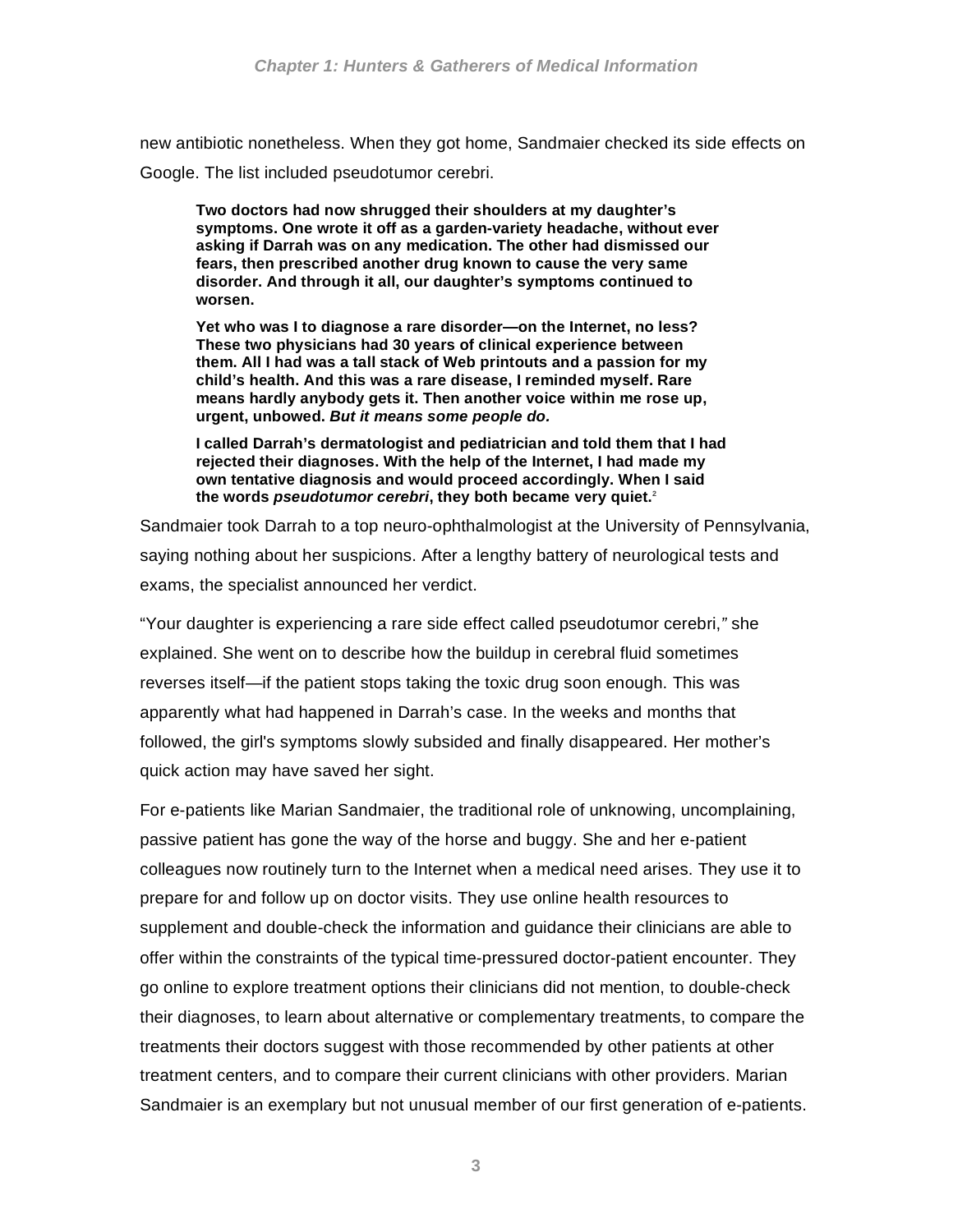e-Patients have become an important new resource for healthcare quality. And they now routinely communicate with their clinicians from a newfound position of knowledge, competence and power.

Marian Sandmaier is a medical journalist who served as a reviewer for this White Paper. Her story of online medical sleuthing, from which the preceding summary was adapted (with the author's kind permission), appeared in the *Washington Post.*<sup>3</sup> It won the 2004 American Society of Journalists and Authors Award for Essay Writing.<sup>4</sup>

## **Turning to Dr. Google**

As of April 2006, 73% of American adults, or about 147 million people, have access to the Internet—a 63 percent increase from the 90 million American adults who had access in 2000.<sup>5</sup> Eight in ten internet users have searched for information on at least one of sixteen health topics. A 2002 survey by the American Academy of Dermatology found that patients who needed information about a new medical procedure were *twice* as likely to go online as to ask their physician.<sup>6</sup> If we include teens and children—who turn out to be active users of online health resources<sup>7</sup>—the ranks of US e-patients now exceed 122 million.

Much of what we know about e-patients comes from an ongoing series of in-depth epatient surveys my colleagues and I have conducted at the Pew Internet & American Life Project.<sup>8</sup> The health reports, published over the last seven years, provide a good deal of underlying data to support the observations, ideas, trends, and conclusions offered here.<sup>9</sup> The free online newsletter *Health Care News*, published by Harris Interactive since 2001, has been another valuable resource.10 Recent studies in the *Journal of Medical Internet Research*, the *Journal of the American Informatics Association*, the *International Journal of Medical Informatics*, and the British journal, Health Expectations<sup>11</sup> have provided additional insights. Other key sources are listed in the Author's Notes.<sup>12</sup> But here is a brief summary of what we know so far:

**• When turning to the Internet for health and medical information, most e-patients operate as "hunter-gatherers," using search engines to find the resources they seek—the "Dr. Google" phenomenon. Here are the**  kinds of information they search for most frequently:<sup>13</sup>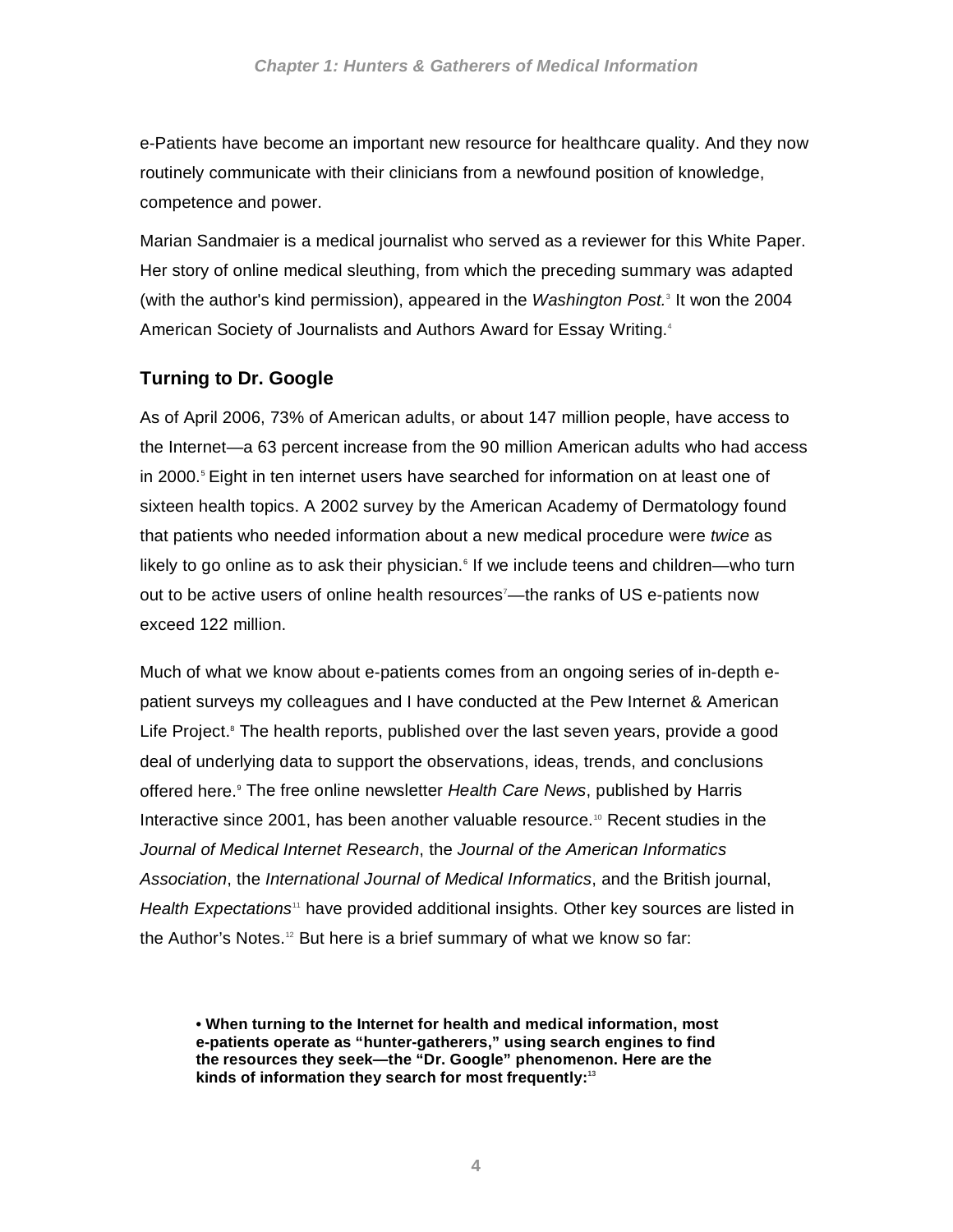#### **Health Topics Searched Online**

In all, eight out of ten American Internet users have searched for information on at least one major health topic online. Many have searched for several kinds of information.

| <b>Health Topic</b>                                   | <b>Internet Users Who Have</b><br>Searched for Info (%) |
|-------------------------------------------------------|---------------------------------------------------------|
| Specific disease or medical problem                   | 66%                                                     |
| Certain medical treatment or procedure                | 51                                                      |
| Diet, nutrition, vitamins, or nutritional supplements | 51                                                      |
| Exercise or fitness                                   | 42                                                      |
| Prescription or over-the-counter drugs                | 40                                                      |
| Health insurance                                      | 31                                                      |
| Alternative treatments or medicines                   | 30                                                      |
| A particular doctor or hospital                       | 28                                                      |
| Depression, anxiety, stress, or mental health issues  | 23                                                      |
| Experimental treatments or medicines                  | 23                                                      |
| Environmental health hazards                          | 18                                                      |
| Immunizations or vaccinations                         | 16                                                      |
| Sexual health information                             | 11                                                      |
| Medicare or Medicaid                                  | 11                                                      |
| Problems with drugs or alcohol                        | 8                                                       |
| How to quit smoking                                   | 7                                                       |

Source: Pew Internet & American Life Project November 2004 Survey (N=537). Margin of error is plus or minus 4%.

#### **• Age is an important factor. Younger citizens use online health resources more frequently than their older counterparts.14 Of those aged:**

| 18 to 29 | 82 percent have used online health resources |
|----------|----------------------------------------------|
| 30 to 39 | 68 percent have used online health resources |
| 40 to 49 | 63 percent have used online health resources |
| 50 to 64 | 49 percent have used online health resources |
| 65+      | 26 percent have used online health resources |

**• Baby Boomers currently aged 50 to 64 are dramatically more active and assertive as e-patients than those currently aged 65 to 82 (the Silent Generation).15 Thus as tomorrow's seniors develop an increasing number of health concerns, they will take a much more active role in managing their own medical care. Compared to the members of our current generation of seniors, current pre-seniors are:** 

• Five times as likely to go online to seek consumer information about a doctor, hospital, or nursing home, to search for mental health information, or to visit WebMD.com

• Four times as likely to have searched for information on alternative or experimental treatments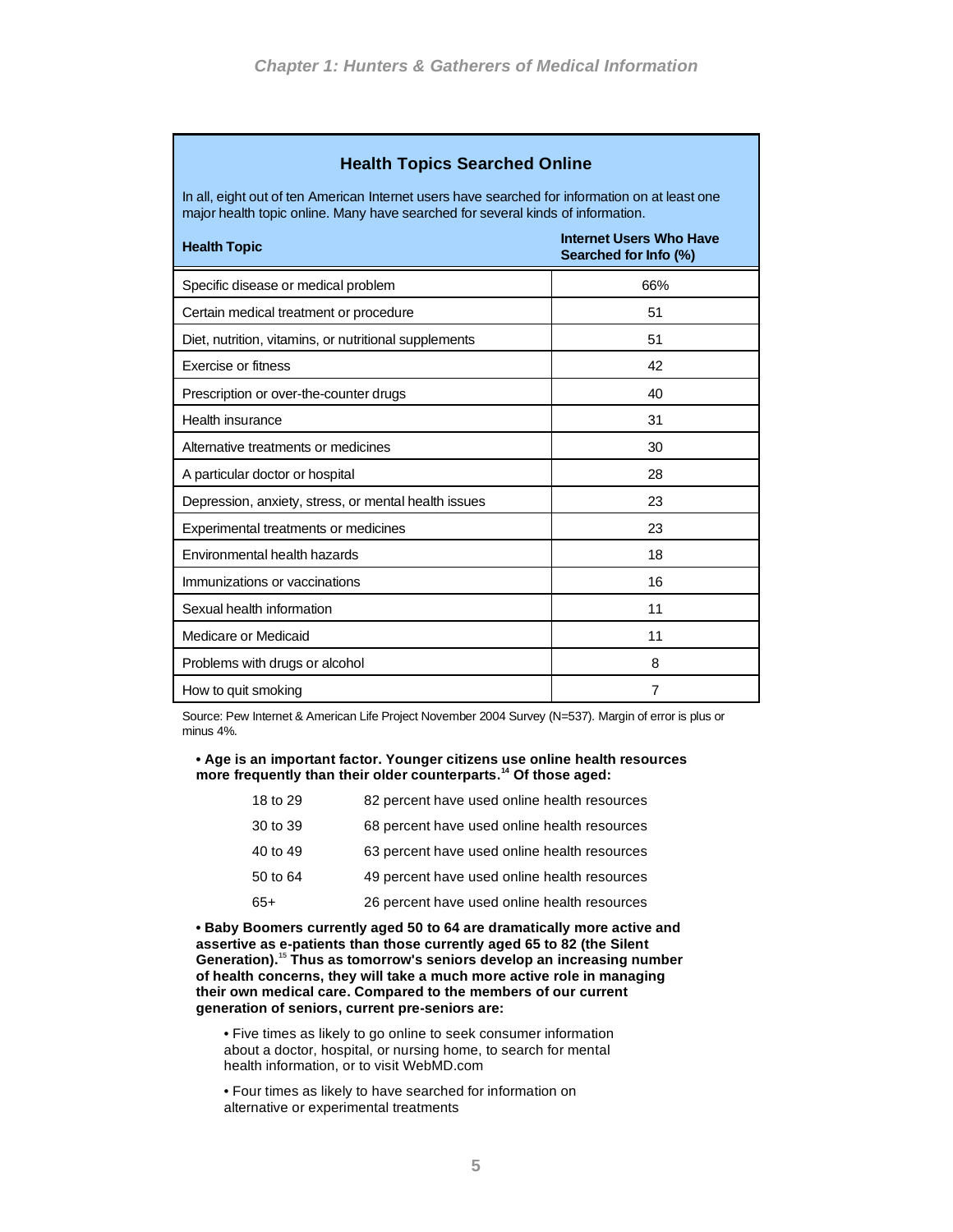• Three times as likely have searched for information on cancer, diabetes, nutrition, exercise, weight issues, or medical products.

• Three times as likely to say that they get "a lot" of health and medical information from online sources.

**• Gender is also a factor. Women are more likely to search for specific diseases and other medical problems, reflecting their traditional role as family health caregivers. Men are more likely to search for information relating to sexual health, drugs, alcohol, and smoking.** 

**• Expertise increases with use. As our first generation of e-patients becomes more experienced with the Internet, they are becoming more proficient and capable power users, more skilled at searching, more likely to use e-mail for serious purposes such as seeking or providing health advice. They are also more likely to post online content for other patients.16** 

### **Three Categories of e-Patients**

In their insightful 2000 report, "Health e-People: The Online Consumer Experience,"<sup>17</sup> Cain, Sarasohn-Kahn, and Wayne identified three types of e-patients—The Well, The Newly Diagnosed, and The Chronically Ill and Their Caregivers. We at the Pew Internet Health team adapted this model to reflect our observations, combining the newlydiagnosed with those who are dealing with a complication or reversal for an established diagnosis and including caregivers in all three groups. We currently divide the e-patient population as follows: (1) T*he Well and their Caregivers* ("The Well"); (2) *Those facing a New Medical Challenge and their Caregivers* ("The Acutes"); and (3) *Those with Chronic but stable illnesses and their Caregivers* ("The Chronics").

**The Well** About 60 to 65 percent of e-patients are well. Most members of this group think about their health only occasionally and sporadically.

*How they use the Internet* — While some may "keep an eye out" for particular healthrelated concerns, e.g., exercise, stress, yoga, nutrition, most, as Cain and colleagues suggest, will occasionally browse for general health and wellness information in much the same way as they might look for news or feature stories or financial information. They may occasionally look up pertinent medical information online before or after a doctor's visit—either their own or that of a loved one. They are the lightest and least frequent users of online health resources.

**The Acutes** About 5 to 6 percent of e-patients are currently facing a new medical concern or challenge. Some have recently developed a relatively minor medical condition, e.g., acne, upper respiratory infection, or bladder infection. Others have received a new diagnosis of a more serious condition, e.g., AIDS/HIV, cancer, or diabetes. Some have had a recurrence of a condition that has not been bothering them for a while. Still others are facing a challenging new development for a previously diagnosed condition, e.g., their previous treatment is no longer working, they are experiencing a troublesome side effect or other treatment complications.

*How they use the Internet* — They search online resources intensively, casting a wide net for online information, recruiting others to help, reaching out to professionals and patients they have found online, participating in online medical discussions and support communities, and asking online consultants, medical librarians, and medical search services to help them find what they are looking for. They are the heaviest users of online health resources.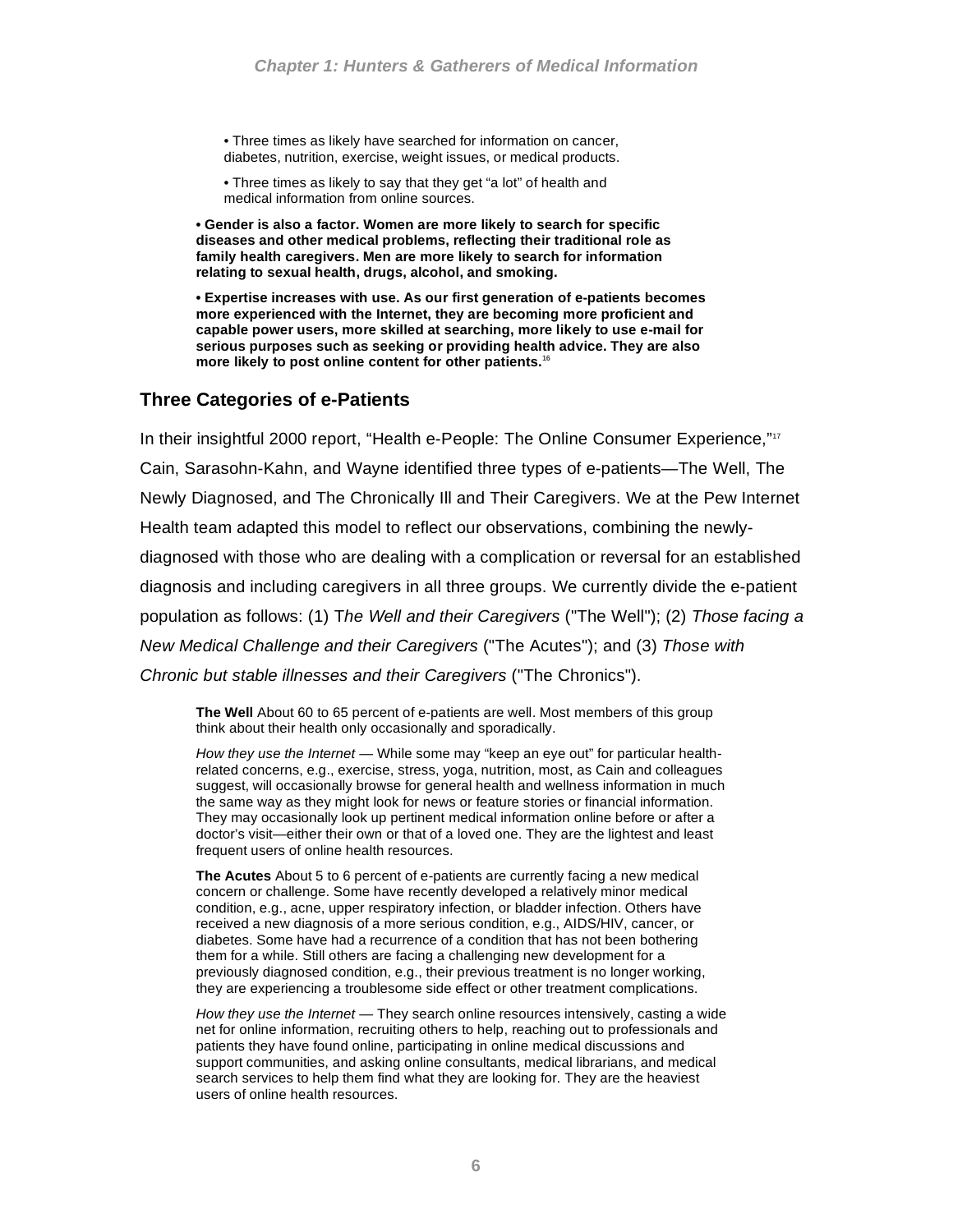**The Chronics** About 30 to 35 percent of e-patients have one or more stable chronic illnesses, but are not currently dealing with a pressing short-term medical challenge.

*How they use the Internet* — They use online health resources on a regular basis to manage their illnesses and to help them keep up to date on their conditions. They may look up pertinent information online before or after a doctor's visit. They may communicate with other patients and caretakers concerned with the same disease, either via online support communities or face-to-face local support groups. And they use e-mail to keep in touch with their own private networks of family members and friends. They are moderately heavy users of online health resources.

Many Acutes use the Internet every day. Many Chronics use it several times a month. Most of the Well use it much less frequently, as illustrated by the following answers to a May 2002 Pew Internet & American Life Project report:<sup>18</sup>

#### **How often do you use the Internet to look for advice or information about health or health care?**

| <b>Every Day</b>        | 4 percent  |
|-------------------------|------------|
| Several times a week    | 13 percent |
| Several times a month   | 25 percent |
| <b>Every few months</b> | 43 percent |
| Less often              | 15 percent |

The circle graphs below demonstrate a model for e-patient traffic on the Net, based on discussions with experts in the field. It is clear that not all e-patients are created equal. A relatively small population of Acutes probably accounts for half or more of all e-patient Internet traffic, while the Well, even though they constitute a majority of e-patients, account for a relatively small portion of online health traffic.



We have found this three-part division particularly helpful when attempting to interpret the results of e-patient surveys, for it can help us understand and appreciate the diversity and complexity of the emerging world of online health resources and the role they play in the lives of contemporary citizens. For example: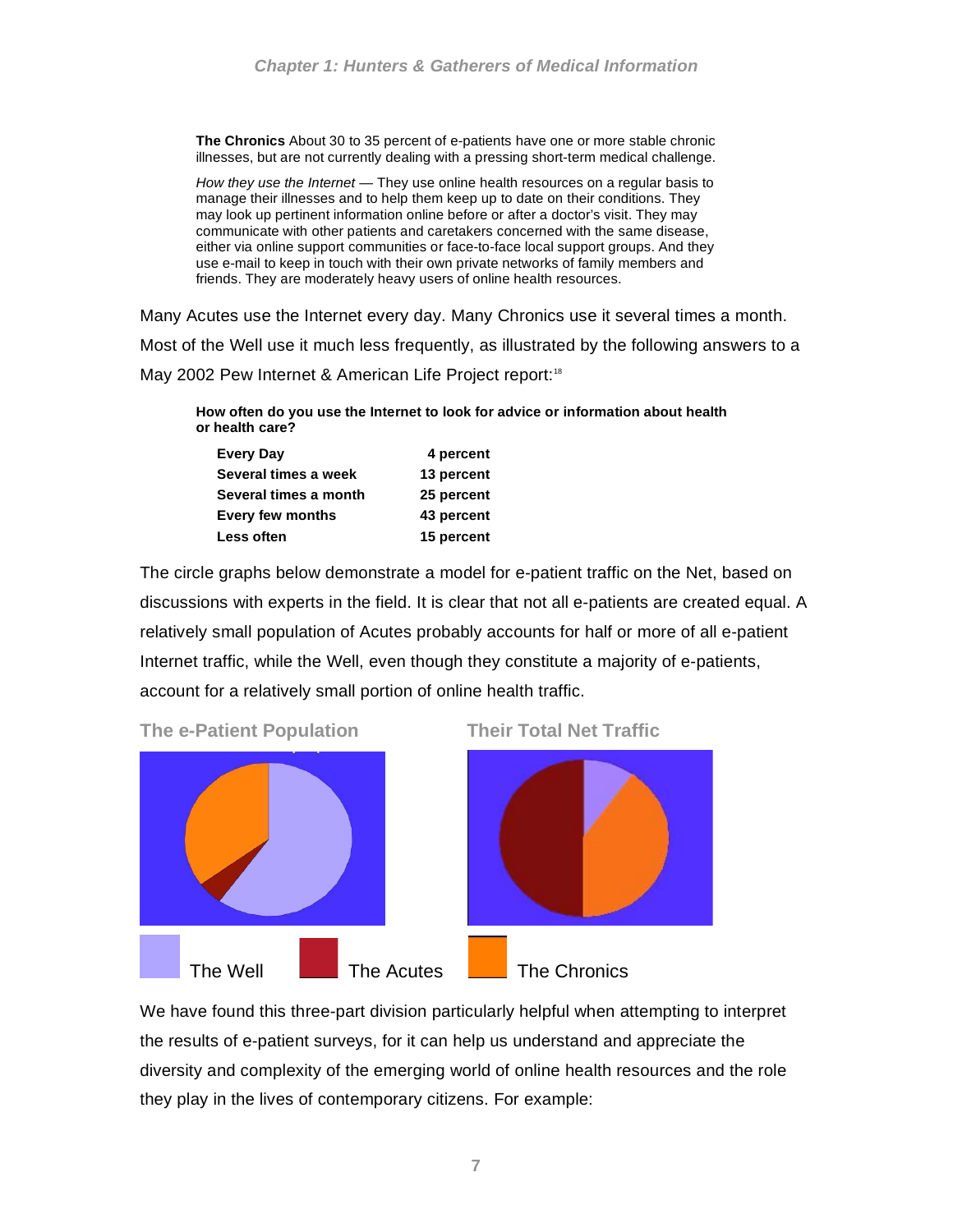•The Well, especially women, often serve as managers for other family members' health concerns. So even though they are only occasional users of online health resources, having access to the Internet makes it possible for them to serve as more effective monitors and caregivers for their family's health concerns. As one e-patient recently noted:

**My mother-in-law suddenly began bruising very badly. Medical personnel simply said it was because she was old. I was not satisfied with this answer because the onset was so sudden. Turning to the Internet, I found that it was because her aspirin dosage was too high." After checking with her clinician, this e-patient advised the patient to lower her aspirin dose. Her bruising problems soon disappeared.19**

- **•** In addition to managing their own medical conditions, many Chronics spend a great deal of time caring for others. They are often the most active participants in online support communities, where they frequently serve as hosts, advisors, "community elders" and "big brothers/big sisters" to the newly diagnosed. And Chronics are typically the most likely to develop Web sites for their condition, to post content designed to help others, and to respond to the questions of other patients.
- **•** Since their numbers are so small, Acutes can be easily overlooked in surveys of the general e-patient population. Yet Acutes often play a much more important role in generating total Internet traffic (Web searching plus participation in online communities plus health-related e-mail) than their limited numbers might suggest. A broad-based survey might suggest that the "average" e-patient spends about thirty minutes and visits only two to five different Web sites on a typical health search.<sup>20</sup> But personal accounts by Acute e-patients suggest that exhaustive searches extending over dozens or hundreds of hours and many days or weeks are the rule rather than the exception When a 35-year-old epatient named Jack learned that he had tested positive for AIDS/HIV, he devoted himself to an intense series of "wildly generic searches" in an effort to learn everything he could about the condition.<sup>21</sup> In one of his early sessions, he found several newsgroups where patients discussed his condition:

**I went through and pulled a list of everything that had to do with HIV… I went through each newsgroup and—this is kind of embarrassing—sat there for three days and read every single post. There were 2,476 of them. I read them all.** 

- Many Acutes and Chronics use the Internet in considerably more sophisticated ways than many health professionals—and online health researchers—had realized. $22$  They use e-mail, especially the mailing lists, heavily, but they also use bulletin boards, chat rooms, instant messages and access to medical journals. In the course of their online activity, they may also arrange face-to-face meetings with individuals or support groups.
- e-Patients often perform several different health-related activities within the same online session. When White Paper Advisors John Lester and Dan Hoch and their colleagues at Massachusetts General Hospital asked members of an online support community for neurological conditions (Braintalk) what they had done in their last health-related online session, they found the following:<sup>23</sup>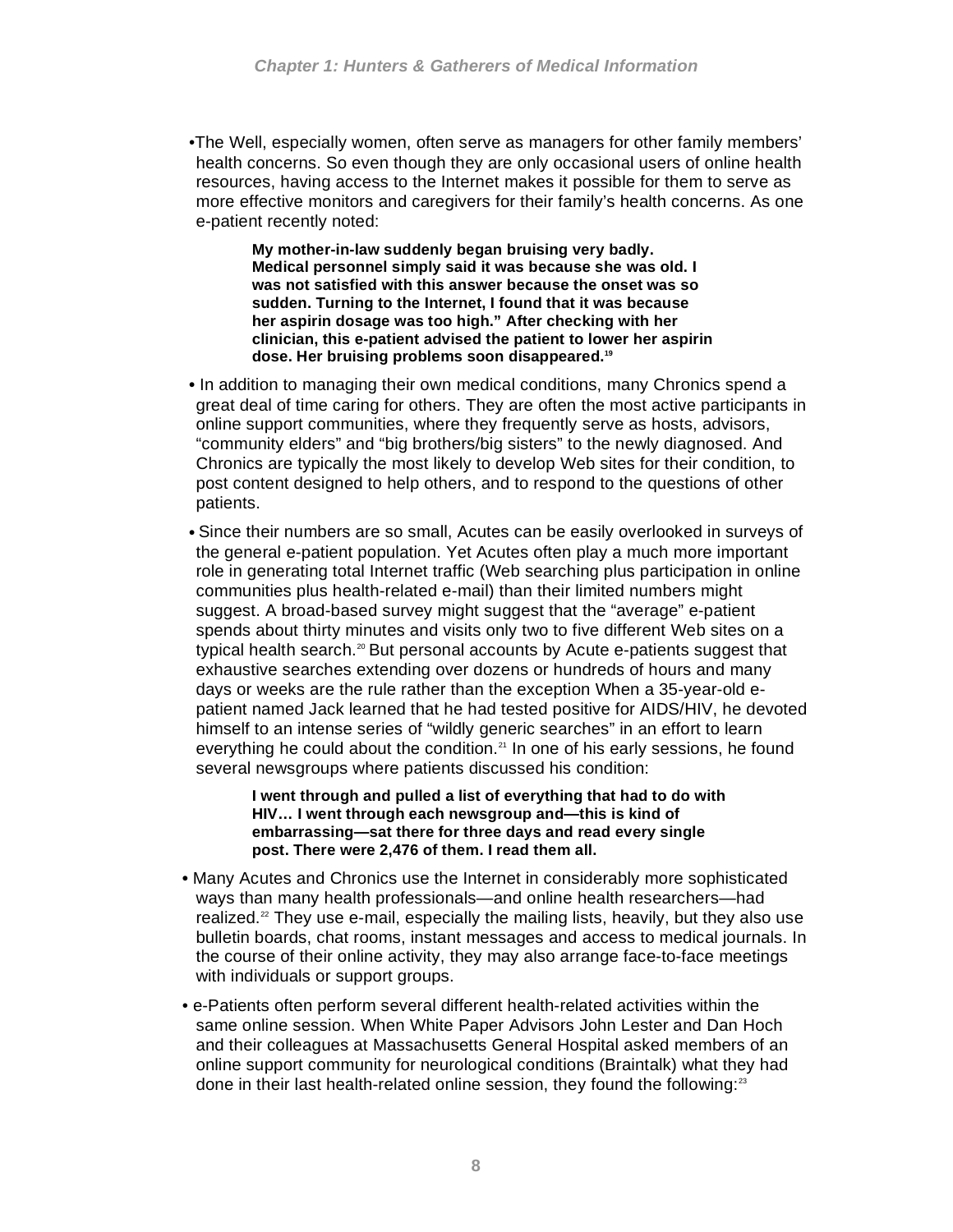| Searched for information only                         | 50 percent |
|-------------------------------------------------------|------------|
| Searched for and posted information                   | 27 percent |
| Searched, posted and interacted with other e-patients | 13 percent |
| Interacted with an online healthcare provider only    | 4 percent  |
| Posted information only                               | 4 percent  |
| Searched, posted, and interacted with provider        | 2 percent  |

### **The Accepting, the Informed, the Involved, and the In Control**

Carina Von Knoop and her colleagues at the Boston Consulting Group have proposed another extremely insightful and useful e-patient typology. According to their model, an e-patient's empowerment level is related to two independent factors—the *severity of their condition* and their *attitude toward their physician*:



**Group I: The Accepting** ("doctor-dependent and uninformed") consider their doctors the ultimate medical authorities. They thus rely entirely or almost entirely on their clinicians for medical guidance. They feel that it is their doctor's prerogative to provide any medical information they need and to make all their medical decisions on their behalf. They are comfortable with the traditional paternalistic medical model. Even though they may have Internet access, they rarely go online to seek health information or guidance.

**Group II: The Informed (**"doctor-dependent but informed") also consider the physician the unquestioned leader of the healthcare team. They rely on clinicians to make many of their medical decisions for them. But they are much more likely to go online to learn more about their condition and its treatments, often doing so just before or just after a doctor's visit. They are occasional users of e-health resources and appreciate the fact that they can find the medical information they seek without "wasting the doctor's time with their questions."

**Group III: The Involved** ("junior medical partners") regard themselves as respectful junior members of their healthcare team, fairly well informed and somewhat involved. While most would prefer to make their medical decisions jointly, in collaboration with their providers, they are not particularly assertive in standing up to their physicians, and will usually allow the doctor to control the interaction. If they disagree, with their doctor, they may or may not voice their position. And they will usually defer to their physicians' judgment.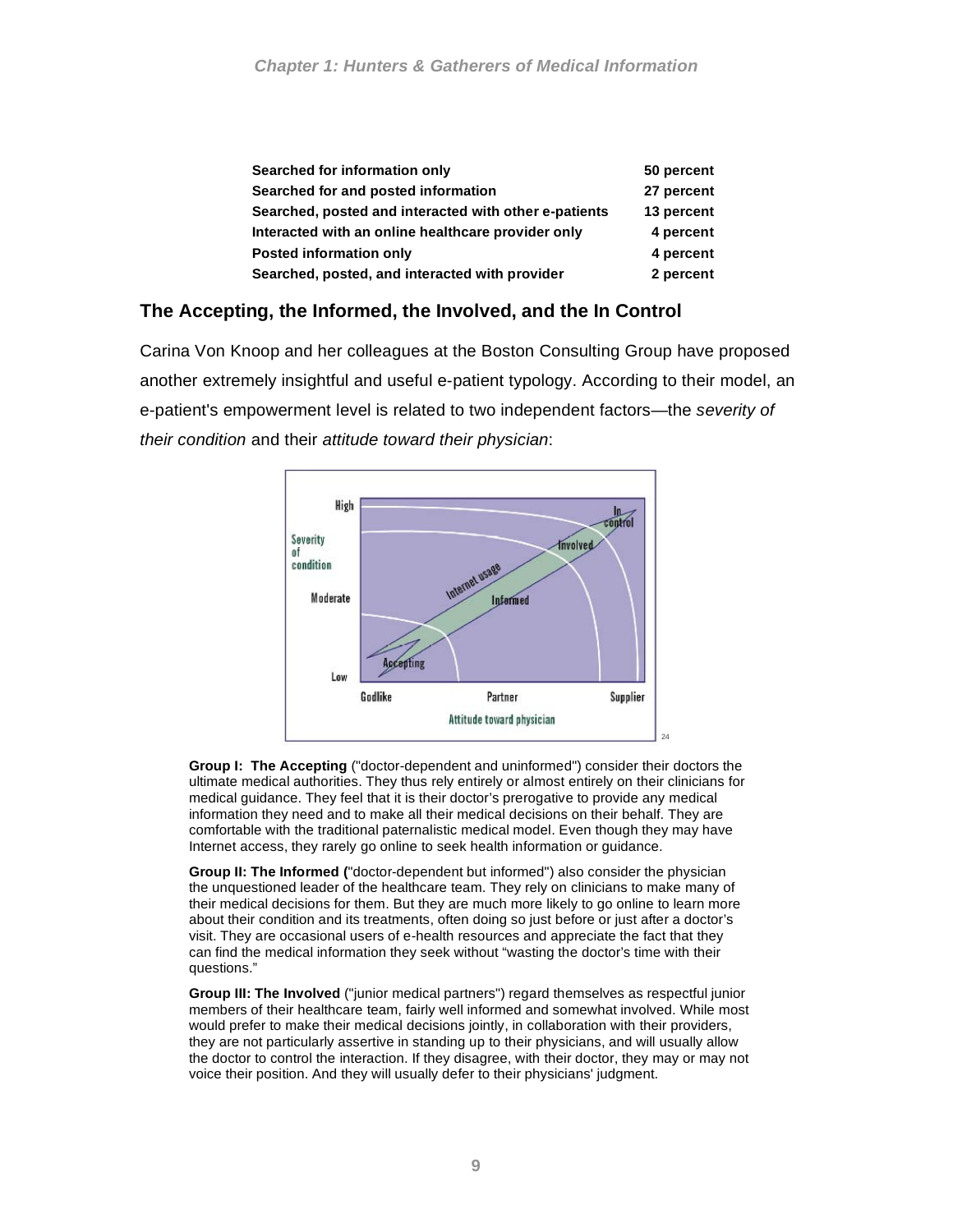**Group IV: The In-Control** ("autonomous patients") believe in making their own medical choices and will often insist on managing their own medical tests and treatments in the ways they think best, even if their clinicians disagree. They may help (or attempt to help) their clinicians keep up to date on new medical treatments and studies. They may start, manage, or contribute to local support groups, online patient communities, blogs, and other condition-specific websites. They often help other patients, provide feedback (both positive and negative) for their clinicians and treatment centers, and attend meetings and seminars where they can network with the top clinicians and patients from the top treatment centers for their condition.

Von Knoop and her colleagues found that dealing with a continuing or increasingly severe illness tends to drive e-patients from a medically passive to a medically autonomous role. As a person's medical condition becomes more severe, patients and caregivers tend to develop a higher level of medical knowledge, competence and control, adopting a more assertive and autonomous style in their interactions with their clinicians. In fact, patients who must see their physicians a dozen or more times a year are much more likely to be autonomous in their attitudes and online behaviors rather than doctor-dependent. These investigators also reported consistent and predictable variations in proactive vs. passive behavior across different diagnoses: e.g., compared to *allergy* patients, *muscular sclerosis* patients were six times as likely to exhibit behavior patterns characteristic of the In-Control group.

### **Internet Use by Specific Patient Populations**

Recent studies of Internet use by specific clinical populations of patients suggest that many patients who seek professional medical services also make use of online health resources. A 2002 British study by Tuffrey and Finlay found that 22 percent of the parents in the waiting rooms of several local pediatric outpatient clinics had already done an online search for the problem for which their child was being seen that day, and many had gone far beyond the basics. Percentages of patients who had obtained more information on the following topics were as follows: $25$ 

| Profile of the diagnosed condition                        | 89%  |
|-----------------------------------------------------------|------|
| <b>Other medical treatments</b>                           | 66 % |
| Long term outcomes                                        | 60%  |
| Alternative/complementary treatments                      | 41 % |
| Other possible diagnoses                                  | 40 % |
| Self-help or patient support groups                       | 40 % |
| Other families with a child with a similar problem        | 28%  |
| Other doctors and hospitals specializing in the condition | 22%  |

Tuffrey and Finlay also found that recommendations by clinic staff could be dramatically effective in increasing patients' use of the Internet: 67 percent of parents whose health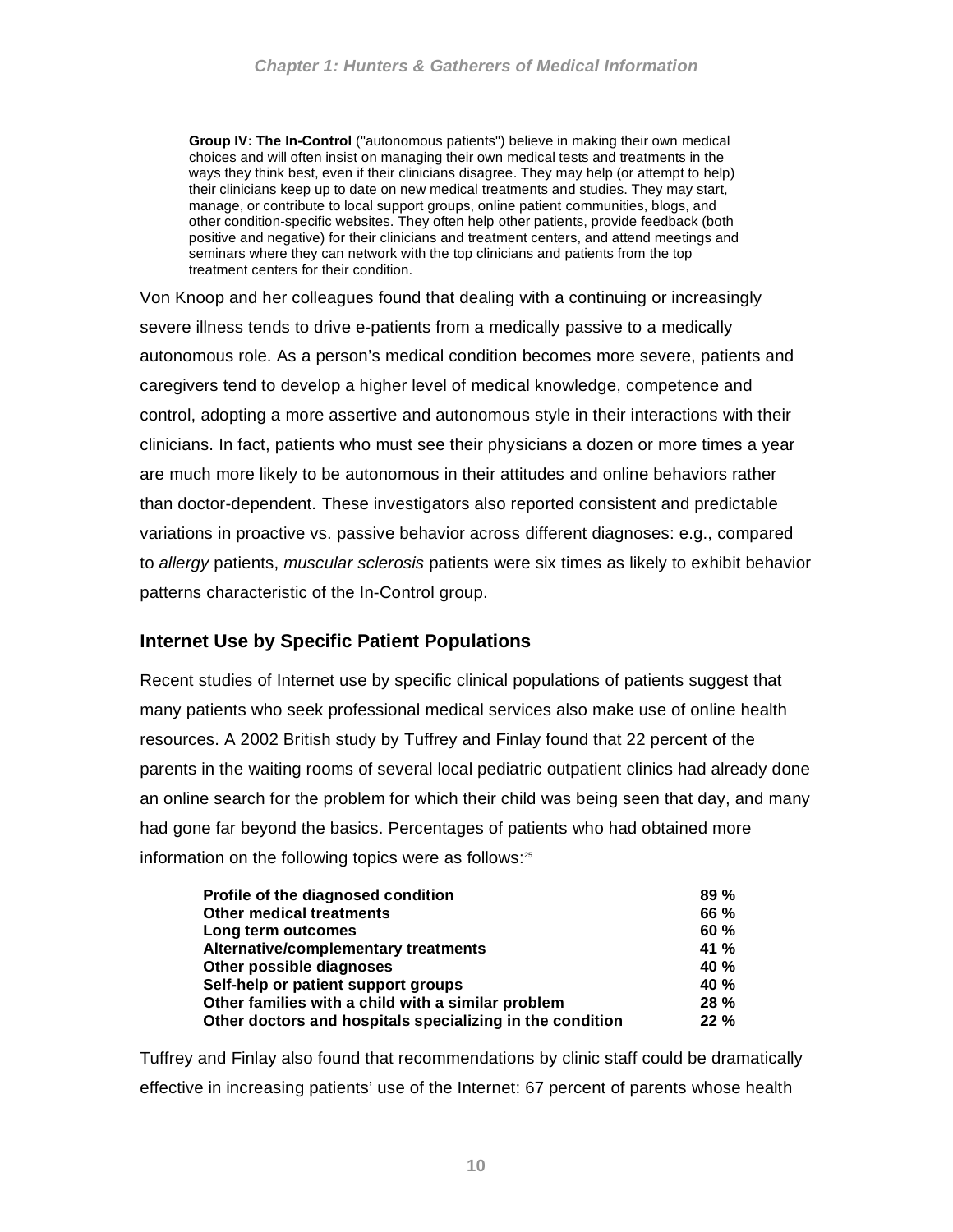professionals suggested they search the Internet for information on their child's condition had done so, versus only 20 percent of those whose clinicians had made no such suggestion.

A survey by James Metz and colleagues at the University of Pennsylvania found that among patients at radiation oncology centers in the Philadelphia area, the percentage of patients who had used the Internet to find cancer-related information ranged from 42 percent of patients at an academic medical center to 25 percent at community clinics to 5 percent at the local VA hospital.26

A 2002 study by Catherine Ikemba and colleagues at the Baylor College of Medicine found that among families at a Houston clinic specializing in the surgical repair of congenital heart defects in children, 58 percent had used the Internet to research their child's medical condition. Of those who had done so, 95 percent characterized the information they found as "helpful" or "very helpful" in understanding and caring for their child's problem. Eighty-two percent said that finding the information they needed was "easy," and 6 percent had developed Web sites specifically related to their child's congenital heart defect.<sup>27</sup>

Studies by Sue Ziebland and colleagues<sup>28</sup> describe how patients with cancer use the Internet "to gain, maintain, and display familiarity with a remarkable body of medical and experiential knowledge about their illness," thus increasing their sense of self-efficacy, developing effective coping skills in the face of serious illness, and presenting themselves as technically proficient and discriminating users of medical information and professional services. The following comment, from a 50-year-old man diagnosed with testicular cancer ten years before the interview, illustrates how dramatically the Internet has changed the experience of receiving a cancer diagnosis:

**We have one very big advantage [today]… Now I use Yahoo… You type in testicular cancer, and I guarantee you that for the next two weeks you'll be looking at [a remarkable variety of sites with information on your condition, and will discover that] every site… is different. You have people's experiences, you have drug information, and you'll be able to read papers that are published on the Web by some of the most eminent doctors around. There is no excuse these days—if you haven't got a computer go down to an Internet cafe—there is no excuse whatsoever for not finding out about testicular cancer or all the other things... The information technology breakthrough [and] having the Internet available is just unreal. …we're very lucky because we're at the dawn of something that is quite remarkable.**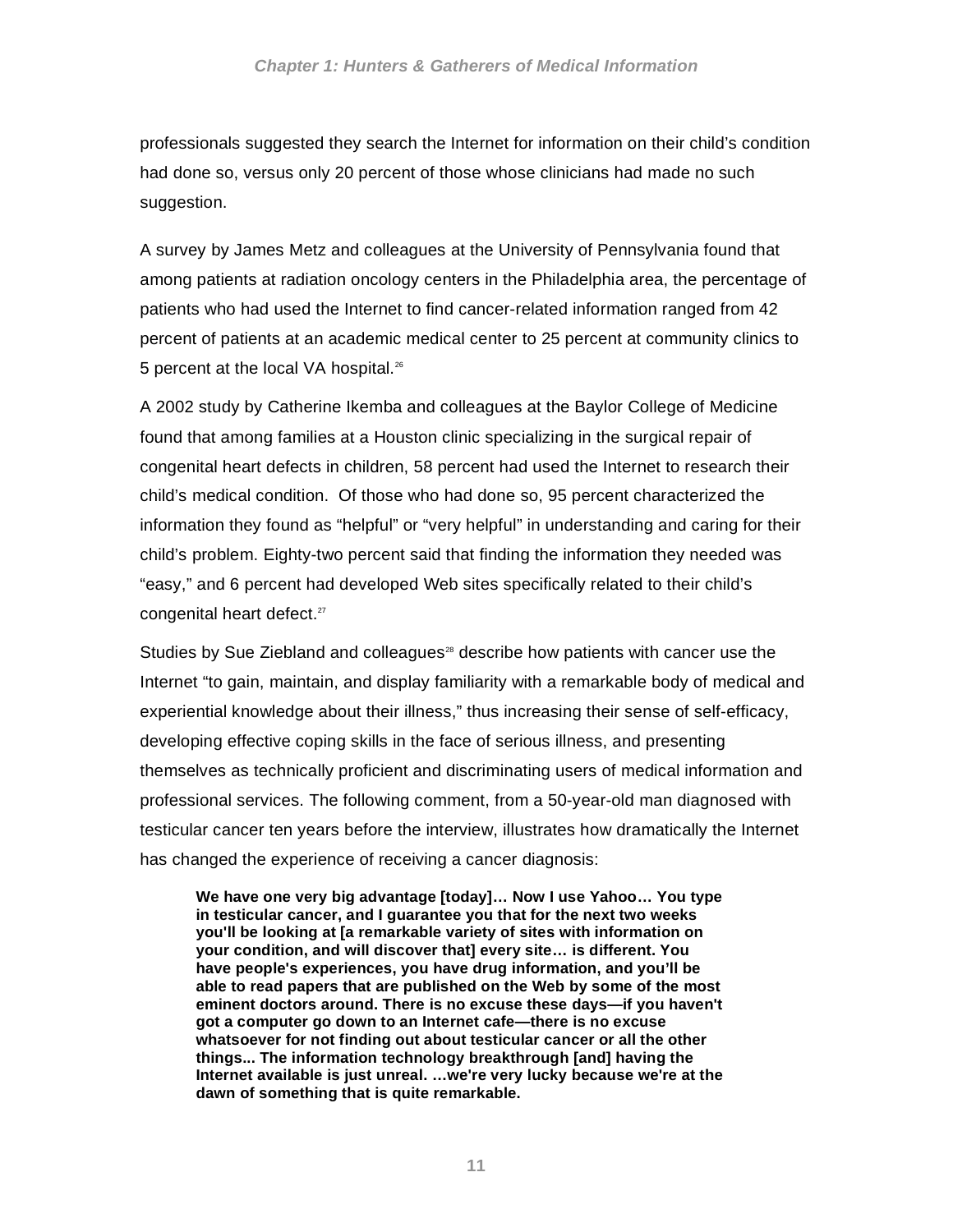## **What e-Patients Like Best—and What They Say is Lacking**

Most e-patients appear to be quite satisfied with most aspects of their experiences using online health resources:

#### **• 82 percent frequently found the information they are looking for online • 61 percent said that online information improved the way they take**  care of themselves<sup>29</sup>

A significant percentage of e-patients said that they would have liked certain desired services or features they did not find online:<sup>30</sup>

- **Doctor-patient e-mail**
- **How to determine the correct tests and treatments**
- **More in-depth information about the quality of care provided**
- **The ability to schedule doctor appointments online**
- **Direct Internet access to online doctors.**
- **Free access to fee-only online medical journals**
- **More information about drug interactions**
- **Online diagnostic tools or "symptom finders"**
- **Access to my medical records and test results**
- **Better ways to connect with local resources**

By the early years of the 21st Century, all practicing US clinicians were seeing patients and caregivers who had searched the Internet for medical information. Even though many doctors still overlook or deny its importance, the Internet has already become an important factor in patient care: One e-patient in seven has made an appointment to see a doctor because of information or advice she found online. One in seven has asked the doctor to prescribe a specific medication he learned about online.31 Patients who have searched for medical information online are considerably more likely to consult doctors than are non-e-patients. $22$  And since their ability to use the Internet makes them feel less dependent, less fearful of the unknown, more capable of asking well-informed questions, and more capable of evaluating the care their medical professionals provide, $33$  e-patients come to the clinic much better prepared than those who have not used online health resources. As one e-patient explained: 34

**Our first visit to the neurologist, when my son was diagnosed with autism, was not as devastating as it could have been. My husband and I were well informed and had already figured out the diagnosis by the time we saw the doctor. By being better informed, that first visit was very informative and constructive because we knew the background information, weren't in denial, and could discuss therapies and tests in a logical way...** 

### **How Clinicians Have Responded**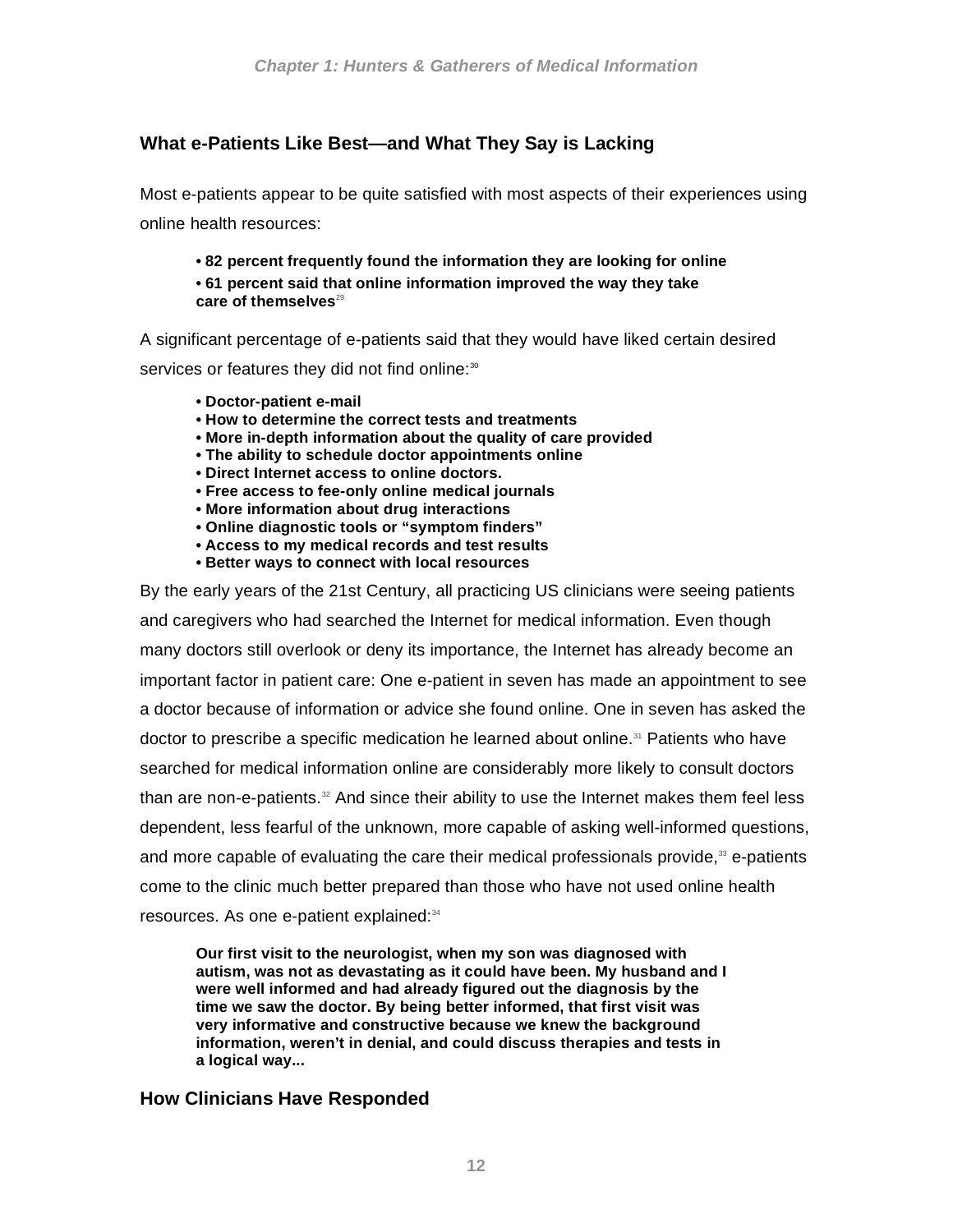Back in 1994 Dr. Blakely obviously felt no responsibility for providing Mr. Murphy with the medical information he wanted. This may strike the contemporary reader as callous and insensitive. But it was not at all unusual at the time. For it was only that year that the Medical Library Association's Consumer and Patient Health Information Section first passed a resolution calling on hospital libraries to admit interested patients. As it happens, Ms. Lindner, the medical librarian who uncovered Mr. Murphy's impersonation of his doctor, was the chair of that section of the MLA. She recounted Mr. Murphy's story when she introduced me as that year's keynote speaker.

Painful as it may be for older readers to remember, and difficult as it may be for younger readers to imagine, Dr. Blakely's attitude was the rule, not the exception: "For most of the 20th Century, patients were routinely and systematically denied access to the best available in-depth medical information about their conditions and the medical treatments currently available," says White Paper Advisor Alan Greene, a clinical professor of pediatrics at Stanford and an attending pediatrician at Stanford Children's Hospital. "I was trained never to share the deeper levels of my thinking with patients. And when I took the Hippocratic Oath in 1989, I swore to keep my medical knowledge secret. So until quite recently, becoming a knowledgeable, involved, and medically competent participant in one's own medical care was simply not permitted. And there is still a good deal of physician resistance, resentment, and denial of the inescapable fact that the Internet is helping patients become better informed, more responsible, and more medically competent."35

The range of clinician response to e-patients' online research efforts was nicely summarized by one participant in a Pew Internet Project e-patient survey who wrote that he had encountered two distinctly different attitudes among his clinicians: One group encouraged his online efforts, supported his desire to become more medically competent, and clearly thought of themselves as "partners in my care." A second group of clinicians was clearly uncomfortable with, and sometimes seemed to feel offended by, his attempts to learn more about his condition via online resources. They clearly preferred, as he put it, the traditional "him chief, me Indian" model of the doctor-patient relationship.36

Many other e-patients have also observed these two conflicting attitudes among their clinicians. Here are some verbatim e-patient perspectives from a Pew Internet Project e-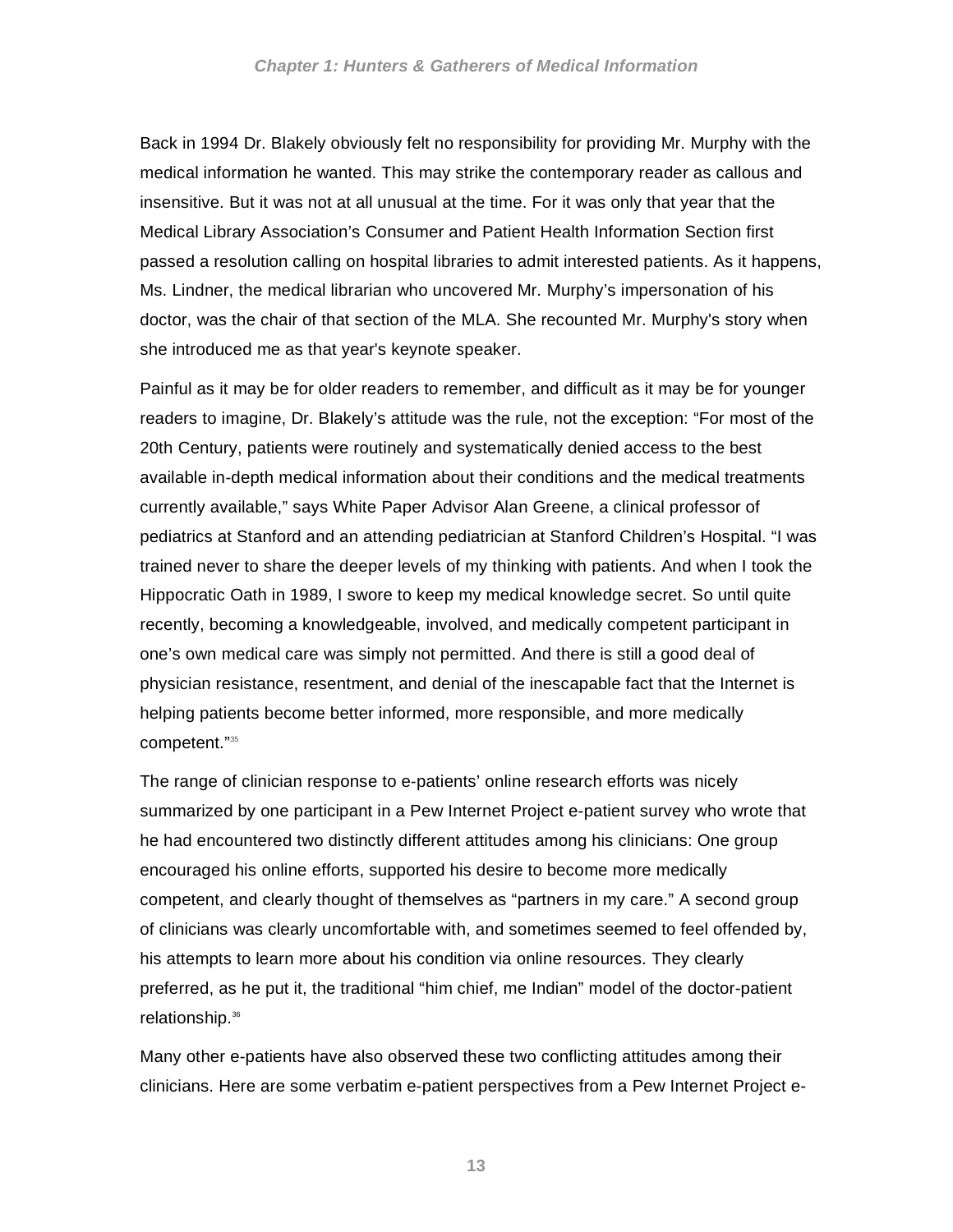patient survey: 37

#### *Internet Friendly Clinicians*

**• My own doctor is extremely supportive of me and he is happy to discuss any web-based information I take to him. At times he has been pleased to use my contributions to update his own knowledge base.** 

**• My doctor is delighted, in fact likes receiving printouts of information from the web. He encourages such self-help and research completely.** 

**• Continuously discussing with our oncologist, both treatment plans, and alternative procedures found or discussed on several cancer sites, as well as data mining of the web for such things as clinical trials, and information regarding the course of treatments and their side effects.** 

**• Our doctors are VERY supportive of how proactive we are about our health and like the fact that we use the net to gain additional information and use that information to clarify our questions for her. Our doctor has suggested various web sites to us as well.** 

**• I was referred to [my current support group] by my doctor… I have also started discussing [our support group discussions] with [my other] doctor who is happy that I have found a web site to help me answer any questions I have in detail… my doctor [and I discuss] what I have found… [and] talk about the treatment plans that I then feel [most] comfortable with…** 

#### *Internet Hostile Clinicians*

**• If I mention… that I read something about [my condition] on the internet, the doctor immediately gets an attitude and tells me not to believe anything I've read on the internet. It doesn't seem to matter that I've gotten this information from (well known) medical journals.** 

**• I took an article I had printed out [from the Internet] to my family practice doctor… and had her react with great anger and throw the paper in the trash.** 

**• One [of my doctors] commented that online information is like scribble on a bathroom wall… [I guess he meant] trash or untrustworthy. I have found the opposite.** 

**• [The] neurologist at my hospital went wild with fury that I would DARE look up my problems on line and try to participate in my own health care…** 

**• My children's GI [doctor] refused to even look at the information I brought in… Most roll their eyes…They [just] assume you have bad information... [without] even seeing your sources.** 

**• [Most doctors] really do like to think they have ALL the answers. This will never change, I am afraid. Countless days, weeks, months of suffering are happening to so many patients because doctors refuse to learn new things from the Internet.** 

Internet-hostile clinicians sometimes try to discourage their patients from going online.

But when they do, one of two things happens. Either the patient leaves the practice and

finds a new physician, or the patient goes "underground," continuing Internet research

but not sharing it with the Internet-hostile physician.<sup>38</sup>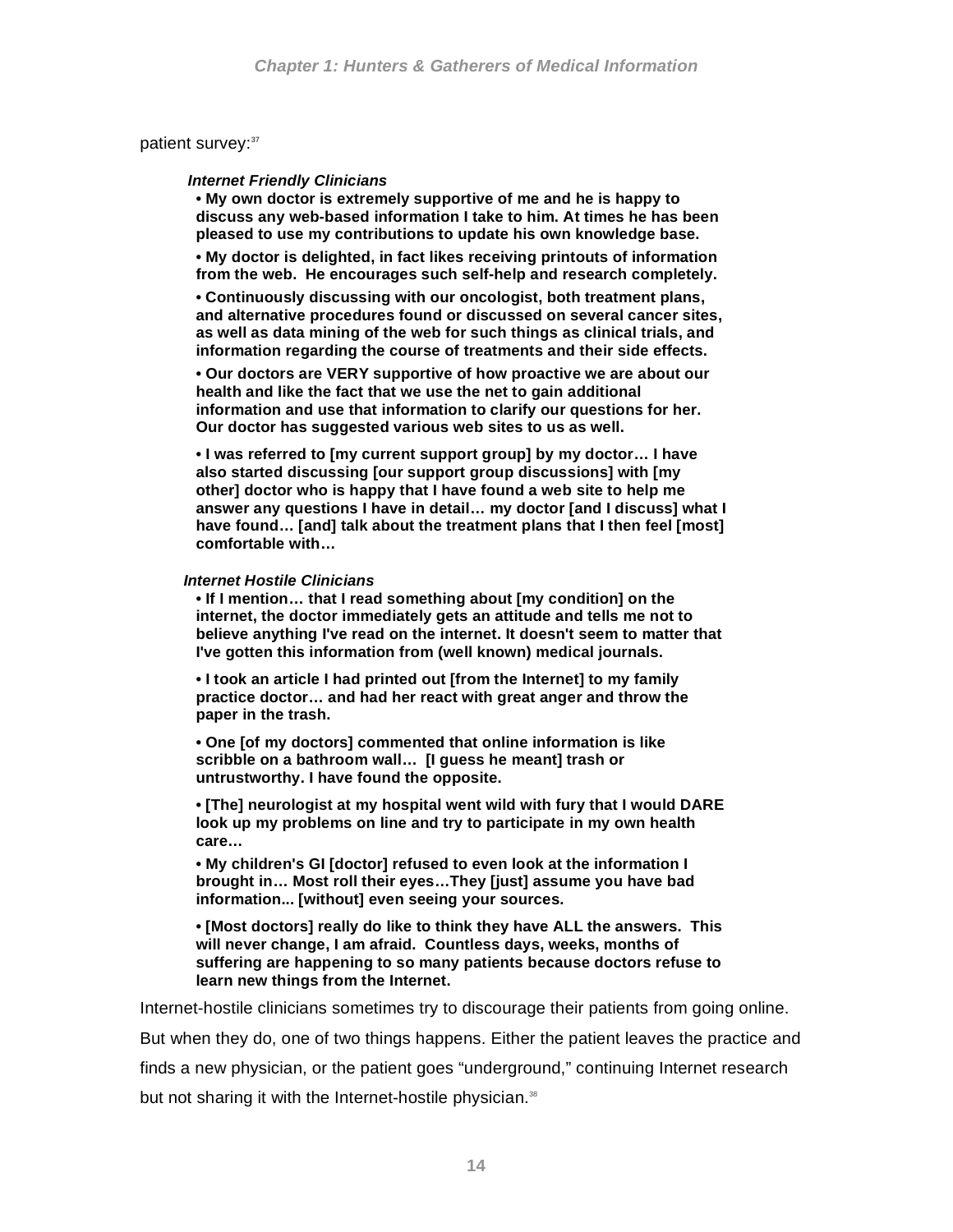Regardless of their clinicians' response, nearly all e-patients feel that Internet health resources are very helpful indeed. Most e-patients report that their use of the Internet makes them feel more autonomous and capable, not only in their interactions in dealing with the health challenges they face, but also in their dealings with their clinicians and provider institutions. As another e-patient from the same survey explained:

#### **Knowledge is power. [What I find online] helps me to feel prepared to talk with doctors and nurses. I know the terminology and the options.**

e-Patients who have "studied up" on their diseases online say they have less fear of the unknown and more confidence in their ability to deal with whatever the future may bring—because of what they have learned during their online health research.<sup>39</sup>

### **From "Patients" to "e-Patients"**

The e-patients we've observed have proven themselves so different from earlier generations of patients, so capable of becoming medically competent, and so ready, willing and able to help others—both patients and clinicians—that we've sometimes been forced to ask ourselves whether we can, in good conscience, continue to use the term "patient" in describing them. In contrast to the unfortunate Edwin Murphy, epatients like Marian Sandmaier are by no means "patients" in the old 20th Century sense. When we invited her to summarize what she'd learned about being an e-patient for this chapter she offered the following:

**For many years, I'd considered our doctors the ultimate authorities on medical matters. By contrast, I had long viewed the Web as suspect territory, where a seeker of health information could easily get lost in the tangled thickets of fallacy, zealotry, and self-promotion. But now I think differently about such things.** 

**Even in the midst of my first Web session, long before I knew I had any chance of helping my daughter, I felt a surge of hope. The Internet was far from infallible; some of the sites I visited were confusing, while others contradicted each other on the details. But the Web, at least, was giving me my first vital insights into what Darrah might be up against. And at that point, our doctors, for all their good intentions and years of training and experience, had given us nothing at all.** 

**I truly believe that our doctors wanted to do the right thing. But, like most physicians, they are at their best with the common disorders they see every day. And in today's world of growing healthcare complexity and nanosecond doctors' visits, they barely have time to care for the usual and ordinary disorders.** 

**This means that we—patients, parents, spouses, and family caregivers— must be prepared to understand and manage our own medical care as never before. Becoming health-savvy is no longer just**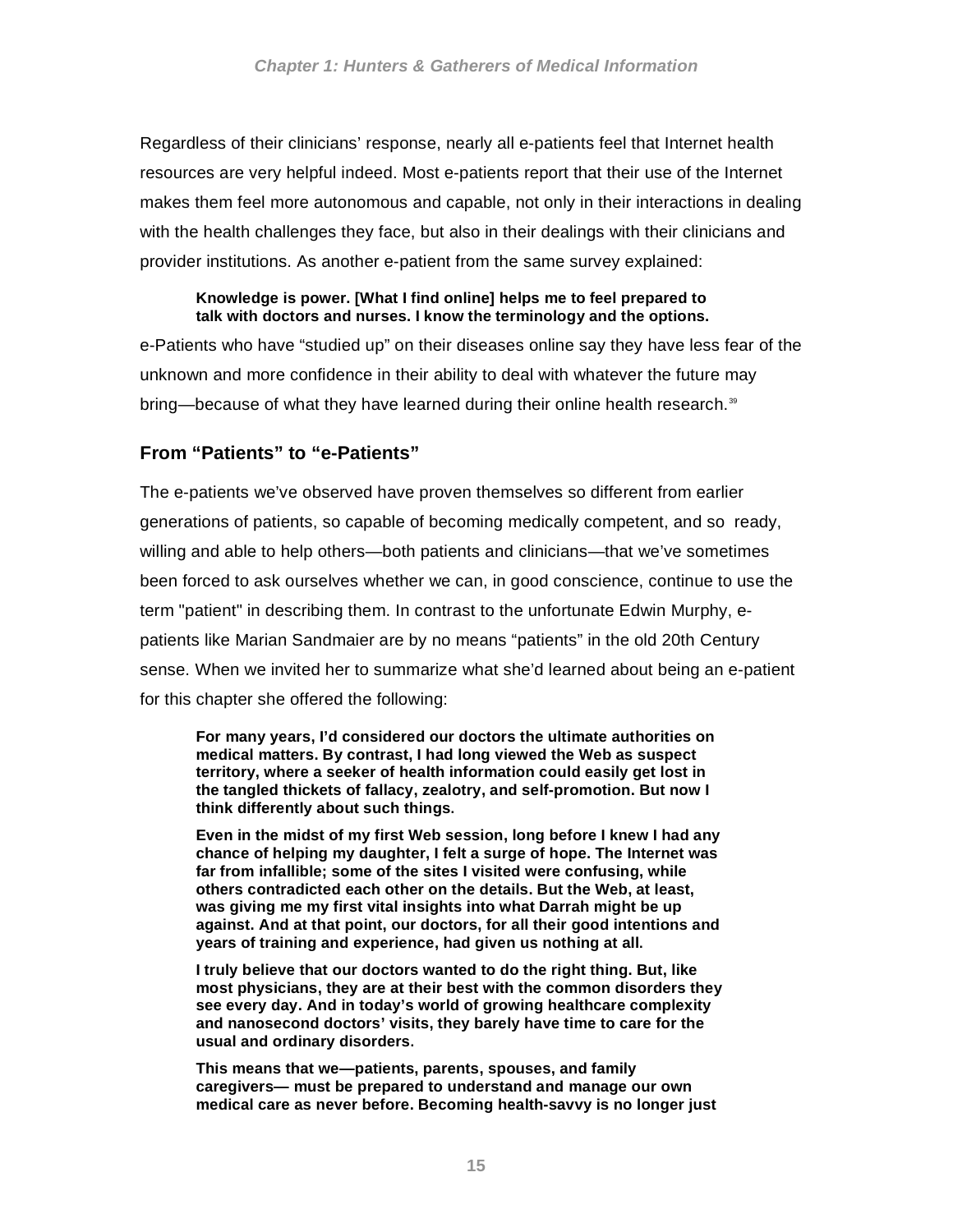**a smart idea. Managing your family's healthcare has become a medical necessity. And while the Internet must be approached with appropriate caution, it can be a vital, life-changing tool in our efforts to make sure that our families get the best possible care.** 

In the chapters that follow we suggest that like Marian Sandmaier, the millions of online medical consumers who make up our first generation of e-patients have already begun to operate in terms of a new healthcare paradigm, a fundamentally different way of thinking about healthcare that turns many of the previous assumptions of the older, 20th Century medical model upside down.

We believe that the new healthcare trends, patterns and models that are emerging from their experience will prove extremely important to all of us who are concerned with effective healthcare reform. And we suspect that their new perspectives, experiences, and insights will offer us many useful guidelines for lasting and effective healthcare improvement—if we can only learn to listen.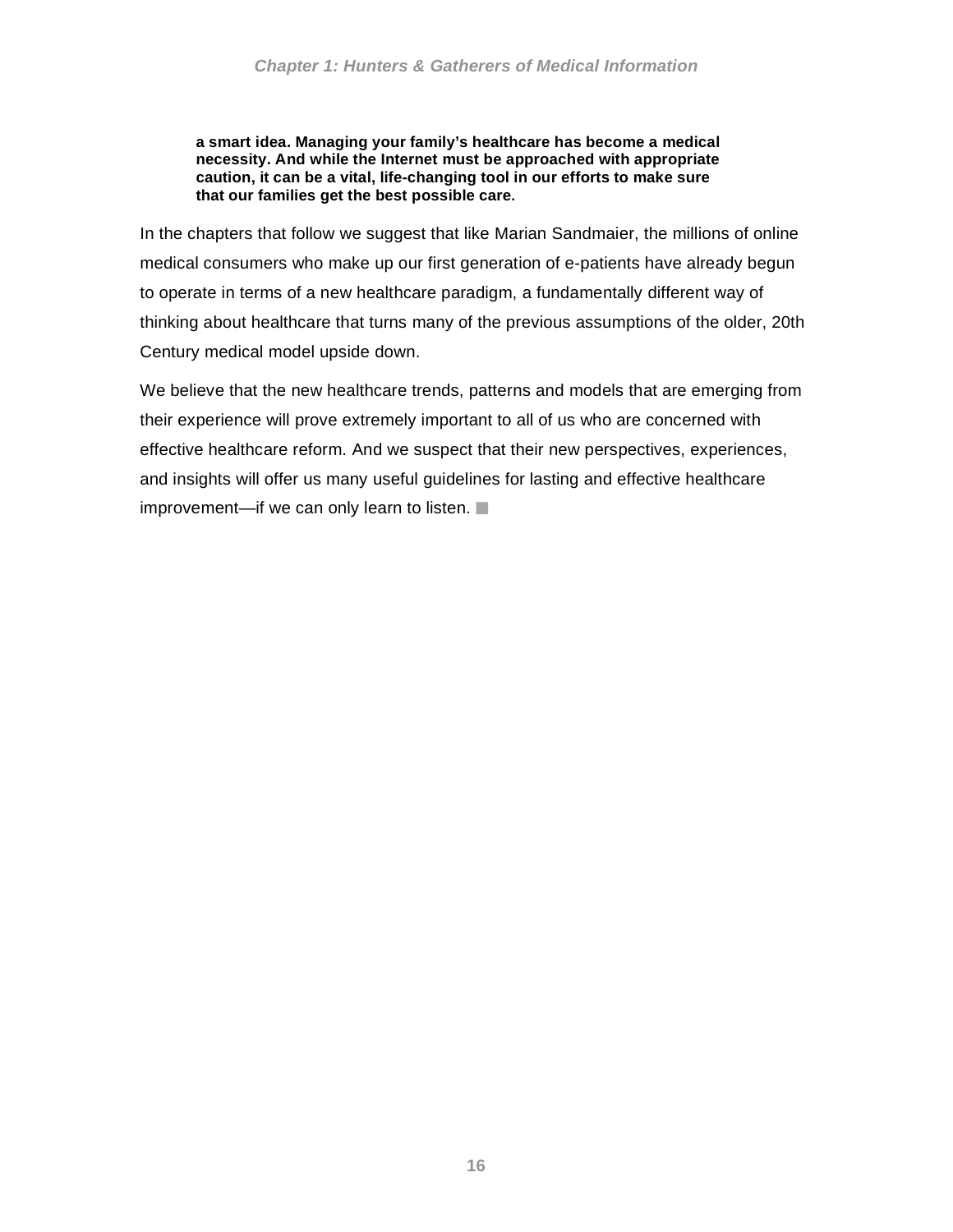## **Author's Notes—Chapter One**

 $\overline{a}$ 

Chapter One's epigram, "*Men are suddenly nomadic gatherers of knowledge... informed as never before... involved in the social process as never before... since with electricity we extend our central nervous system globally... --Marshall McLuhan"* is from Marshall McLuhan, *Understanding Media*, (Cambridge, MA: MIT Press,1964), pp. 310- 311.

The Pew Internet & American Life Project produces reports that explore the impact of the Internet on families, communities, work and home, daily life, education, health care, and civic and political life. The Project aims to be an authoritative source on the evolution of the Internet through collection of data and analysis of real-world developments as they affect the virtual world. The basis of the reports are nationwide random digit dial telephone surveys as well as online surveys. This data collection is supplemented with research from government agencies, academia, and other expert venues; observations of what people do and how they behave when they are online; indepth interviews with Internet users and Internet experts alike; and other efforts that try to examine individual and group behavior. The Project releases 15 to 20 pieces of research a year, varying in size, scope, and ambition.

<sup>1</sup> Personal communication, Kathy Lindner, former director (retired), Englewood Hospital Library, Englewood, NJ, March 14, 2002. Names and identifying characteristics have been changed to protect the privacy of those involved.

<sup>2</sup> Personal communication, Marian Sandmaier, May 17, 2004.

3 Marian Sandmaier, "Listening for Zebras," *The Washington Post*, Jun. 3, 2004.

<sup>4</sup> American Society of Journalists and Authors, "ASJA Presents 2004 Writing Awards," Apr. 28, 2004, < http://www.asja.org/awards/awar2004.php> (Accessed on Jul. 17, 2006)

<sup>5</sup> Pew Internet & American Life Project surveys, February-April 2006 and March 2000. For more information, see "Demographics of Internet Users" (April 26, 2006) available at http://www.pewinternet.org/trends/User\_Demo\_4.26.06.htm and "Tracking Online Life" (May 10, 2000) available at http://www.pewinternet.org/report\_display.asp?r=11 (Accessed on July 22, 2006.)

<sup>6</sup> "New American Academy of Dermatology Survey Finds Patients Do Their Homework," American Academy of Dermatology Survey, October 23, 2002, http://www.aad.org/public/News/NewsReleases/Press+Release+Archives/Other/Homew ork.htm (Accessed on July 22, 2006.)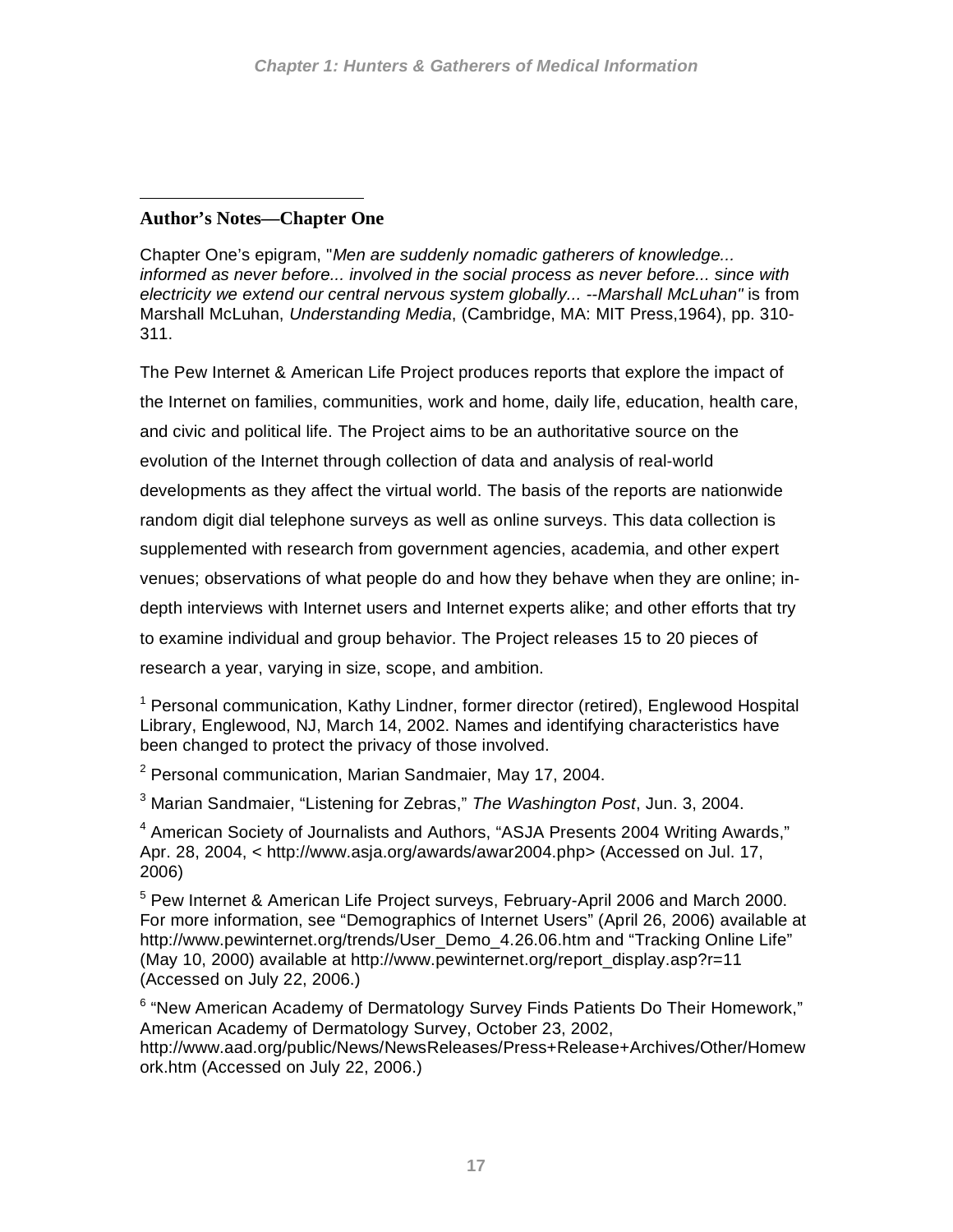<sup>7</sup> "Generation Rx: How Young People Use the Internet for Health Information," Kaiser Family Foundation (December 2001). Available at:

http://www.kff.org/entmedia/20011211a-index.cfm (Accessed on July 22, 2006.)

 $8$  There have been five principal Pew Internet & American Life Project surveys of epatients to date:

(1) Susannah Fox and Lee Rainie, "The Online Health Care Revolution: How the Web helps Americans take better care of themselves," Pew Internet & American Life Project *(*Nov. 26, 2000). Available at:

http://www.pewinternet.org/PPF/r/26/report\_display.asp (Accessed on July 22, 2006.)

(2) Susannah Fox and Lee Rainie, "Vital Decisions: How Internet users decide what information to trust when they or their loved ones are sick," Pew Internet & American Life Project (May 22, 2002). Available at:

http://www.pewinternet.org/PPF/r/59/report\_display.asp (Accessed on July 22, 2006.)

(3) Susannah Fox and Deborah Fallows, "Internet Health Resources: Health searches and email have become more commonplace, but there is room for improvement in searches and overall Internet access," Pew Internet & American Life Project *(*Jul. 16, 2003). Available at:

http://www.pewinternet.org/PPF/r/95/report\_display.asp (Accessed on July 22, 2006.)

<http://www.pewinternet.org/PPF/r/95/report\_display.asp> (Aug. 6, 2004)

(4) Susannah Fox, "Internet Health is Everywhere: A Portrait of America's E-Patients and Caregivers," Presentation to the Quint Conference in Philadelphia (Oct. 27, 2003).

(5) Susannah Fox, "Health Information Online," Pew Internet & American Life Project (May 17, 2005). Available at:

http://www.pewinternet.org/PPF/r/156/report\_display.asp. (Accessed on July 22, 2006.)

 $^9$  Pew 1, 2, 3, 4

 $\overline{a}$ 

<sup>10</sup> *Harris Interactive Health Care News*, available at: http://www.harrisinteractive.com/news/newsletters\_healthcare.asp

<sup>11</sup> *Journal of Medical Internet Research* (available at: http://www.jmir.org/), the *Journal of the American Medical Informatics Association* (available at: http://www.jamia.org/), the *International Journal of Medical Informatics* (available at:

http://intl.elsevierhealth.com//journals/ijmi/Default.cfm), and the British journal, *Health Expectations* (available at: http://www.blackwellpublishing.com/journal.asp?ref=1369- 6513&site=1).

<sup>12</sup> For other resources on e-patients, please see *The Ferguson Report*. Available at: http://www.fergusonreport.com/ and http://e-patients.net/. (Accessed on July 22, 2006.)

 $13$  Pew 5

<sup>14</sup> Humphrey Taylor, "Cyberchondriacs Continue to Grow in America: 110 million people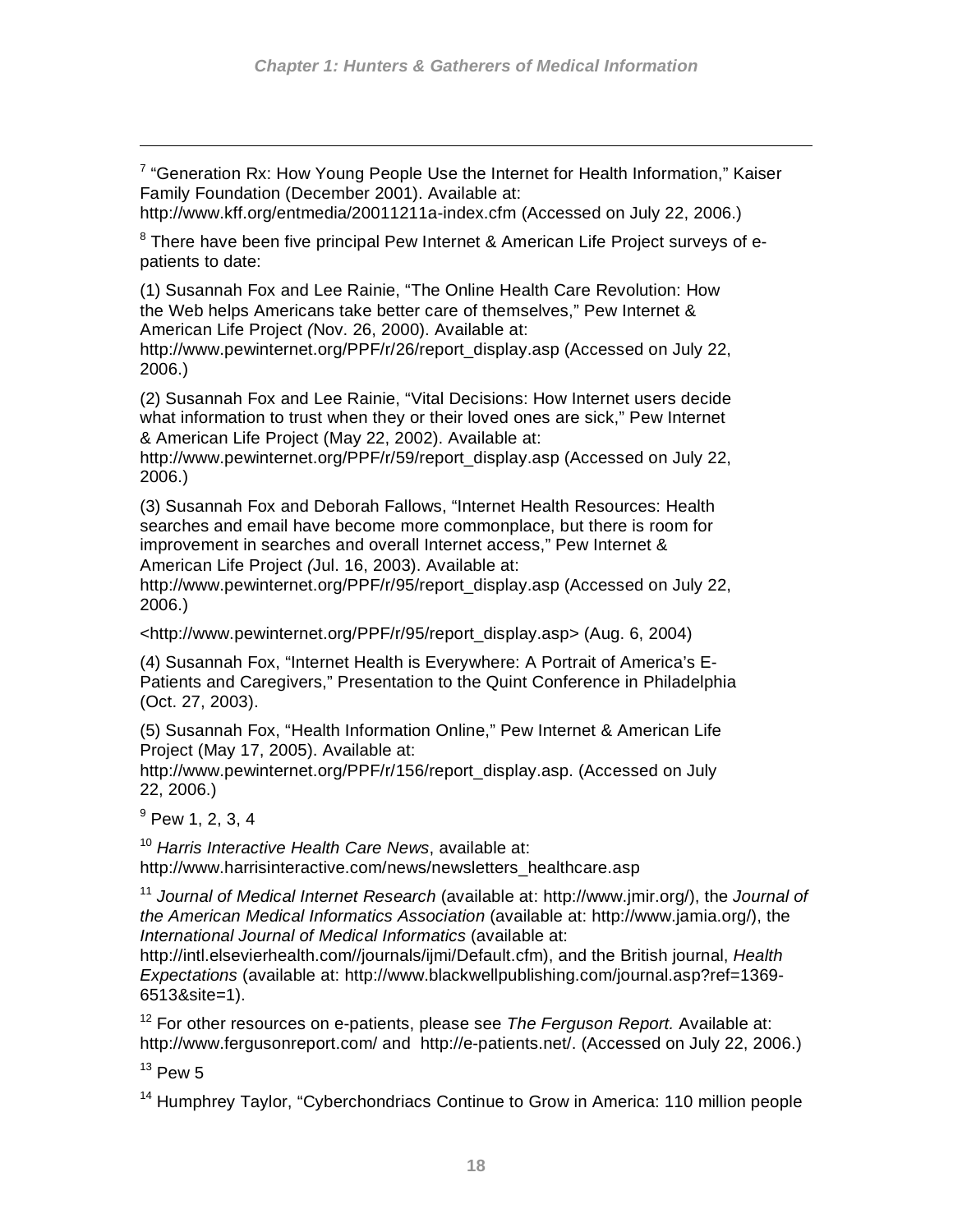sometimes look for health information online, up from 97 million a year ago," *Harris Interactive Health Care News*, 2 (May 2002).

<sup>15</sup> John B. Horrigan and Lee Rainie, "Getting Serious Online," Pew Internet & American Life Project, March 3, 2002. Available at:

http://www.pewinternet.org/PPF/r/55/report\_display.asp (Accessed on July 22, 2006.)

<sup>16</sup> Susannah Fox, "Today's E-Patients: Hunters and Gatherers of Health Information Online," Information Therapy Conference, Park City, Utah, (September 27, 2004). Available at: http://www.informationtherapy.org/rs\_conf\_matls.html. (Accessed on July 22, 2006.)

<sup>17</sup> Mary M. Cain, Jane Sarasohn-Kahn, and Jennifer C. Wayne, "Health e-People: The Online Consumer Experience," Institute for the Future, written for the California HealthCare Foundation (August 2000). Available at:

http://www.chcf.org/topics/view.cfm?itemID=12540 (accessed on July 22, 2006.)

In their insightful 2000 report, "Health e-People: The Online Consumer Experience,"<sup>17</sup> Cain, Sarasohn-Kahn, and Wayne identified three types of e-patients—The Well, The Newly-Diagnosed, and the Chronically Ill and their Caregivers. —and estimated the relative percentage of each:

The Well (60% of e-patients)

The Newly Diagnosed within Past 12 months (5% of e-patients)

The Chronically Ill and Their Caregivers (35% of e-patients)

18 Pew 2

 $\overline{a}$ 

 $19$  Pew 3

 $20$  Pew 2

21 Patricia A. Reeves, "How Individuals Coping with HIV/AIDS Use the Internet," *Health Education Research*, 16 (2001): 709-19. Quote is from page 712. Available at: http://her.oupjournals.org/cgi/content/abstract/16/6/709 [Abstract] (Accessed on July 22, 2006.)

 $22$  Adapted from Pew 3, with the added suggestions of many Advisors and Reviewers.

<sup>23</sup> Daniel Hoch and Wambui Wariungi, John Lester, Stephanie Prady and Ellie Vogel, "e-Patient Survey: What Braintalk Members Do Online," October 1, 2001. Results available at: http://fisher.mgh.harvard.edu/cscw/demo\_data.html (Accessed on July 22, 2006.)

<sup>24</sup> Carina von Knoop, Deborah Lovich, Martin B. Silverstein, and Michael Tutty, "Vital Signs: e-Health in the United States," Boston: Boston Consulting Group, 2003. http://www.bcg.com/publications/files/Vital\_Signs\_Rpt\_Jan03.pdf (Accessed on March 12, 2007)

 $25$  C. Tuffrey and F. Finlay, "Use of the Internet by Parents of Pediatric Outpatients," *Archives of Disease in Childhood*, 87 (2002): 534-6. Available at: http://adc.bmjjournals.com/ (Accessed on July 22, 2006).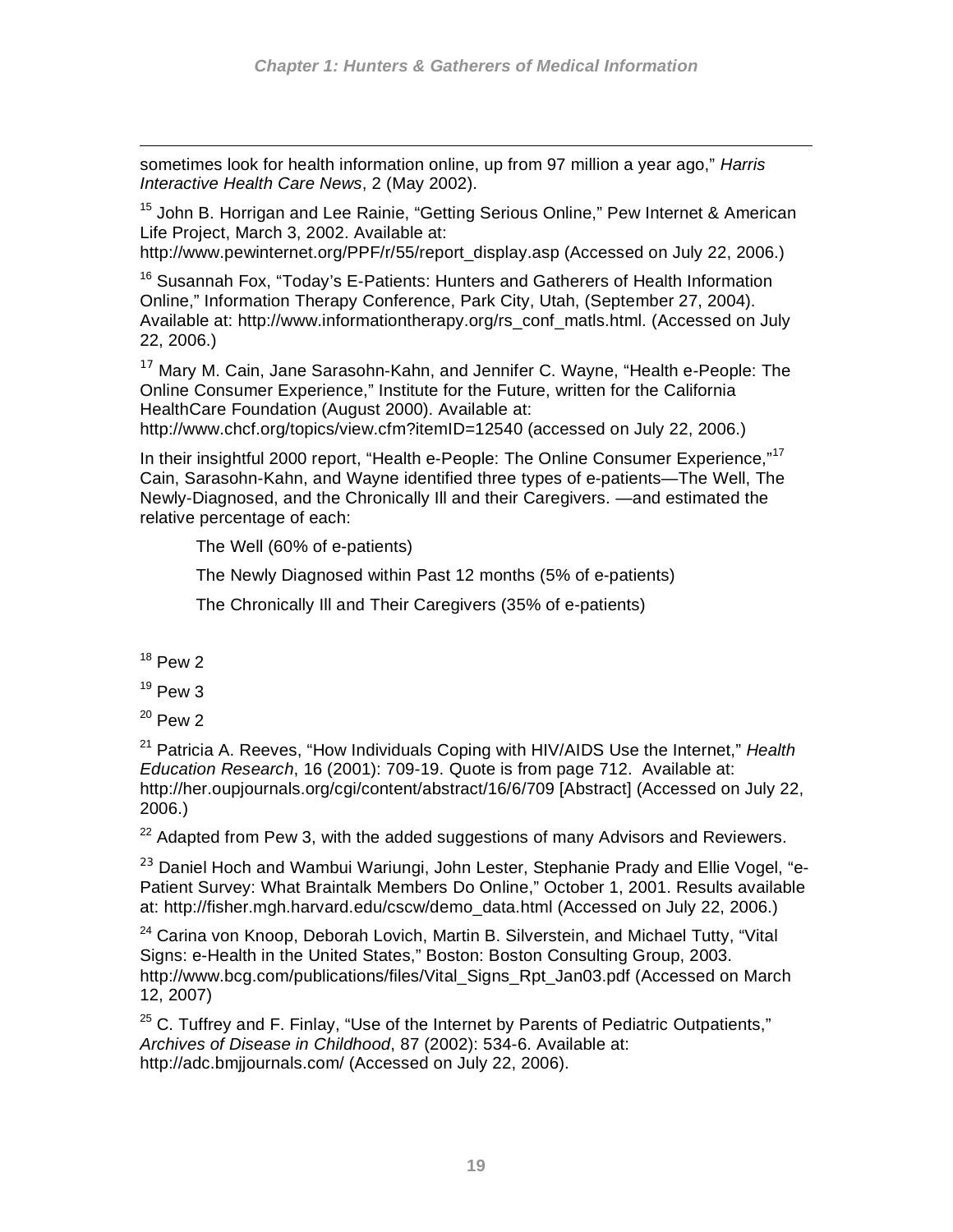<sup>26</sup> James M. Metz, Pamela Devine, et al., "A Multi-institutional Study of Internet Utilization by Radiation Oncology Patients," *International Journal of Radiation Oncology Biology and Physics*, 56 (2003): 1201-5.

 $27$  Catherine Ikemba, et al., "Internet Use in Families with Children Requiring Cardiac Surgery for Congenital Heart Disease," *Pediatrics*, 109 (2002): 419-22.

28 Sue Ziebland, **Alison Chapple, et al.**, "How the internet affects patients' experience of cancer: a qualitative study," *British Medical Journal*, 328 (2004): 564-9. Available at: http://bmj.bmjjournals.com/cgi/content/full/328/7439/564 (Accessed on July 22, 2006).

29 Pew 2

 $\overline{a}$ 

<sup>30</sup> Pew 3. p. 30, and Christopher N. Sciamanna, Melissa A. Clark, Thomas K. Houston, and Joseph A. Diaz, "Unmet Needs of Primary Care Patients in Using the Internet for Health-Related Activities," *Journal of Medical Internet Research*, 4 (2002). Available at: http://jmir.org/2002/3/e19/index.htm (Accessed on July 22, 2006.)

<sup>31</sup> Humphrey Taylor and Robert Leitman, "Most Cyberchrondriacs Believe Online Information is Trustworthy, Easy to Find and Understand," *Harris Interactive Health Care News*, 2, (June 11, 2002).

 $32$  Pew 3, p. 15

 $33$  Pew 3, p. 16

 $34$  Pew 3

<sup>35</sup> Alan Greene, Personal Communication, Nov. 7, 2003, and Nov. 29, 2003

 $36$  Pew 3

<sup>37</sup> Pew e-Patients Survey

<sup>38</sup> Fox, "Today's E-Patients."

 $39$  Pew 3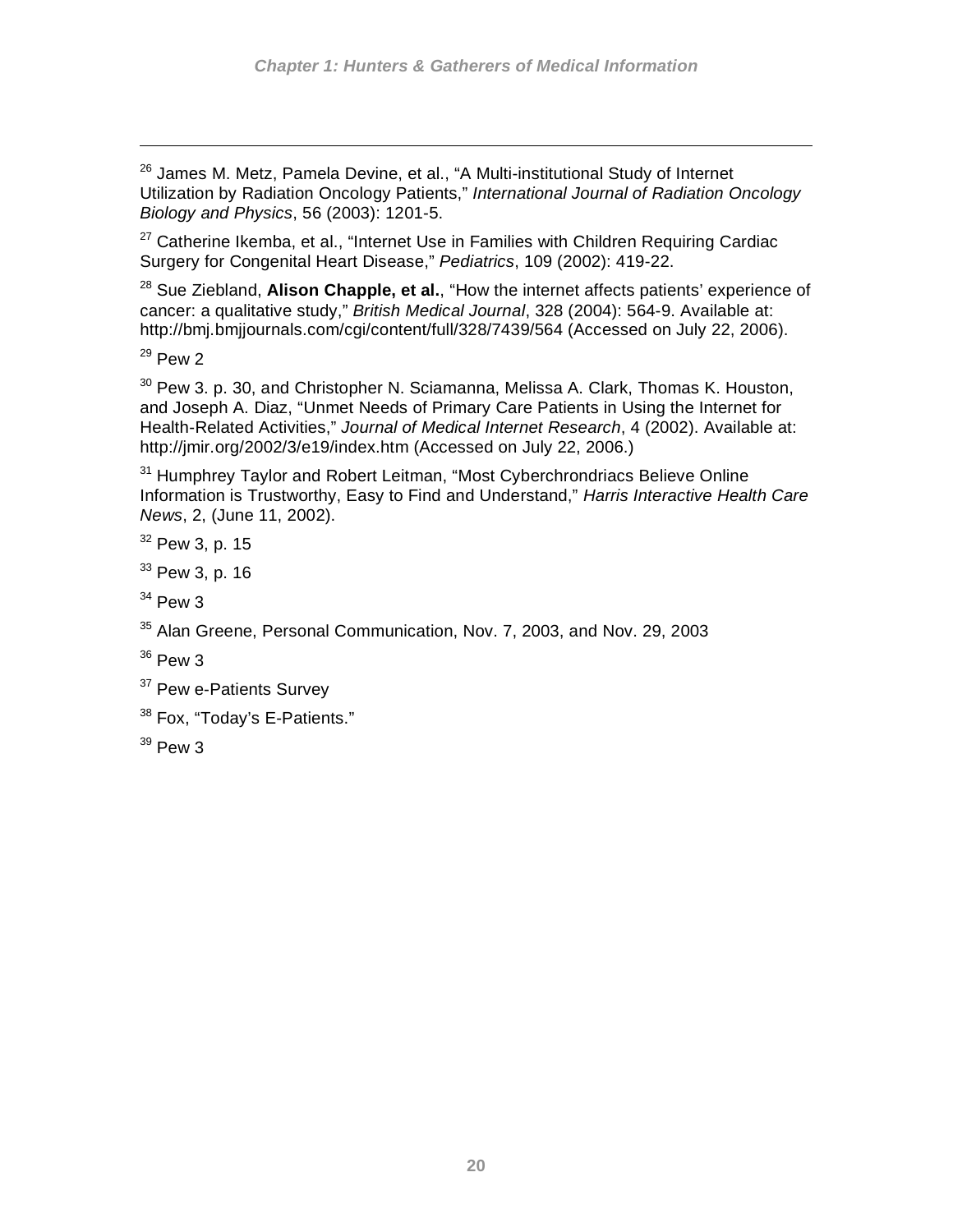*The difficulty lies, not in the new ideas, but in escaping from the old ones... —John Maynard Keynes* 

# **CHAPTER TWO Content, Connectivity, and Communityware**

One of the most interesting questions our e-Patient Scholars Working Group came up with in our several years of deliberations was this: "What is it that our professional colleagues don't understand about the importance of e-patients?" Part of the answer comes from the work of John Seely Brown.<sup>1</sup> He notes that when established experts first consider the effects of new information technologies and the cultural transformations they produce, they will typically attempt to do so from within the cultural constraints of their established professional paradigm: their customary point of view from the professional perspective. We were no exception to this rule.

When we first began our explorations of the emerging world of the e-patient, we were all operating from a deeply held set of assumptions about healthcare, many of which were unconscious. But our findings were so unexpected that, time after time, we were forced to consider alternative points of view, including some that we had initially considered unacceptable. This in-depth process of reassessing the medical model that all our professional members had trained in, and had long taken for granted, was among the most difficult, confusing, and contentious part of our deliberations. But as Brown discovered, and as we came to agree:  $2^2$ 

**Really substantive innovations—the telephone, the copier, the automobile, the personal computer, or the Internet—are quite disruptive, drastically altering social practices. [So] our established experts may be those** *least* **capable of helping us find our way safely through the disruptive social innovations these new technologies will require.**

We finally came to this consensus conclusion with respect to e-patients: The e-patient revolution cannot be adequately understood in terms of our older medical constructs, including many still taught in medical school and reaffirmed in continuing medical education. Those who attempt to view the experience of today's e-patients through the cultural lenses of yesterday's professionally-centered clinicians are doomed to failure. They will be blinkered if not blinded by what Brown calls their professionally-centered tunnel vision.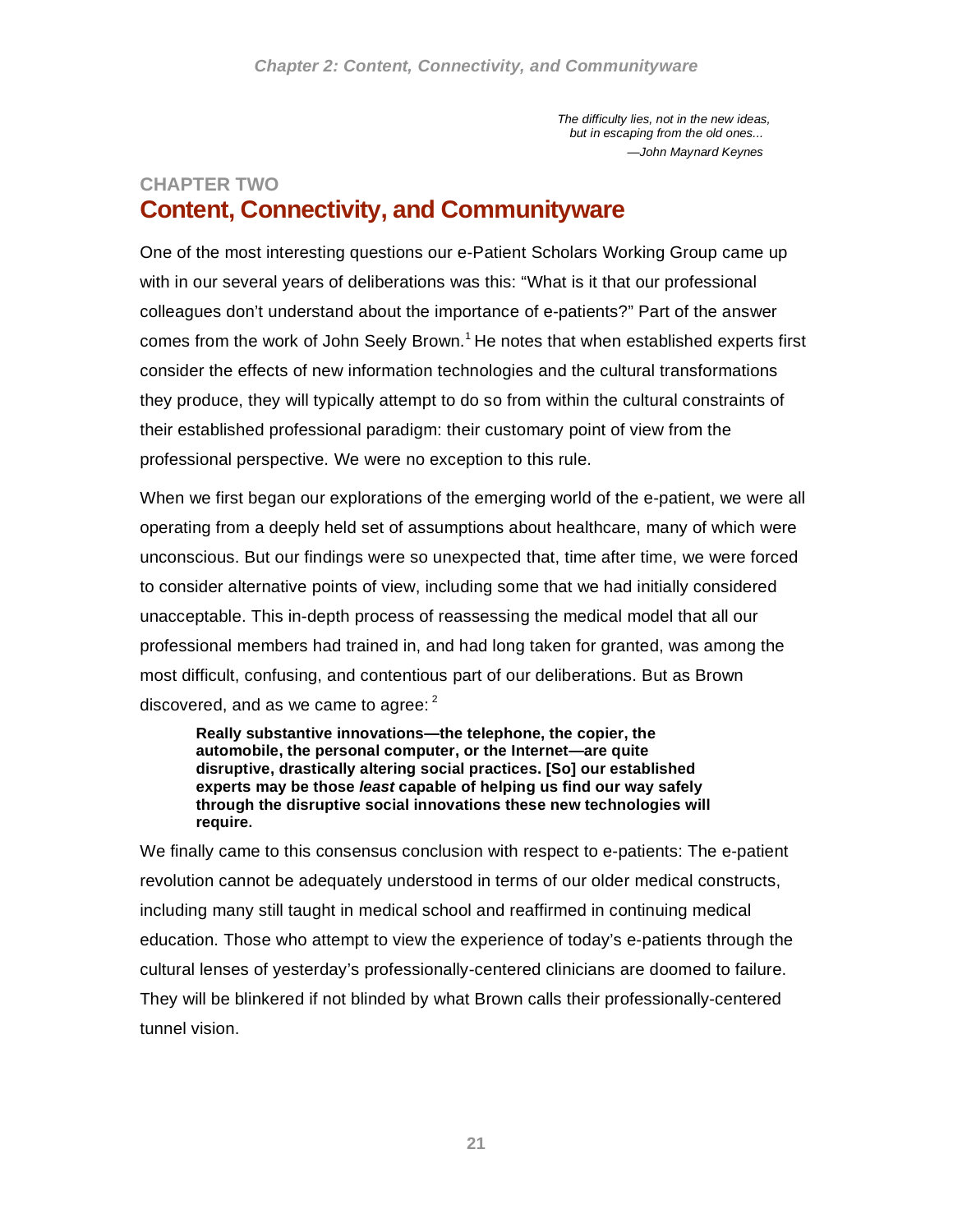Our most helpful insights came from a growing awareness that e-patients use the Internet in three fundamentally different ways: to access content, connect with others, and collaborate with others in ways never possible before.

We came to realize that instead of noticing and investigating the vital social cues that might lead to a deeper and more subtle understanding, many clinicians, many of the medical researchers who have attempted to study or explain e-patients, and many of the leading figures in medical quality reform, have overlooked, ignored, downplayed or even actively opposed some of the most innovative and creative developments in modern medicine.

The extraordinary added value brought to health care through networks, online or otherwise, was not initially evident to the traditionally trained members of our group. We started out as prisoners of our deeply-ingrained professionally-centered paradigm. *If* we emerged from this paradigm, even partially, we have our e-patient fellow members to thank. We are most grateful to them.

The world that has opened to us as the result of information technology is, as Alan Kay suggests, "an entirely new medium—the next 500-year idea," rendering many of our older practices obsolete. "You'll have to find a way to lock into what's best for the patient," Kay told an audience of 3,000 medical informatics professionals at the September 2004 MedInfo conference in San Francisco, "not what's most comfortable for you."<sup>3</sup>

In the time-honored spirit of disruptive science, we propose the following principles of patient-driven healthcare as a challenge to our old paradigm. We modestly suggest that the tentative conclusions below are no more "anti-doctor" or "anti-medicine" than the conclusions of Copernicus and Galileo were "anti-astronomer."

## **Patient-Driven Healthcare: Seven Preliminary Conclusions**

## **1. e-Patients have become valuable healthcare resources and providers should recognize them as such.**

The e-patient revolution has already changed the experiences of millions of patients and family caregivers across the globe. But it has had little impact on the workflow at most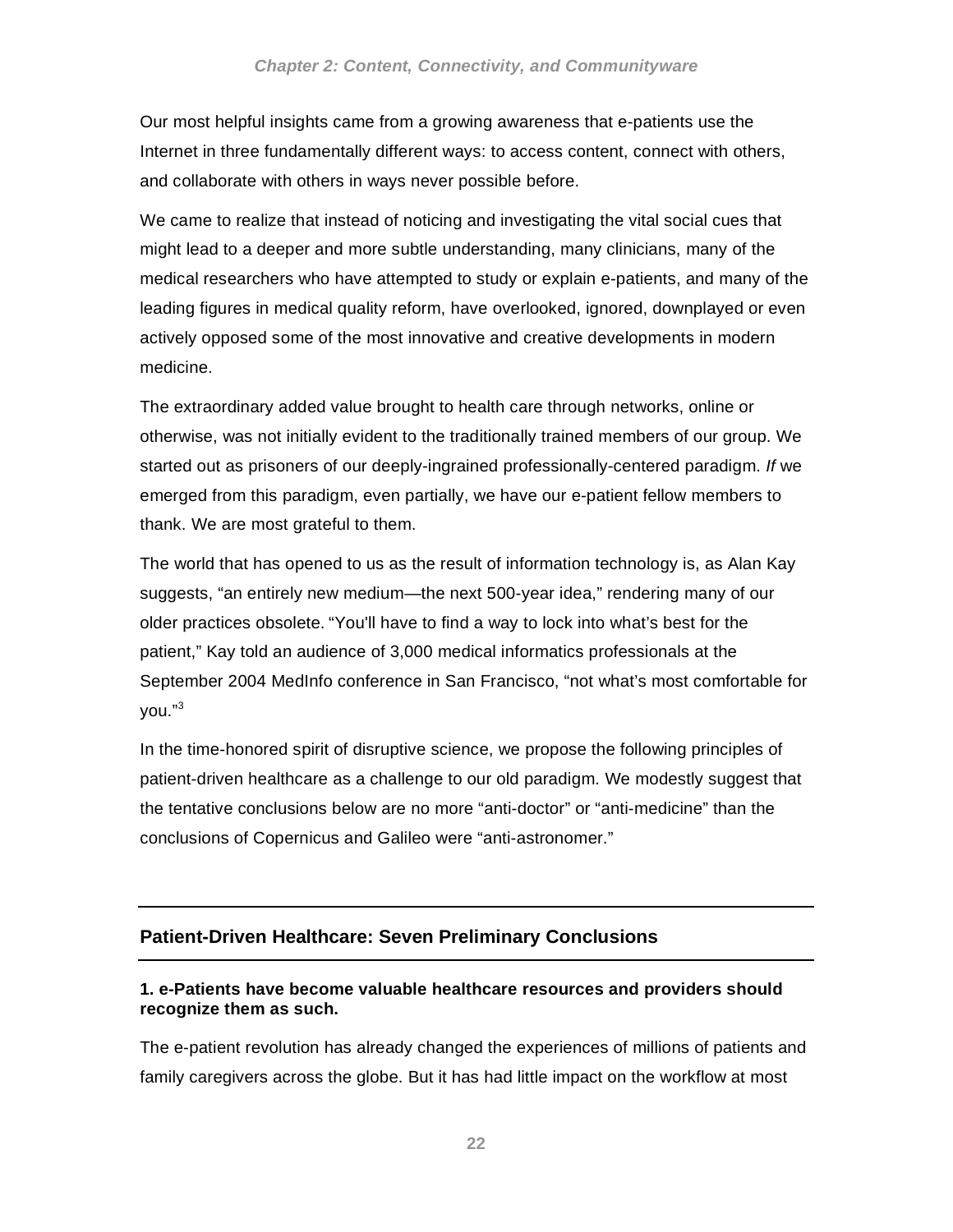clinical facilities. Many clinicians have become somewhat more Internet-friendly, though some still stiffen when a patient presents a print-out from a health site or journal article. At most clinical facilities, one would struggle to find a single formal change reflecting epatients' new abilities.

Few clinicians ask patients and caregivers what they already know about their illness, what other sources they have consulted, and which have been most valuable. Few clinicians ask their patients, "What do *you* think we should do?" Few clinicians introduce patients with the same disorder to one another. And few clinicians advise their newly diagnosed patients with diabetes, Bell's palsy, or breast cancer that they might find useful support and guidance in a face-to-face or online support community.

Many provider organizations still do not ask patients for their e-mail addresses. Few ask patients to provide in-depth in-their-own-word critiques of the services they receive. Fewer still invite patients to join their clinical work teams, their advisory boards, or their governing councils—even though many would be well qualified.

Thus for our first generation of e-patients, going to the doctor's office is all too frequently a Kafkaesque experience of going back in time to when the Internet did not exist. We must learn to invite our capable fellow-citizens to join us in our common healthcare efforts. And such collaborations are especially important for patients with a chronic disease.

As Bodenheimer and his colleagues have noted, patients with chronic conditions make so many of the key day-to-day decisions about their illnesses that they are already effectively managing most of their own medical care. $4$  When clinicians acknowledge and support their patients' essential role in self-management, providing them with the skills, tools, and support they need to manage their care even more effectively and supporting their efforts to provide helpful care for themselves and others, they exhibit fewer symptoms, demonstrate better outcomes, and require less professional care.

#### **2. The art of "empowering" patients is trickier than we had thought.**

Some 20th century clinicians and health educators once believed that it might be possible to "empower" patients by providing them with targeted medical information, "prescribing" selected medical content in much the same way that clinicians currently order prescription drugs. We now know that empowering patients requires a change in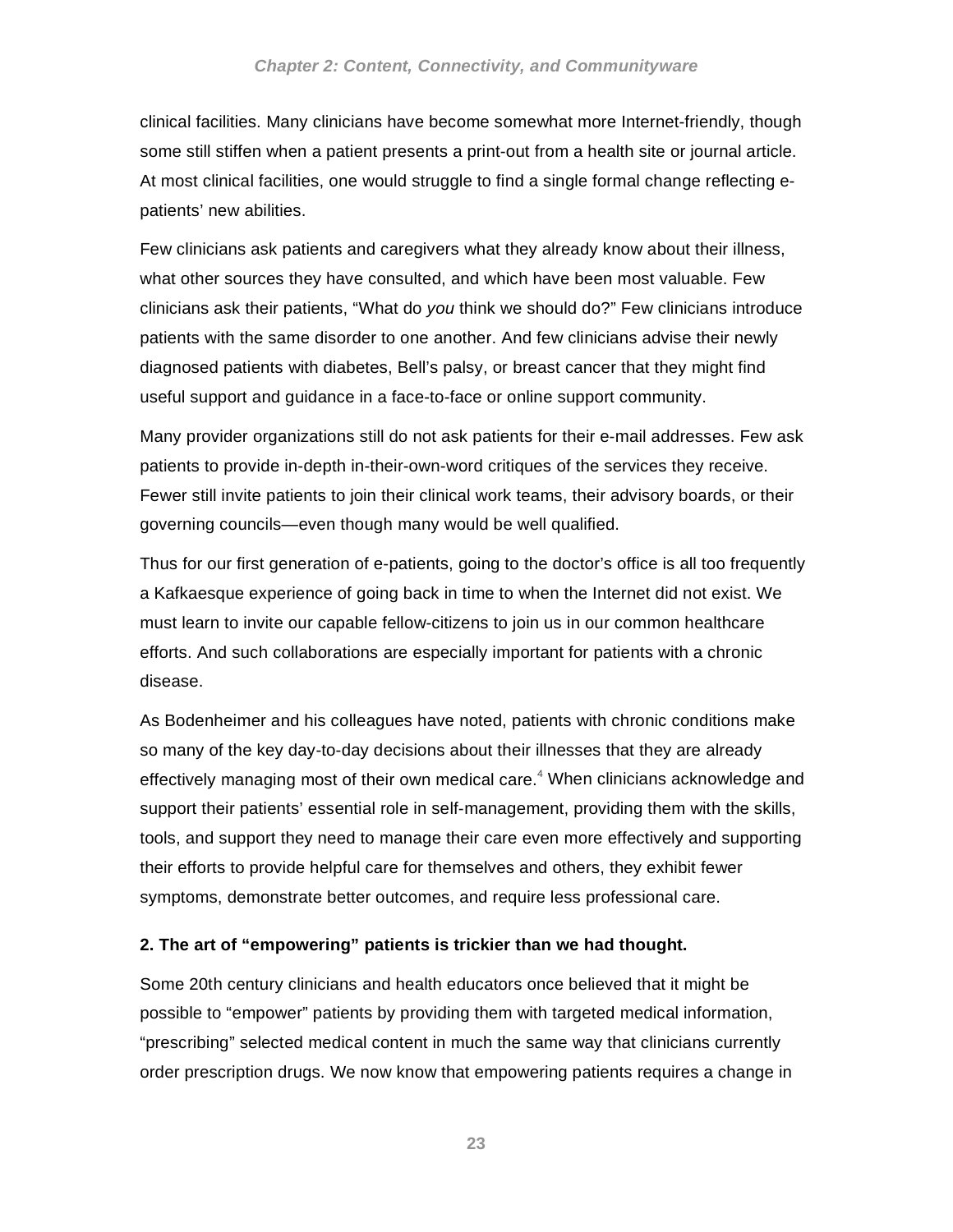the patient's level of engagement, both with their illness and with their clinicians, and in the absence of such changes, clinician-provided content has few, if any, positive effects. Some studies have even suggested that such top-down "targeting" of patients by professionals may be harmful. When Elizabeth Murray and her colleagues at the Cochrane Collaboration reviewed the medical literature for studies in which chronic disease patients had been targeted by professionally-developed interventions via the Internet, they found that even though the targeted patients showed an increased knowledge of their condition and an increased perception of social support, the interventions had no effect on the patients' sense of self-efficacy or on their healthrelated behaviors.<sup>5</sup> And these patients had worse outcomes than those who were left alone.

The same effect has been observed in other professional efforts supposedly intended to "empower" patients, (e.g., telemedicine, Information Therapy, patient handouts, etc.). Unless the underlying relationships between clinicians and patients are fundamentally transformed, professional interventions do not empower patients.<sup>6</sup>

For the earliest evidence of this insight, consider the work of White Paper Advisor Kate Lorig and her colleagues at Stanford's Patient Education Research Center (http://patienteducation.stanford.edu). Beginning in the early 1980s, as part of their efforts to help patients learn to manage their health more effectively, Lorig and her colleagues discovered that when it came to empowering arthritis patients, "Content did not matter." The success of Lorig's early programs came not from the specific medical content they provided (e.g., "rheumatoid arthritis is a disease of the connective tissues in which inflammation affects the joints and other organs of the body"), but from successfully communicating the idea that patients really can effectively manage their own illnesses. This concept was imparted through "patients-really-can-run-the-show" messages, encouragement, support, training and rehearsing, as well as proactive modeling in the art of devising and carrying out an action plan based on one's own agenda, be it losing weight or confronting an inadequate physician.<sup>7</sup>

Just as Lorig's model would predict, many professionally developed IT systems designed to "empower" patients have just the opposite effect. In one classic analysis of such a system, the late Diana Forsythe, a medical anthropologist at the University of California-San Francisco School of Medicine, described what happened when a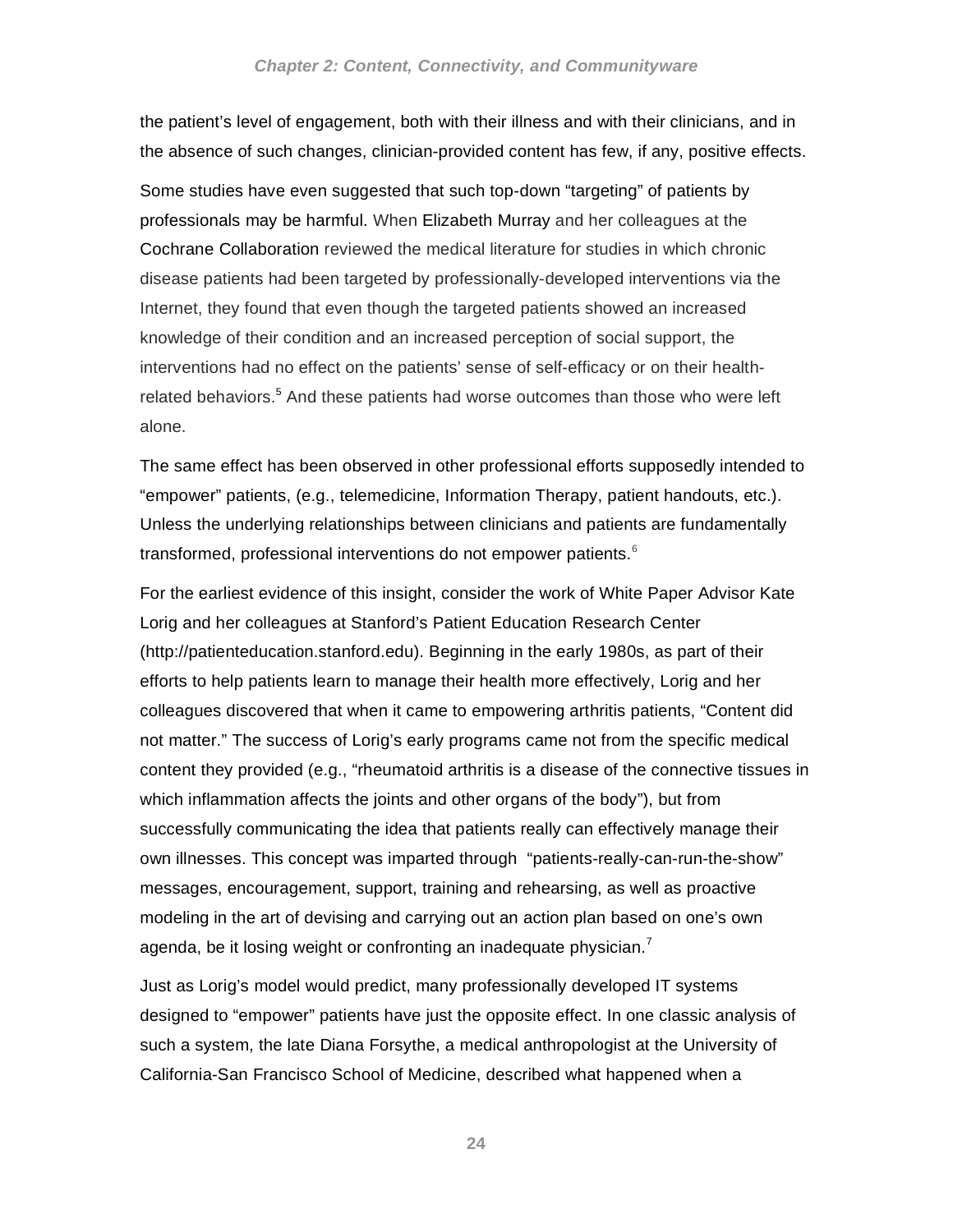distinguished team of medical informatics professionals set out to build a computerized patient-education system for migraine patients. Her paper, "New Bottles, Old Wine: Hidden Cultural Assumptions in a Computerized Explanation System for Migraine Sufferers," $8$  should be inscribed on the cubicle walls of all those who aspire to develop online systems for patients.

The senior developers in Forsythe's study made four assumptions: (1) that the patients knew nothing about migraines, (2) that what they needed to know was what their doctors wished to tell them, (3) that the only reason the clinicians hadn't provided the information patients needed was a lack of time, and (4) that while the patients had much to learn from their neurologists, the clinicians had nothing at all to learn from their patients. Forsythe concluded that all of these hypotheses were mistaken.

Many of the migraine patients had read extensively in the medical literature and most knew a great deal about their condition, including many things that their physicians did not know, e.g., exactly what happened during a migraine attack and the best practical ways to manage it. The things the patients wanted to know were radically different from the things the neurologists wanted to tell them.

Other patients were perfectly capable of supplying much of the information their fellowpatients needed. A long list of "nonmedical" questions concerned patients greatly but was not taken seriously by the physicians. The neurologists systematically ignored these questions.

When patients attempted to bring up concerns that their neurologists did not see as strictly medical, they often appeared not to 'hear' them, or "attempted to pass the matter off as a joke." Thus the clinicians effectively ignored or disregarded all but a few "approved" types of questions. The neurologists' failure to answer their patients' questions had little to do with time. They offered little explanatory material and dominated the patient interviews so completely that patients had few chances to ask questions.

The system's final version did not allow patients to raise the questions that the clinicians habitually ignored. It did not permit patients to describe their experiences in their own words, but forced them to choose from a limited list of doctor-defined options. It did not allow patients to present the many things that they knew that the clinicians did not. It did not permit patients to inform other patients on topics that they knew more about than the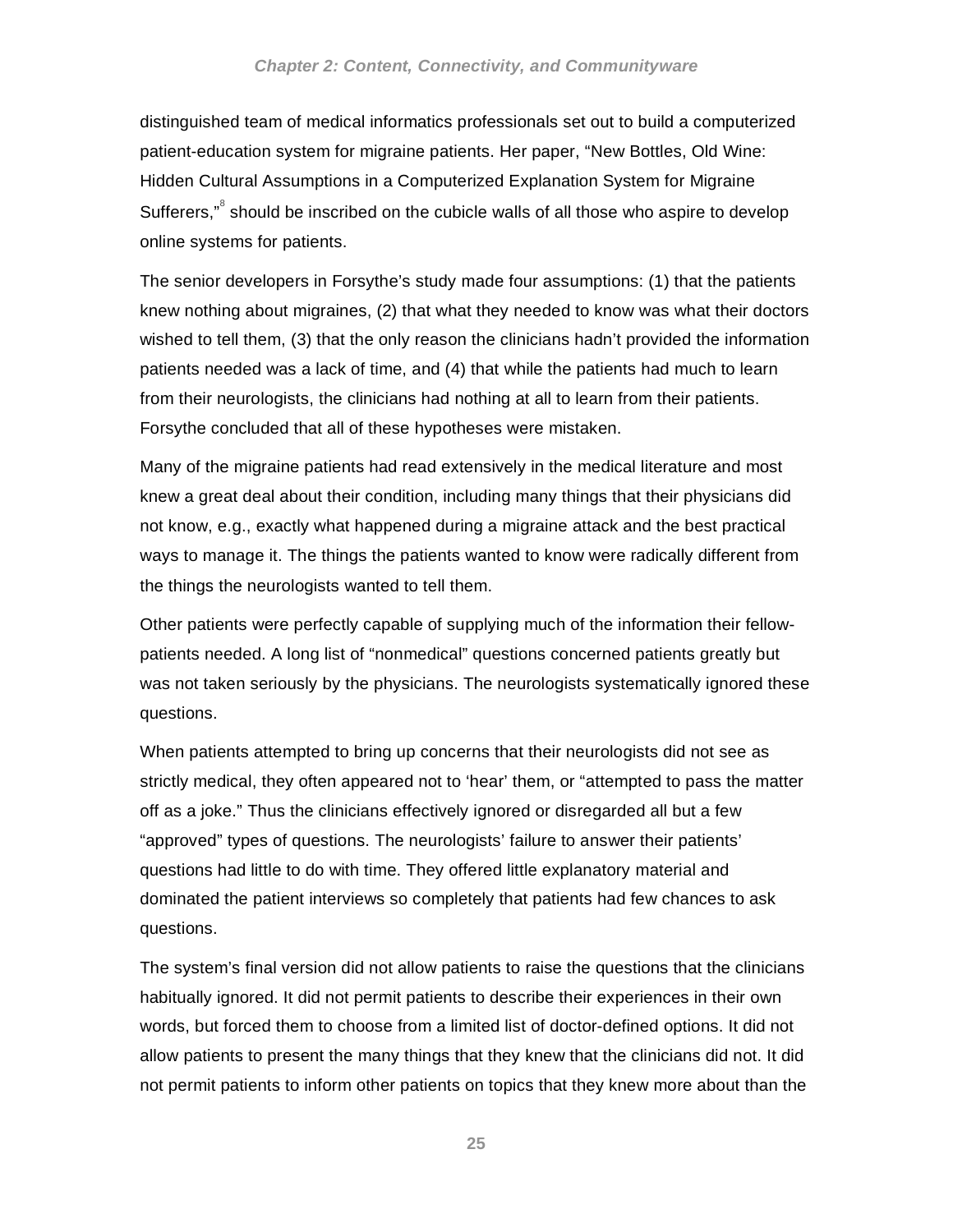doctors. It did not permit patients to provide the doctors with useful feedback on their services. It also failed to provide a way for patients to give their doctors important feedback and help keep them abreast of the literature.

Like many clinicians today, the developers were unwilling to address the important issues of knowledge, power, and control among doctors, non-physician health professionals, and patients, that are vital to building any effective IT system. So in the end, they built a technically impressive system that reflected all the same profound cultural defects of care the patients had experienced repeatedly in the clinic.

Forsythe's untimely death—she died while mountaineering in Alaska—deprived us of one of our most insightful observers in the emerging field of e-patient studies. But we can honor her memory by remembering what she taught us. "In practice," she once told me, late at night after a long AMIA (American Medical Informatics Association) meeting, "most medicine is ten parts culture to one part real science. From a medical anthropologist's point of view, a good deal of what happens in healthcare is invisible to most clinicians. Imagine that."<sup>9</sup>

#### **3. We have underestimated patients' ability to provide useful online resources.**

Several years ago, a visitor to my Web site posted the following question:  $10<sup>10</sup>$ 

#### **Medical Web sites created by persons who are not physicians are unreliable and should,** *de facto***, be considered medically unsound. Don't you agree?**

After some consideration, I discussed the matter with White Paper Advisor John Grohol, psychologist, author, and Webmaster of the highly respected comprehensive mental health site for patients and professionals Psych Central (http://www.psychcentral.com). Grohol is also the author of the definitive book on the field. As it happened, John had recently selected a short list of the "best of the best" online resources in mental health from his extensive directory of mental health Web sites. His rating scale took into account four areas in each Web site: content, presentation, ease of use, and overall "experience." The quality of the content was weighted more heavily than either presentation or ease of use. We decided to address the question above by determining whether the developers of Grohol's 16 "Top Sites" had been professionals or patients. Our conclusions: ten (62.5 percent) of the 16 top sites were produced by patients, five (31.25 percent) by professionals, and one (6.25 percent) by a group of artists and researchers at Xerox PARC. $^{\rm 11}$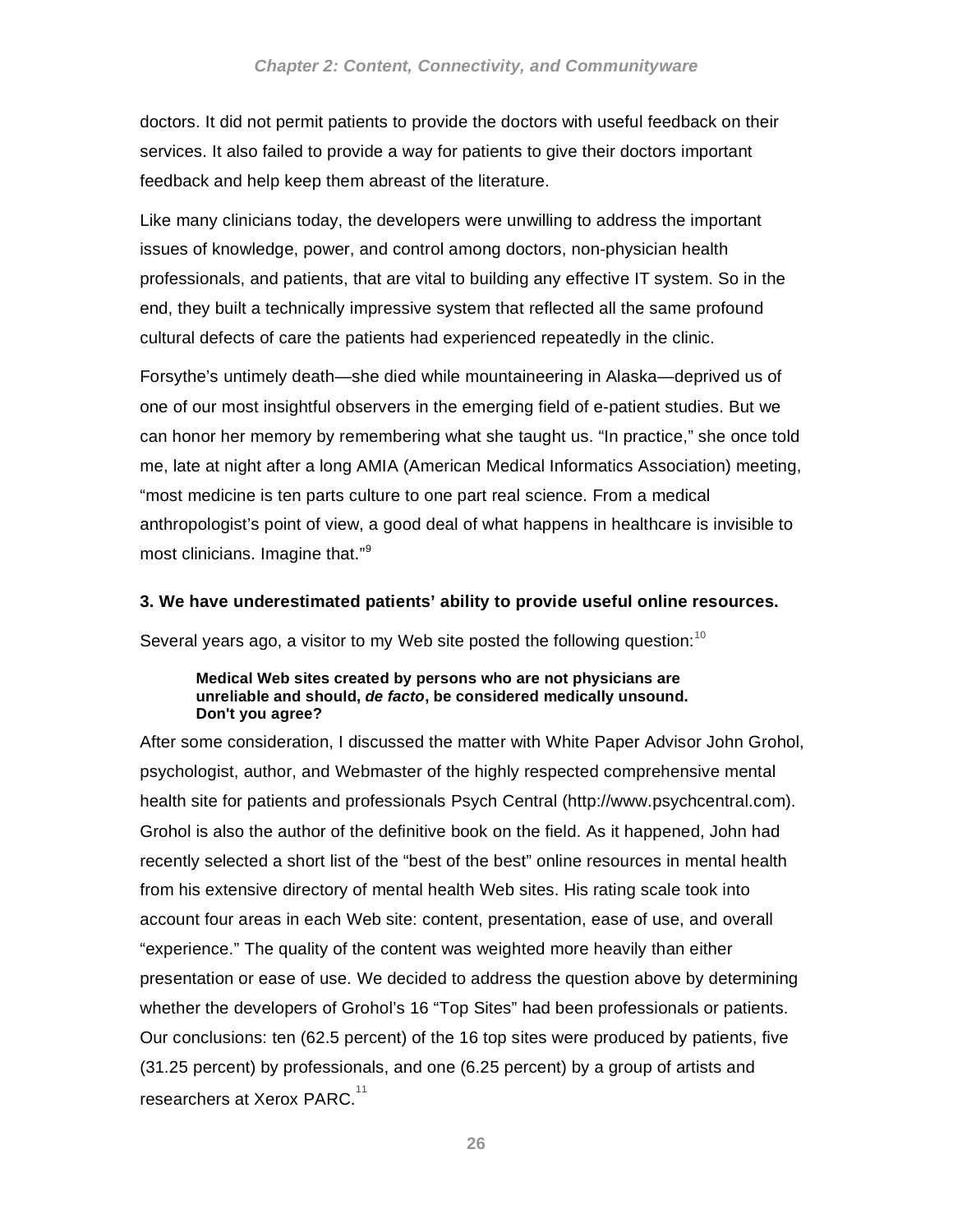We observed that the patients who produce these sites certainly don't know everything a physician might know, but they don't need to. Good clinicians must have an in-depth working knowledge of the ills they see frequently and must know at least a little about hundreds of conditions they rarely or never see. Online self-helpers, on the other hand, will typically know only about their own disease, but some will have an impressive and up-to-date knowledge of the best sources, centers, treatments, research, and specialists for this condition. Smart, motivated, and experienced self-helpers with hemophilia, narcolepsy, hemochromatosis or any number of rare genetic conditions may well know more about current research and treatments for their disease than their own primary care practitioner. And when it comes to aspects of illness that some clinicians may consider secondary—e.g., practical coping tips and the psychological and social aspects of living with the condition—some experienced self-helpers can provide other patients with particularly helpful advice. The things clinicians know and the things self-helpers know can complement each other in some interesting and useful ways.

We concluded by quoting online patient-helper Samantha Scolamiero, founder of the BRAINTMR mailing list:<sup>12</sup> "Group members—lay folk and professionals alike—have moved beyond the old, obsolete mindset that holds that only certain 'qualified' medical professionals may create and disseminate medical information. We lay folk are learning that we are qualified through our experience, our knowledge, and our concern. We now see that we are capable of contributions no professional can make and that by linking our efforts [with those of professionals] in a coordinated team, we can advance the well being of all."

To better understand the power of online help provided by patients, consider the case of Karen Parles. Parles was a research librarian at a major New York art museum until January 1998, when she learned she had advanced lung cancer. "My doctors told me my cancer was incurable, that even with chemotherapy I had only a year or so to live," she recalls. "I'd never smoked, I have two great kids, and I was only 38. So the whole thing came as quite a shock. I was pretty overwhelmed at first. But as soon as I could, I went onto the Internet, looking for information.<sup>13</sup>

"I'm pretty good at finding things online. But even so, I had a hard time locating all the information and people I needed. There was great stuff out there, but it was scattered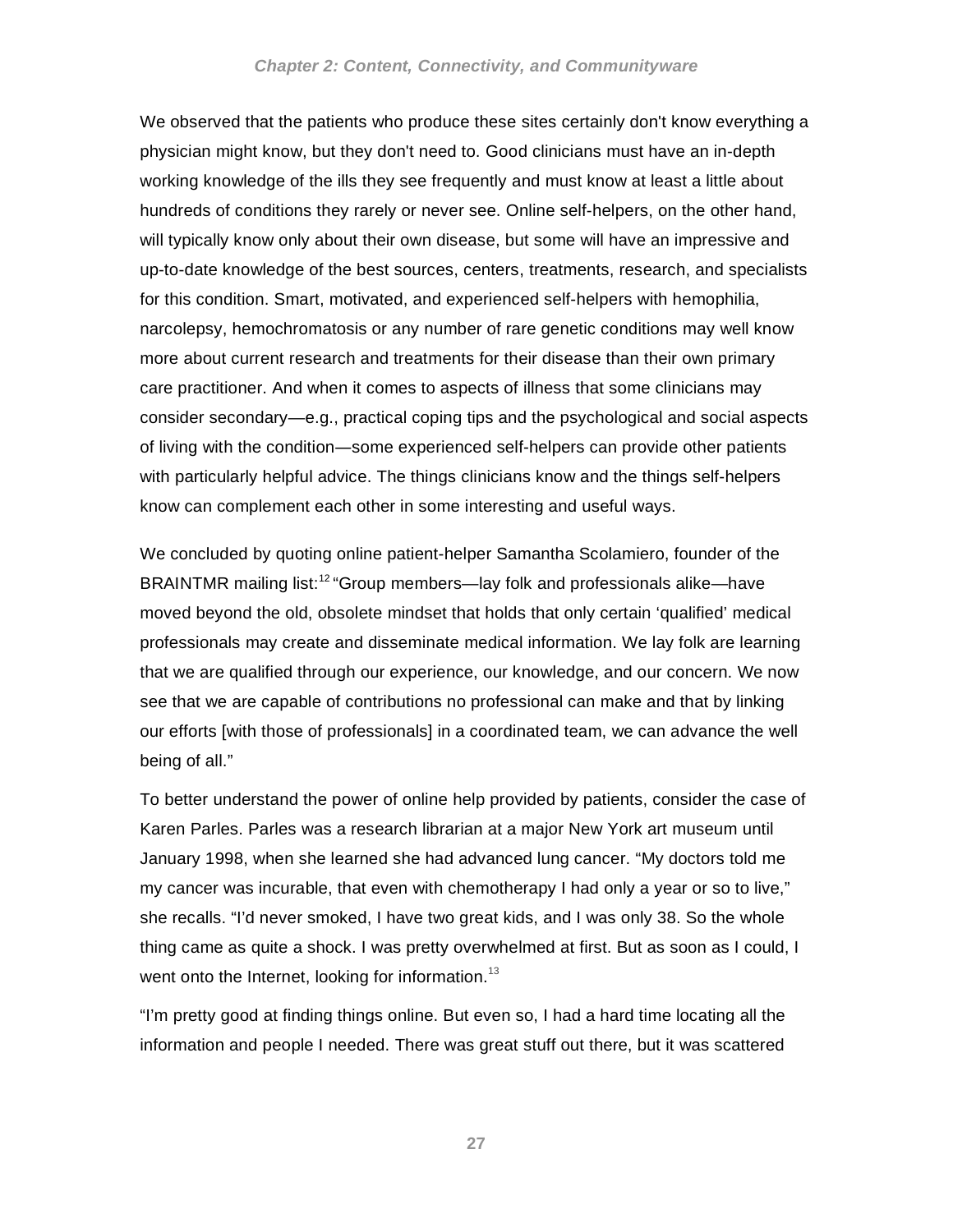across dozens of different sites. There was no comprehensive site that provided links to all the best online information for this disease.

"I found a great support group, the ACOR LUNG-ONC mailing list.<sup>14</sup> The patients on the list answered my questions, suggested useful sites, and gave me a lot of invaluable support. I can't overemphasize the importance of their help in those early weeks and months. It gave me instant access to the wisdom and experience of hundreds of other lung cancer patients."

Then a friend told Karen about a surgical team developing a new treatment for her type of cancer at Boston's Massachusetts General Hospital. "I went to Boston to see them and I was pretty impressed," she says. "But having a lung removed by an unproven procedure still seemed frightening, so I shared my fears with my LUNG-ONC friends. I heard right back from eight or ten others who'd had a pneumonectomy. They assured me that I could do it and encouraged me to give it a shot."

"After I recovered from the surgery, I got to thinking," Karen recalls. "I'd found my lifesaving treatment by a combination of Internet-smarts, luck, and personal contacts. Others might not be so lucky. So I decided to create an online resource just for lung cancer, a single, centralized site where patients could find links to everything they needed to help them get the best possible medical care, a place where they could learn to manage their disease in the best possible way."

Parles launched her site Lung Cancer Online (http://www.lungcanceronline.org) in 1999. It lists and describes the best sites containing information about lung cancer. She encourages newly-diagnosed users to craft their own crash course in their disease. Visitors find guidelines and databases to help them find the top-rated lung cancer specialists and the best medical centers for each type of lung cancer. There is also practical advice with survivors' stories, up-to-date information on the latest clinical trials, and guides to mining the medical literature. The site also refers visitors to a variety of online support groups.

In addition, visitors have had access to Karen herself. "Because I'm an experienced lung cancer survivor, I've found that many patients and family members want to interact with me personally, by phone or e-mail or in person," she explains. "So in addition to keeping my site up-to-date, I spend many hours each week helping other patients, sharing my story, and providing hope and encouragement." Many of the patients who have come to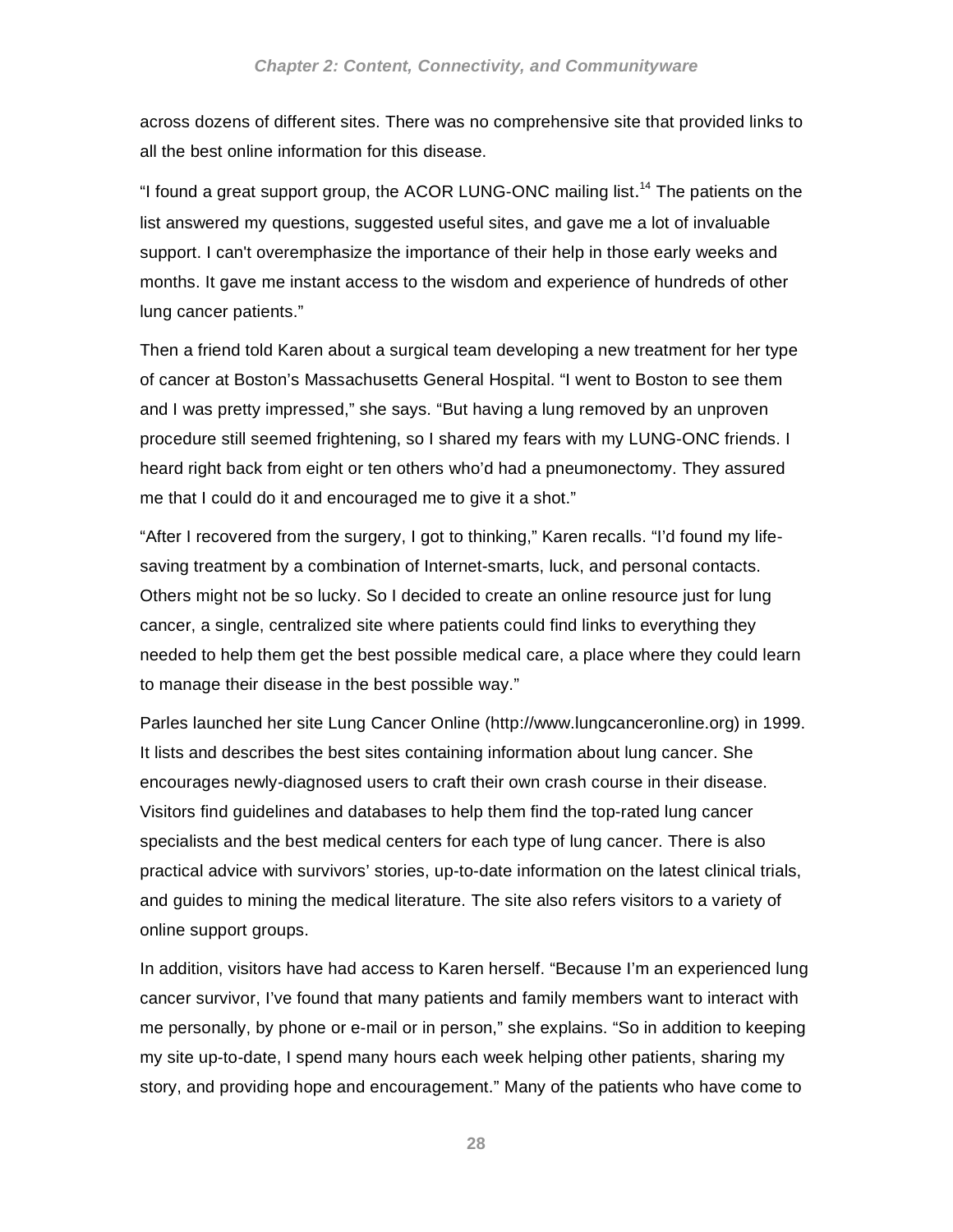rely on her counsel and Web site refer to Karen as their mentor, their role model, or their hero.

With characteristic modesty, Parles urged us to emphasize the important roles her support group, her extensive network of other lung cancer patients, and her network of expert medical advisors all play in maintaining and updating her site. "I work collaboratively with the Webmasters and members of all the sites and groups I link to. I depend on others for the questions I receive and the resources I hear about. So lungcanceronline.org serves as a conduit for many voices."

**4. We have overestimated the hazards of imperfect online health information.** 

In the early days of the World Wide Web, we all worried about what would happen to patients who found incorrect, outdated, or self-serving medical advice online. We now know that they rarely come to harm. Two comprehensive efforts have researched whether e-patients are being injured as a result of bad online information. In the first, a distinguished international team that included White Paper Advisor Alejandro Jadad of the University of Toronto conducted an extensive review of the worldwide medical literature, looking for reported cases of patients who had died because of bad online information or advice. They found that for the first decade of the Internet's existence, only a single case had been reported and the evidence was by no means conclusive. <sup>15</sup> In the second, White Paper Advisor Gunther Eysenbach and his colleagues established the Database of Adverse Events Related to Internet Use (DAERI), appealing to clinicians worldwide to report case studies of harm to patients resulting from bad online information and offering a fifty-euro "bounty" for each report. As of September 2004, Dr. Eysenbach reported that in the first four years of the project, only a single case of a possible fatality was reported.<sup>16</sup> The project has since been discontinued.

By contrast, in the "off line" world of medical care, a survey by the National Patient Safety Foundation found that 42 percent of U.S. adults reported that they had experienced a medical error—either personally or to a relative or friend.<sup>17</sup> The Institute of Medicine has estimated the number of hospital deaths due to medical errors at 44,000 to 98,000 annually.<sup>18</sup> A 2004 HealthGrades, Inc., study puts this number at 195,000.<sup>19</sup> A collaborative national surveillance project conducted by the Centers for Disease Control and Prevention, the Food and Drug Administration and the U.S. Consumer Product Safety Commission reported in 2006 that adverse reactions to common medicines sent at least 700,000 Americans to emergency rooms annually.<sup>20</sup> *The experts* who compiled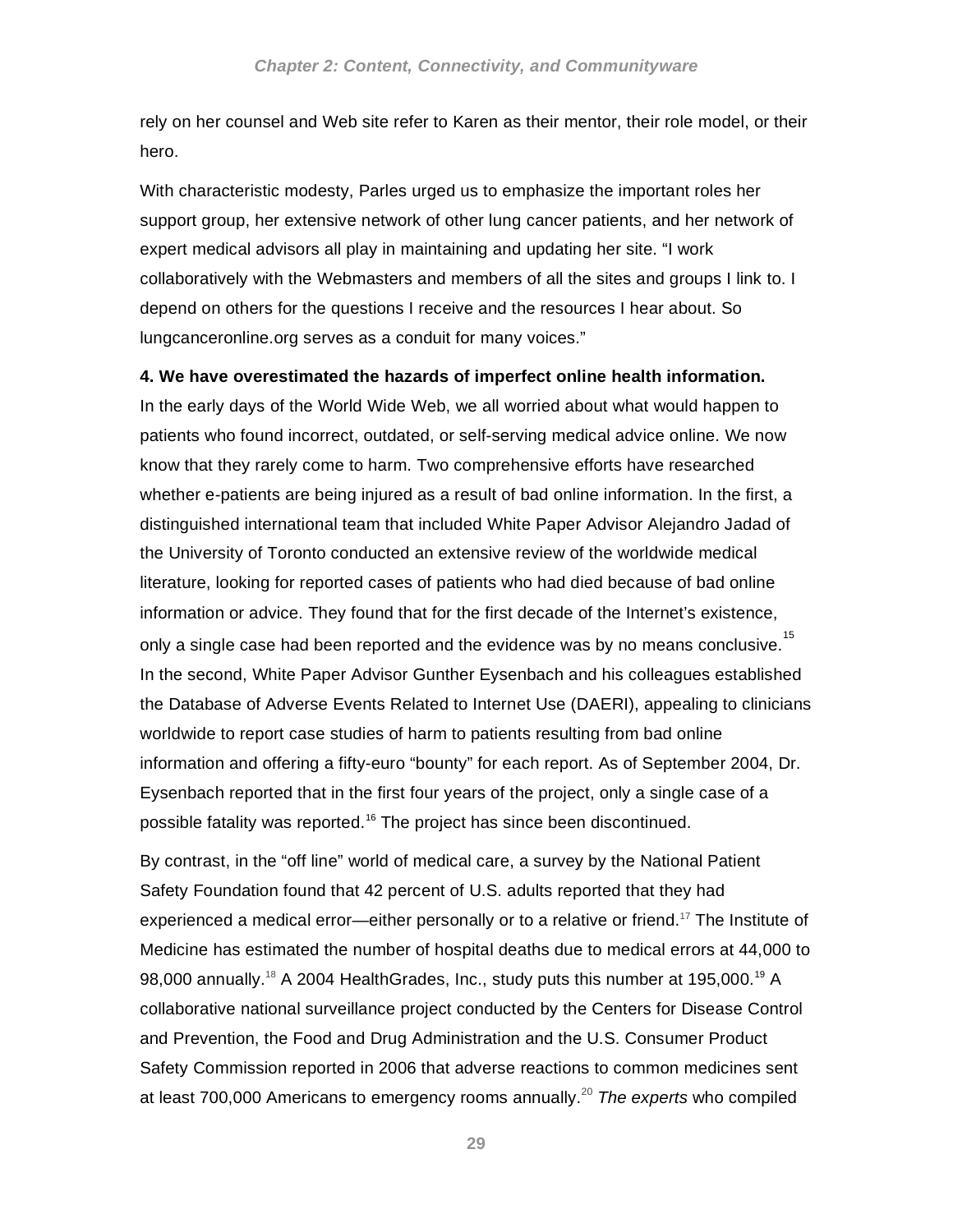and analyzed the data concluded that this was probably a conservative number because so many severe drug reactions go undiagnosed.

Professor Barbara Starfield of Johns Hopkins University concluded that 225,000 U.S. deaths annually can be attributed to iatrogenic causes—medical mistakes, adverse reactions, hospital-based infections, etc. $21$  This number would make healthcare hazards our third leading cause of death, surpassed only by heart disease and cancer. The HealthGrades, Inc., researchers concluded that: "Medical errors seem to be the elephant in the room that no one wants to acknowledge or talk about. The lack of recognition and acknowledgment of the seriousness and urgency of the problem fosters a culture of denial and complacency."<sup>22</sup>

We can only conclude, tentatively, that adopting the traditional passive patient role and putting oneself in the hands of a medical professional may be considerably more dangerous than attempting to learn about one's medical condition on the Internet. We suspect that the over-generalized warnings some clinicians have given their patients about the "bad quality of health information on the Internet" will in retrospect be considered counterproductive and ill advised.

Why did many clinicians assume that the Internet would be so much more dangerous for their patients than it actually turned out to be? We don't believe that this can be entirely explained by self-serving motives. Clinicians are most familiar with closed information systems—such as electronic medical records and the systems that report laboratory values. Closed information systems rely on supply-side quality control measures: Only the duly authorized can add or edit information; the accuracy and currency of data is closely monitored; and there is little tolerance for error. Thus the data in closed systems is assumed to be universally accurate.

By contrast, the Internet is an open information system, albeit one that provides access to many closed information systems. Anyone can publish anything they wish. The Internet, therefore, will always contain a good deal of inaccurate, outdated, and selfserving information. But while this would be a major defect in a closed information system, in an open information system like the Internet, it is merely a system characteristic.

Open systems rely on demand-side quality control measures. Thus sophisticated Internet users understand that one does not accept any random bit of online information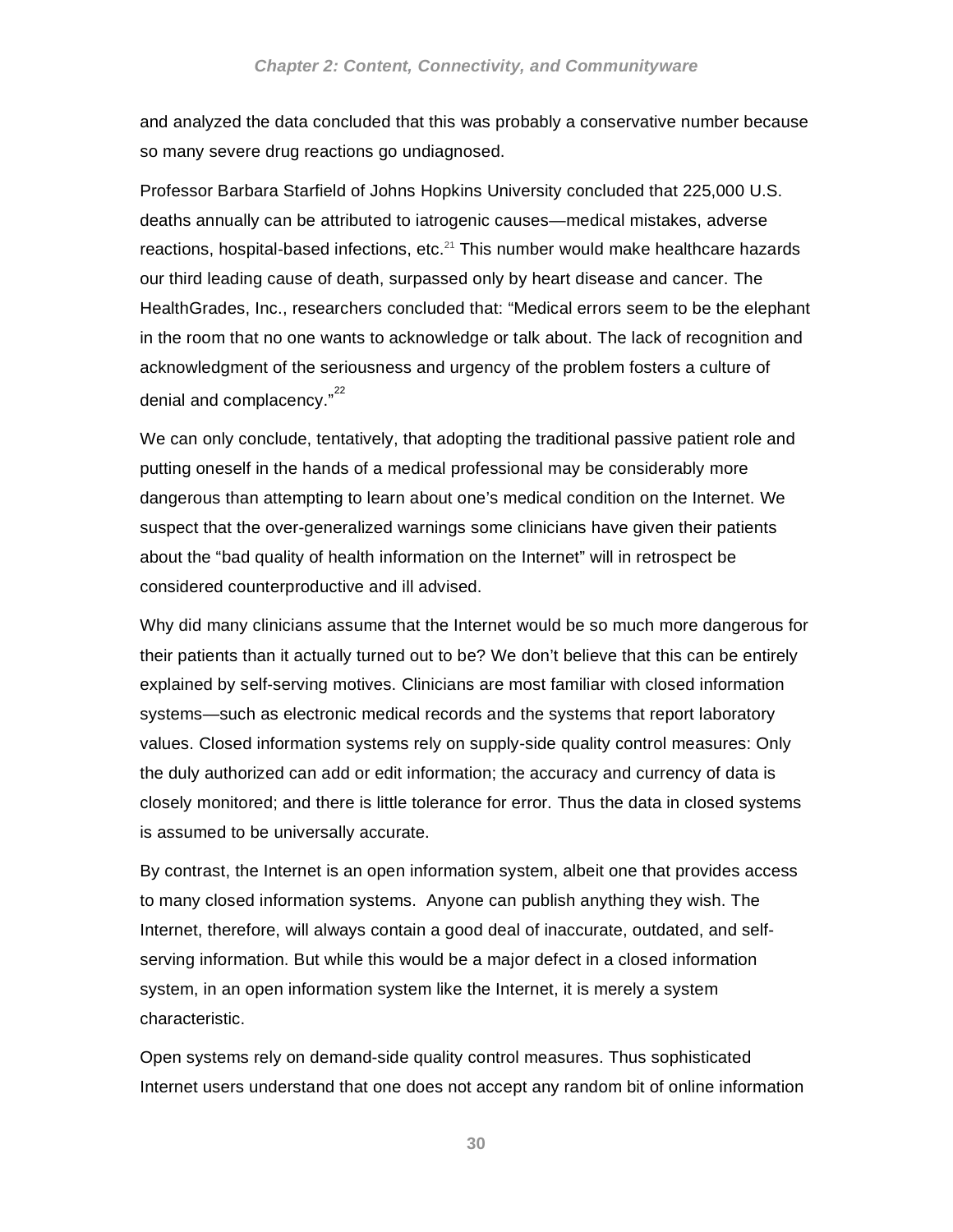(e.g., spam) with the same degree of unquestioning acceptance that might be appropriate when checking one's bank balance or looking up a patient lab value. Unlike some patients at their doctor's offices, patients who use the Internet don't leave their critical faculties at the door. And even though the Internet contains imperfect information, it also offers its users many valuable tools that can help them tell the good from the bad.

This added value of connectivity and communities is enormous. As David Reed has put it, "What we see, then, is that there are really at least three categories of value that networks can provide: the linear value of services that are aimed at individual users, the 'square' value from facilitating transactions, and exponential value from facilitating group affiliations. What's important is that the dominant value in a typical network tends to shift from one category to another as the scale of the network increases**."**<sup>23</sup>

Pattie Maes, one of our most highly regarded IT visionaries, has defined a whole new category of online quality-control systems she calls *communityware*. 24 In addition to helping users find the high-quality online information they seek, communityware systems help loose online networks of people with common interests accomplish tasks that formerly required centralized control and coordination: choosing the best doctor or medical center, for example, deciding on the most appropriate treatment for their disease, or providing advice and referrals for other patients. Communityware systems, Maes notes, are driving a major power shift from established authorities to online communities, not just in medicine, but in every sector of society.<sup>25</sup>

The software that enables online support communities—listservs™, Web forums, chat rooms, etc.—provide one example of communityware. The proprietary PageRank algorithm used by Google to identify Karen Parles' site as the number one resource for lung cancer is another.<sup>26</sup> Online databases that provide user reviews and ratings (for examples, see the seller reputation databases at ebay.com, the product reviews at www.amazon.com, and the patient drug reviews at www.askapatient.com) are another form of communityware. Different forms of electronic communication can also serve as platforms for communityware; think of e-mail networks, blogs, instant messaging, text messaging, moblogging, wikis, P2P file sharing networks, and other collaborative technologies.

**5. Whenever possible, healthcare should take place on the patient's "turf."**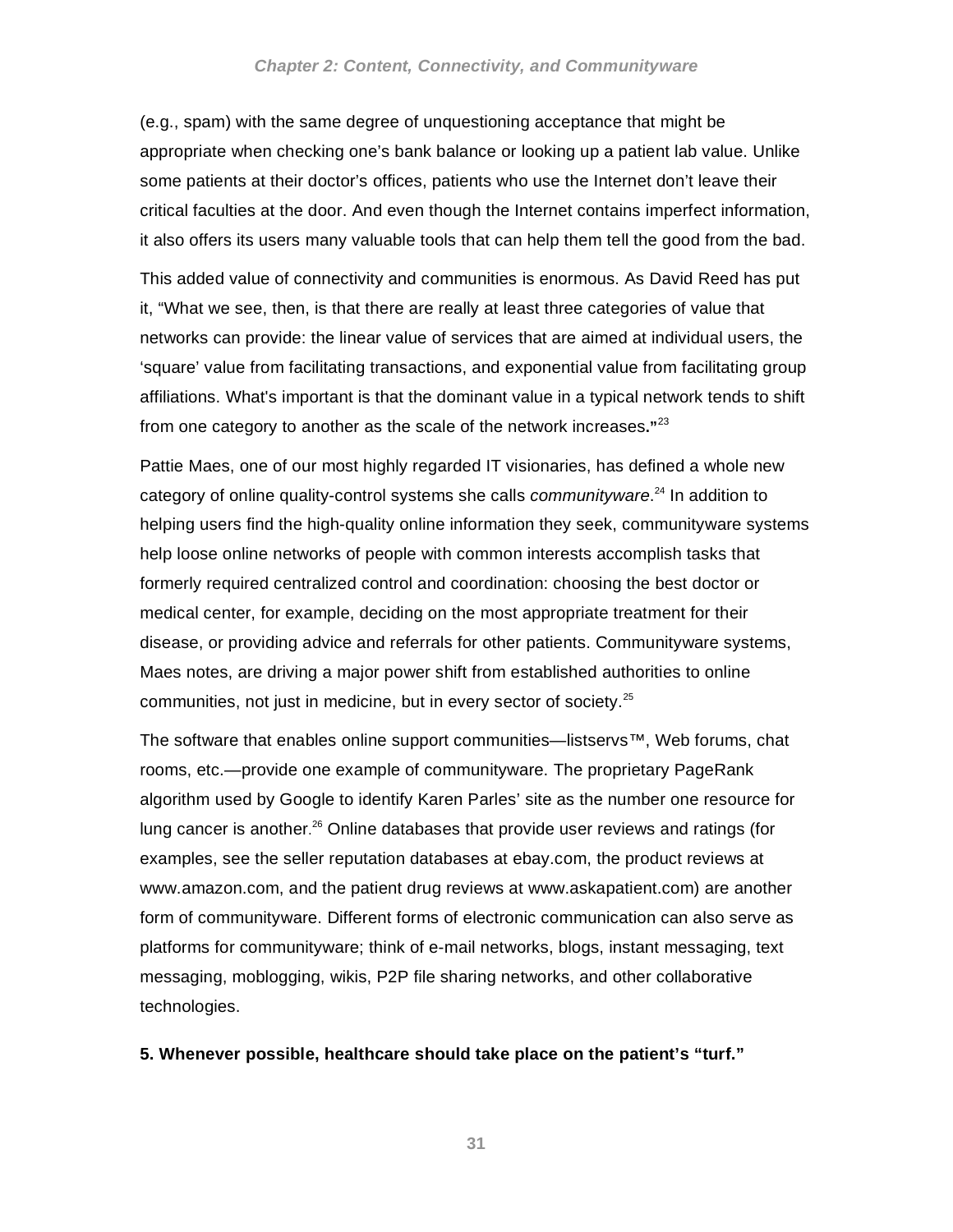White Paper Advisors John Lester, Dan Hoch, and their colleagues did not begin their groundbreaking e-patient project Braintalk by requiring patients to come to their clinical offices at Massachusetts General Hospital. They went to where the e-patients were and observed what they were doing. And once they had learned what online support communities were and how they operated, they offered to help them do what they were already doing.

Similarly, White Paper Advisors Alan and Cheryl Greene, developers of drgreene.com, did not launch their groundbreaking pediatric site by designing a technically sophisticated "consumer health informatics" system they imagined their patients might like. Instead, they asked their patients what they wanted—and gave them what they asked for. It was because they understood that they could accomplish their purposes more effectively by going to the e-patients' familiar "turf," rather than by forcing patients to come to their familiar professional terrain, that these pioneering developers were able to make such important contributions to the online healthcare commons.

In their book *The Support Economy*, <sup>27</sup> Shoshana Zuboff and James Maxmin draw an important distinction between the traditional realm of professional/organization space (e.g., the clinic and the hospital) and the rapidly evolving realm of individual/consumer space (e.g., the e-mail inbox, the search engine, the Web site, and the virtual community) in the emerging information age economy*.* 

Professional/organization space is the traditional turf of clinicians and researchers. It is completely within the medical professional's realm of control. When operating in professional/organization space, patients must conform to their clinicians' "rules, procedures, standards, requirements, and schedules, not the other way around."<sup>28</sup> And while this may feel perfectly natural to most clinicians, Zuboff and Maxmin warn that the experiences, capabilities, and needs of our first generation of e-patients have changed so dramatically that professionals who still insist on operating exclusively within organizational space simply "do not have the capacity to perceive [these] individuals' [new reality], let alone to respond to their [real] needs… even as a perpetual drumbeat of consumer-oriented rhetoric claims the opposite."<sup>29</sup>

Zuboff and Maxmin define individual/consumer space: "Individual space is always the individual's space, and the choices that exist there are always the individual's choices. Each individual sets the rules of relationship… [and] these relationships cannot be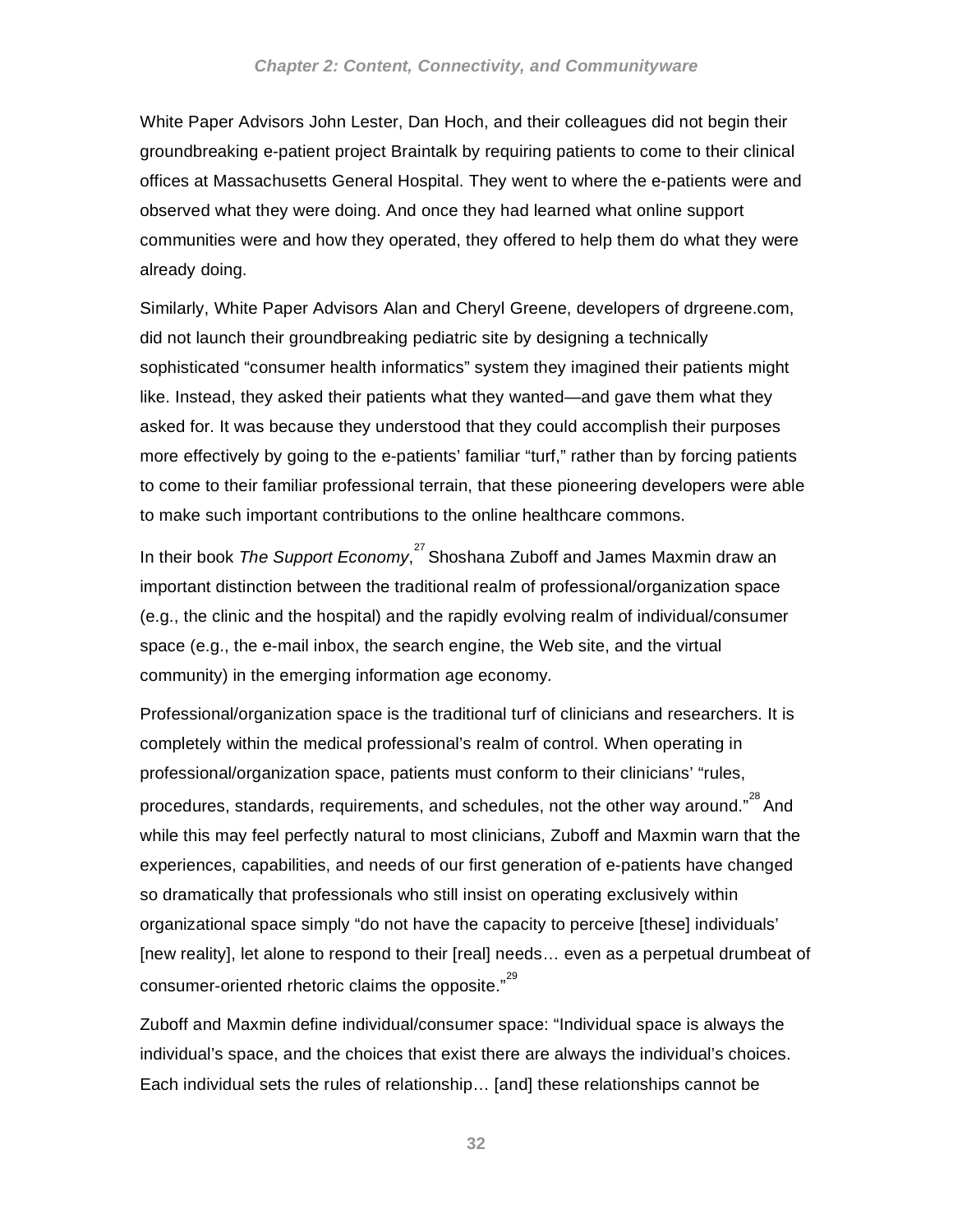constructed mechanistically. They are necessarily intimate and authentic. They build over time, based on mutual respect and interpersonal trust." 30

Individual/consumer space is another name for what we've been calling *self-help cyberspace*, the domain within which autonomous e-patients find and use the online health resources of their choosing—friends and family, patient-helpers, online communities, medical Web sites, and unstructured e-mail with clinicians. Individual/consumer space—or self-help cyberspace—always lies within the e-patient's realm of control.

The majority of the most successful online health resources developed to date—that is to say, those that e-patients like best (and we would argue that this is the only appropriate standard)—operate in individual/consumer space where e-Patients, not professionals, are in charge. Most have been developed entirely by patients. And those developed by professionals have almost always relied heavily on patient direction and guidance.

Systems that operate in individual/consumer space liberate patients from the confining, limited, and subservient roles they are typically forced to play when interacting with clinicians within organizational/professional space. For even though such limits are often invisible to health professionals, most patients feel intensely uncomfortable when forced to operate within the constricted roles allowed them in most contemporary healthcare institutions.

Zuboff and Maxmin warn that developers who continue to believe that it may be possible to develop systems that genuinely empower patients while remaining within the comfortable and familiar borders of professional/organization space are only fooling themselves. By way of explanation, they tell the story of the man who looks for his keys under the streetlight, instead of in the dark alley where he lost them, because that's where the light is. Like the man in the parable, "we professionals like to look for solutions within our accustomed organizational/professional space, even though the real area of concern is not to be found there, but in what seems to us the darkness, but in reality is simply a different world, the world of individual/community space…. [But] consumer solutions developed in organization space merely perpetuate the fundamental problems whose symptoms they seek to address... When we face discontinuity, the answers we seek cannot be found under the light from the lamppost. They are not here, but over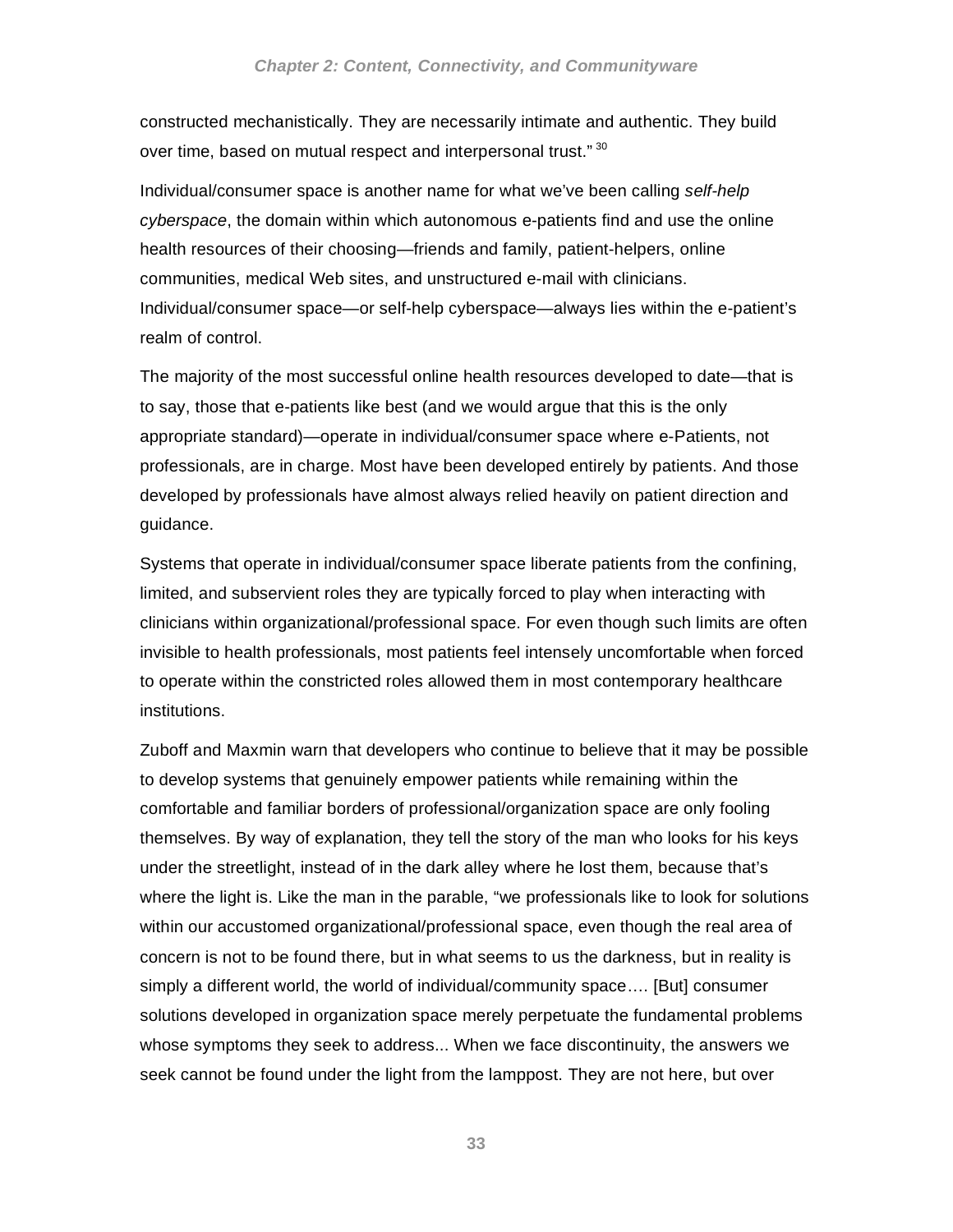there—in the darkness, through the looking glass, on the other side of what [we think we know]."<sup>31</sup>

## **6. Clinicians can no longer go it alone.**

A century ago, a physician's brain could hold all the medical information required to treat most known medical conditions; there was not that much to remember. Over the past century, medical information has increased exponentially. But as White Paper Advisor Richard Rockefeller has observed, the capacity of the human brain to store and process it has not.<sup>32</sup> As Donald Lindberg, director of the National Library of Medicine, explains, "If I read and memorized two medical journal articles every night, by the end of a year I'd be 400 years behind."<sup>33</sup>

It is no longer possible for medical professionals to stay completely up-to-date on a long list of medical conditions. It is difficult enough to do so for a single disorder. So unless epatients are lucky enough to find a clinician who is a top specialist in their disease (and as we will see, a surprising number have done exactly that), they will be able to learn more from the Internet than they can in their doctor's office. And some will end up knowing more than their clinicians about many, if not most, aspects of their conditions. Understanding this development on an intellectual level is one thing. But as many of us can assure you, it is quite another to sit face-to-face with a patient newly diagnosed with a rare condition who has already spent countless hours reading up on it—while you can only dimly remember reading about it in medical school many years before.

We must admit that in the beginning, dealing with patients who knew more than we did was something of a shock. So we can fully understand and sympathize with colleagues who may be tempted to discount their patients' new abilities, to disparage their information sources, and to attempt to reassert their medical authority. We can also assure them that, in the long run, this will be neither possible nor necessary. For in the end, we're confident that our colleagues will conclude, as we have, that informed, activist e-patients are a blessing, not a curse.

Well-informed patients can help lift the burden of care from the shoulders of overworked clinicians. They can take their own vital signs during a clinical visit. They can do their own lab tests. They can examine their kids' sore ears with a home otoscope, listen to their own hearts to monitor an arrhythmia, administer their own peritoneal dialysis, give themselves injections, and can safely choose and self-administer many drugs currently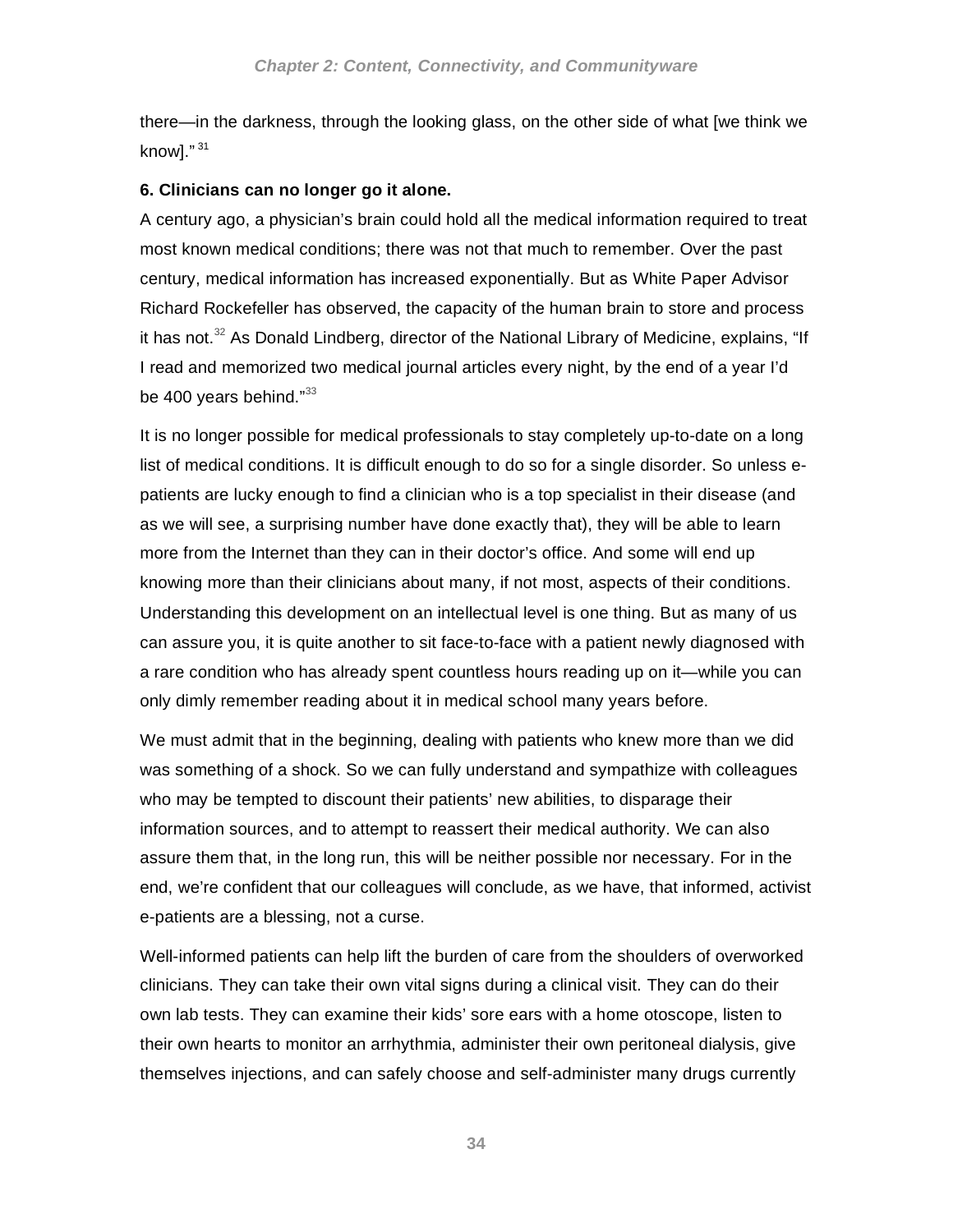available only by prescription. And, as we will see in the next chapter, they can help us upgrade our customer services and improve the quality of our clinical care, helping us avoid, detect, and manage medical mistakes. They can, in short, become our colleagues and our partners, not irresponsible children or mindless robots, capable of nothing more than obeying their doctors' orders without question or comprehension. To continue to prohibit patients from making the healthcare contributions they now can make would be an exercise in futility.

## **7. The most effective way to improve healthcare is to make it more collaborative.**

As we have seen, the emerging world of the e-patient cannot be fully understood and appreciated within the context of pre-Internet medical constructs. The 20th century medical worldview did not recognize the legitimacy of lay medical competence and autonomy. That is why its metrics, research methods, and cultural vocabulary are poorly suited to studying this emerging field. Deeply embedded cultural assumptions about the roles of physician and patient will often lead to a premature closure of reality.

The e-patient revolution we have been describing, encouraging and hopeful as it may be, is not a complete solution to our healthcare ills. We cannot simply replace the old physician-centered model with a new patient-centered model. Like software engineers faced with the challenge of creating a new computer operating system, we now find ourselves faced with the task of identifying and upgrading the areas in which our previous "operating system" has proved itself inadequate. We must develop a new collaborative model, akin to open-source software, that draws on the strengths of both the traditional and the emerging healthcare systems. We must find new ways to help 21st century clinicians and 21st century patients work together in 21st century ways. In the chapters that follow, we offer more suggestions on how we might accomplish this.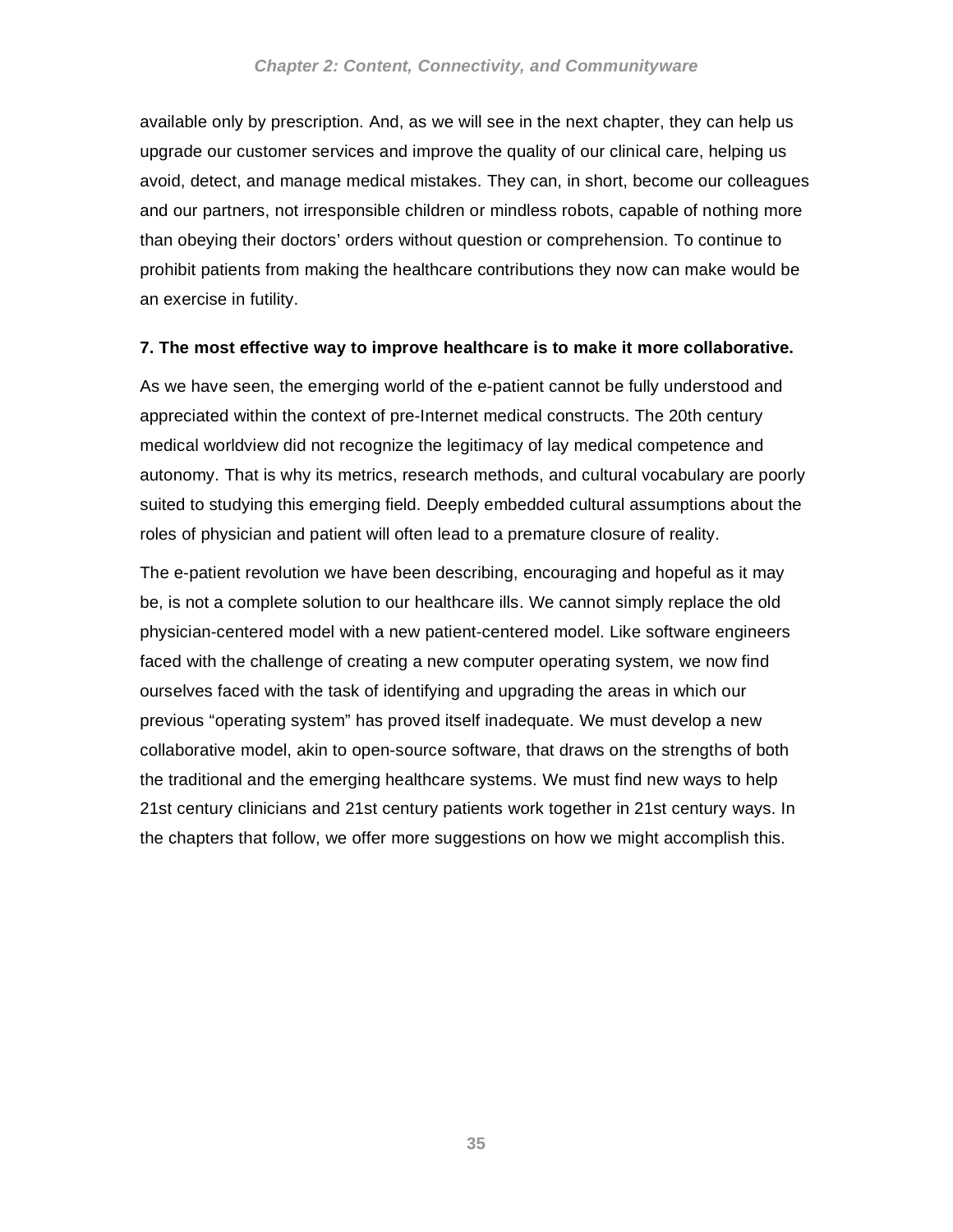2 John Seely Brown, "Innovating Innovation," in *Open Innovation: The New Imperative for Creating and Profiting from Technology* by Henry William Chesbrough (Boston: Harvard Business School Press, 2003).

 $3$  Alan Kay, "Keynote Presentation." Presented at MedInfo 2004, San Francisco, September 8, 2004, Cassette tape available from <https://www.nrstaping.com/amia/amia2004.htm> (Accessed on Oct. 25, 2004).

<sup>4</sup> Thomas Bodenheimer, Kate Lorig, Halsted Holman, Kevin Grumbach, "Patient Selfmanagement of Chronic Disease in Primary Care," *Journal of the American Medical Association*, 288 (2002): 2469-2475,

<http://jama.ama-assn.org/cgi/content/full/288/19/2469> (Accessed on Oct 2, 2006).

<sup>5</sup> Elizabeth Murray, J. Burns, S. See Tai, R. Rai, et al., "Interactive Health Communication Applications: the story of a Cochrane review" [Abstract], *Cochrane Consumers and Communication Review Group* no. 11 (September 2004): 6-7. Newsletter no longer available online.

Full text available from elizabeth.murray@pcps.ucl.ac.uk.

 $\overline{a}$ 

<sup>6</sup> P.G. Gibson, J. Caughlan, A.J. Wilson, M.J. Hensley, et al., "Limited (information only) patient education programs for adults with asthma," *The Cochrane Library* (Chichester, UK: John Wiley & Sons, Ltd., 2004).

<http://www.cochrane.org/cochrane/revabstr/AB001005.htm> (Accessed on Oct 2,2006).

 $7$  H. R. Holman and Kate R. Lorig, "Patient education: Essential to good health care for patients with chronic arthritis," *Arthritis and Rheumatism* 1997 Aug;40(8):1371-3. Kate Lorig, V. M. Gonzalez, D. D. Laurent, L. Morgan, and B. A. Laris, "Arthritis selfmanagement program variations: Three studies," Arthritis Care and Research 11(1998): 448-54.

<sup>8</sup> Diana E. Forsythe, "New Bottles, Old Wine: Hidden Cultural Assumptions in a Computerized Explanation System for Migraine Sufferers," in *Studying Those Who Study Us* by Diana E. Forsythe (Stanford, CA: Stanford University Press, 2001).

9 Diana Forsythe, Personal Communication, Nov 11, 1994.

 $10$  Tom Ferguson, "Can Useful and Reliable Online Health Resources be Produced by 'Medically Unqualified' Persons?" *The Ferguson Report*, no. 5, Jul. 1999, <http://www.fergusonreport.com/articles/fr079902.htm> (Oct. 15, 2004).

 $11$  Tom Ferguson, "Can Useful and Reliable Online Health Resources Be Produced by 'Medically Unqualified' Persons?" *The Ferguson Report*, no. 9, Nov. 1999, <http://www.fergusonreport.com/articles/fr079902.htm> (Aug. 5, 2004). For a current listing of Grohol's top online resources for mental health, see www.psychcentral.com.

<sup>12</sup> Tom Ferguson, *Health Online: How to Find Health Information, Support Groups, and Self-Help Communities in Cyberspace*, (Reading, MA: Addison-Wesley Publishing/Perseus Press, 1996, 170–171).

<sup>1</sup> John Seely Brown and Paul Duguid, *The Social Life of Information* (Boston: Harvard Business School Press, 2000).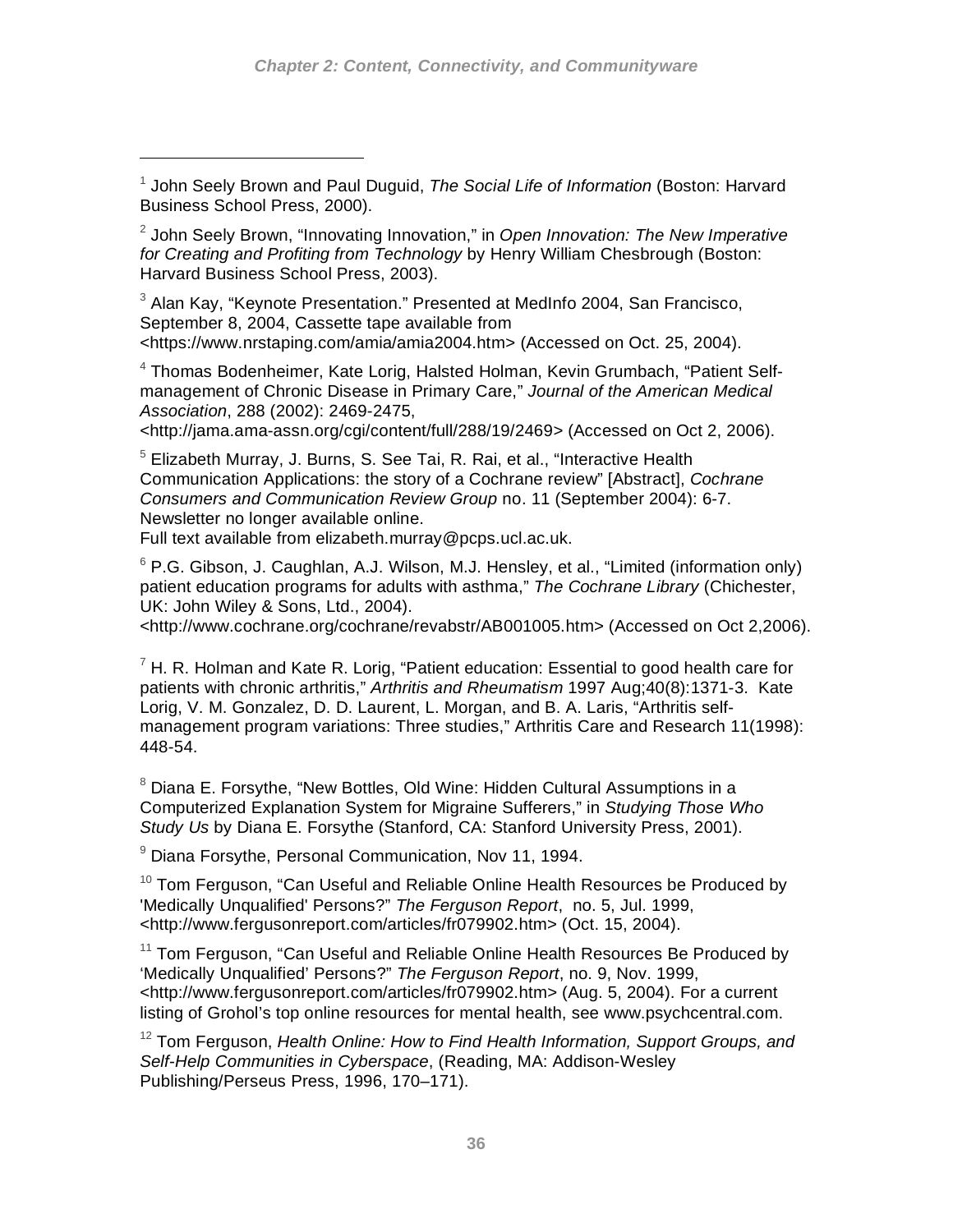$13$  Karen Parles quotes are drawn from several phone and face-to-face interviews conducted by Tom Ferguson from 1999 to 2002. Two earlier articles based in part on these interviews with Parles have previously appeared: (1) Tom Ferguson, "Patient-Helpers and Physicians Working Together: A New Partnership for High-Quality Health Care," *The Ferguson Report*, no. 6, Sep./Oct. 1999,

<http://www.fergusonreport.com/articles/fr109902.htm> (Accessed on Aug. 5, 2004); (2) Tom Ferguson, "Online Patient-Helpers and Physicians Working Together: A New Partnership for High-Quality Health Care," *British Medical Journal*, 321 (2000): 1129-32. <http://bmj.bmjjournals.com/cgi/content/full/321/7269/1129> (Accessed on Aug 6, 2004); Additional material from Karen Parles has been adapted from: Richard T. Penson, Renee C. Benson, et al., "Virtual Connections: Internet Health Care," *The Oncologist*, 7 (2002): 555–68.

<http://theoncologist.alphamedpress.org/cgi/content/full/7/6/555> (Accessed on Aug. 6, 2004).

<sup>14</sup> The URL for the Lung-Onc lung cancer mailing list is <http://www.acor.org/lung-onc.html> (Accessed on Aug. 6, 2004).

 $\overline{a}$ 

<sup>15</sup>Anthony George Crocco, Miguel Villasis-Keever, Alejandro R. Jadad, "Much Ado About 'Nothing'? Looking for Evidence on Harm Resulting From Health Information on the Internet." Paper presented at the Fourth International Congress on Peer Review in Biomedical Publication, Barcelona, Spain, Sep. 15, 2001, <http://www.amassn.org/public/peer/prc\_program2001.htm#ado> (Accessed on Jul. 29, 2004).

Anthony George Crocco, Miguel Villasis-Keever, Alejandro R. Jadad, "Analysis of cases of harm associated with use of health information on the internet," *Journal of the American Medical Association*, 287 (2002): 2869-71.

Richard Smith, "Almost no evidence exists that the internet harms health," *British Medical Journal*, 323 (2001): 651.

 $16$  Gunther Eysenbach, personal communication to author, AMIA Meeting, Sep. 2004.

17 National Patient Safety Foundation at the AMA: *Public Opinion of Patient Safety Issues*, Louis Harris & Associates, Sep. 1997.

18 Institute of Medicine (IOM), *To Err Is Human: Building a Safer Health System*, (Washington, DC: National Academies Press, 1999). <http://www.nap.edu/openbook/0309068371/html/> (Accessed on Nov. 1, 2004).

 $19$  Health Grades, Inc., "Patient Safety in American Hospitals," Jul. 2004, <http://www.healthgrades.com/media/english/pdf/HG\_Patient\_Safety\_Study\_Final.pdf> (Jul. 15, 2004). Medscape, "Report Estimates 195,000 Deaths Annually in U.S. Are Due to Hospital Error," Jul. 28, 2004, <http://www.medscape.com/viewarticle/484387> (Accessed on Aug. 13, 2004).

*20 Budnitz, Daniel, S., et al.,* "National Surveillance of Emergency Department Visits For Outpatient Adverse Drug Events," *Journal of the American Medical Association, 296 (2006): 1858-66.* 

21 Barbara Starfield, "Is U.S. Health Really the Best in the World?" *Journal of the American Medical Association*, 284 (2000): 483-5. <http://jama.amaassn.org/cgi/content/full/284/4/483> (Accessed on Oct. 26, 2004).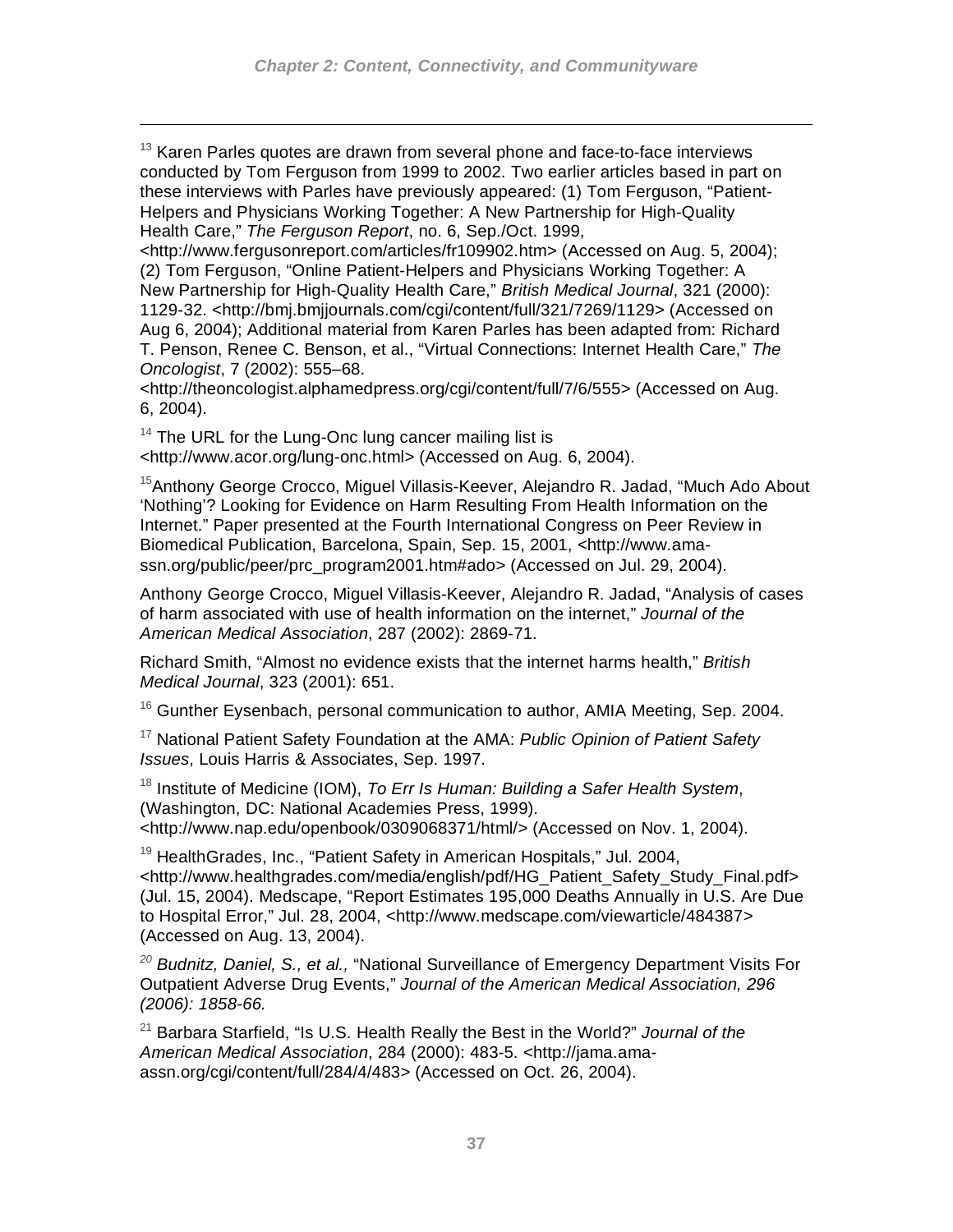<sup>22</sup> HealthGrades, Inc., "Patient Safety in American Hospitals," Jul. 2004, <http://www.healthgrades.com/media/english/pdf/HG\_Patient\_Safety\_Study\_Final.pdf> (Jul. 15, 2004). Medscape, "Report Estimates 195,000 Deaths Annually in U.S. Are Due to Hospital Error," Jul. 28, 2004, <http://www.medscape.com/viewarticle/484387> (Accessed on Aug. 13, 2004).

<sup>23</sup> D. P. Reed, "That Sneaky Exponential—Beyond Metcalfe's Law to the Power of Community Building," *Context*, March 1999.

http://www.contextmag.com/archives/199903/digitalstrategyreedslaw.asp, (Accessed on Jan. 24, 2006).

 $24$ Pattie Maes, "Community Ware." Slides presented at MIT Media Laboratory, Cambridge, MA, Jan. 29, 2001.

 $^{25}$  Maes, 2001.

 $\overline{a}$ 

26 Phil Craven, "Google's PageRank Explained," *WebWorkshop.net*, <http://www.webworkshop.net/pagerank.html> (Aug 4, 2004). Ian Rogers, "The Google Pagerank Algorithm and How It Works," *IPR Computing Ltd*., May 16, 2002, <http://www.iprcom.com/papers/pagerank/index.html> (Accessed on Aug. 4, 2004).

27Shoshana Zuboff and James Maxmin, *The Support Economy: Why Corporations are Failing Individuals and the Next Episode of Capitalism* (New York: Viking Press, 2002).

<sup>28</sup> Zuboff, 2002, 185.

 $^{29}$  Zuboff, 2002, 10.

 $30$  Zuboff, 2002, 328-329.

 $31$  Zuboff, 2002

 $32$  Richard Rockefeller, "Web-Based Guidance Svstems In Health Care." Presented at Intel's Internet Health Day II, New York, Oct. 12, 1999,

<http://www.healthcommons.org/vision/web\_based\_guidance\_systems.html> (Accessed on Aug. 1, 2004).

<sup>33</sup> *ibid*.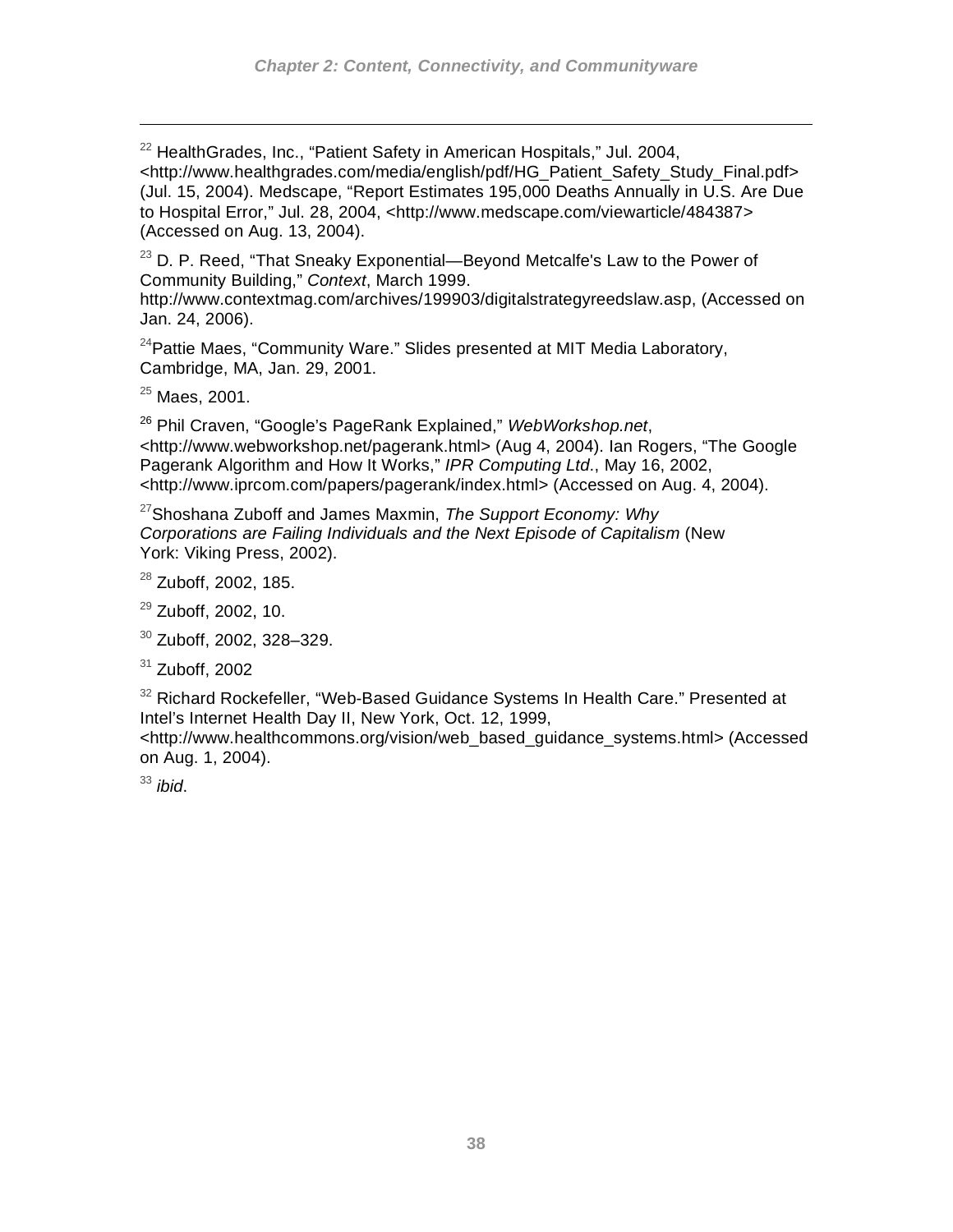*The Interet is a place, an environment, made up of people and their myriad interactions. It is not merely a technology but a new way of cooperating, sharing, and caring. —Vinton G. Cerf* 

# **CHAPTER THREE Patient-Centered Networks: Connected Communities of Care**

Searching the World Wide Web for medical information represents only one aspect of the e-patient experience. For many e-patients, online interactions with their own personal networks of family members, friends and other contacts may be equally or more important.

To get a sense of your own personal online network, you need look no farther than your own e-mail inbox and outbox. According to a classification system proposed by Haythornthwaite,<sup>1</sup> those with whom you communicate weekly or more often are defined as your closest ties; your weekly to monthly contacts are your significant ties; and those with whom you communicate monthly or less frequently are your extended ties. In addition, you may sometimes correspond on a one-time or short-term basis with friends of friends, or others you have "met" online (a weak tie link.)

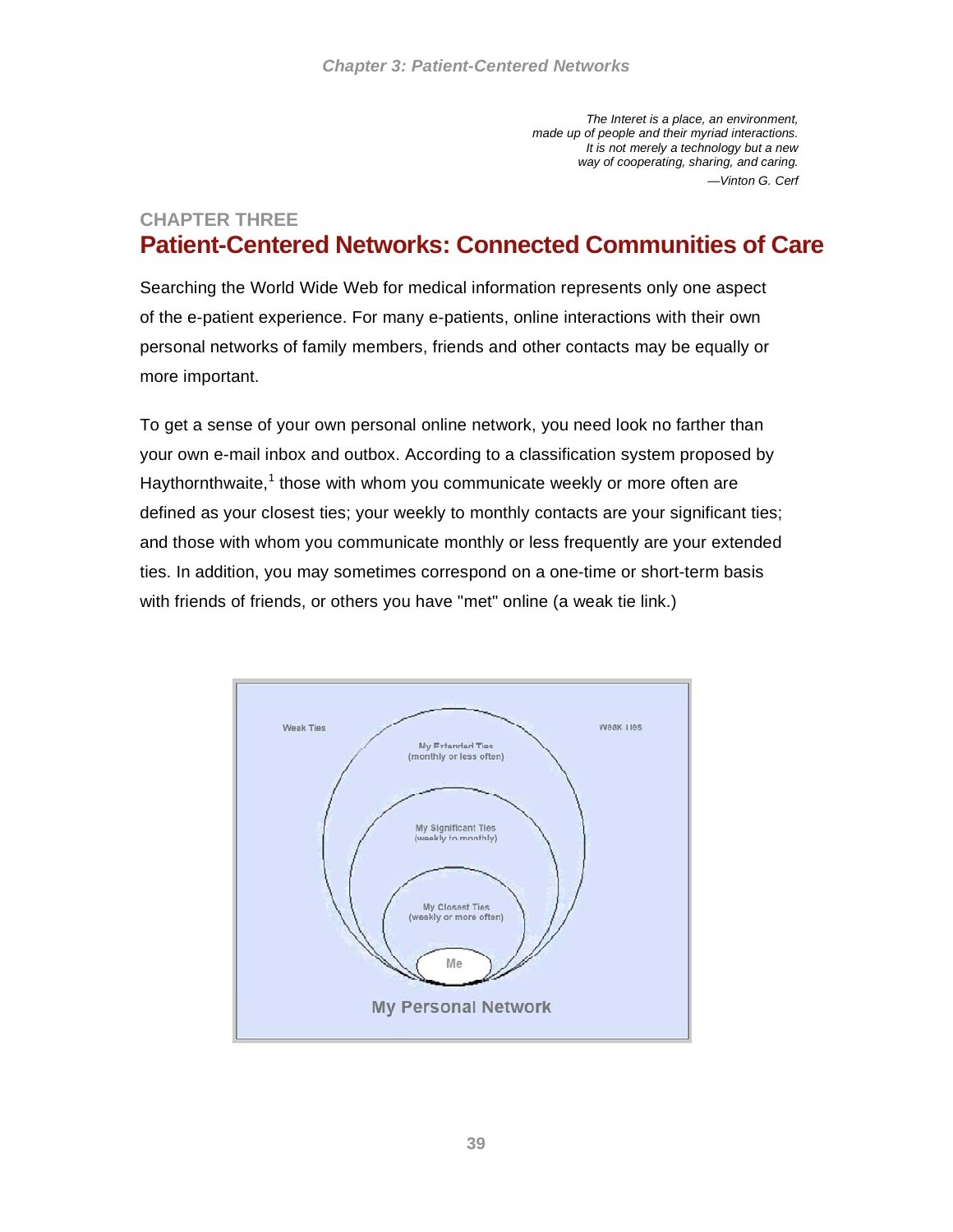An individual's social network—"the web of social relationships that surround an individual and the characteristics of those ties"<sup>2</sup> has long been recognized as an important factor in maintaining health and managing disease more effectively. Online communications within personal networks are now providing several new dimensions of social, informational, and logistical support for those facing health concerns.

# **Internet Surrogates**

In the beginning, like most health professionals and researchers, my Pew colleagues and I assumed that patients would do their searching for themselves. So we were surprised to discover that more e-patients (81 percent) had gone online because a friend or family member had been diagnosed with a new illness than had searched the Net following a new diagnosis of their own (58 percent).<sup>3</sup> So in August 2003, the Pew online health team began asking not only about the searches our respondents did for themselves, but also about their experiences as *Internet surrogates—*epatients who turn to the Net to help others.

Internet surrogates are typically ordinary people who have stepped in to help friends or family members who are facing a medical challenge. They may be caring for a sick, aging parent or a chronically ill child, supporting a newly diagnosed friend, helping a relative deal with a chronic illness, helping a workmate or a neighbor through a physical or emotional crisis, or making a terminally ill spouse more comfortable.<sup>4</sup> As one patient in an online focus group explained, "I am just a mom with absolutely no special training or education in health care, but because I have been able to access resources for information online, I have been able to truly play a part in our care."

In the illustration below, reviewer Mark Bard of the Manhattan Research Group has identified several significant "zones of influence," made up of those who benefit from the efforts of Internet surrogates.<sup>5</sup> Because of their efforts, the online health resources the Internet offers are now available to a significantly larger proportion of our fellow citizens than we had previously realized.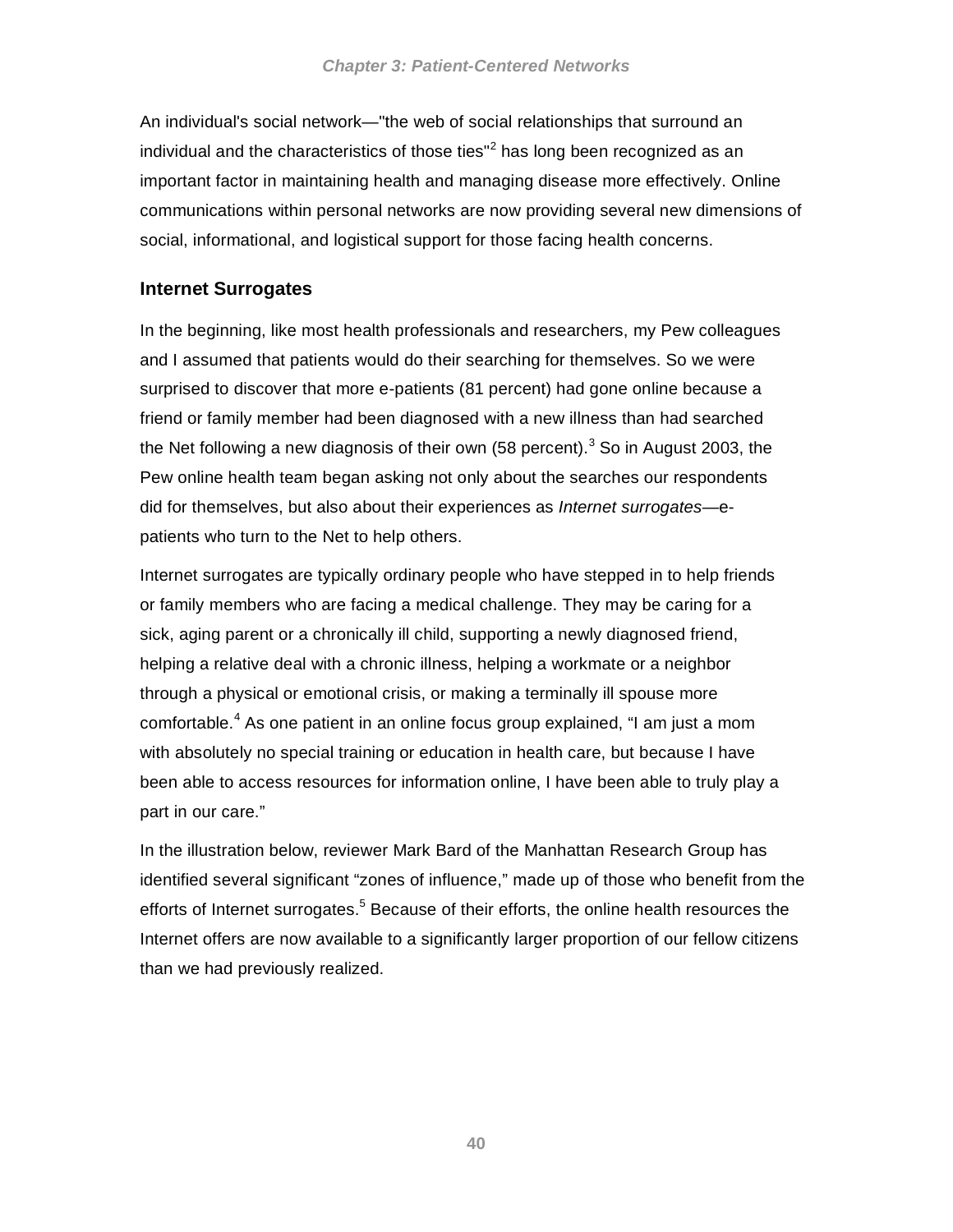

*Updating the numbers above with more recent Pew Internet & American Life survey data yields the following:<sup>6</sup>*

| <b>Active e-Patients</b>                 | 93.0 million                   |
|------------------------------------------|--------------------------------|
| <b>Children of e-Patients</b>            | 42.5                           |
| <b>Caregiver Impact</b>                  | 16.7                           |
| <b>Spouse Impact</b>                     | 14.3                           |
| <b>Total e-Patient Zone of Influence</b> | <b>166.5 million Americans</b> |

Women search on behalf of others more often than men do. The middle-aged do so more than the elderly. Many Internet surrogates not only search for static medical content on their friend or family member's behalf, but also exchange e-mail (or other electronic communications) with expert patients and specialist clinicians they find online. The online efforts of surrogates have direct effects on medical care. Nearly half (46 percent) of the surrogates said that their last online search affected their decisions about how to treat an illness. Thirty-nine percent said that the information they found online led them to ask their loved one's doctor different questions, and 34 percent said that online health resources had changed their overall approach to medical care. $7$ 

Internet surrogates often serve as the key decision makers for our sickest and most vulnerable patients. Many use the information they have found online to help make sure that their loved ones obtain the best possible clinical care, accompanying them to doctor's appointments, seeking online advice from expert patients with the same diagnosis, and consulting with medical specialists they have found via the Net. As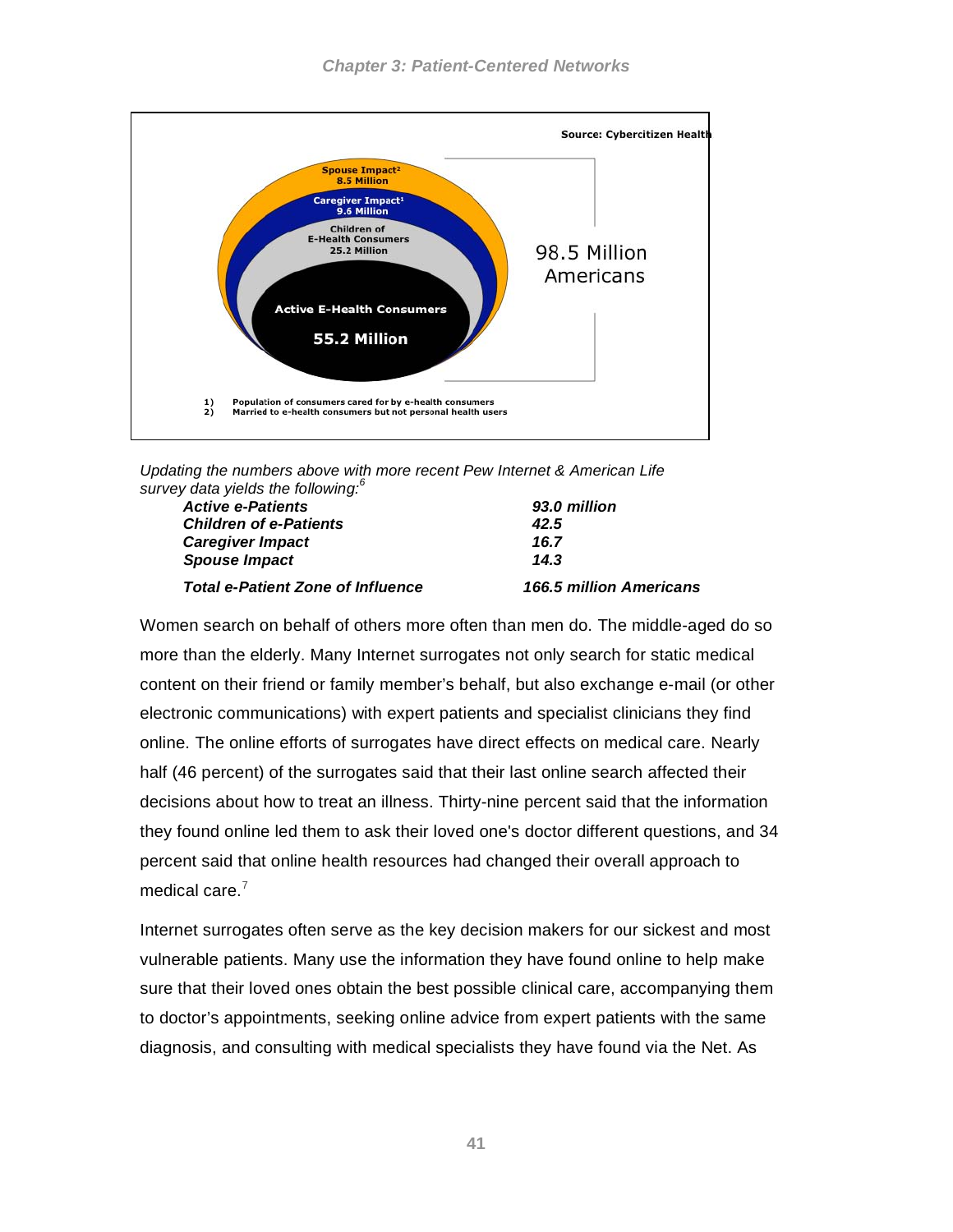one respondent wrote, "Being informed makes it easier for me to be of support to my family and friends in a time of need." $8$ 

## **Helping Patients and Families Deal with a New Diagnosis**

When a new illness is diagnosed within a wired family, patients and caregivers reach out to their personal networks. When medical tests revealed that Ann Cochran's 13-year-old son Harris had a life-threatening arteriovenous malformation in his brain, $^9$  the Washington DC communications consultant immediately "put out e-mail to friends and family. E-mail became an instant support group, family reunion, and advisory board. Friends of friends, relatives of friends, and friends of relatives wrote back: 'We have friends at Mayo….' 'You have to see [Dr.] Cogen at Children's….' "We're bringing dinner over on Friday night…. What's Harry's favorite dessert?'"

"In the beginning, our online health networks may be subsets of our larger and more extensive personal online networks," says White Paper Advisor Alan Greene, a Stanford pediatrician. "If I e-mail my friend Tricia to tell her that I've just been diagnosed with hypothyroidism, she may begin by doing a Google search for me. She may give me an online introduction to the best thyroid doctor in town. Or she may e-mail her friend Suzie who has become something of an expert on this topic after receiving a similar diagnosis last year. Tricia may then report back to me with the advice and resources Suzie recommends. Or she may put me directly in touch with Suzie herself (a new weak tie link).

"Suzie may then refer me to a good online support group for this condition. She may order me a good self-care book on our shared condition from Amazon. She may offer to accompany me to my next doctor's appointment. Or she may retain the services of an online medical librarian service<sup>10</sup> to prepare a custom-tailored in-depth medical report providing exactly what I need to know about this disease.

"Because we're mutual friends of Tricia's, and because we are now disease-mates, as well, there's frequently a surprisingly level of altruism in these relationships. So Suzie may take me on as a project, spending several hours and/or a good deal of money helping me understand what I am facing and helping me get the best possible medical care. And other members of my personal network may recommend additional resources. So my personal medical support network may grow and grow.

"People use their personal online health networks in very problem-specific ways,"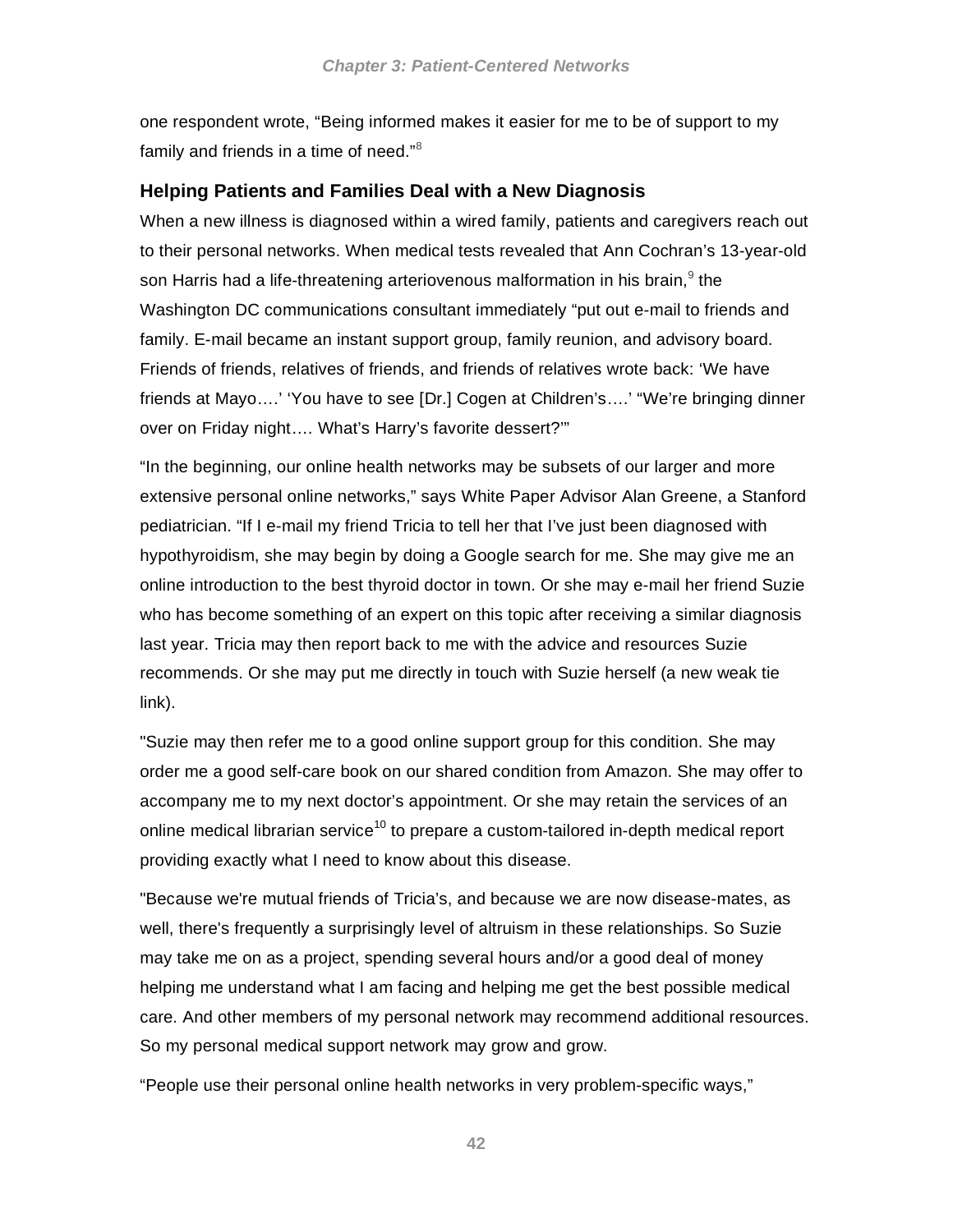Greene explains. "If I broke my wrist falling off my bicycle, I'd reach out to an entirely different subset of network members than I would if I developed a nasty case of eczema. And our networks are always changing. Just yesterday, for instance, I met a pediatric gastroenterologist who would now be my number one choice as a source of online advice for anyone with a pediatric GI problem. And as the result of some negative feedback I recently received, there's another pediatric GI specialist I might have called or e-mailed yesterday who is now off my list."<sup>11</sup>

# **Patient-Centered Support Networks in Serious Illness**

Many of us have been called upon to participate in the personal online health networks of friends and family members facing a serious illness. We all had sick friends in pre-Net days as well, but thanks to e-mail and other online resources, we can now become much more intimately, and helpfully, involved in their medical experiences and concerns than ever before.

Here's an e-mail message I received several years ago from my good friend Lenny Nagle, a Seattle psychotherapist: $12$ 

#### **Dear Friends,**

**Two or three months ago, Judy began to notice some small, painful bumps on her lower right leg. They gradually grew more intensely painful, and some become infected. They were finally diagnosed as Calciphylaxis, a rare condition found only in people with kidney disease.** 

**In this disease, the small arteries gradually become blocked by the buildup of calcium. If the blockage is extreme, the skin begins to die, exposing the tissue beneath and leaving it vulnerable to infection. If the infection or the blockage of arteries spreads to the vital organs, this condition can be fatal.** 

**Unfortunately, Calciphylaxis is extremely rare and is poorly understood. Commonly used treatments, none of which are clearly effective, include special phosphate binders, dietary management of phosphate and calcium, hyperbaric therapy, and surgical removal of the parathyroid glands.** 

**Judy is currently being treated with a drug that helps bind phosphate without the use of calcium (Renagel). She is on a diet low in both calcium and phosphate. She is going to St. Michael's hospital every weekday to spend two hours in a hyperbaric chamber, a room full of pure oxygen at high pressure. This forces oxygen into her affected tissues, hopefully promoting healing. It is a new treatment and has been successful in some cases, but it is still considered experimental. No decision has yet been made about removing Judy's parathyroid gland.**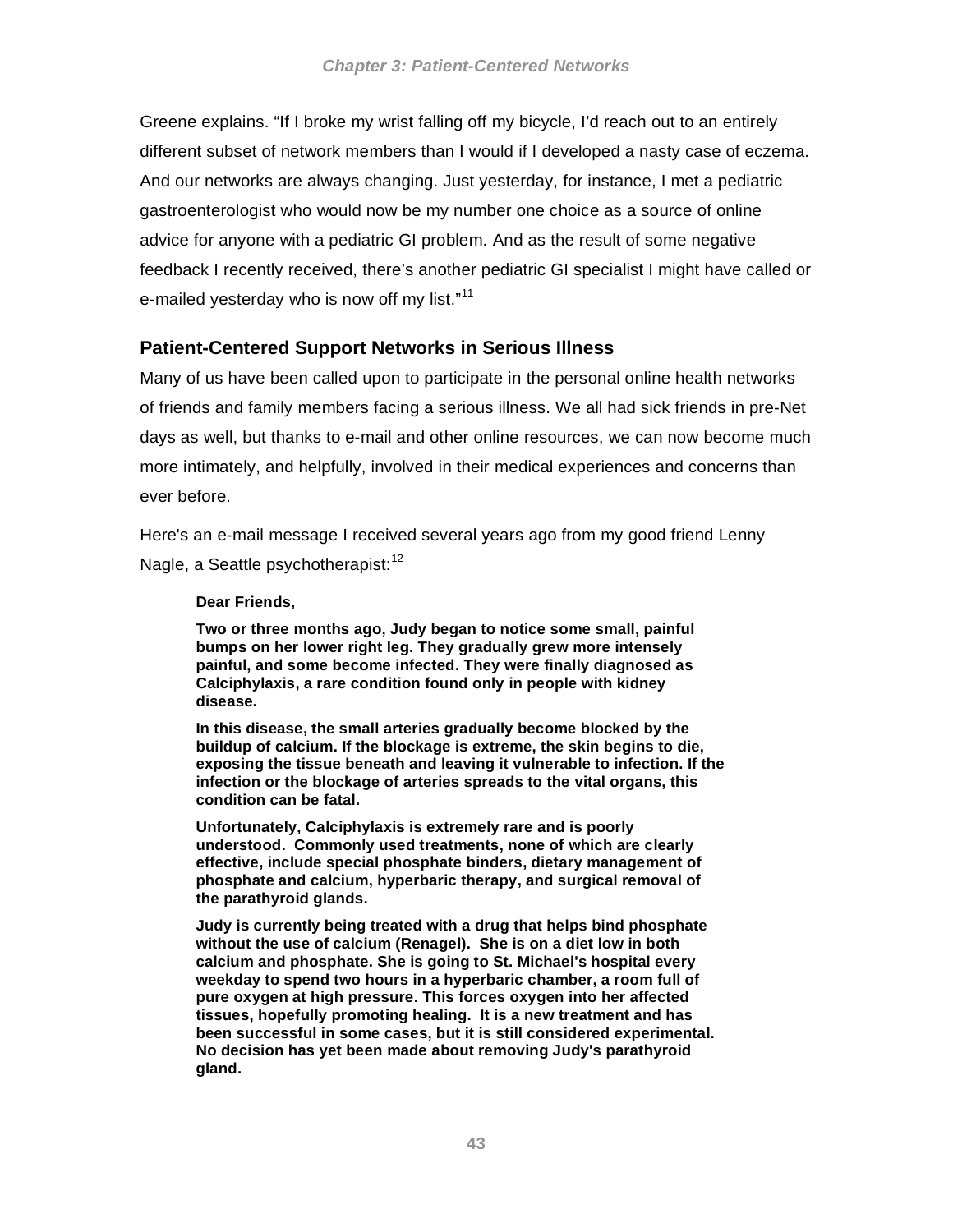**We are e-mailing this information because we thought you would like to know—and because it is stressful and upsetting for us to have to explain this frightening disease over and over again to all our caring family members and friends. We will send further e-mail updates to keep you up to date on the latest developments.** 

## **Love, —Judy and Lenny Nagle**

This e-mail message was sent to about a dozen close friends and family members in April 2001. Up to this point, Judy, a family therapist, had been dealing with several troubling chronic conditions, but this was the beginning of the end. Over the following sixteen months, Lenny sent out a total of 128 "Judy Updates" to a list that ultimately grew to include more than 80 names—other family members and friends, new friends, health workers they met and befriended in the course of Judy's care, and a variety of others. As the mailing list grew, its members became the Nagles' *patient-centered support network*—a very different entity than the better-known *disease-specific online patient communities*.

When I asked Lenny what his regular "Judy Updates" and the community that grew up around them had meant to him, and to Judy, he replied as follows:

**It was wonderful to be able to share our struggles and triumphs with a loving, supportive group of friends who were eager to hear from us. And since our friends knew exactly what we are going through, we knew that we were not alone.** 

**We didn't have to spend hours and hours on the phone, bringing everyone up to date. And since some of our medical experiences had been so unpleasant, it would have been upsetting to relive them over and over.** 

**Some list members combed the Internet for information that could be helpful in managing Judy's illness, providing information, referrals, and advice. The physicians on the list sent medical information and advice. Others volunteered to drive Judy to appointments, take her out to lunch or shopping, cook her dinner, give her massages, or take me skiing or sailing. Others provided continuing emotional support, while many friends who lived nearby helped me coordinate the day-to-day details of home care, housecleaning, grocery shopping, hospital visitation, and transportation to medical appointments. Others sent flowers, candy, books, cards, and other gifts. The support we received was incredible.** 

**During the last year of Judy's illness we weren't able to socialize much. So it was great to know that we hadn't fallen off the radar screens of our many friends with their busy lives.** 

Additional excerpts, completing the story, can be found at the end of this chapter.

## **Web Sites that Support Patient-Centered Online Health Networks**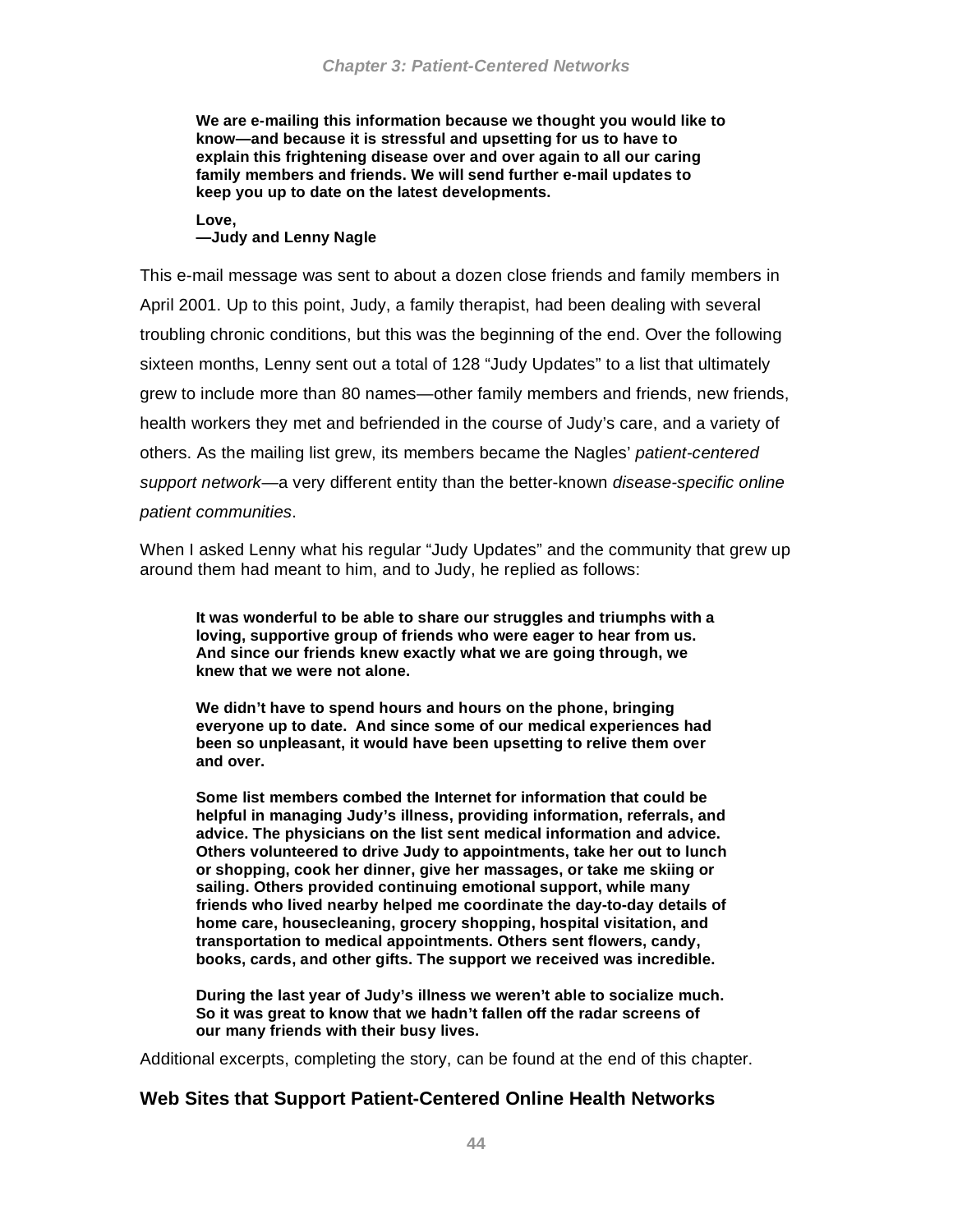A variety of other online systems has evolved to support private online health networks for the seriously ill. Dr. Rochelle Stark was halfway through her general surgery residency at St Francis Medical Center in Trenton, NJ, when she was diagnosed with Hodgkin's Lymphoma. She now uses the services of Care Pages (http://www.carepages.com), a service provided by her local hospital, to share her journey through the long process of diagnosis and treatment with friends and family. While most Care Pages are private, Dr. Stark has volunteered to make her Care Page public, helping colleagues and other patients appreciate the importance and potentials of patient-centered networks for those facing a serious illness. The *Patient Update* section of her home page offers regular updates on how she is doing and feeling, while the *Message Board* section contains dozens of publicly accessible messages—from friends, family members, local medical colleagues, hospital and clinic staffers, as well as from many cancer patients who have found her via the Internet. A Photo Pages section is also available.

## **Why Personal Online Health Networks Have Received So Little Attention**

We found many examples of personal networks that had become patient-centered networks. But we found very little scholarly writing on this topic. At one point, we turned to a professional online researcher at Google Answers (http://answers.google.com) for help. You can read our original question and all searches and discussion relating to those searches at:

#### **http://answers.google.com/answers/threadview?id=474017.**

At one point, our Google Answers researcher commented: "I was intrigued by your question because I have personal experience in using [this type of] online resource [myself]. Last year it became clear that my parents needed a great deal of help with some health problems… I set up a Yahoo! Group for my four siblings and me… All five of us were determined to pitch in with getting through the crisis but we all had many other obligations. [With the private group] we could pool all the information we were gathering and make it all available… so we wouldn't have to keep repeating the same information, play telephone tag, or keep track of the huge volume of e-mail we were generating. [With] all of the correspondence in one place, we could easily monitor who was doing what. We had a calendar showing all the medical appointments and posted complete lists of my parents' doctors and medications.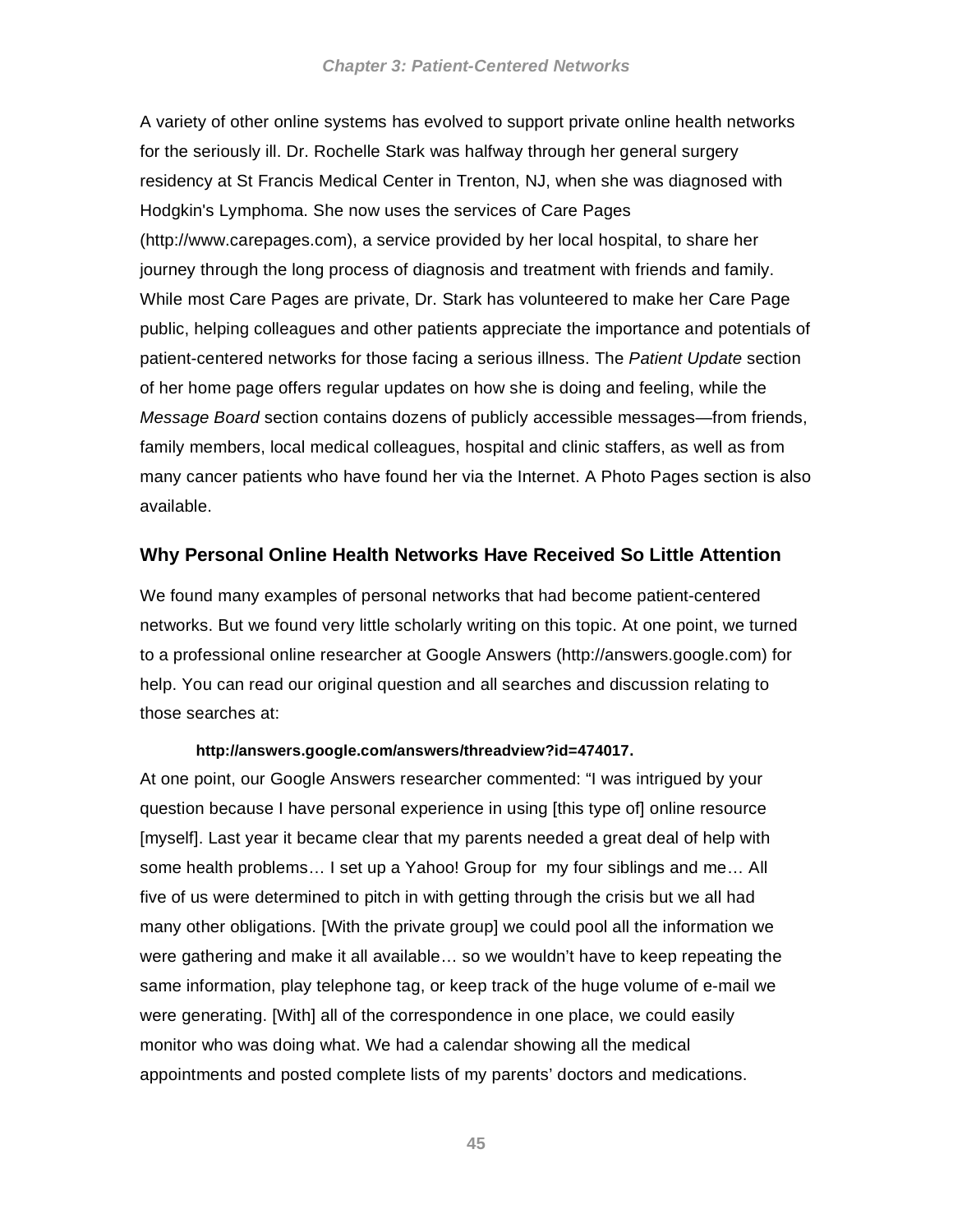When anyone researched a topic, they posted the results and the appropriate links.**..** I don't know how we would have gotten through this crisis if we had to handle all the coordination by phone."

Despite this experience, he was unable to find other examples of similar use of online resources. He admitted the search was extremely frustrating. It seems likely that other families are doing something similar, but "it's just not documented."

One reason for the seeming invisibility of such networks became apparent when I asked our researcher to share some anonymized content from his family's private mailing list with our White Paper team. He responded:

**As for my family support group—I'm afraid it's much too personal to share even with guarantees of anonymity. The five of us still use it whenever something comes up. We have not opened it to anyone outside our sibling circle—not even spouses or children.** 

Yahoo Groups currently hosts more than 12,000 different online discussion groups for "individual families".<sup>13</sup> These groups are accessible to members only. No studies have been done and no statistics are kept to suggest how many of these are currently being used, either exclusively or nonexclusively, to manage a loved one's illness. We wrote to a dozen groups that appeared, from the brief public group description, to include family caretaking among their functions. But none were willing to share their online care-giving processes with readers of this White Paper.

# **Providing Continuing Support for the Incurable**

Professional medicine is often at its worst in providing continuing comfort and care for patients facing serious illnesses that are beyond the hope of cure. In such cases, the support and care patient-centered networks of family and friends provide can be a lifeline:<sup>14</sup>

**I had a moderately bad CT scan this week for the first time in a year: One of my old liver tumors is growing again, and a new one has appeared. We're seeing my main oncologist on Friday and will decide then what the new regimen will be, but it's almost certain to be a harsher chemo. All this stuff is cumulative, so I can only say that it pretty much sucks. I'd feel a lot better if my insurance policy (which is otherwise exemplary) covered Ben & Jerry's Karamel Sutra ice cream, my major Food Group these days.** 

**But the bigger picture is that this week marks the third anniversary of my diagnosis. I hated the first anniversary, which mostly focused my attention on all the misery involved and the endlessness of this whole slog. Now, of course, I've come around to thinking that endlessness is a pretty fine concept, and I can even celebrate these anniversaries as markers of luck and cunning, or whatever the hell it is that's been sustaining me all this time.**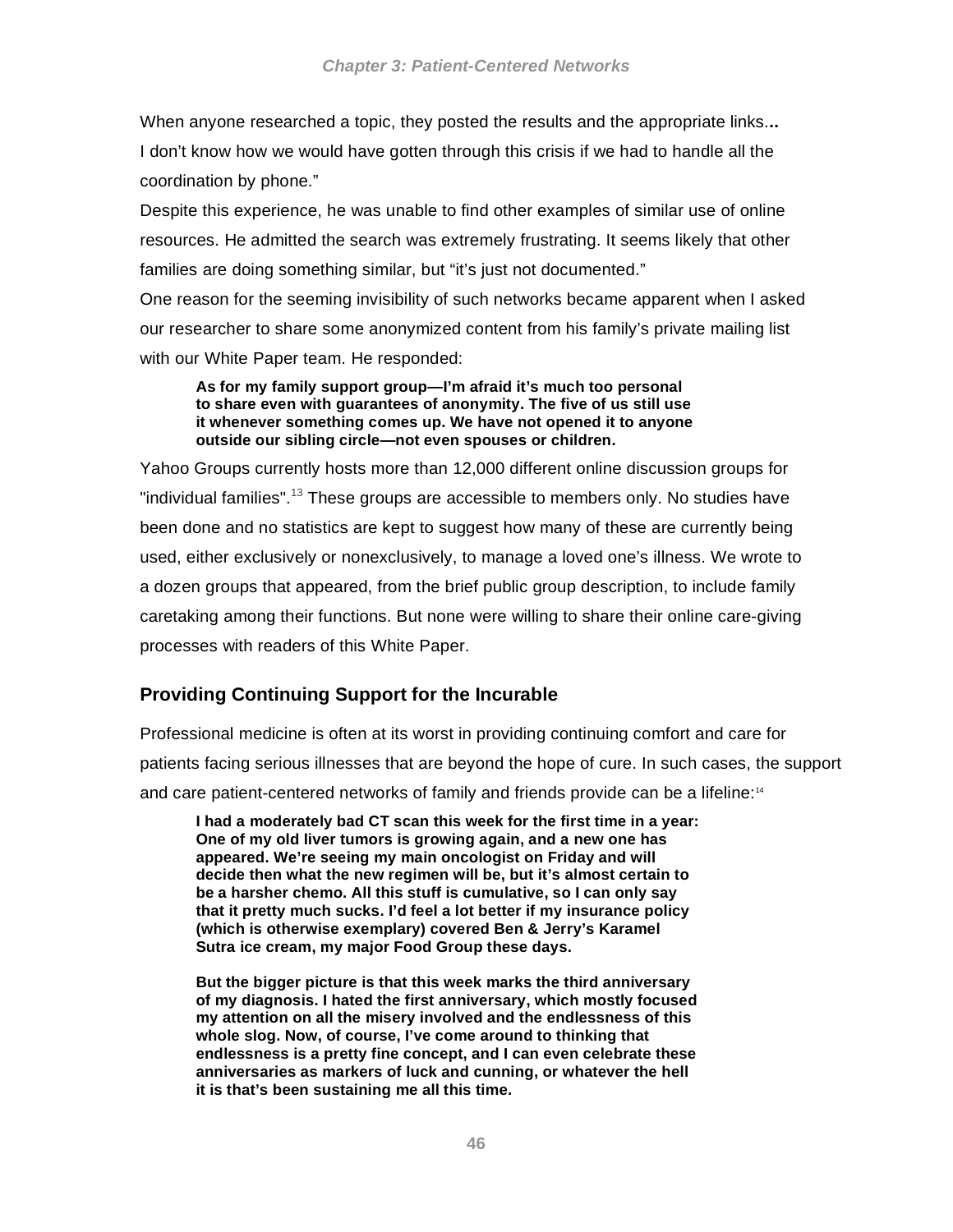**But the biggest reminder this anniversary brings is just what good fortune I have in the amazing web of love that has fed us, amused us, driven, listened, embraced, carpooled, and emailed. There's so much mystery in this whole deal, where this cancer comes from and how I've managed to stay alive—to flourish, even—for so long. The one thing I do know is that there's no chance I would have had such a lush life, these last three years, without my friends.**

# **What We Can Learn from Patient-Centered Networks**

In exploring online patient networks even to the limited extent possible in the course of preparing this White Paper, we felt that we were offered a valuable glimpse into Information-Age Healthcare in action. Patient-centered networks are already providing a great deal of invaluable support and care to millions of e-patients across the globe. Understanding patient networks can help clinicians understand how many contemporary e-patients are now capable of managing much more of their own medical care, of providing useful support and care for other patients, and of providing useful feedback and guidance for clinicians.

Patient networks are emerging as a new medical domain within which a wide variety of individuals and groups become valuable healthcare resources. Nearly all of those involved with patient-centered networks provide their services for free, and since patient-centered networks operate independently of the formal healthcare system, they are not constrained by that system's built-in limitations, inefficiencies, and defects. They often approach the problems they face with a striking degree of innovation and creativit**y.** 

"Our personal online health networks function as a social version of our body's immune system," Alan Greene concludes. "Different parts of it spring into action in response to a variety of different medical challenges. And without it, we would be at much greater risk of needless cost, suffering, morbidity, and mortality."

Although patient-centered networks have not been well studied, they are beginning to show up in popular culture. Cartoon strips such as Doonesbury and Funky Winkerbean have depicted characters using personal groups to inform family and friends of medical occurrences. The importance of this form of communication should not be overlooked, since individual telephone calls and emails to a person's entire network of concerned individuals puts a huge burden on the patient or the caregiver.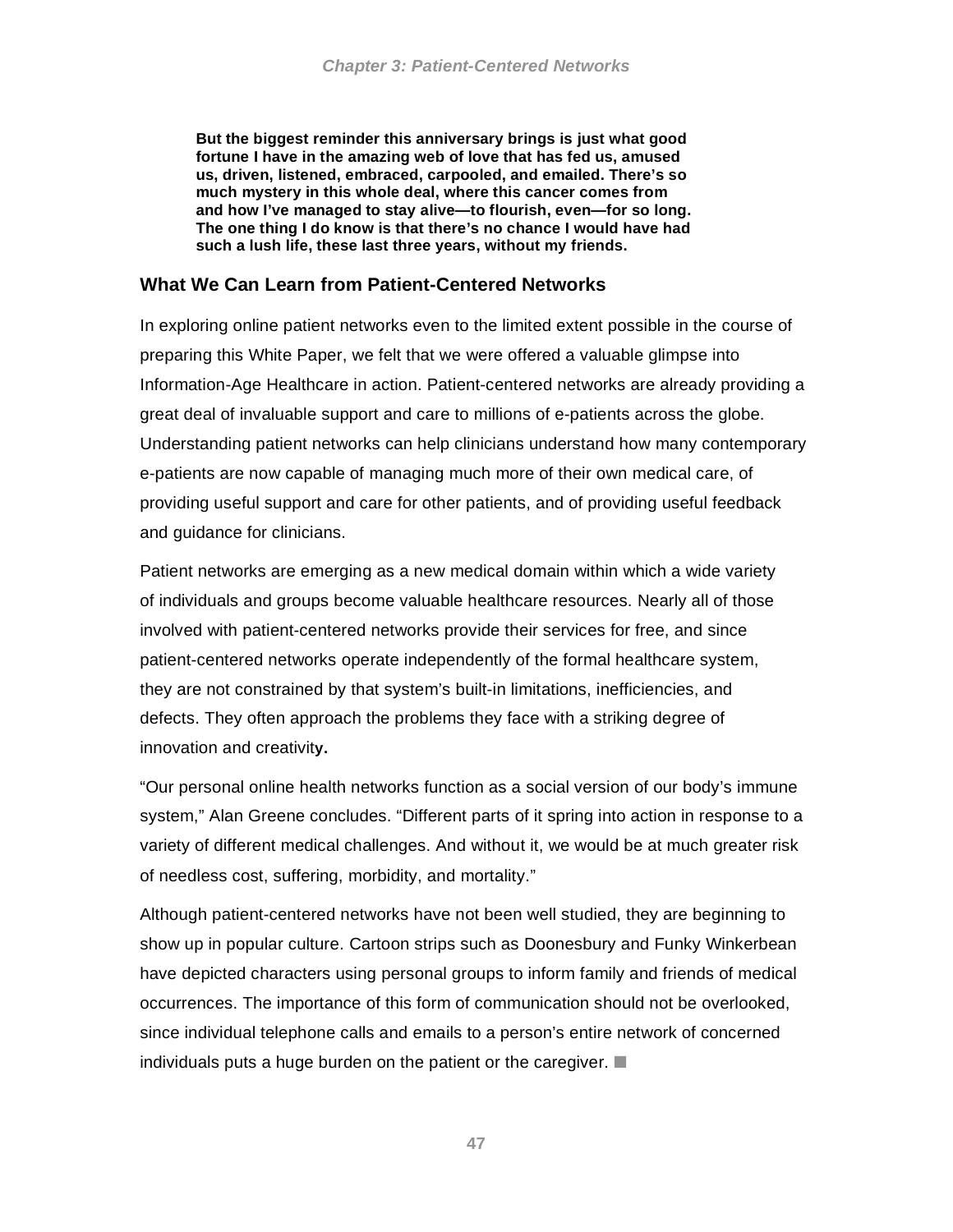*Lenny Nagle: Additional Excerpts from his "Judy Updates"* 

**Judy seems quite happy most of the time. Considering what she's been through—and what lies ahead—her serenity and grace continues to amaze everyone.** 

**I recently asked her how she keeps her spirits up. She told me that when she finds herself feeling frightened or depressed, she recites the following meditation: "May I be filled with loving kindness. May I be well. May I be peaceful and at ease. May I be happy." And after she focuses on herself for a while, she will focus on me, on our son Will, or on other family members or friends who are having a difficult time. She says this is very helpful, and usually calms her fears and fills her with a deep sense of peace.** 

**\* \* \* We are beginning to prepare for Judy's death. We've both experienced lots of sadness and crying as we prepare for the time when we can no longer be together. But the same time our love seems to have an incredible tenderness and purity. The suffering we are going through is like a crucible burning off all the old power struggles and resentments—all the stuff that most couples get caught in. What's left seems pure, achingly tender, and incredibly comforting.** 

**\* \* \*** 

**After conferring with our doctors, we all agreed that Judy had already stayed as long as she could manage and that it was time for her to go. I decided to bring her home to die. Two big burly gruff paramedics brought her home in an ambulance. They treated her with great delicacy and respect. The house was filled with flowers from the gardens of friends. About a dozen of her closest friends where there. Will had put up photos of Judy when she was young, strong, healthy and breathtakingly beautiful.** 

**When we arrived home, Judy was calm, breathing easily, but deeply asleep and unable to respond, except that whenever I would kiss her, she would give me a wonderful sweet kiss back.** 

**\* \* \* A little later her breathing changed into a labored rapid rhythm. It was upsetting to us all because she looked uncomfortable. Then my brother-in-law, Ben, arrived. He's an intensive care doctor who has made dying comfortable for hundreds of patients. He assured us that Judy was not uncomfortable. Her tongue was so relaxed that it was slipping back in her mouth and partially blocking the airway. Following the hospice nurse's instructions, I increased the dose on her morphine pump. Judy became more and more relaxed. She began to breathe more slowly, with a pause between breaths. The pauses grew longer and longer. Finally her breathing stopped. She looked like Michelangelo's Pieta, still as a statue, incredibly peaceful and beautiful. If there is such a thing as a good death, Judy had one.** 

**\* \* \*** 

*The supportive and caring functions of the group did not end with Judy's death. The mailing list continued for more than a year thereafter, providing*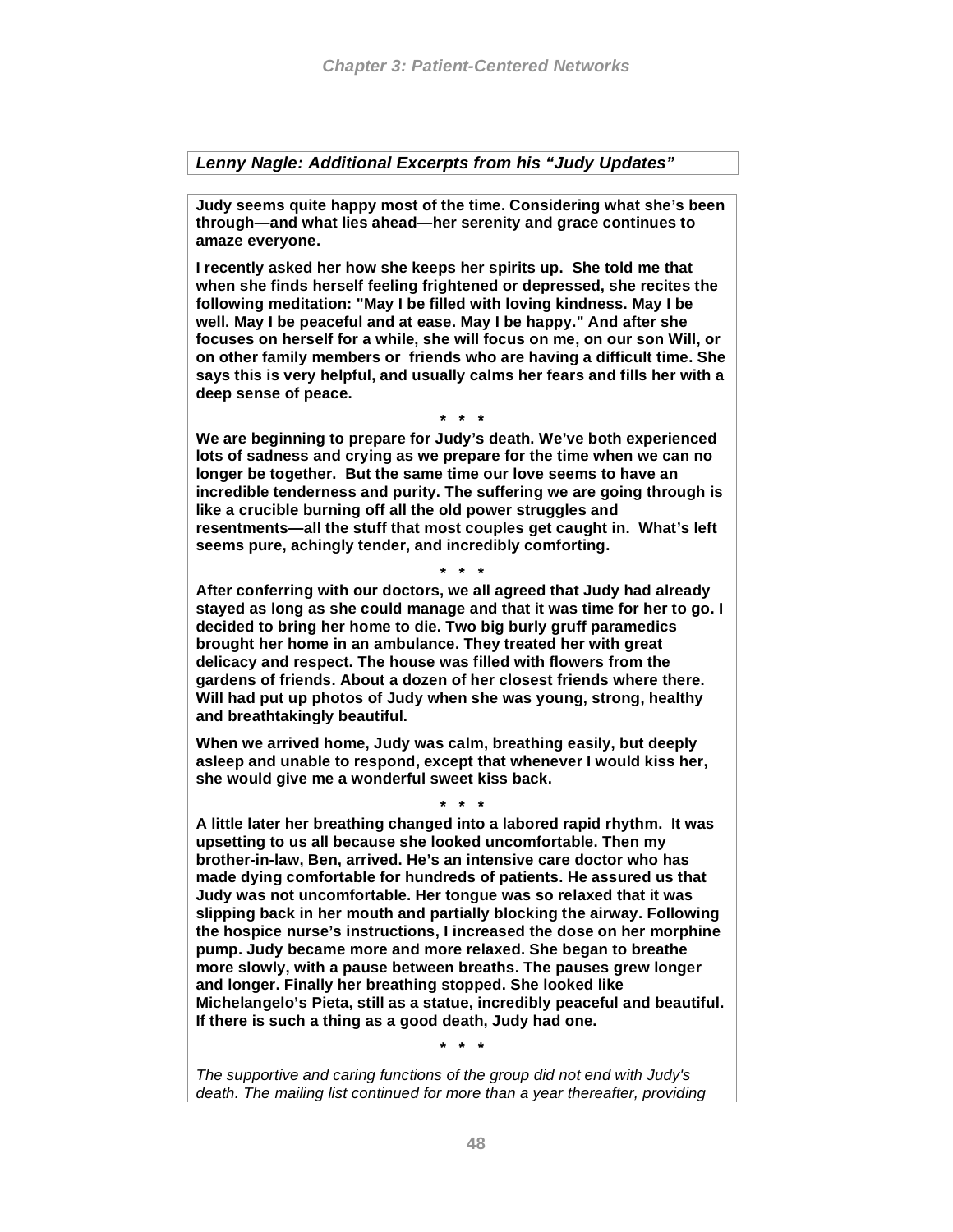*Lenny and the other group members with a way to explore and share their feelings about Judy's death and to provide each other with continuing support and care.* 

**A part of me had been preparing for Judy's death ever since I fell in love with her. She'd had a serious kidney infection as a child, and when I was eighteen, a physician friend told me that her kidneys would probably fail—and she would die—in her early thirties. He was right. But by the time her kidneys failed, dialysis and transplantation were available. Yet, as she came to the brink of death time and time again, I got more and more used to the idea that the day would come when she would die and I would go on without her. But even though I knew, on some level, that my life would continue after Judy died, our hearts and lives were so closely joined, and she was such a central focus of my life, that another part felt that I could not possibly survive her.** 

**Yet now she is gone and I am still here. And as the stress of worrying about her and caring for her illness fades, I can feel that my energy is gradually becoming available for other things. I have been watching what I eat and have losing weight. My enthusiastic nature has not yet fully reasserted itself. But I can feel it beginning to stir.**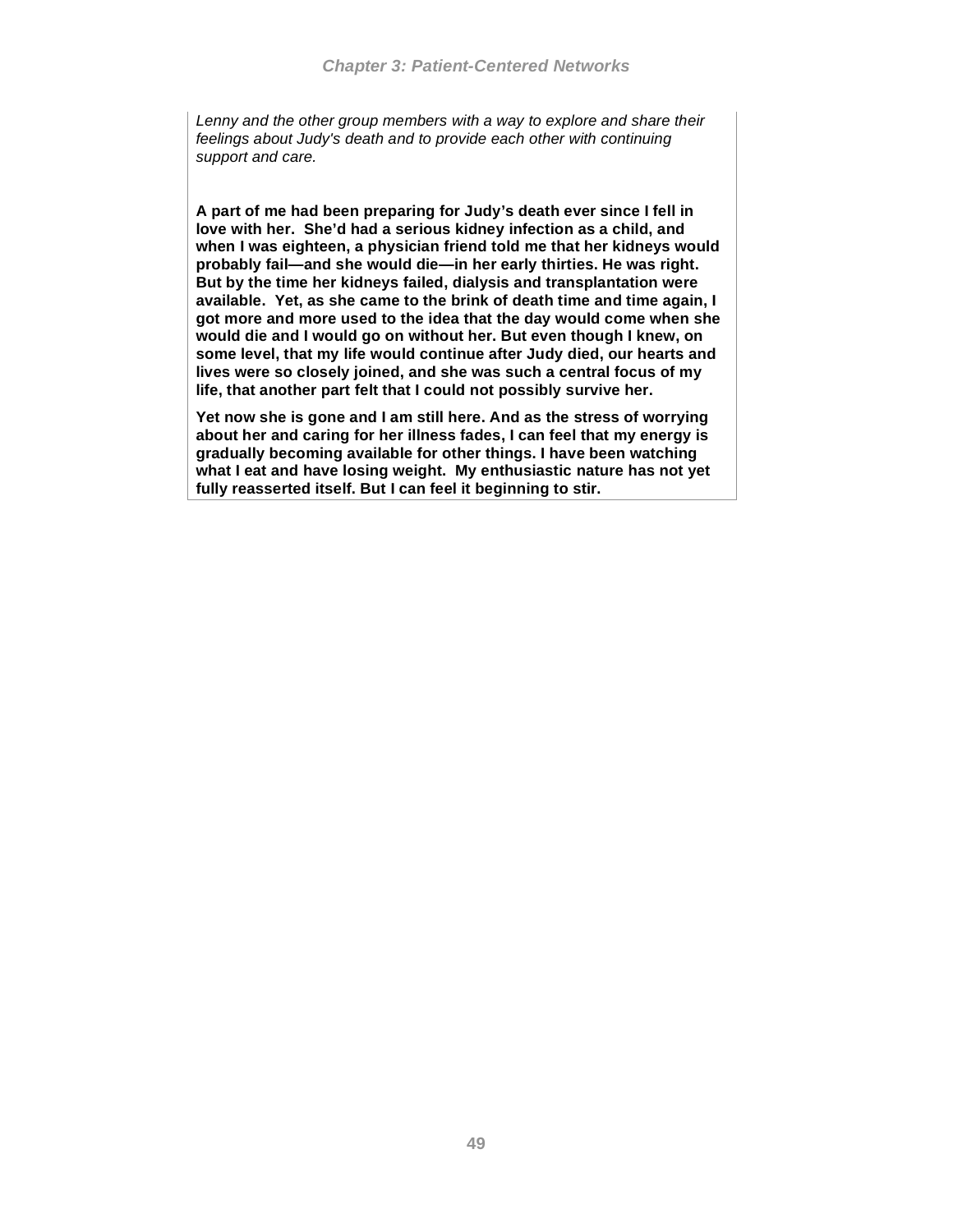<sup>1</sup> C. Haythornthwaite, A social network theory of tie strength and media use: A *framework for evaluating multi-level impacts of new media*, (Champaign, IL: University of Illinois, 1999). www.alexia.lis.uiuc.edu/~haythorn/sna\_theory.html (Accessed on Jan. 25, 2006)

<sup>2</sup> Lisa F. Berkman, and Thomas Glass, "Social Integration, Social Networks, Social Support, and Health," in *Social Epidemiology*, , Lisa F. Berkman, and Ichiro Kawachi, , Editors, (New York: Oxford University Press, 2000), p. 145.

3 Susannah Fox, "Callback survey of 500 previously identified health seekers," *Pew Internet & American Life Project*, Mar. 27, 2004, [Susannah--Is this correct?] personal email to author (Accessed on May 12, 2004).

4 Susannah Fox, "Callback survey of 500 previously identified health seekers," *Pew Internet & American Life Project*, Mar. 27, 2004, personal e-mail to author (May 12, 2004).

<sup>5</sup> Manhattan Research, "The Future of e-Health: Looking for Signs of Life After The Internet Bubble," 2002. <http://www.manhattanresearch.com/signsoflife.pdf> (Accessed on May 1, 2003).

 $6$  Updated numbers are based on 2002 US Population.

 $7$  Susannah Fox and Lee Rainie, "Vital Decisions: How Internet users decide what information to trust when they or their loved ones are sick," Pew Internet & American Life Project (May 22, 2002). Available at:

http://www.pewinternet.org/PPF/r/59/report\_display.asp (Accessed on July 22, 2006.)

<sup>8</sup> This and other e-patient quotes are taken from an unpublished qualitative e-patient survey conducted for the Pew Internet & American Life Project by Tom Ferguson and Susannah Fox, May-August 2002.

9 Ann Cochran, "I'm Sorry to Tell You This, But..." *The Washingtonian*, April 2003. http://www.washingtonian.com/health/braindisorder.html

 $10$  For one example of an online medical librarian service, see White Paper advisor Jan Guthrie's The Health Resource (http://www.thehealthresource.com) .

<sup>11</sup> Personal Communication, Alan Greene, Sept. 14, 2005.

 $12$  Names and identifying characteristics have been changed to protect both the patient and the caregiver's identities. Lenny Nagle's e-mail messages have been edited for spelling, punctuation, and readability. Used with the kind permission of "Lenny Nagle."

<sup>13</sup> Yahoo Family Groups

 $\overline{a}$ 

http://dir.groups.yahoo.com/dir/Family\_\_\_Home/Families/Individual\_Families (Accessed on Jan 24, 2006)

 $14$  This e-mail was received on July 15, 2004, by one of our Advisors, a member of the mailing list of friends and family members supporting the author through her long illness. It is reprinted here with the kind permission of the author, who has asked to remain anonymous.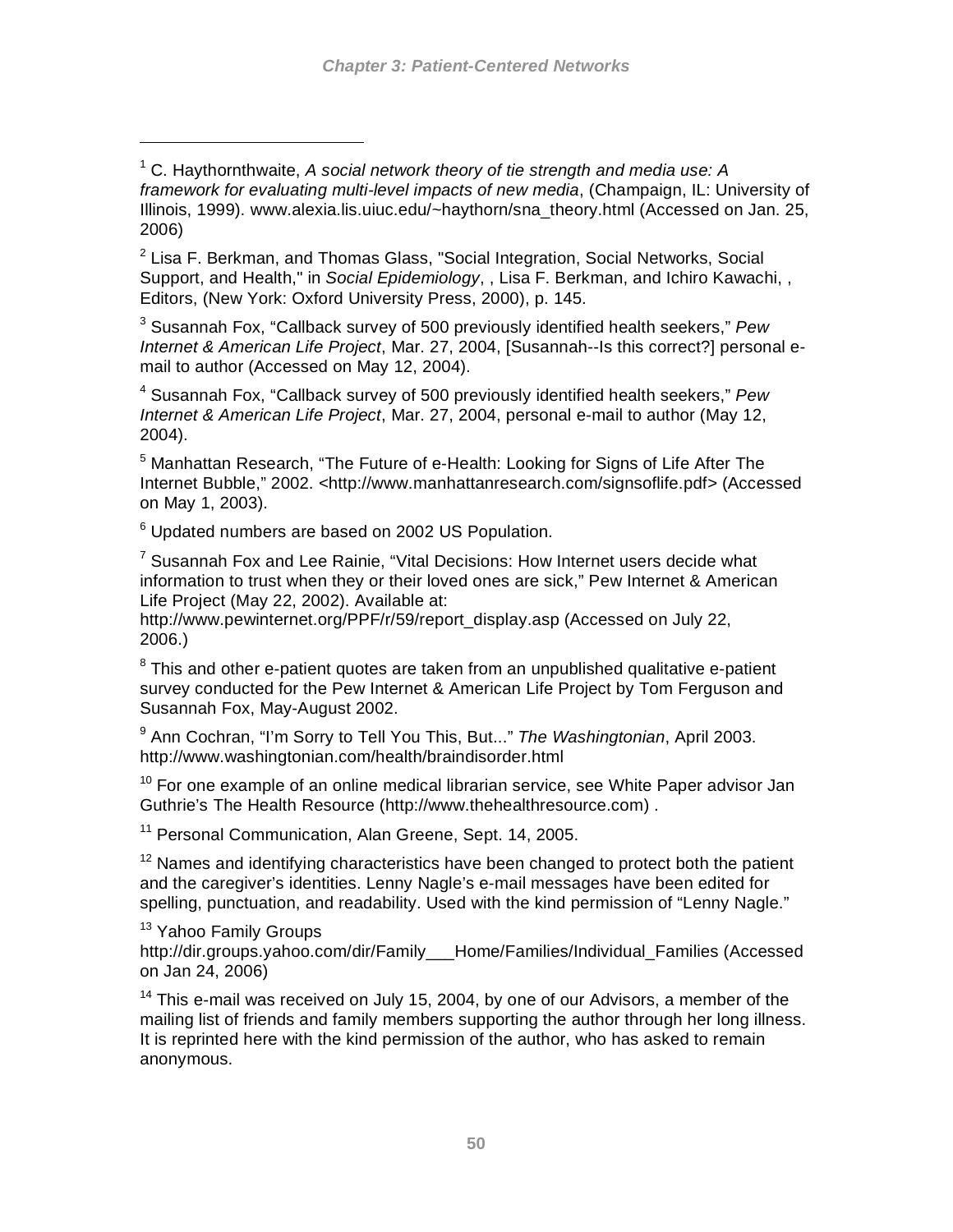*Who then can so softly bind up the wound of another as he who has felt that same wound himself? —Thomas Jefferson* 

# **CHAPTER FOUR The Surprisingly Complex World of e-Communities**

In addition to searching the Web and e-mailing friends and family, many e-patients, especially the ones suffering from acute and chronic conditions, are using the Internet to communicate with other patients, family caregivers, and patient support groups they've found online. A participant in a Pew online focus group explained that after he was diagnosed with emphysema, his doctors told him there was nothing further they could do. They would make him as comfortable as possible, but he would die very soon. Unwilling to accept such a dire prediction, he searched online for further guidance and was welcomed by the members of an emphysema support group called Efforts.<sup>1</sup> Several group members went out of their way to help him get the information he needed to understand his disease and its treatments. They also encouraged him to become more involved in his care and to take a higher degree of control of his illness. He now spends eight hours a day online, learning everything he can about his condition, reviewing the latest studies and treatments, and offering support and guidance to other patients.<sup>2</sup>

# **Online Support Communities**

A 2001 Pew Internet study on online communities (e-communities) $3$  found that 28 percent of U.S. adult Internet users, about 34 million people, had used the Internet to connect with an online support group for a medical condition or a personal problem. The Internet now offers health e-communities for almost every imaginable medical challenge—from AIDS and breast cancer to depression and stress, from weight loss and smoking cessation to parenting issues and elder care. $4$  Every day, millions of epatients from around the world communicate with each other via their health ecommunities. A single cancer site, ACOR.org, sends out more than 1.5 million e-mails weekly via its health e-communities.

Health e-communities are a subset in a much larger universe of online groups that are devoted to topics ranging from politics and sports to news, city government, and religion. Eighty-four percent of all U.S. Internet users—about 90 million people—have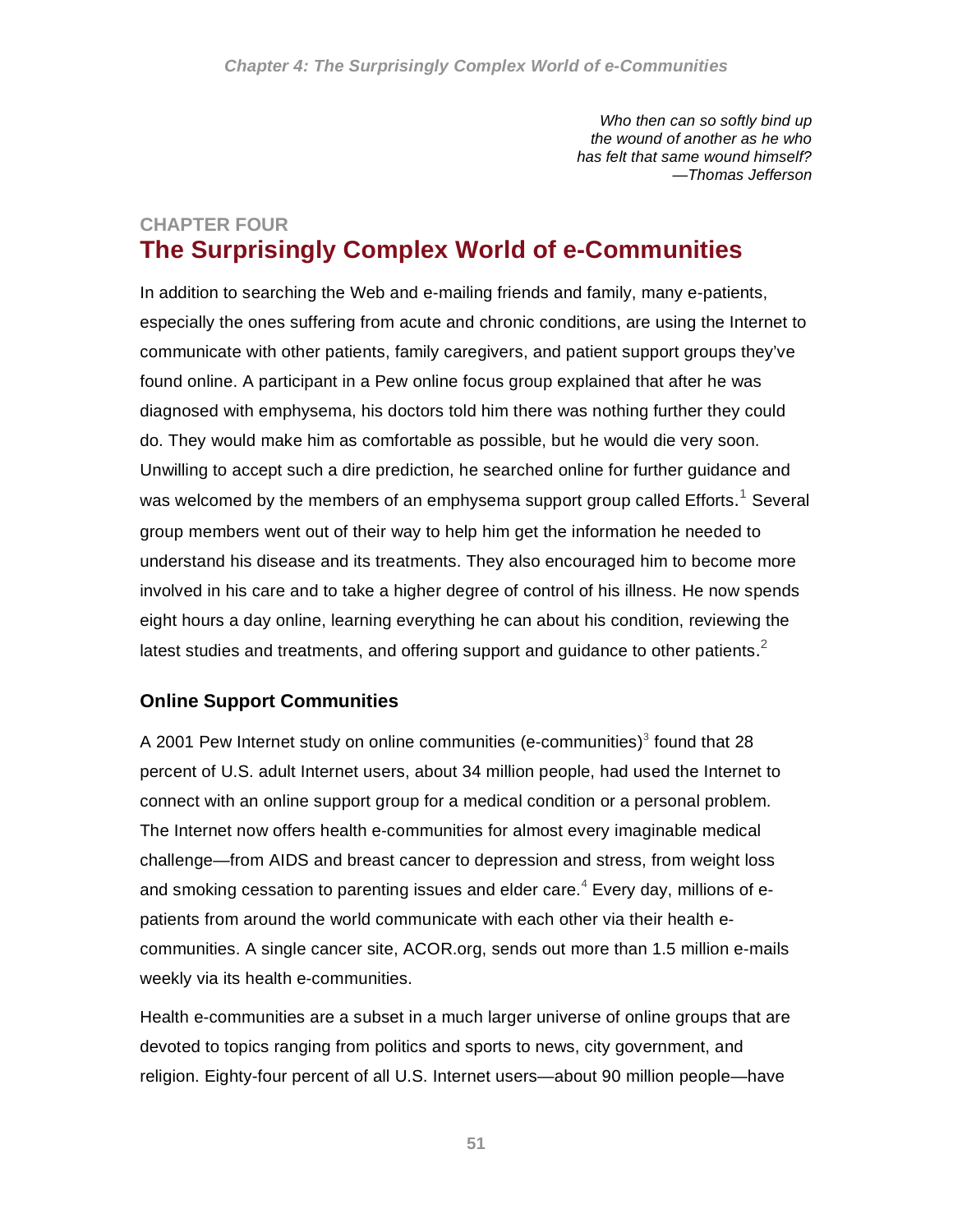## *Chapter 4: The Surprisingly Complex World of e-Communities*

participated in some type of e-community, and 66 percent (80 million) stay in regular touch with one.<sup>5</sup> As the facilitators of many such groups have learned, people often turn to e-communities during a time of crisis. In the aftermath of the September 11, 2001, attacks, a third of American Internet users read or posted material in online chat rooms, bulletin boards, or other online forums.<sup>6</sup> The explosion of social networking sites where people can share daily stories, pictures and friends is starting to generate new, specialized health-oriented web-based e-communities. It thus seems likely that as the Google generation ages, many more e-patients will turn to medical e-communities when faced with a medical crisis.

## **This is Crazy! This Information Needs to be Saved!**

In 1995, Gilles Frydman's wife learned that she had breast cancer. "Our doctor looked at Monica's biopsy and said, 'You have nothing to worry about,'" Frydman recalls. "'Your wife has *ductal carcinoma in situ*, and we are going to take her breast and lymph nodes away. We will give her prophylactic chemotherapy. And just to make sure, we'll do a brain scan, a liver scan and a bone scan. But there's really no reason to be concerned. It's all quite routine.' Our entire conversation lasted about ten minutes." Frydman, who is delightfully and unmistakably French, gives a classic Gallic shrug and rolls his eyes at the ceiling.

"This lady was one of those doctors who gives the medical profession a bad reputation by trying to play God," he explains. "She took it for granted that she knew everything there was to know while we knew nothing. So she would give the orders and we would obey without question. There was no need to discuss alternatives."

Fortunately, Frydman knew his way around the Internet. "As soon as we got home, I went online, found a mailing list for breast cancer, and jumped right into the conversation: 'This is what our doctor recommends. Is this reasonable?' The answers to my questions came flooding back. After four hours, I knew that this was a complex type of cancer, for which an expert reading of the pathology was particularly important. Group members mentioned the two top pathology experts in the country. One of those experts just happened to be in New York where we reside." Frydman arranged to see a breast cancer specialist in his medical institution within a few days.

"The doctor at Sloan Kettering could not have been more different," Frydman says. "He showed us the test results and explained what they meant. He listened attentively to my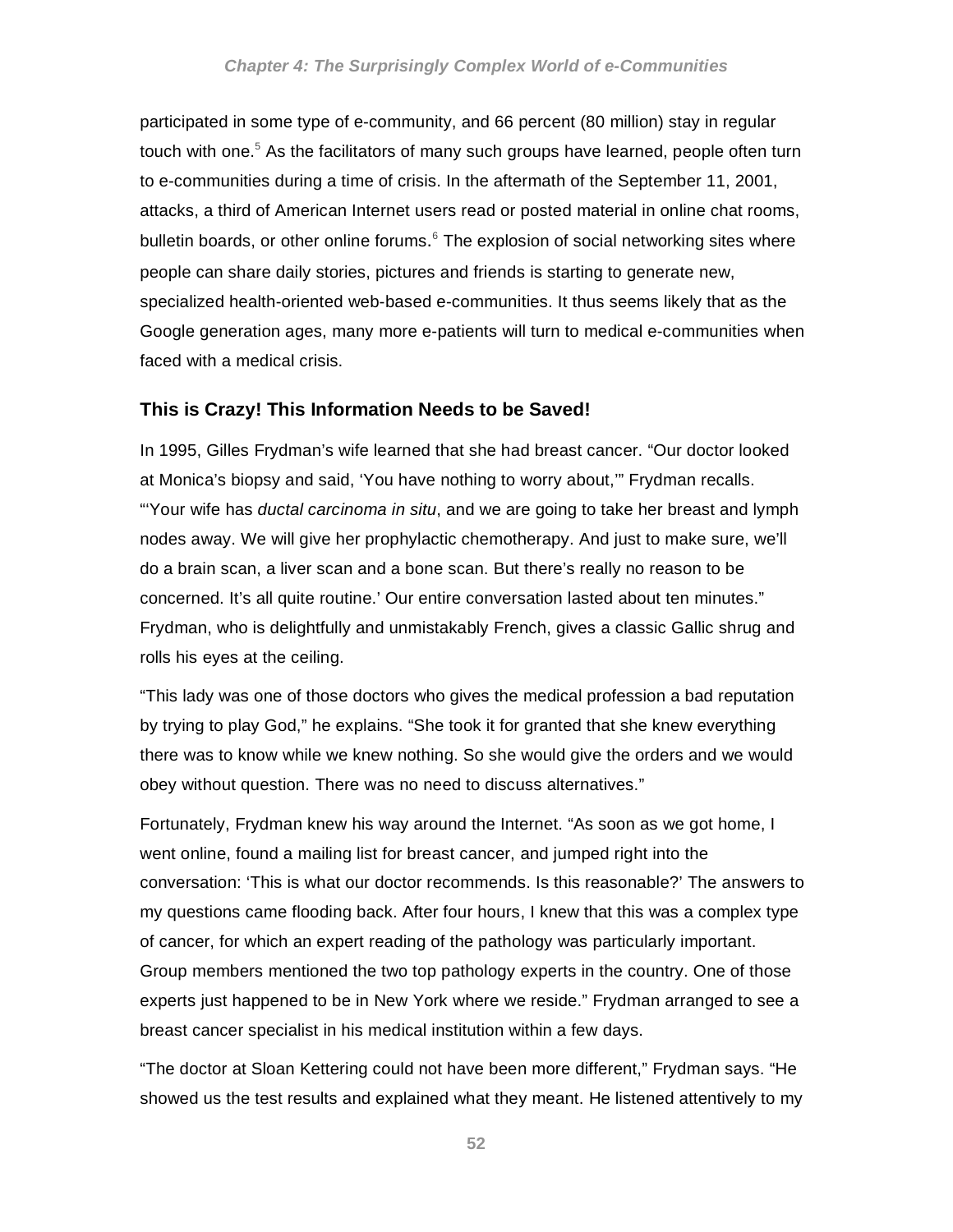#### *Chapter 4: The Surprisingly Complex World of e-Communities*

wife's questions and worries about the potential impact of treatments on her quality of life. He reviewed our situation in great detail and confirmed what we'd learned from the e-community: The treatments our other doctor had recommended were seriously out of date. There was no need for chemotherapy and no reason whatsoever to do a radical mastectomy. The state-of-the-art treatment for Monica's cancer had been, for at least ten years, lumpectomy and radiation. Our new doctor said he was reasonably sure this was the only treatment she would ever need. And so far, that's turned out to be true."

During his wife's treatment, Frydman became an active participant in the BREAST-CANCER e-community. He was impressed by the quality and complexity of the information it provided and by the dedication of the list's organizers and core group of active members, but he was horrified to discover that once messages were sent out to subscribers, they weren't saved and archived.

"All this material, which had been so valuable for us, was simply disappearing," Frydman says. "Once it went out to the group, it was gone forever. I talked to the list owner and discovered that he was hosting the community on a university server. They hadn't the storage space or the manpower to create such an archive. So, I said to Monica, 'This is crazy. This information needs to be saved. I'm going to start a Web site to make that happen."<sup>7</sup>

Once he had the breast cancer list archive up and running, he began contacting the facilitators of other cancer support groups, offering to archive their list messages in searchable form. Within six months the original idea evolved into the establishment of a nonprofit organization, the Association of Cancer Online Resources (ACOR), and a Web site (http://www.acor.org).

Eleven years later, Monica Frydman is doing well, and the Web site her husband created has become the world's largest online community for cancer patients. The ACOR site currently hosts more than 150 cancer-related public e-communities; most of them support groups for specific types of cancer. A statement on the home page hints at the site's importance for cancer patients worldwide: "ACOR delivered 1,524,367 individual e-mails across the globe last week." Most of the ACOR e-communities have been in existence for a decade or more and keep on adding new members almost daily, demonstrating the benefits they provide to their members. In the early years, many health professionals considered those e-communities to be potentially dangerous, but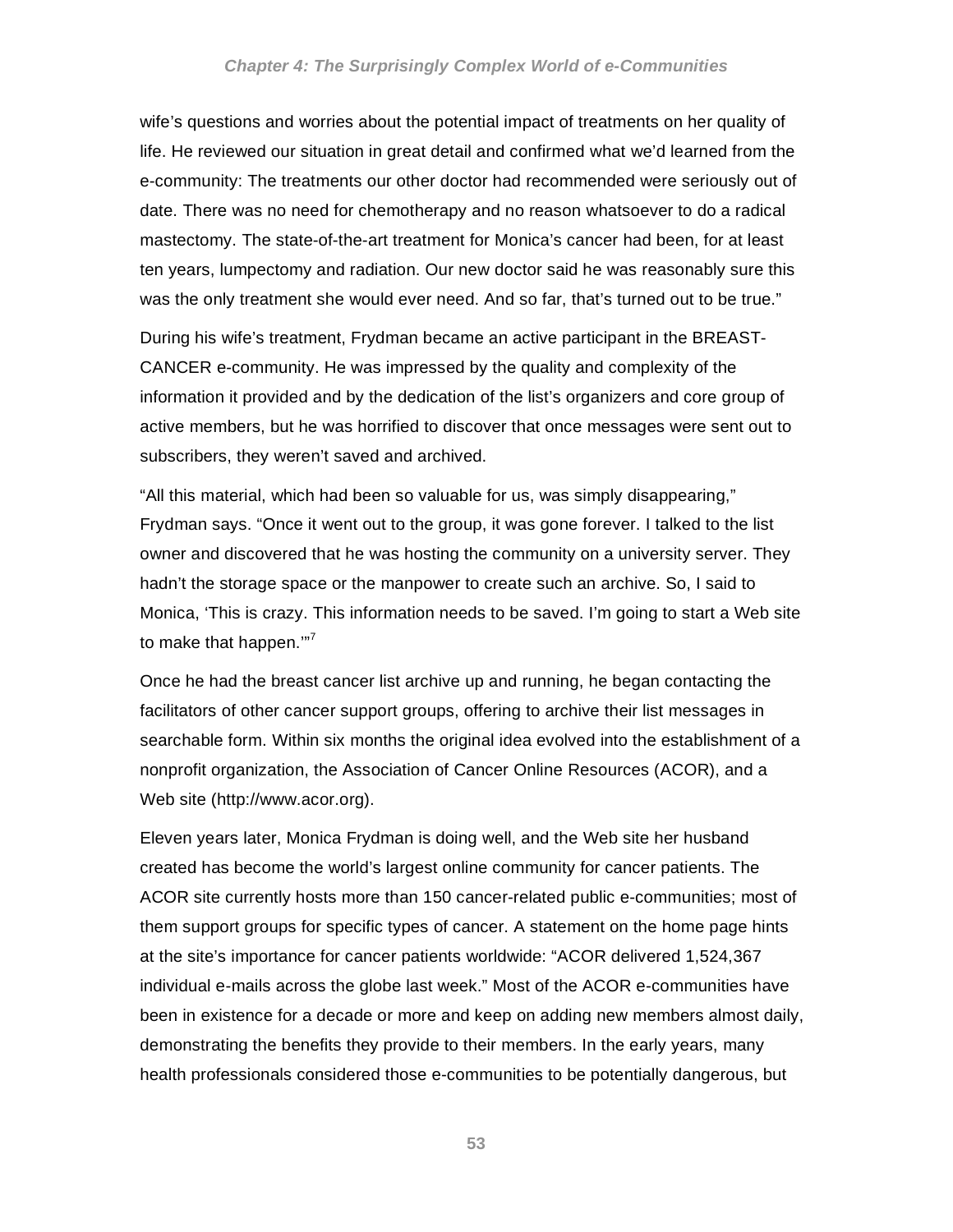recent peer-reviewed studies show how those self-organized groups enable their members to properly assess the quality of the information received and correct potentially harmful information in a matter of hours.<sup>8</sup>

## **Braintalk: An e-Patient-driven Online Educational and Support Community**

The field of neurology rather than oncology provides another interesting example. In 1994, a team of Massachusetts General Hospital (MGH) researchers examined how people with neurological concerns were using the Internet. Even at that early stage of the Internet's evolution, they found that e-patients with epilepsy, multiple sclerosis, Parkinson's disease, and many other neurological concerns had already created an impressive variety of online health resources.

"We found their online support groups especially intriguing," said White Paper Advisor Dan Hoch, MD, a co-director of the project. "They offered their members more convenient, powerful, and complex information and support than any of the face-to-face groups we had seen."

"Those early online groups really impressed us," said White Paper Advisor John Lester, the project's other co-director. "But they were scattered across dozens of different servers. There was little communication or coordination among different groups. There were groups for some neurological concerns but none for others, and there was no easy way for patients interested in forming a new group to find one another." So in March 1995, Lester, Hoch, and their colleagues Stephanie Prady and Yolanda Finegan instituted a family of online groups called the BrainTalk Communities (http://brain.hastypastry.net/forums/) to support e-patients with neurological concerns. $9$ 

# **Building from the Bottom Up**

Many professional efforts to develop resources for e-patients have taken the traditional "doctor knows best" approach, providing professionally-created content in a top-down manner. "In these provider-centered systems, patients and caregivers have little or no input or control," Lester says. "Yet the communities we'd observed—in which patients had complete control—appeared to be doing quite well without professional assistance."

"We decided that we would think of ourselves as architects and building contractors," Hoch recalls, "creating an online system in response to patient requests. Our ultimate goal was neither to direct nor monitor our e-patients' activities. We simply wanted to help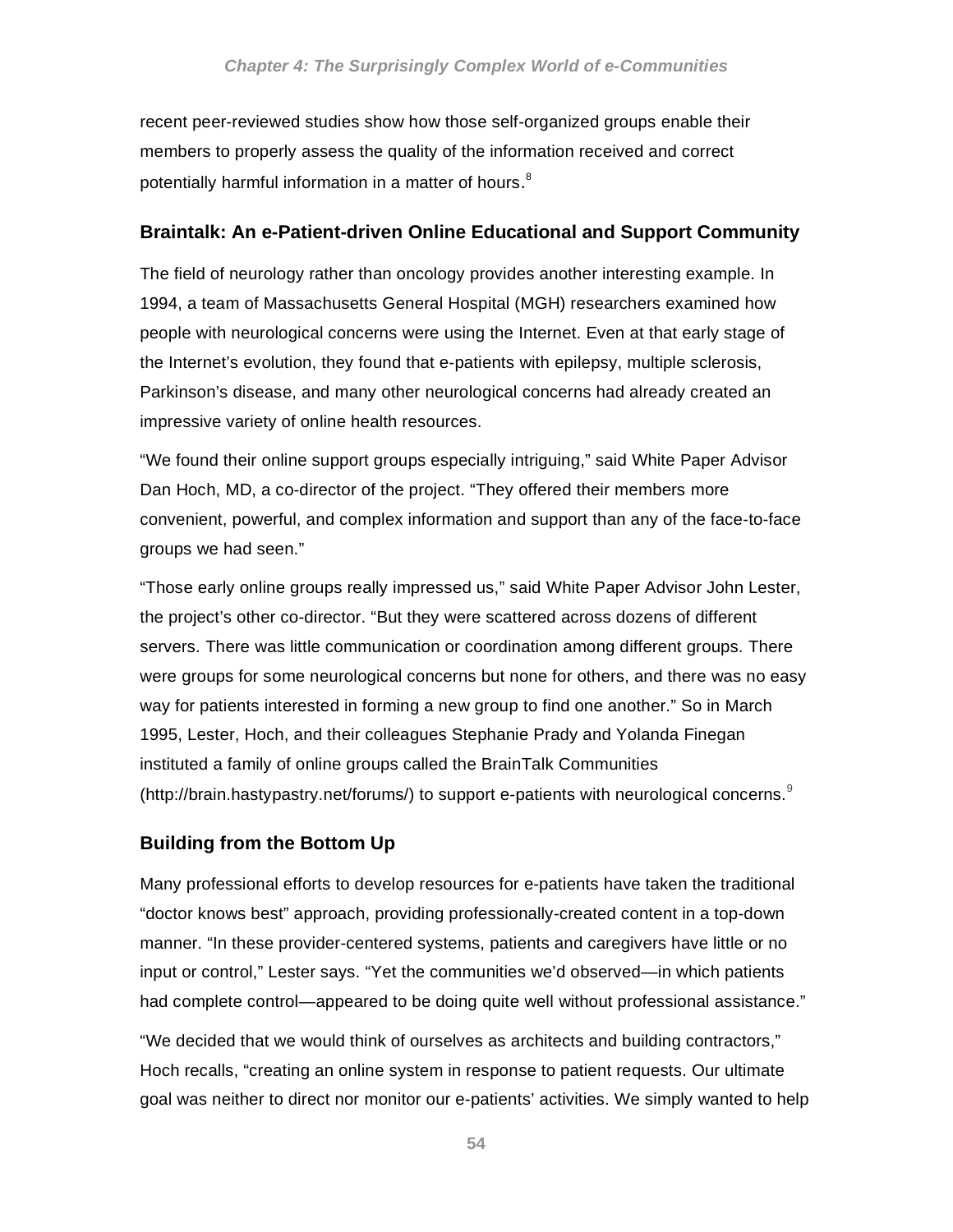them do whatever they wanted to do. So instead of specifying the topic areas and designing the underlying IT structure ourselves, we asked patients what they wanted and designed the system by following their suggestions."

The MGH team launched the project by establishing basic discussion groups for epilepsy (Hoch's specialty) and 34 other health topics, from Alzheimer's disease to Tourette's syndrome. The forums were open to the public and originally were not moderated by the developers. Users were coached in the use of the online systems and were then encouraged to moderate the discussions and manage the site on their own. Today, the BrainTalk Communities host more than 300 support groups devoted to neurological diseases and disorders. "BrainTalk is a user-driven or 'bottom up' community space," Lester says. "Patients, not professionals, provide the content and make and administer the rules. They do a very impressive job of maintaining the communities and helping one another. And by outsourcing most of the management, content development, and day-to-day operations of the site to patients, we've been able to keep our expenses to a minimum."

After nearly a decade of e-patient research, the MGH e-patient team has concluded that people's online behaviors are considerably more complex—and more social—than most health professionals realize. "A typical MS patient might say, 'Okay, first I'm going to check my e-mail—including my mailing list messages—and respond as needed,'" Lester explains. "'Then I'll go see if there are any new messages on my three favorite bulletin boards and maybe post a few comments. Then I'll check my favorite chat room to see who's there. Then I'll check my MS buddy list to see who's online right now and invite some friends to join me there. After that I'm having lunch with Matt, an MS-er from California. I know him well from the group, but I've never met him before face-to-face. And after lunch I need to go online to read the latest issues of the three main medical journals for MS so I can summarize the key articles for my support group.'"

#### **Online Groups Supplement, but Don't Replace, Doctors**

In one of the earliest studies of e-patients who were members of an online support community, developer Bill Kelly and I surveyed 191 active members of a family of online support communities, which have since become a part of WebMD.<sup>10</sup> Most of our respondents were seriously ill patients dealing with conditions like breast cancer, prostate cancer, ovarian cancer, and hepatitis C. We asked them to tell us which of the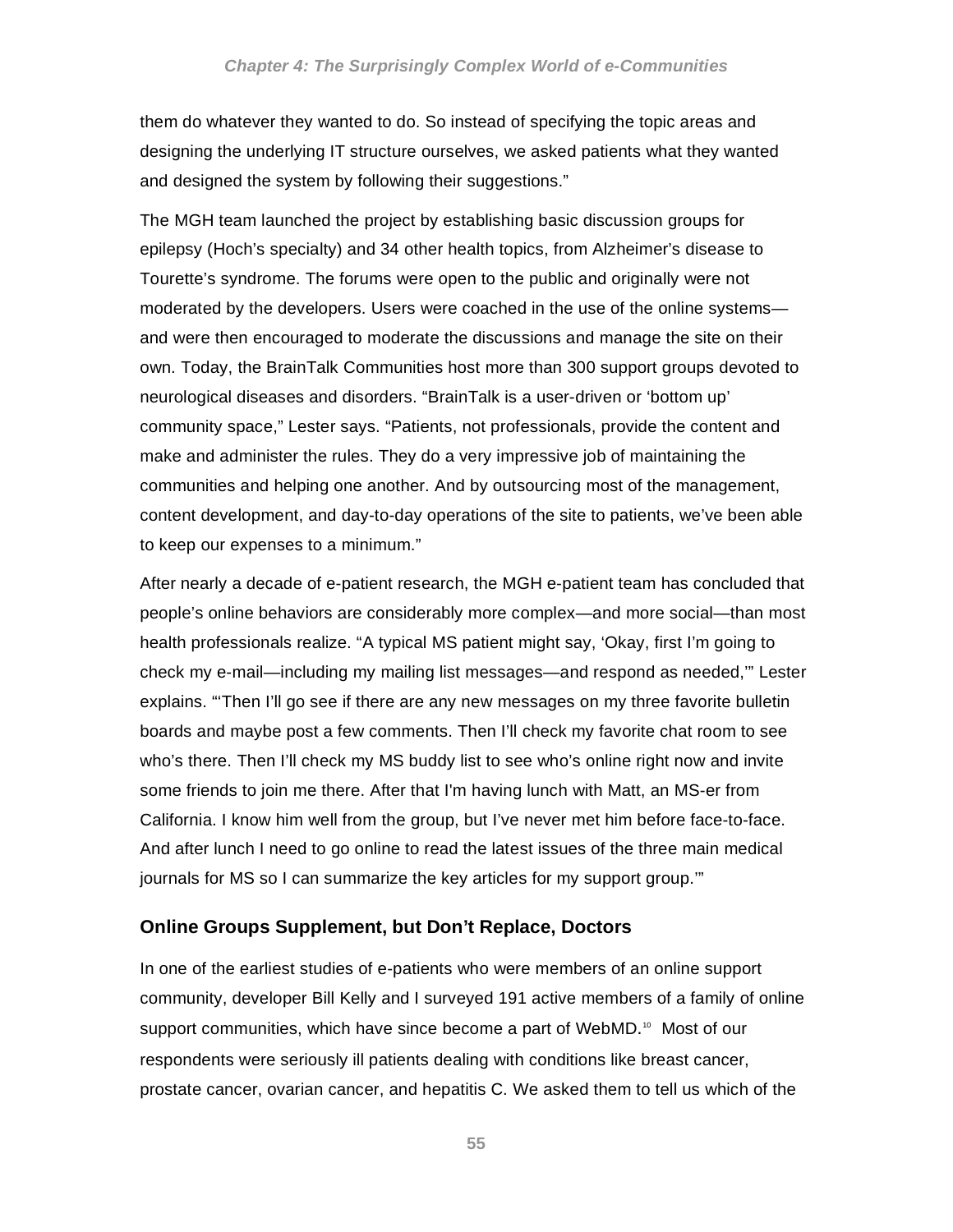following three resources—their specialist physicians, their primary care physicians, or their online support groups—they would rate most highly in of the following categories:

> **Best in-depth information on my condition Best practical knowledge of my condition Best technical knowledge of my condition Best for helping me find other medical resources Best in helping to diagnose my problem correctly Best in helping and advising on management after diagnosis Most compassion and empathy Best in helping with emotional issues Best in helping with issues of death and dying Most convenient Most cost-effective Most likely to be there for me in the long run**

Online groups ranked significantly higher than either generalists or specialists for convenience, cost-effectiveness, emotional support, compassion/empathy, help in dealing with death and dying, medical referrals, practical coping tips, in-depth information and "most likely to be there for me in the long run." By a narrow margin, online health communities were also rated as the best source of technical medical knowledge. Specialist physicians were rated highest for help in diagnosing a condition correctly and for help in managing a condition after diagnosis.

To say that these results surprised us would be an understatement. We were stunned, even dumbfounded. Clearly the value of these groups, as perceived by the patients, was substantially greater than most health professionals had realized. Yet it appeared that online groups had relatively little to offer in some areas (e.g., the process of diagnosis). Doctors' abilities to advise patients on an ongoing treatment plan were also highly valued, as were their technical knowledge and their capacity for support and empathy. In fact, it appeared that doctors were best at what the groups were worst at, and vice versa. We concluded that the combination of a good doctor and a good support group might offer e-patients the best of all possible worlds.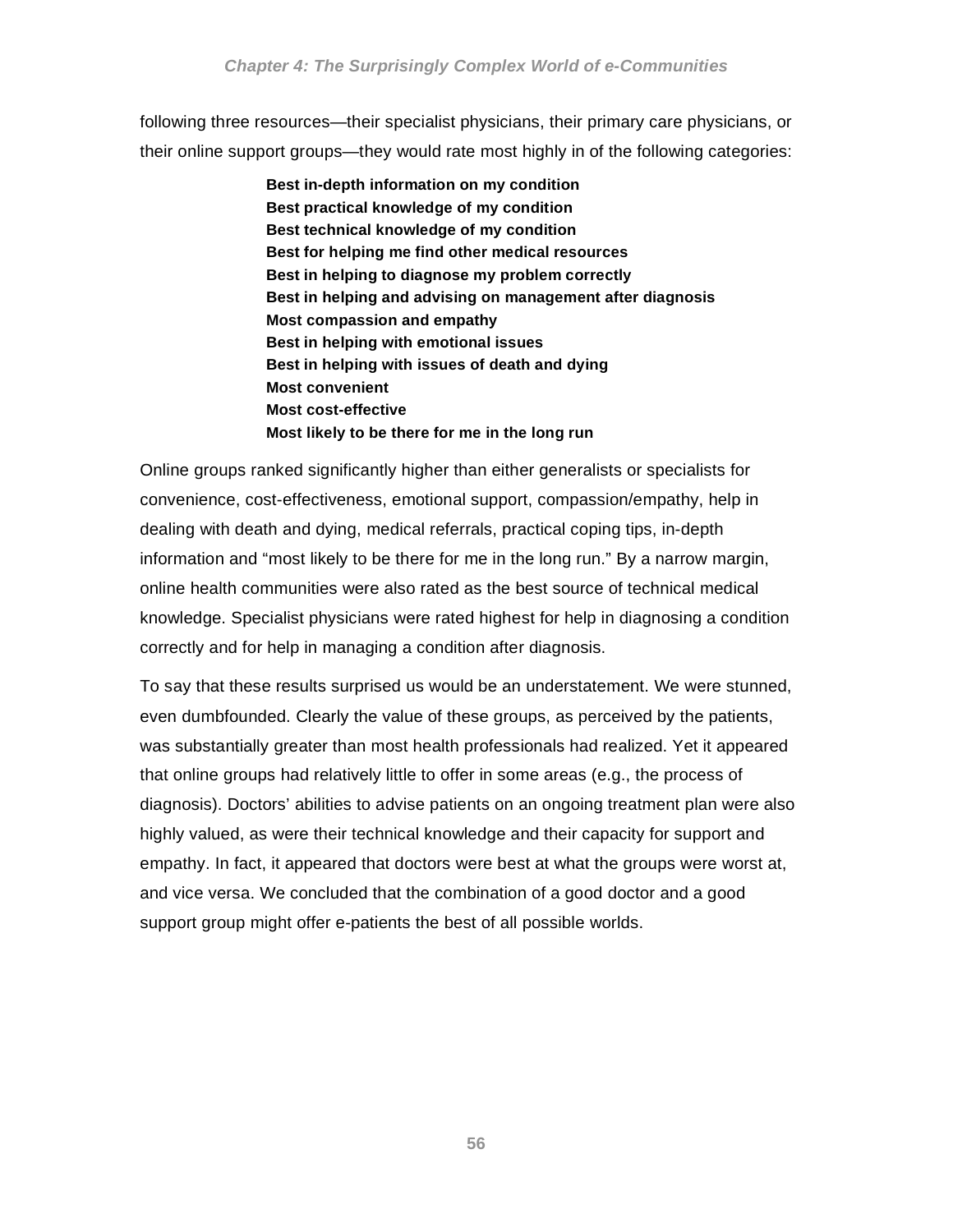# **Forgotten Heroes**

I'm thinking of a particular type of medical worker. See if you can guess. Average wage? Zero. Benefits? Zip. Medical insurance? None. Social Security? Not covered. Time off? Hardly any—most offer services 24/7, 365 days a year. Training? Nonexistent. Job candidates must learn everything on their own. Skills required? Healthcare administration, clinical care (specialization required), a full range of nursing skills, and the ability to deal with a patient's complex emotional needs. Duties? From high-level research and complex medical management to bathing, providing personal care, and emptying bedpans. Must be willing to do paperwork while patient sleeps.<sup>11</sup>

Give up? Family caregivers of those with debilitating, chronic illnesses are the most numerous—and overlooked—health workers of all. There are 27 million in the U.S. alone. They outnumber all other types of health workers combined by a factor of four to one, yet they often feel like the odd person out when dealing with hospitals and medical professionals. In the world of Health e-Communities, they are first-class, not secondclass, citizens and frequently serve as the group's mainstays, organizers, and hosts. As Karen Parles notes, "Traditional healthcare all too often leaves friends and families out of illness care. But spouses and other caregivers have so much to offer. Online support communities don't make this mistake. We recognize family caregivers as full-fledged senior partners and give them the opportunity to draw on their full range of abilities for the common good."

## **Evidence of the Effectiveness of Online Groups**

A number of studies<sup>12</sup> have described how online support groups operate, how they can be of use, and who can benefit from them. But most have been published in the social sciences literature and are rarely read by clinicians or cited in mainstream medical journals. Some of the medical researchers who have attempted to evaluate these groups have projected their professionally-centered perspectives into the evaluation even though they may not apply, co-opting lay self-help models and developing professionally led therapy groups instead. Professionally-run groups and patient-run groups exhibit very different dynamics: Professional groups may discourage patient initiative and assertiveness and run the risk of becoming little more than shared "ask the doctor"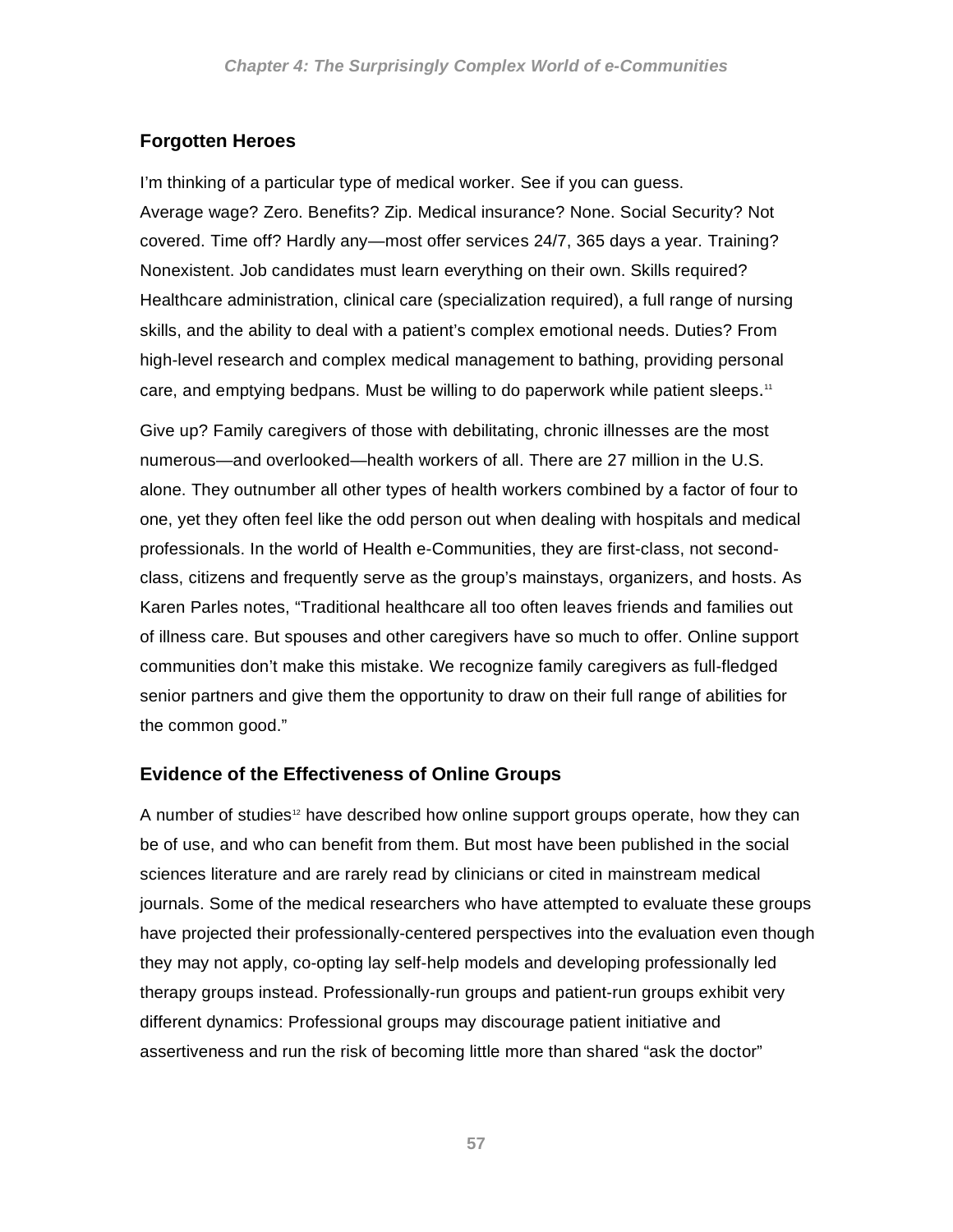sessions. Patient-initiated groups that have emerged out of patients' own efforts can be considerably more effective at stimulating patient initiative, empowerment, and autonomy.

The studies done to date, even those considered breakthrough research,<sup>13</sup> have only started to scratch the surface. Much of the most fundamental research in this area remains to be done. No one knows how many health e-communities exist. There are not even any good ballpark estimates. No one knows what might happen if top medical specialists for a specific condition and a robust and active patient-developed online support group for the same condition were encouraged to collaborate in innovative ways.

To help medical professionals gain a better understanding of the benefits online communities can provide, we asked the Advisors to identify some of the most important benefits of online support groups. Here's what they came up with.

# **Putting a Human Face on Medical Information**

Online groups, and the materials they provide, often do a better job than medical professionals of providing patients with the information they really want and need. Learning you have a new disease can be an earth-shattering experience. One day you're "normal" and the next you're a "patient," perhaps for life. Connecting via an online support group with dozens or hundreds of others who have the same condition can be immensely comforting to newly-diagnosed patients. In many cases, such patients have never encountered anyone else with their condition.

Sharing concerns can go a long way toward demystifying and (as one e-patient wrote) "de-awfulizing" your condition. It can help you reframe the experience, from a unique catastrophe affecting you alone to a widely shared experience with which many others are currently living and coping—and many quite nicely. In the outside world, your diagnosis can sometimes seem a frightening misfortune that sets you apart from others. In your online community, it is a badge of honor that connects everyone together.

# **Practical Day-to-Day Illness Management Advice**

Where online communities perform best is in providing members with answers to their practical day-to-day questions. As Karen Parles explained, "With the nonsmokers in the group, I discussed issues related to having a smoker's disease and what it's like to feel invisible within a stigmatized group. I found young mothers with whom I could share that particular heartache of raising small children while fighting a deadly disease. Group members advised me on a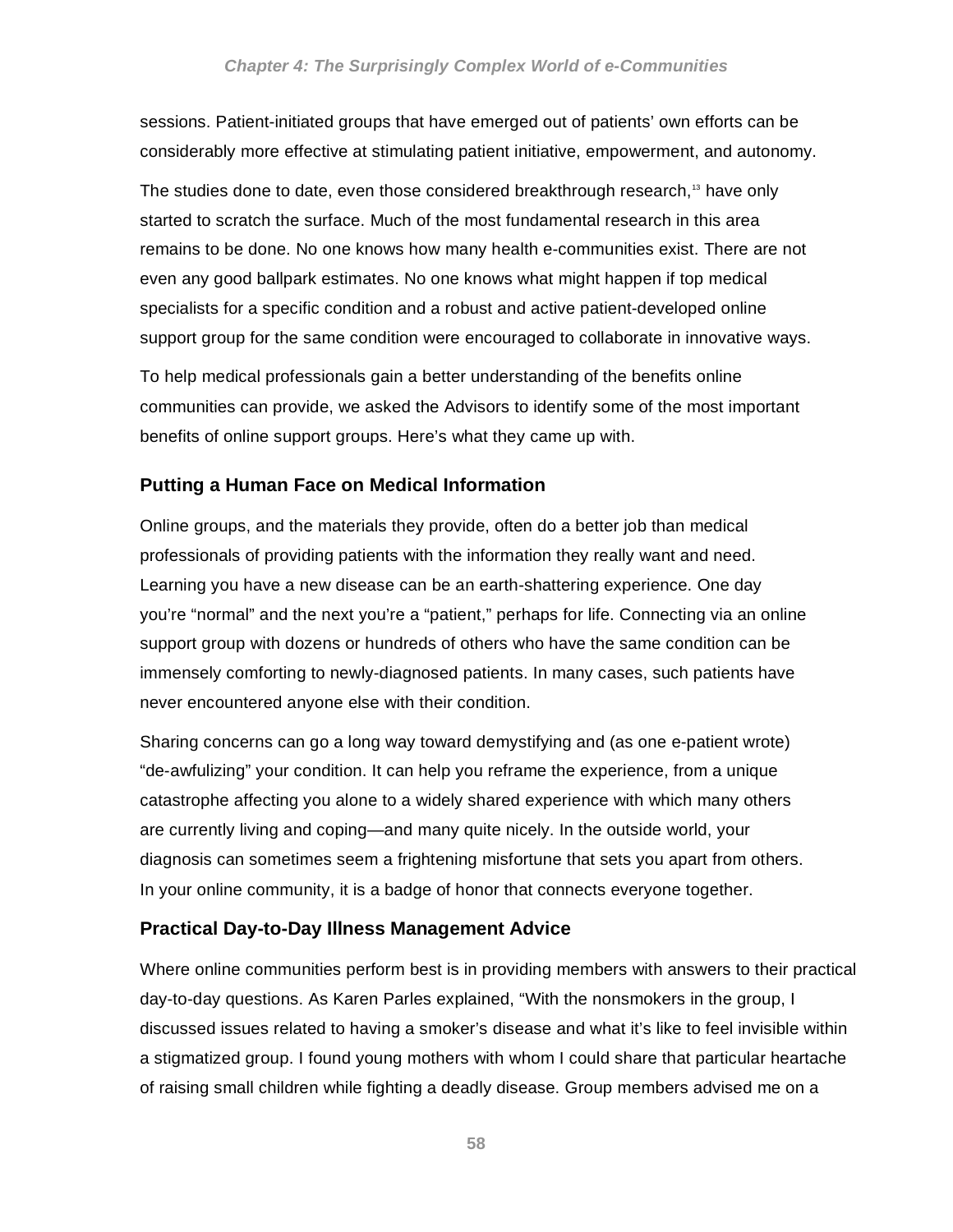hundred matters, from where to buy a wig after chemotherapy to what type of pillow to use after surgery. And several fellow-patients offered useful advice on how to handle the medical paperwork and insurance issues that are a major source of stress for every cancer patient. This sharing of practical or 'non-clinical' information is typically seen by both patients and physicians as outside the physician's purview. This comprehensive support for the ongoing day-to-day challenges patients face is something no professional could possibly provide."

# **e-Groups Are Always There**

Many patients can no longer count on seeing the same doctor when they need medical care. Physicians come and go. People switch jobs or lose them altogether. Employers drop or switch their healthcare coverage. Even those who are able to go back to the same facility can't always see the same clinician. It can be comforting indeed for a patient with a serious illness to know that they have 24/7 access to a concerned group of knowledgeable long-term friends who will come to their aid if needed. Online groups that preserve earlier postings as searchable archives can multiply their effectiveness by making the wisdom of their members available to many others, far into the future. Newcomers can search these archives intensively after a new diagnosis, finding much useful information and equipping themselves with an in-depth introduction to the group and its members.

# **Providing Continuing Support for the Incurable**

Professional medicine is often at its worst in providing continuing comfort and care for patients facing serious illnesses that are beyond the hope of cure. In such cases, the support and care provided by patient-centered e-communities provide can be a lifeline.<sup>14</sup> Years of conversations taking place in some of these specialized end-of-life e-communities show their great effectiveness by providing supportive environments where patients learn to deal with the many fears usually associated with death.

# **Special Benefits for Those with Rare Conditions**

"There's no medical condition too rare to benefit from an online support group," Gilles Frydman says. "The rarer the disease, the more valuable and cohesive such groups tend to be. Patients with rare cancers are often the first example of this disease their local oncologist has ever seen. So, most doctors aren't up-to-date on the latest treatments. e-Patients can learn about the treatments currently in use at the leading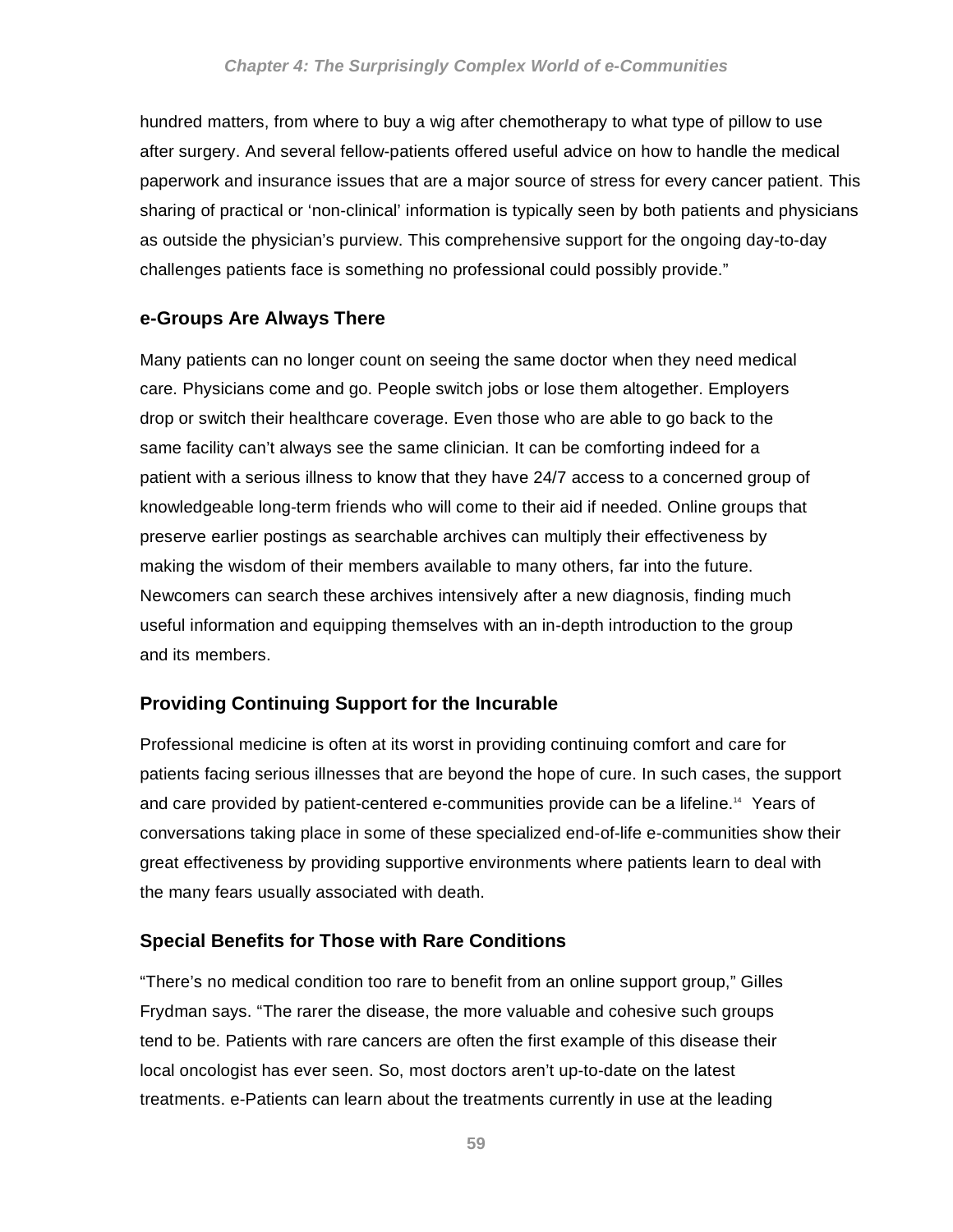treatment centers from their online communities. And they can then pass this information on to their physicians."

Online groups currently improve the quality of patient care across a wide range of diverse geographic, economic, political, and cultural circumstances. As Karen Parles notes, "Some of the most active members of our Lung-Onc list come from rural areas with limited access to professional care. Two of our Australian members have a rare form of lung cancer their doctors had never seen and knew little about. Their physicians were very grateful for the treatment information the list supplied. There's so much we can do to help doctors and patients in foreign countries get up-to-speed on the latest treatments available in the US."

# **A Godsend for Those with Limited Access to Professional Care**

As a member of the Brain Talk Communities (http://www.braintalk.org) recently observed, "When I talk to my doctor, I hear myself asking questions that my online 'family' needs to know. It's as if all these other people—the members of my group—are asking questions through me. And whatever answers I hear from my doctor, I know I'll share with them online."<sup>15</sup>

Gilles Frydman concurs. "Some uninsured and offshore members of our lists have told me that their online support group is their only source of medical guidance. Many English members of the breast cancer groups learned about Herceptin years before the anti-cancer agent was approved in the UK. A number of foreign patients suffering from gastrointestinal stromal tumor (GIST) learned about an early-stage European clinical trial long before the trial was listed in the NCI's PDQ database. Such help is increasingly available to the unwired." Karen Parles agrees, "A number of my fellowmembers at the Lung-Onc group don't own computers themselves. They link to the Internet via their public libraries."

# **Keeping Up on the State of the Art for Your Condition**

"Health e-communities can provide a comprehensive picture of the range of treatments currently recommended at treatment centers across the country and around the world," Frydman explains. "One of the main benefits for members is the ability to learn about the 'state-of-the-art' treatments available at the top treatment centers. We find that, in many cases, local clinicians have not mentioned these treatment options to their newly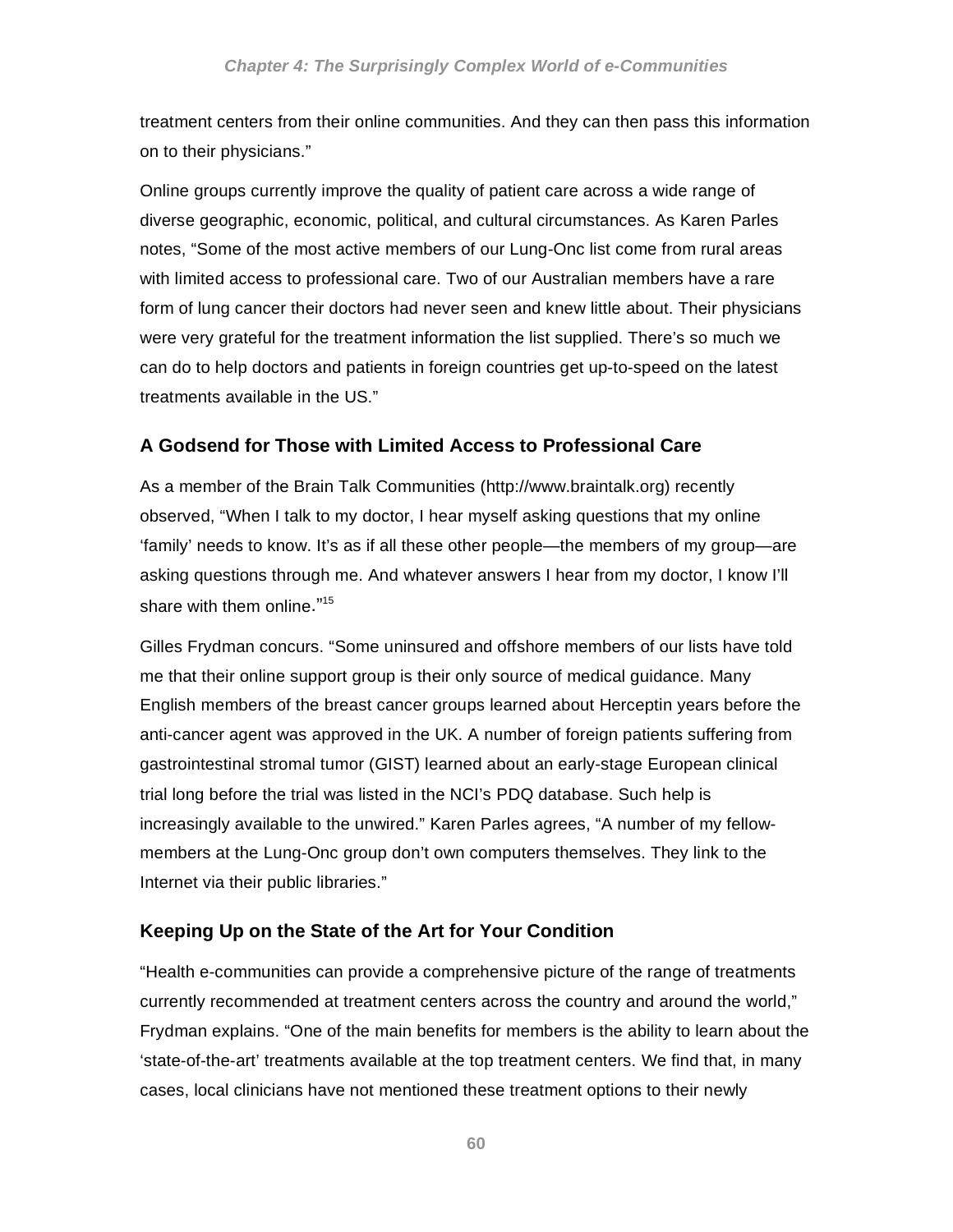diagnosed patients. One would think this would be malpractice, but actually it is quite common.

"When patients in our groups discover that the treatments offered at the top centers are identical to those that have been recommended by their local clinicians, they are always greatly reassured," Frydman says. "When patients find evidence suggesting that they've been receiving sub-optimal care, they will usually share it with their clinicians. In many cases, they are able to convince their doctors to upgrade their services. But if the doctor is unable or unwilling to do so, they will frequently decide to exercise their right of free choice and will go to one of the top specialists or treatment centers that specialize in their type of cancer. When speaking of rare cancers, there are frequently just a handful of real specialists. These top experts often tell me that e-patients are now coming from across the country and around the world to consult them, with a constantly growing percentage of patients visiting the specialists following an Internet-based self-referral. The experts greatly appreciate the high level of knowledge among our members, for they much prefer to work with well-informed, highly-motivated e-patients who can proactively share the burden of medical decision-making."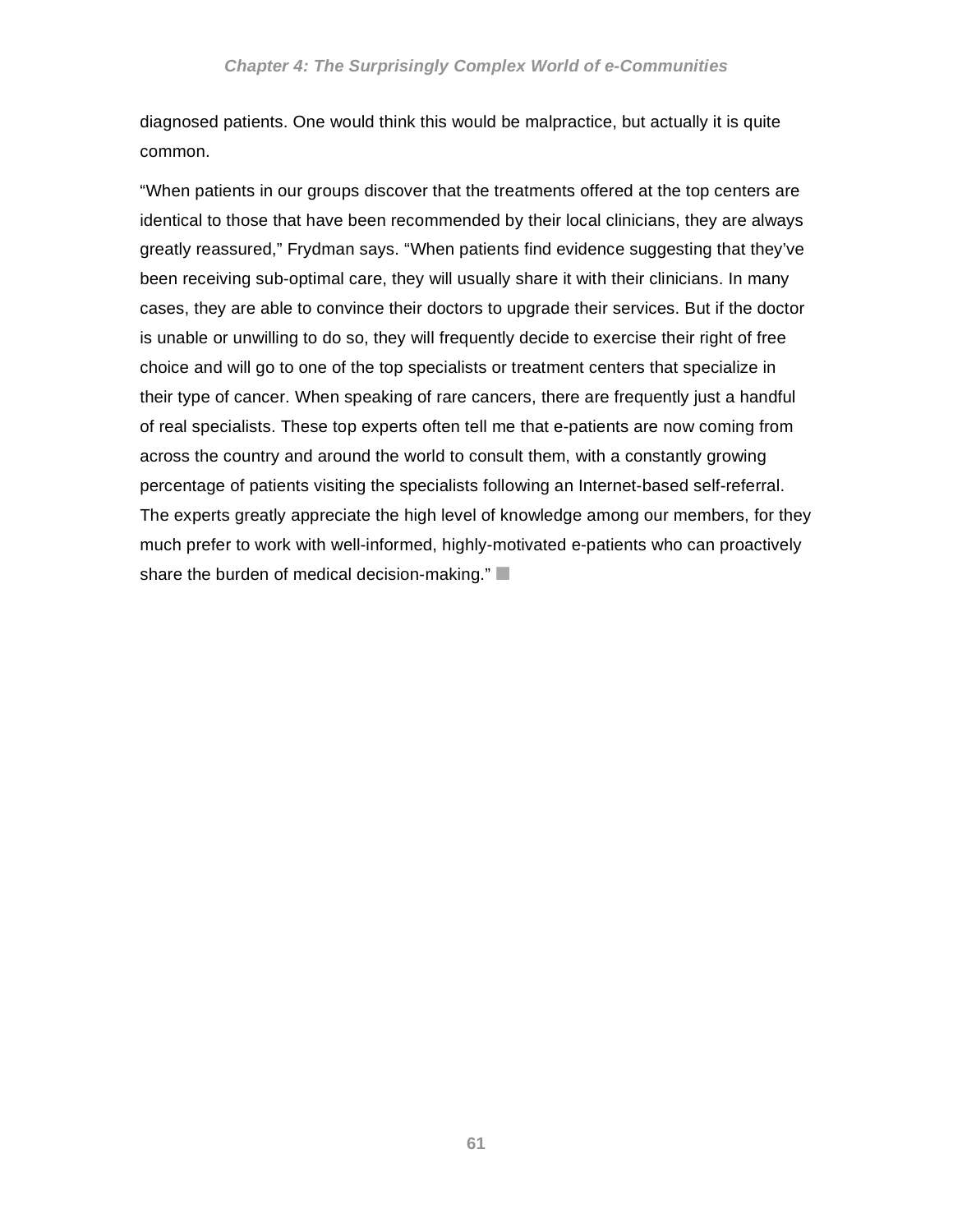$3$  John B. Horrigan, Lee Rainie, Susannah Fox, "Online Communities: Internetworks that nurture long-distance relationships and local ties." *Pew Internet & American Life Project*, Oct. 31, 2001, <http://www.pewinternet.org/reports/toc.asp?Report=47> (Accessed on May 22, 2004).

<sup>4</sup> For representative listings of online support groups, see the following: http://selfhelpgroups.org (Accessed on Aug. 10, 2004)

http://directory.google.com/Top/Health/Support\_Groups/ (Accessed on Aug. 10, 2004)

http://www.geocities.com/HotSprings/1505/medicalchats.html (Accessed on Aug. 10, 2004)

http://www.noah-health.org/english/support.html#Adrenal%20Disease (Accessed on Aug. 10, 2004)

http://www.supportpath.com/ (Accessed on Aug. 10, 2004)

http://psychcentral.com/resources/ (Accessed on Aug. 10. 2004)

http://www.geocities.com/HotSprings/1505/cancerchats.html Accessed on (Aug. 10, 2004)

<sup>5</sup> Horrigan, et al., op. cit.

 $^6$  ibid.

 $\overline{a}$ 

 $7$  The account of Frydman's early experiences with a breast cancer mailing list draws on Nancy Keene, "Meet Activist Gilles Frydman," *Patient-Centered Guides,* 2001, <www.onconurse.com/news/activist\_gilles.html> (Accessed on Feb. 2, 2004).

<sup>8</sup> A. Esquivel, F. Meric-Bernstam, and E. V. Bernstam, "Accuracy and self correction of information received from an internet breast cancer list: content analysis." *British Medical Journal,* 332 (2006):939-42.

<sup>9</sup> John Lester, Stephanie Prady, Yolanda Finegan, Dan Hoch, "Learning from e-patients at Massachusetts General Hospital," *British Medical Journal*, 328 (May 15, 2004): 1188- 90. <http://bmj.bmjjournals.com/cgi/content/full/328/7449/1188> (Dec. 2, 2006).

 $10$  Tom Ferguson, "E-Patients Prefer eGroups to Doctors for 10 of 12 Aspects of Health Care." *The Ferguson Report*, no. 1, Mar. 1999,

<http://www.fergusonreport.com/articles/fr039905.htm> (Accessed on Aug. 6, 2004).

 $11$  The classified ad for family caregivers has been adapted from Carol Levine, "Forgotten Heroes: Family Caregivers," *New York Daily News*, Nov. 12, 2002, <http://www.nydailynews.com/news/ideas\_opinions/story/34673p-32809c.html> (Accessed on Aug. 10, 2004).

 $12$  One of the most extensive bibliographies of social sciences literature studies on online support groups is maintained by Azy Barak, a professor of psychology at the University

<sup>&</sup>lt;sup>1</sup> <http://www.emphysema.net> (Accessed on March 18, 2007)

<sup>2</sup> Susannah Fox and Lee Rainie, "Vital Decisions," *Pew Internet & American Life Project,* May 22, 2002, <http://www.pewinternet.org/reports/toc.asp?Report=59> (Accessed on Aug. 9, 2004).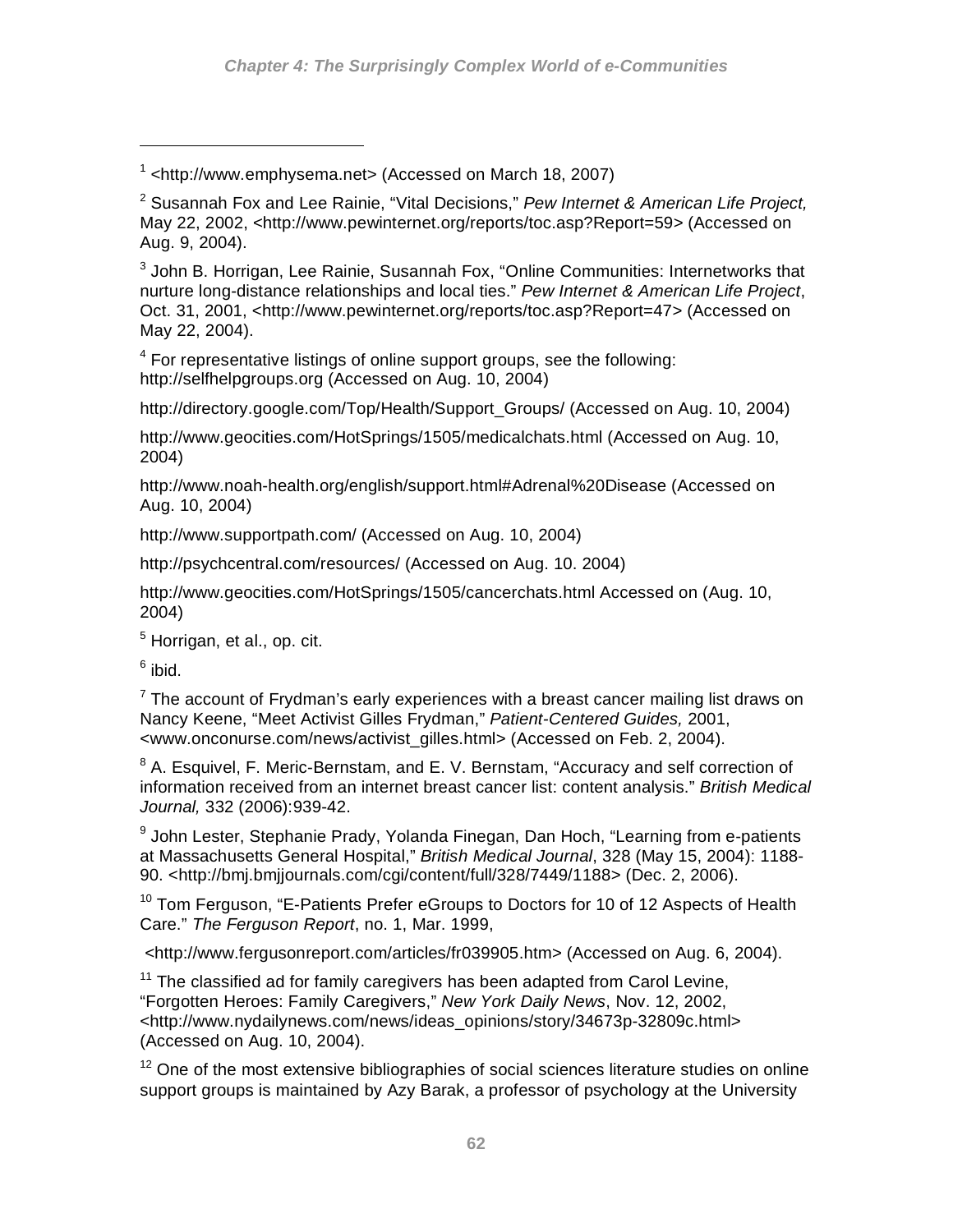of Haifa (Israel), <http://construct.haifa.ac.il/~azy/refsupp.htm> (Accessed on Aug. 6, 2004).

 $\overline{a}$ 

<sup>13</sup> Barbara Rimer, Elizabeth Lyons, Kurt M Ribisl, J Michael Bowling, Carol E Golin, Michael J Forlenza, and Andrea Meier, "How New Subscribers Use Cancer-Related Online Mailing Lists," *Journal of Medical Internet Research*, 7 (2005): e32.

<sup>14</sup> This e-mail was received on July 15, 2004 by one of our Advisors, a member of the mailing list of friends and family members supporting the author through her long illness. It is reprinted here with the kind permission of the author, who has asked to remain anonymous.

<sup>15</sup> Quoted from Tom Ferguson, "Medical Knowledge as a Social Process: An Interview with John Lester," *The Ferguson Report*, no. 9, Sep. 2002, <http://www.fergusonreport.com/articles/fr00902.htm> (Accessed on May 28, 2004).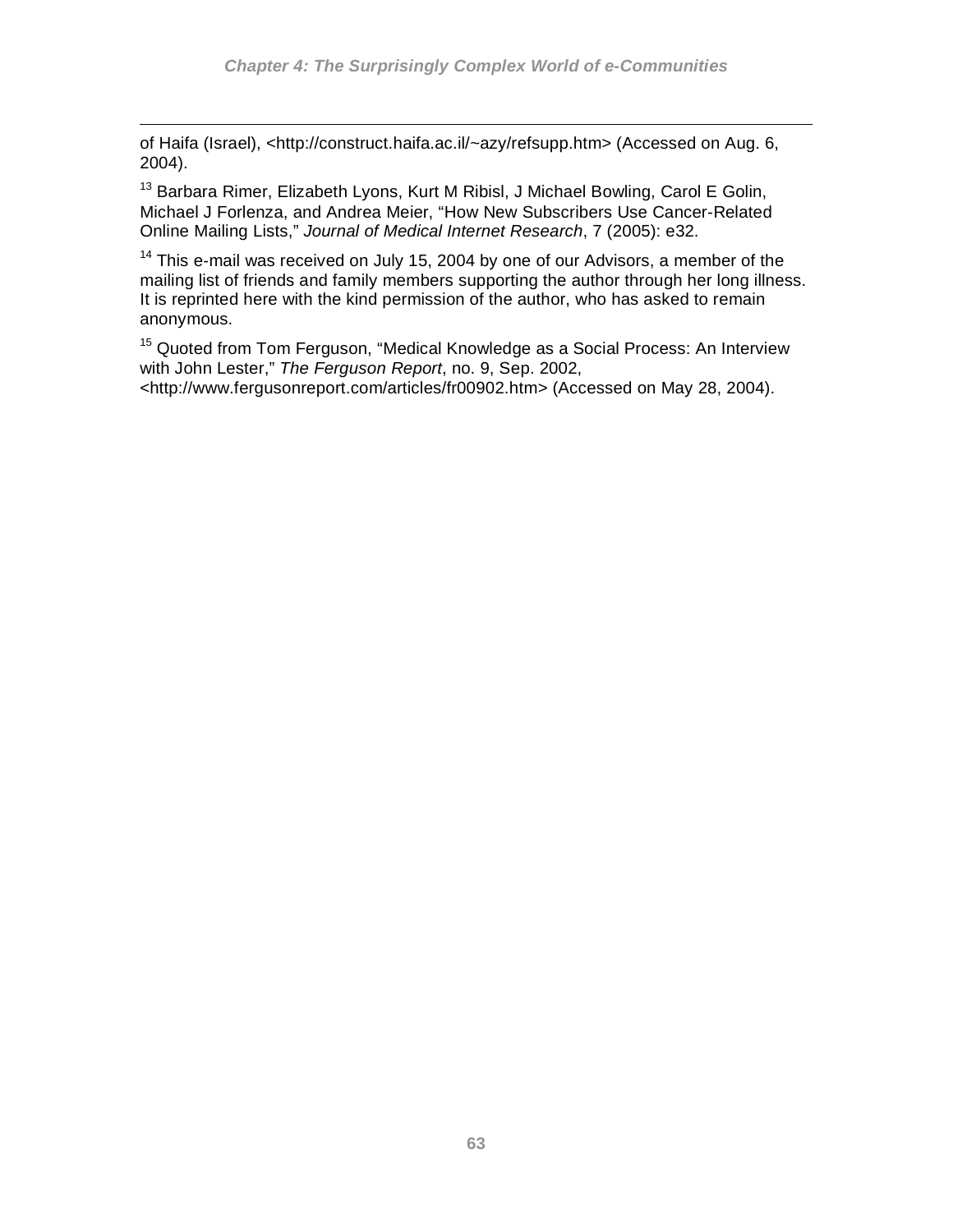Consumers can be central to the [medical] research endeavor. We can be a catalyzing force for translating research into the services we desperately need, such as treatments, technologies to alleviate suffering, and clinical methods of dealing with the conditions. —Sharon Terry

As more and more patients gather, process, and publish their own medical data and coordinate recruitment for clinical studies, the relationships between researchers and patients will change dramatically. —Gilles Frydman

# **CHAPTER FIVE e-Patients as Medical Researchers**

In a research laboratory at Tulane Medical School, Andy Martin studied tissue samples of *sinonasal undifferentiated carcinoma* (SNUC), one of the most malignant and poorly understood cancers. The same type of cancer was growing inside his head.<sup>1</sup> On his Web site,<sup>2</sup> Martin explained why he decided to forego the usual duties of a third-year medical student to do what he could to further our understanding of the disease.

When Martin first decided that he wanted to do research on sinonasal undifferentiated carcinoma, Dr. Tyler Curiel, Tulane's chief of Hematology/Oncology, hesitated. All previous attempts to grow SNUC cells in the laboratory had failed. And Martin was already critically ill. But Curiel was so impressed by Martin's commitment that he helped raise funds for his research.

In the limited time he's had to spend on the project, Martin has exceeded everyone's expectations. He's figured out a way to grow SNUC cells in the laboratory, something none of the world's thousands of cancer researchers, most with M.D.s, Ph.D.s, or both, had been able to do. And growing cells in culture could be the first step toward finding a cure.<sup>3</sup> When Martin, after a number of failed attempts, finally succeeded in getting the tumor cells to grow, "It was one of the greatest moments of my scientific career," Dr. Curiel recalls. "I just sat right down on the lab floor next to the microscope, speechless." 4

Martin felt lucky because other SNUC patients don't have the "extraordinary opportunity…to undertake a project that might have lasting benefit." <sup>5</sup> Dr. Curiel is now seeking funding to help other cancer patients to study their own tumors. "It's therapeutic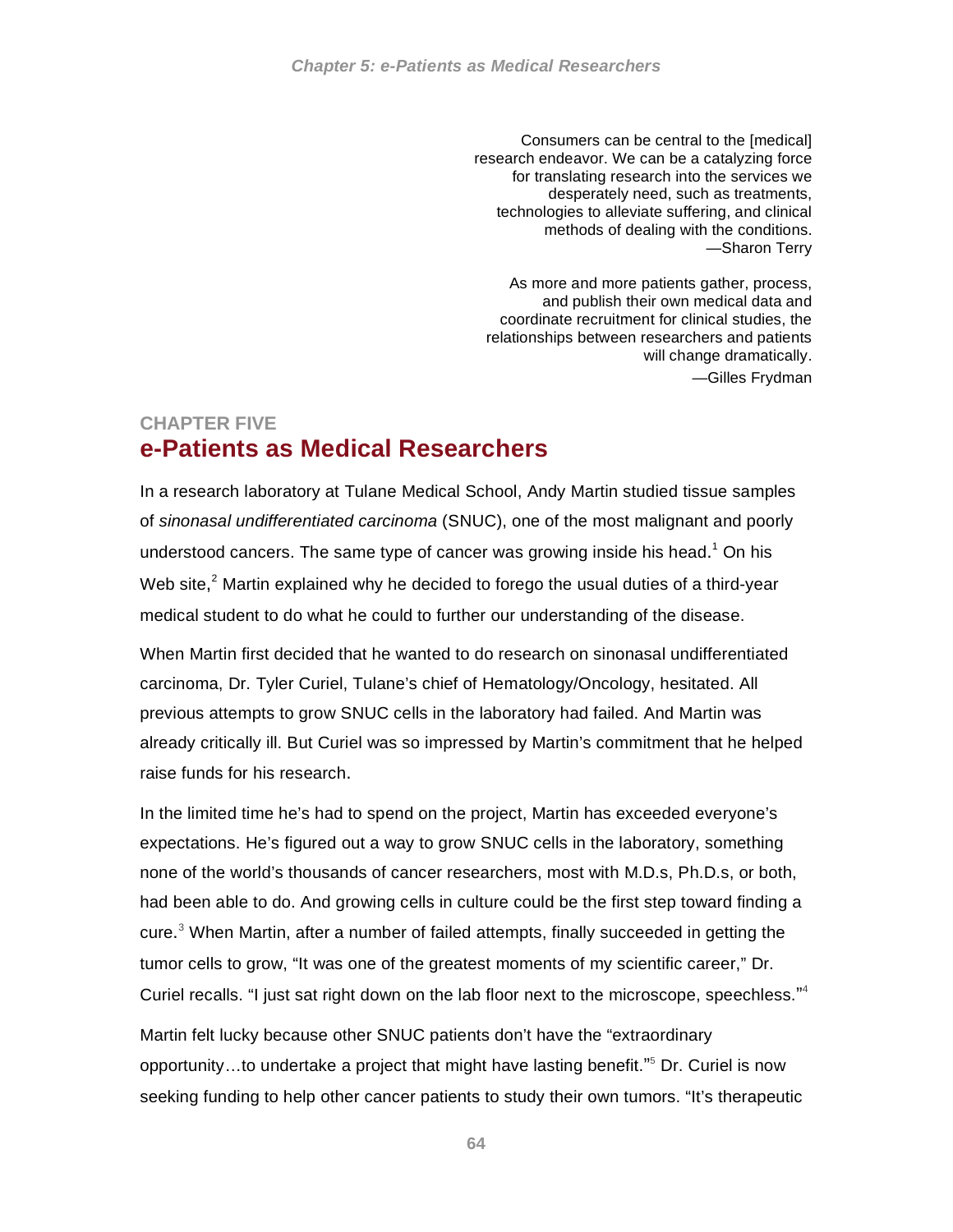for patients, especially those with hard-to-treat cancers," he says. $^{\circ}$ 

#### **From Passive Patients to Active Researchers**

Andy Martin is just one of many patients who have made important contributions to medical science. But he's one of the few who have received credit for doing so. Many previously unexplained medical phenomena were first noticed by patients. But in most cases, professionals got credit for the patients' discoveries.

The sexual effects of Viagra (sildenafil) were originally discovered by patients. The British researchers who developed the drug were hoping that it would increase the cardiac blood supply in angina patients. Not until a number of patients took them aside to report the dramatic side effect for which the drug is now well known did the researchers begin to wonder whether the drug might increase another kind of blood flow. Thanks to this patient-provided intelligence, Pfizer soon found itself with a spectacular new pharmaceutical bestseller.<sup>7</sup>

The researchers can hardly be blamed for taking the credit. Before the Internet, the idea that patients might help advance scientific knowledge was almost unthinkable. And their opportunities to contribute were few. Most could play only a passive role, serving as subjects for clinical trials designed and conducted by professionals. Few if any researchers had considered the possibility that patients might be able to do real medical research—conducting experiments, collecting and analyzing data, and reporting significant and valid conclusions. Not until the Internet made it possible for large groups of patients with the same health concern to share their clinical experiences did the potential role of e-patients in medical research become apparent.

## **The Life Raft Group: A Research-Oriented Online Support Community**

The man many consider the George Washington of e-patient-directed medical research is Norman Scherzer, a tall, graying public health professional who, until recently, worked with the Centers for Disease Control and the New York City Department of Health. Working from a tiny office in his New Jersey home, Scherzer now spends 50 hours a week coordinating his online group's research efforts, speaking soothingly yet authoritatively to worried cancer patients, and juggling a constant stream of incoming emails from group members, drug company executives, and cancer researchers, while a noisy fax machine clatters in the background. $^8$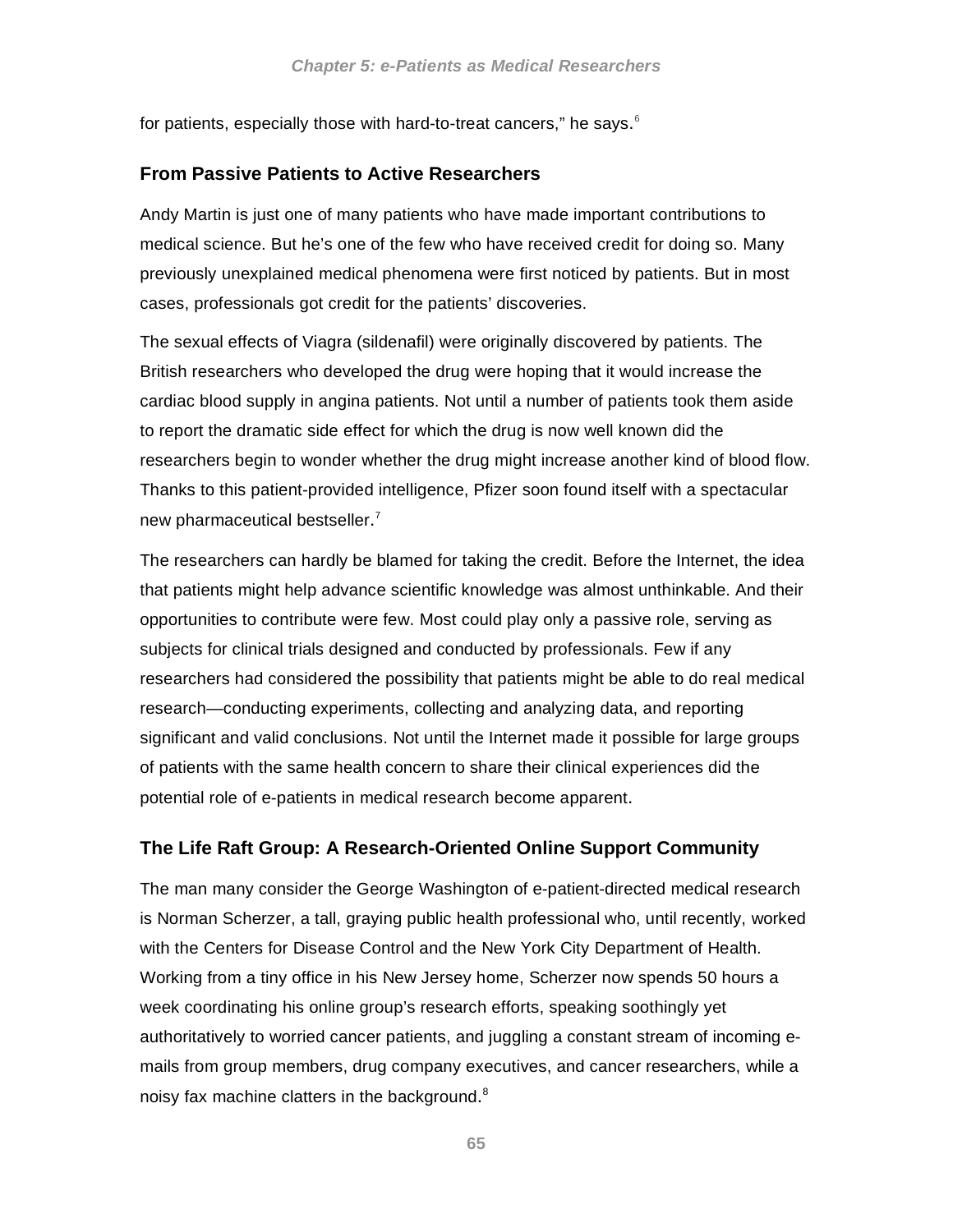In 1994, Scherzer's wife, Anita, developed an abdominal tumor. "The first doctor we saw told us she had a rare type of cancer called leiomyosarcoma," Scherzer recalls. "So, I joined an online support group $^9$  for that disease. I found the mailing list discussions a little unwieldy at first. There were many different conversations going on. It was all so different from the carefully organized information I knew from the world of public health. There was a lot of information available, but there wasn't much organization or quality control. It was a needle-in-the-haystack situation. But I persevered and soon figured out how to find what I was looking for. In the end, I *was* able to locate the needle we really needed."

Through the list, Scherzer heard that a cancer specialist at New York's Columbia-Presbyterian Medical Center was using a newly developed enzyme test to help diagnose tumors like Anita's. The Scherzers' own doctor knew nothing about it, so Norman took his wife to see this new physician. It was only then that Anita's cancer was correctly diagnosed as gastrointestinal stromal tumor (GIST).

At the time, no effective treatment for this condition existed. A few months later, however, Scherzer heard that a promising new drug called STI-571—which had produced excellent results with other cancers—would be tested on GIST patients. With the help of Anita's new oncologist, Scherzer enrolled her as patient number seven in an early 30-patient clinical trial. After only 30 days of this new therapy, now known as Gleevec, his wife's tumor had shrunk by more than 50 percent.

"After Anita was correctly diagnosed, I got in touch with some other GIST patients who'd started an online mailing list," Scherzer recalls. "There were only five of us at first, so we communicated by e-mail. But the group kept growing, and before we knew it, there were more than 50 members. It started to get a bit awkward, but by this time, I'd gotten to know Gilles Frydman, who runs ACOR (Association of Cancer Online Resources). With his help, we started a new mailing list for GIST patients. Since we would be using the new list to collect information on the drug's effectiveness, we decided to make it a closed group."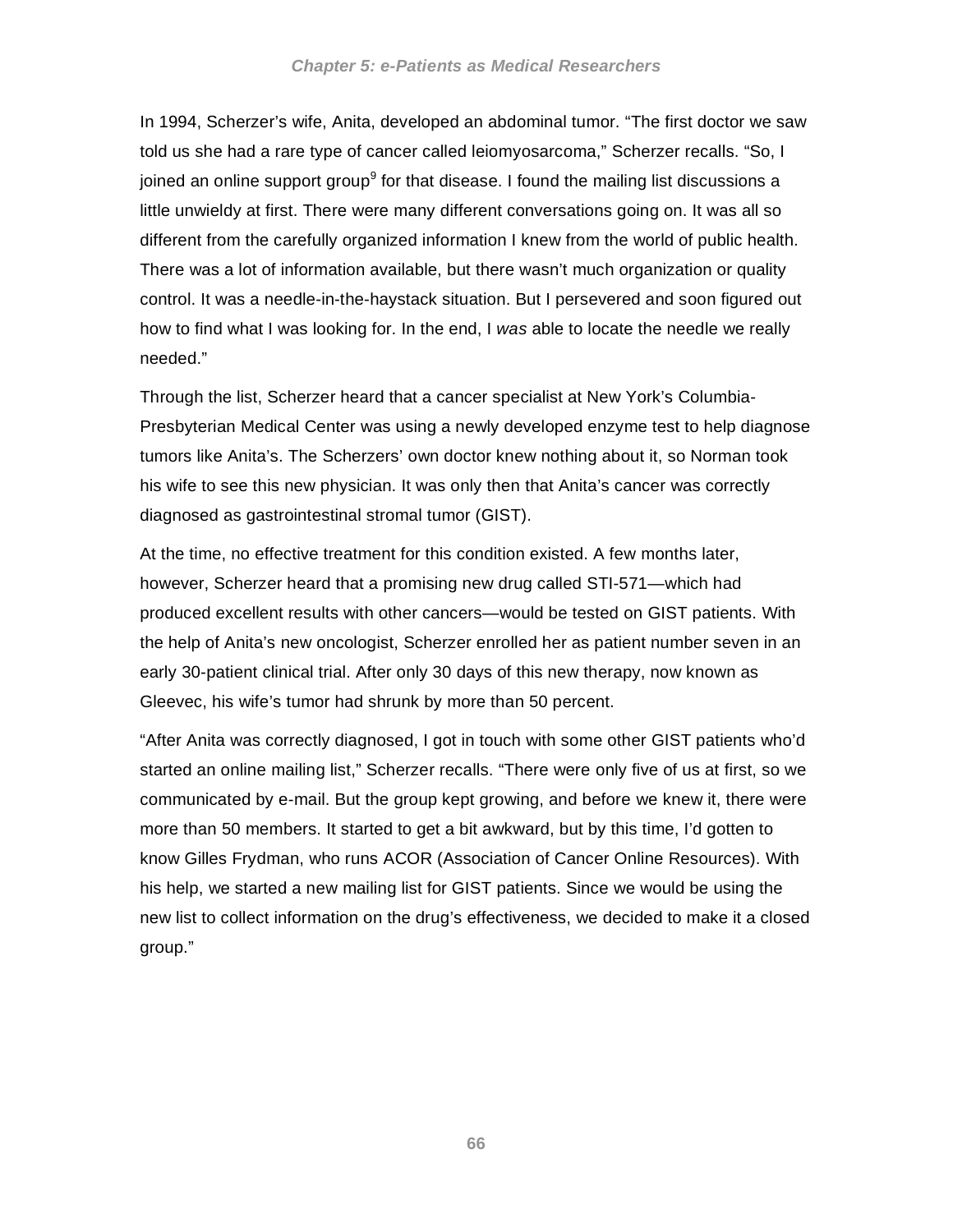#### **No Doctors Allowed**

"Most online groups are open to anyone," Scherzer explains, "patients, family members, professionals, researchers, and anyone else who's interested. But our group meets privately and only GIST patients and their family caregivers can apply. We pre-screen them carefully, making sure they actually have this disease and understand that they'll be expected to share their medical experiences. We operate as a highly organized, networked scientific work group.

"The only health professionals admitted to the group are GIST patients and their family caregivers. Not even the top GIST specialists or the researchers who conduct the clinical trials in which many of our members are enrolled are admitted to the group," Scherzer says. "We publish an online newsletter<sup>10</sup> to share the things we're learning with the larger world."

While Scherzer is acknowledged as the leader, he is by no means the only one who makes this complex process work. In 2004 Scherzer explained, "We have our own medical librarian, who collects regular medical updates from each member and stores them on an Excel spreadsheet. We have a membership director who processes new applications and registers new members. We have an editor, a professional newspaperman who puts out a lovely newsletter every month. We have a webmaster, a treasurer, a list manager, and a government relations coordinator. And of course we have our Science Team.

"The Life Raft Group's Science Team is comprised of approximately ten highly committed members who regularly review the medical literature, speak with leading GIST specialists, interact with top medical researchers, keep up-to-date on the latest drug company information, and check in with other support groups in an ongoing attempt to understand the current state-of-the-art GIST therapy."

"It's quite a remarkable crew," Scherzer reflected. "We have a virologist, a microbiologist, a physician-surgeon, and a physicist who works at Los Alamos. One guy is a key player at the Human Genome Project. We operate at a level of technical complexity many professionals would have trouble keeping up with. We provide other members—and our newsletter readers—with an up-to-date, high-level review of the latest developments in GIST treatment, often based on a growing understanding of the molecular and genetic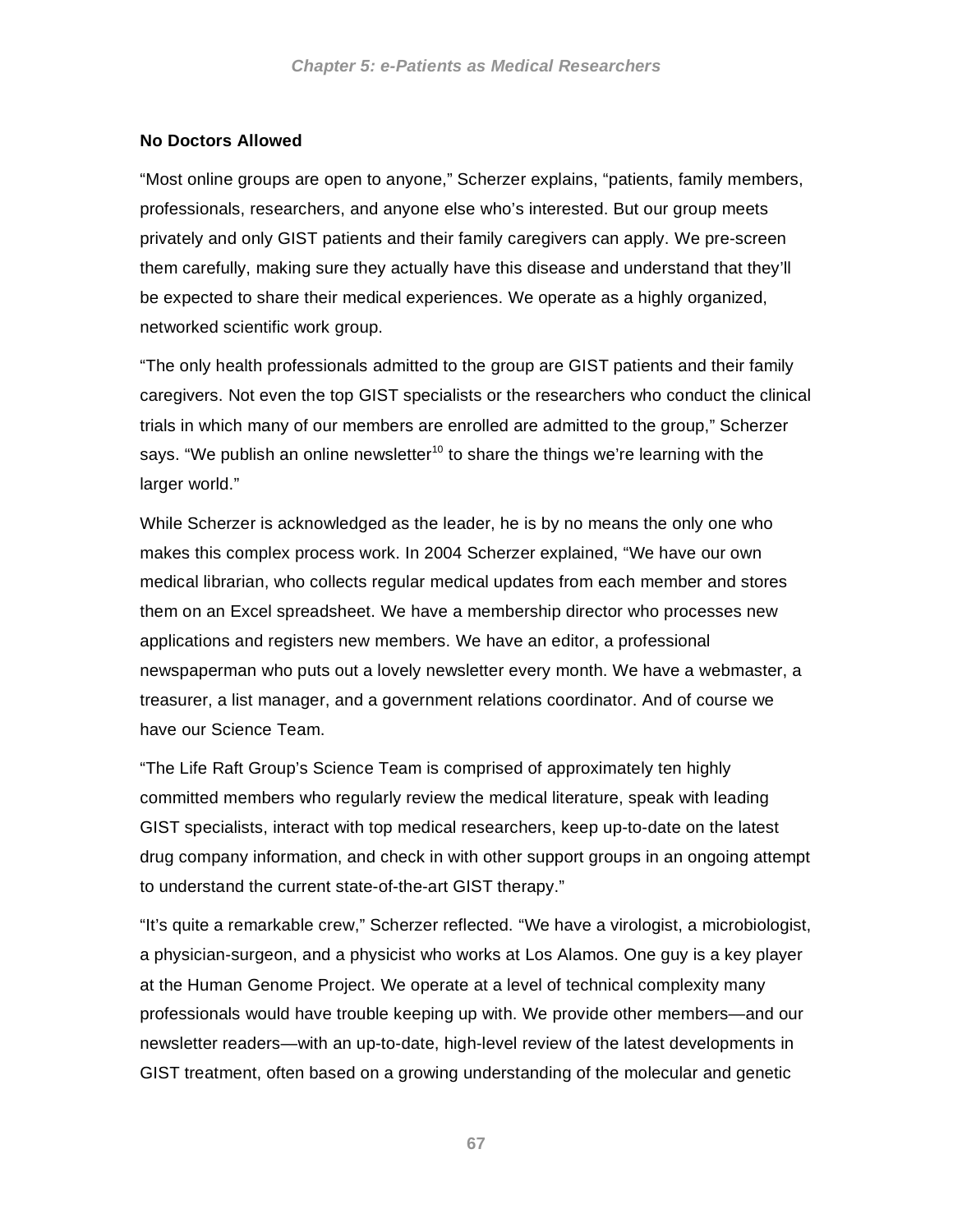components of the disease." Science Team members communicate via their own private list.

I asked Scherzer how he collected such a capable cast of characters. "People who survive a life-threatening disease—one that should have killed them years ago—are often extraordinary people," he explains. "When someone figures out how to defy the odds and stay alive long enough to find a promising new clinical trial, either the patient, the caregiver, or both usually turn out to be truly remarkable individuals."

#### **Bypassing the "Lethal Lag Time"**

"One of the great benefits of patient-initiated research is its speed," Scherzer said. "We can get lifesaving information out to the people who need it right away, much faster than professional researchers, who must go through many time-consuming steps. First you design your study. Then you arrange for funding. Then you must get everything approved—sometimes by several different committees. Then you recruit your subjects. So at last you can begin. Then you must wait for your results to trickle in. But that's only the beginning.

"Next you must analyze and interpret your data. You must write everything up. After all that, you'll need to find a peer-reviewed journal to publish your work. And if you're lucky enough to find one, you must go through even more long rounds of reviews, revisions, corrections, and proofing—as well as possible editorial or production delays. This can take several years. So professional research has a built-in lethal lag time—a period of delay between the time some people know about an important medical breakthrough and the time everybody knows.

"As a result of this delay, many patients who could have been saved by the latest treatments die unnecessarily. In my experience, this lethal lag time is rarely less than two to three years. And it can sometimes be four to five years, or even more. Physicians are subject to this delay just like everyone else. That's why we're so delighted that our newsletter mailing list is now growing just as fast among the medical community as it is among GIST patients."

#### **Publishing Their Own Research Studies**

In June 2001, the group used its newsletter to publish its first formal study of Gleevec's effectiveness for GIST patients In October 2001, the group published its first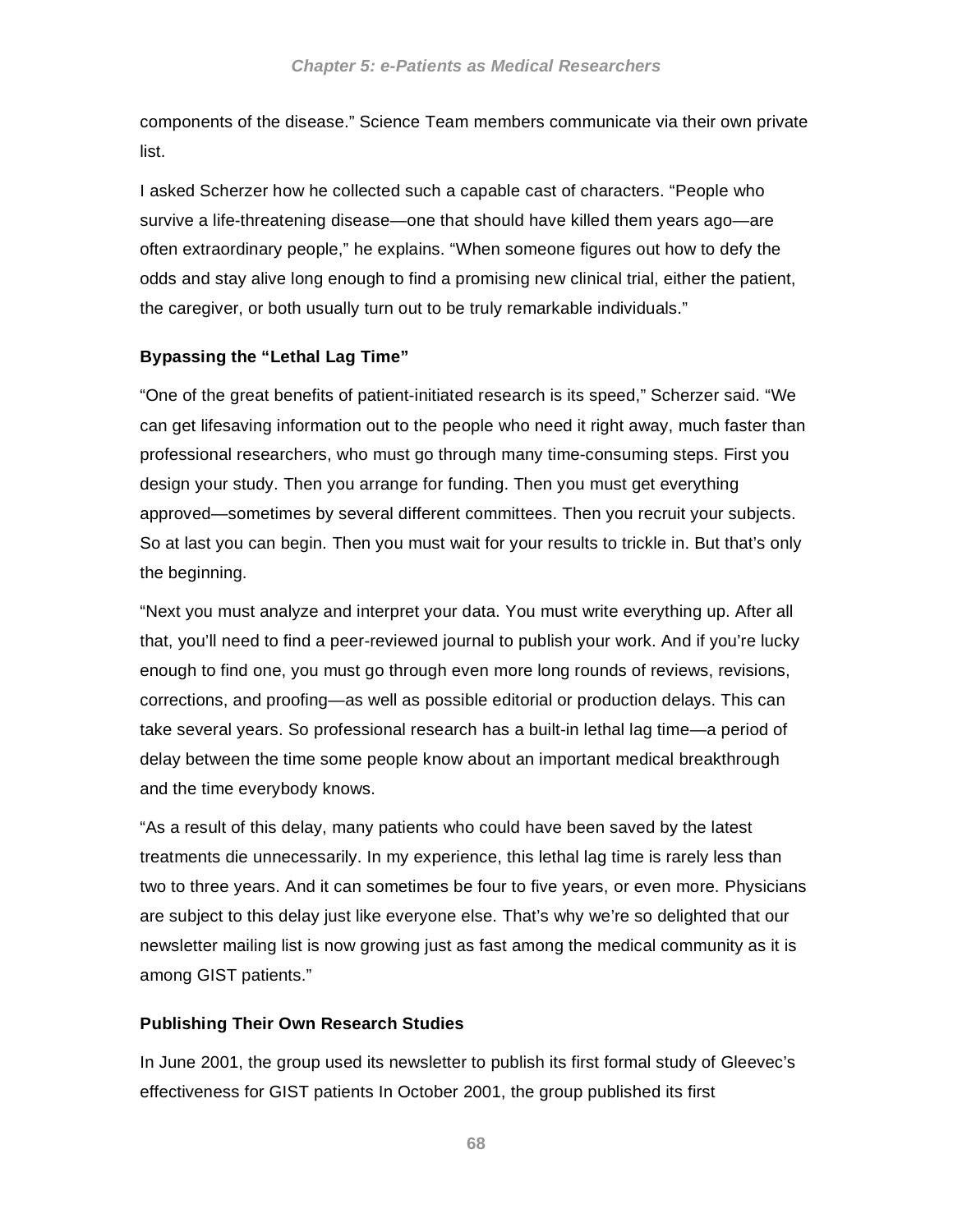comprehensive study of Gleevec side effects. In addition to collecting the usual data, the Life Raft Group's study broke new ground in several areas:

- **It provided data on the quality of the clinical care available to study sparticipants at each of the centers conducting clinical trials.**
- **It attempted to evaluate the information sources patients relied upon.**
- **It developed a methodology by which patients could, in effect, serve as their own control group.**
- **It introduced a new scale for rating the severity of side effects from the patient's point of view, as opposed to the clinical trial toxicity standards established by the National Cancer Institute.**

This last point requires some explanation. Scherzer, trained to conduct population studies, looked for the existing instruments used to report the severity of side effects. They were available from the National Cancer Institute, but Scherzer was surprised to find that side effect measurements were focused exclusively upon toxicity as opposed to quality of life. For example, a patient who developed diarrhea several times a day, every day, on an indefinite basis would be rated a one on the NCI Toxicity Scale of one through five, with five being death and one being the mildest rating.As an alternative Scherzer adapted a common pain-management rating scale of one to ten, with one being the mildest and ten the most intolerable and then asked Gleevec patients to rate a number of possible side effects using this scale. A situation like the one described above would rank as an eight or higher using this scale.

To account for the fact that there was no placebo in the Gleevec clinical trial, Scherzer asked the survey participants to rank their side effects in the quarter prior to starting Gleevec in addition to each quarter following it. By doing so, he was able to document that some side effects were in fact pre-existing conditions. In addition, by rating side effects over several contiguous quarters he discovered that actual side effects got better over time. Finally, Scherzer correlated side effects by a number of demographic factors and discovered that they were generally worse in females, particularly those side effects that affected skin, and that the more severe they were at onset the more they improved over time.

When Scherzer presented the Life Raft Group findings on Gleevec side effects to the team that had just reviewed the results from the official clinical trial, the health care professionals could hardly believe what they had just witnessed. The results and the methodology were both extraordinary. This two-hour presentation was clearly a watershed; it resulted in significant funding for continued Life Raft Group patient-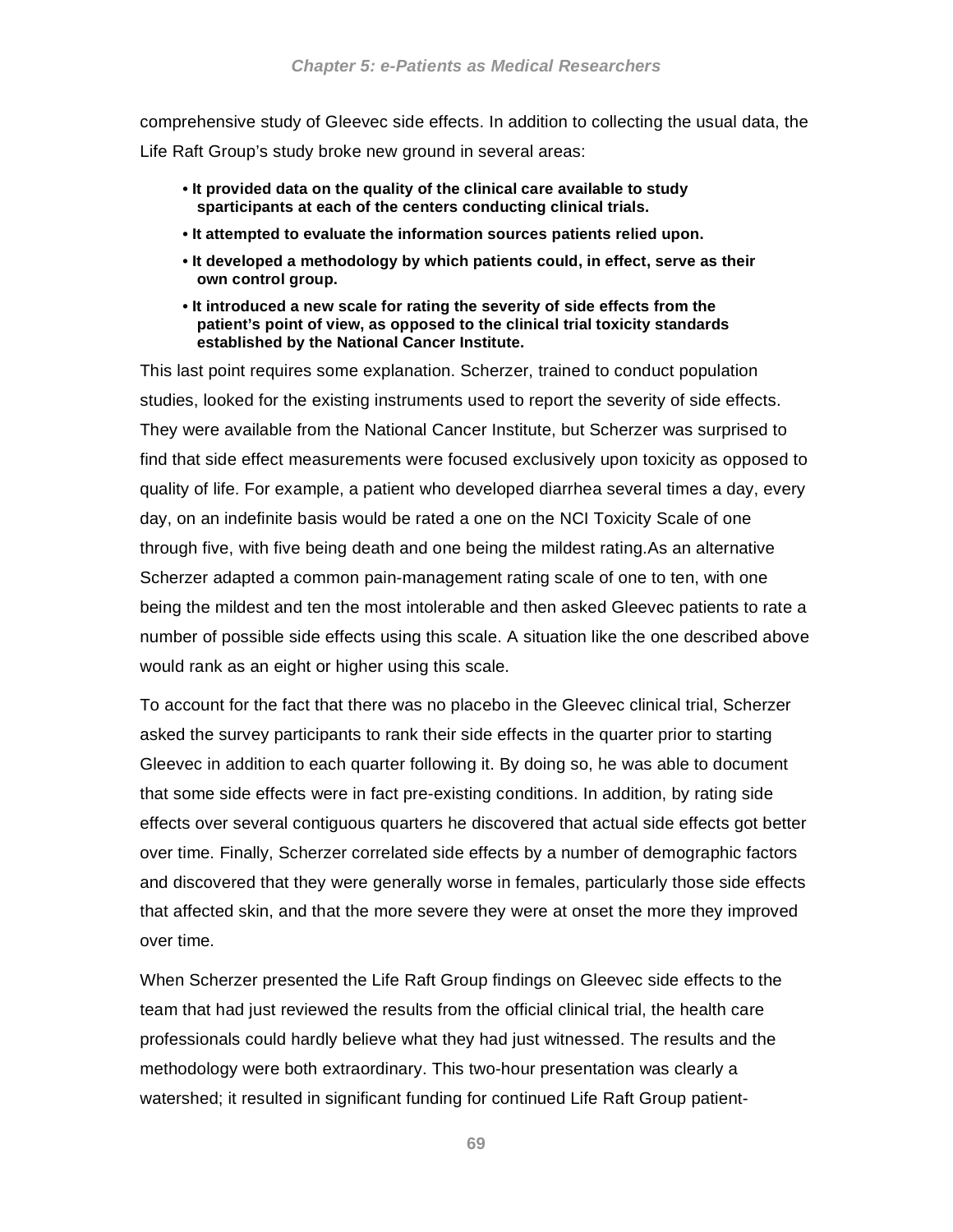centered and patient-directed research.

"The new research model pioneered by the Life Raft Group is making it possible for patients and family members to contribute to clinical research for their diseases in unprecedented ways," says George Demetri, Medical Director of the Center for Sarcoma and Bone Oncology at Boston's Dana-Farber Cancer Institute, where he conducts clinical trials with GIST patients. "I predict that we'll be seeing a lot more of this sort of thing in the years to come." Dr. Daniel Vasella, CEO of Novartis, describes the research as follows: "The Life Raft Group … has provided various people, patients, doctors, investigators with a unique kind of data bank that cannot be replicated anywhere else, not even in patient trials."

In 2007, The Life Raft Group website states: "Today, the Life Raft Group conducts its own patient-based research to ensure that it provides the most timely and relevant information that GIST patients need to survive. This internal research is designed to provide all of us with information that is not currently available from clinical trials, either because we are waiting for the trial to reach its research end point and for the researcher to share the information or because the perspective of the trial is just not geared to what patients need to know in order to survive. We cannot completely depend upon the profit drive of the normal drug development marketplace and traditional research funding to ensure patient survival".<sup>11</sup>

## **Parent-Initiated Research on Reflux**

When Caroline McGraw discovered that she and her husband Tom were going to have their third baby, she began to worry. Her two older children both had severe cases of gastroesophageal reflux disease (GERD), one with severe complications. Her doctor assured her that the condition could not be passed on from parent to child. The odds of her new baby having GERD were, he insisted, "a million to one against it." Eight months later, Caroline gave birth to twins. Both had GERD. And even though there was nothing in the medical literature to suggest that this trait was genetic, Caroline was convinced that it was. So she set out to prove it.

She joined forces with Elizabeth Pulsifer-Anderson, who had recently started PAGER (Pediatric/Adolescent Gastroesophageal Reflux Association), which offers an online support group and Web site (www.reflux.org) for this condition. Together, the two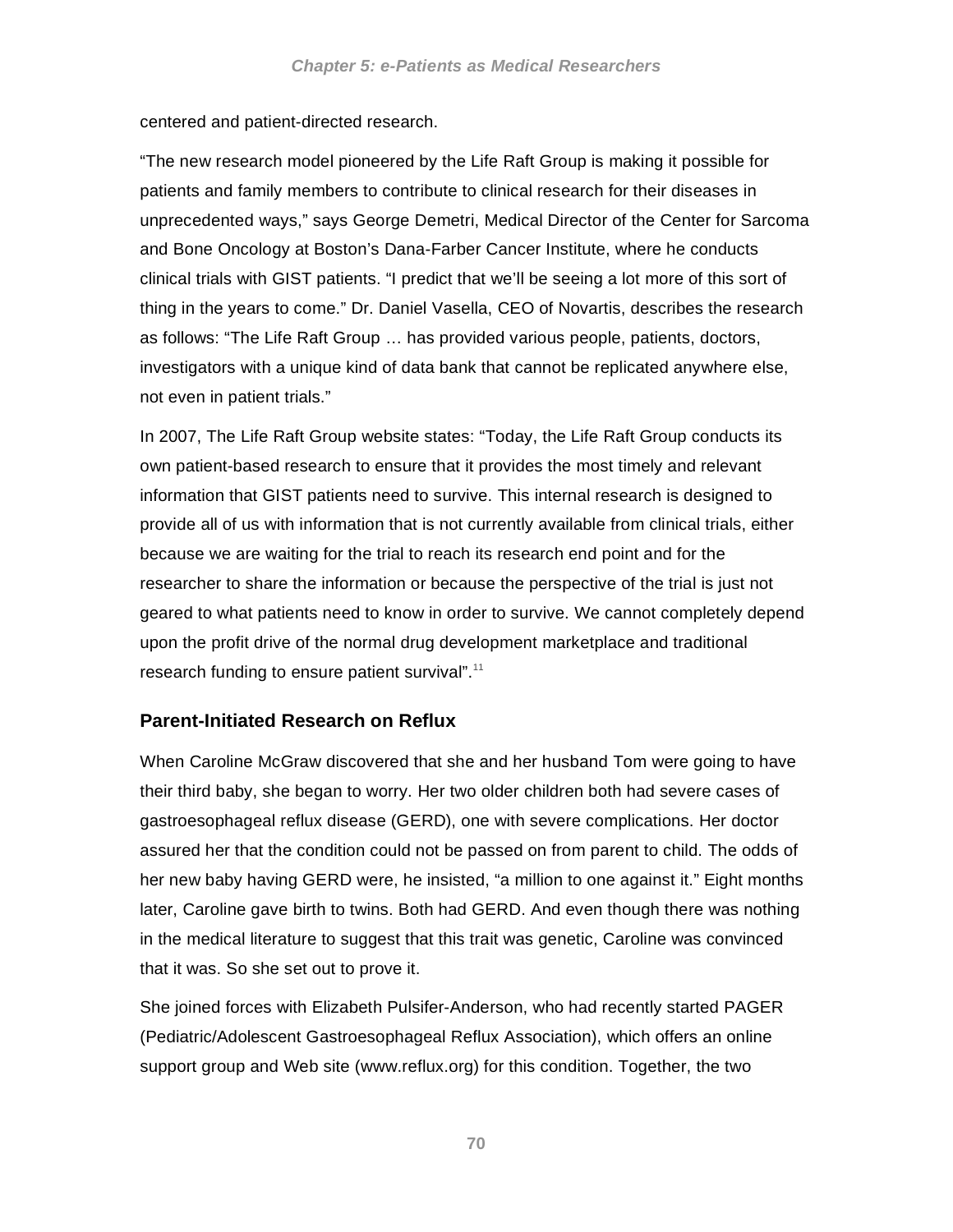mothers took their idea of genetically transmitted heartburn to a number of medical research teams.

When the first researchers they met with turned them down, they gathered more evidence and tried again—and again. They finally succeeded with a research team headed by Christopher Post and Garth Ehrlich at Allegheny General Hospital's Center for Genomic Sciences. With the help of group members and an online screening process, the PAGER team found five families with multiple GERD sufferers spanning several generations. The researchers were able to evaluate both affected and unaffected family members, obtaining their detailed medical histories and performing genome-wide DNA scans. Finally, in the July 19, 2000 issue of the *Journal of the American Medical Association*, McGraw and Pulsifer-Anderson published the first study to demonstrate the patterns by which GERD is inherited and to map the responsible gene.<sup>12</sup> Caroline and Elizabeth, along with the key members of the medical research team, were listed as co-authors.

## **Jannine and Liz Cody**

In 1985, Jannine Cody's daughter Liz was born with a cleft palate and her feet turned in. Her pediatrician told Cody that her baby had a rare genetic defect called chromosome 18 deletion (usually written as 18-). Individuals with the condition are typically hard of hearing and mentally retarded. The doctor told Cody that there were only a few dozen known cases of 18- and that no treatments were available. He then opened a medical textbook, showed her photographs of a typical 18- patient, lying immobile in a froglike position and vegetative state, and told her that she must go home and persevere. Instead, Cody went to the medical library and started reading everything she could find on her daughter's condition.

At age four, Liz experienced a dramatic improvement in hearing. Cody attributed this to the fact that she had arranged for her daughter to begin taking human growth hormone (HGH) the year before. When her doctors told her that no such effects were known, Cody went back to the medical literature. After reviewing hundreds of scientific articles, she came across a study in which researchers had reported that cells from the brains of fetal rats responded to HGH by producing myelin, the protein that insulates the nerves. In people with 18-, this insulating nerve sheath is abnormal. Cody suspected that in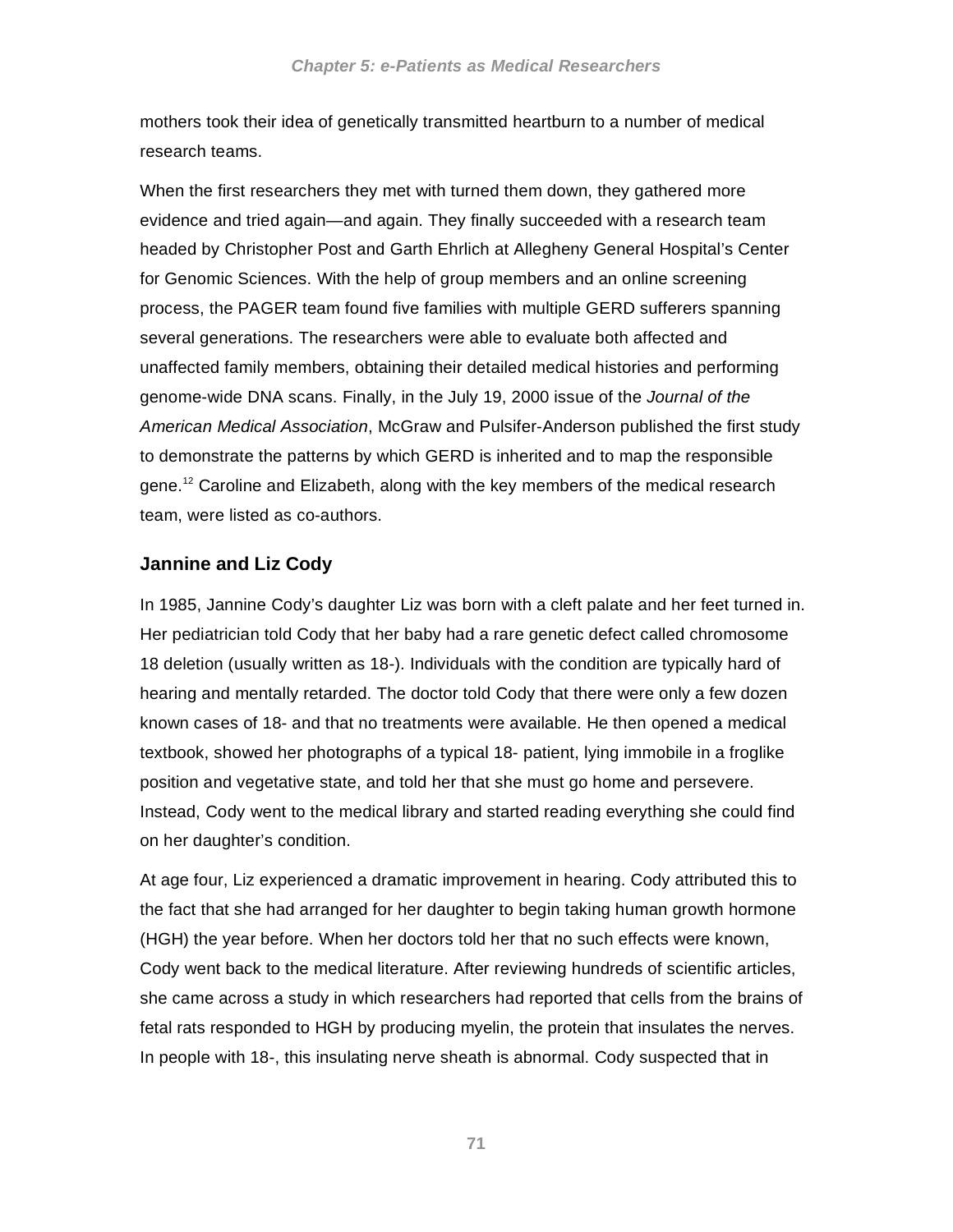addition to improving hearing, HGH might also help prevent the lowered IQ often seen in individuals with 18-.

When Cody told medical researchers at the University of Texas Health Science Center at San Antonio about her theory, they were impressed enough with it to test it. They found that she was right. Not only does HGH improve hearing, it increases IQ as well by as much as 47 points. An increase of this magnitude means that, with proper treatment, children with 18-, who would otherwise have grown up mentally retarded, can now have normal IQs. The following year, Cody started a support group called the Chromosome 18 Registry & Research Society and began corresponding with affected families around the globe. She also enrolled at the University of Texas, pursuing a doctorate in genetics. Her group now sponsors the definitive Web site for the parents of children with chromosome 18 abnormalities.

In 1994, while still a graduate student, she developed and began offering the first effective treatment for 18- children. Today, Cody's professional bibliography includes more than three dozen peer-reviewed scientific articles, abstracts, and papers on chromosome 18 abnormalities. In addition to serving as president of the Chromosome 18 Registry & Research Society, Cody also serves as assistant professor of genetics and pediatrics at the University of Texas Health Science Center in San Antonio.

## **Portia Iversen Tackles Autism**

In 1989, Portia Iversen won an Emmy as art director of the *Tracey Ullman Show*. Since 1995, when her firstborn son Dov was diagnosed with autism, she has become a major player in autism advocacy and research.

In the beginning, Iversen spent many long nights online, searching for information about her son's condition. "I'd spend hours and hours working my way through these complicated neuroscience Web sites," she remembers. "No one knew what caused it [autism]. The only thing they all agreed on was that there was no treatment. There was no cure. There was little ongoing research. And the few active researchers weren't even telling other researchers what they'd found."

At first, Iversen and her husband, Jon Shestack, tried to persuade autism researchers to share their DNA samples with other scientists. But the researchers weren't about to turn their hard-earned results over to their competitors. "They had their own agenda. And it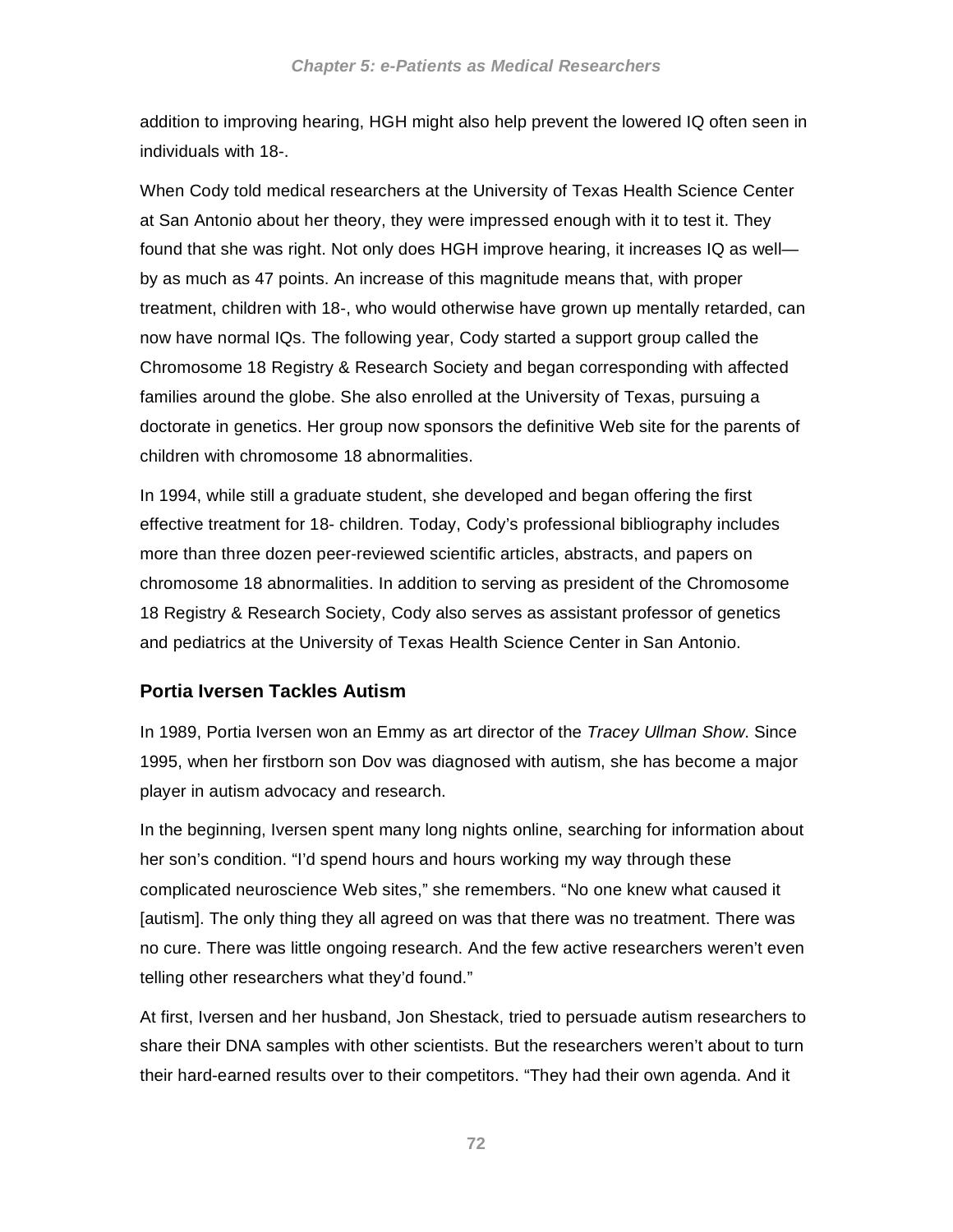didn't always lead to getting new treatments out to the people who needed them ASAP," Iversen says. After running into a brick wall again and again, Iversen and her husband decided to establish the Autism Genetic Resource Exchange (AGRE), a databank of tissue samples collected from families with two or more autistic children. It is now the world's largest autism gene bank, supplying tissue samples and biomedical records from 500 families to more than 40 medical research teams. Researchers who use the gene bank must agree to share their results openly with other scientists. We felt that this would be a great way to speed up the progress of current autism research and attract prospective researchers to the field," Iversen says. "We hope that something good for Dov will come out of it."

"Portia's gene-bank idea has been extraordinarily effective in stimulating new work in this badly neglected area," says Daniel Geschwind, M.D., Ph.D., director of UCLA's neurogenetics program. "The work her group has done has motivated dozens of new researchers to study the genetics of autism. As recently as three years ago, no researchers were addressing this badly neglected area. Today, there are dozens of research teams. It should be just a matter of time until we're able to identify the key genes responsible—and to come up with effective treatments."

On February 18, 2007, The Autism Genome Project Consortium (AGP), of which AGRE is a primary partner, published its report on a link between autism spectrum disorders and a site on chromosome  $11.^{13}$  This project involved researchers from 19 countries examining genes from 1,168 families. The work that Portia Iversen initiated years ago has evolved into a significant research collaboration hailed by NIH Director, Elias Zerhouni, MD: "This is the most ambitious effort yet to find the location of genes that may confer vulnerability to autism. The AGP is revealing clues that will likely influence the direction of autism research for years to come."14

#### **Parent Expertise on PXE**

In 1994, Sharon Terry noticed that her seven-year-old daughter, Elizabeth, had a bumpy rash on both sides of her neck. When she asked her pediatrician about it, he insisted that it was nothing to worry about. Terry decided to get a second opinion. A dermatologist examined Liz briefly and told Terry that her daughter had *pseudoxanthoma elasticum* (PXE), a rare genetic disorder that affects connective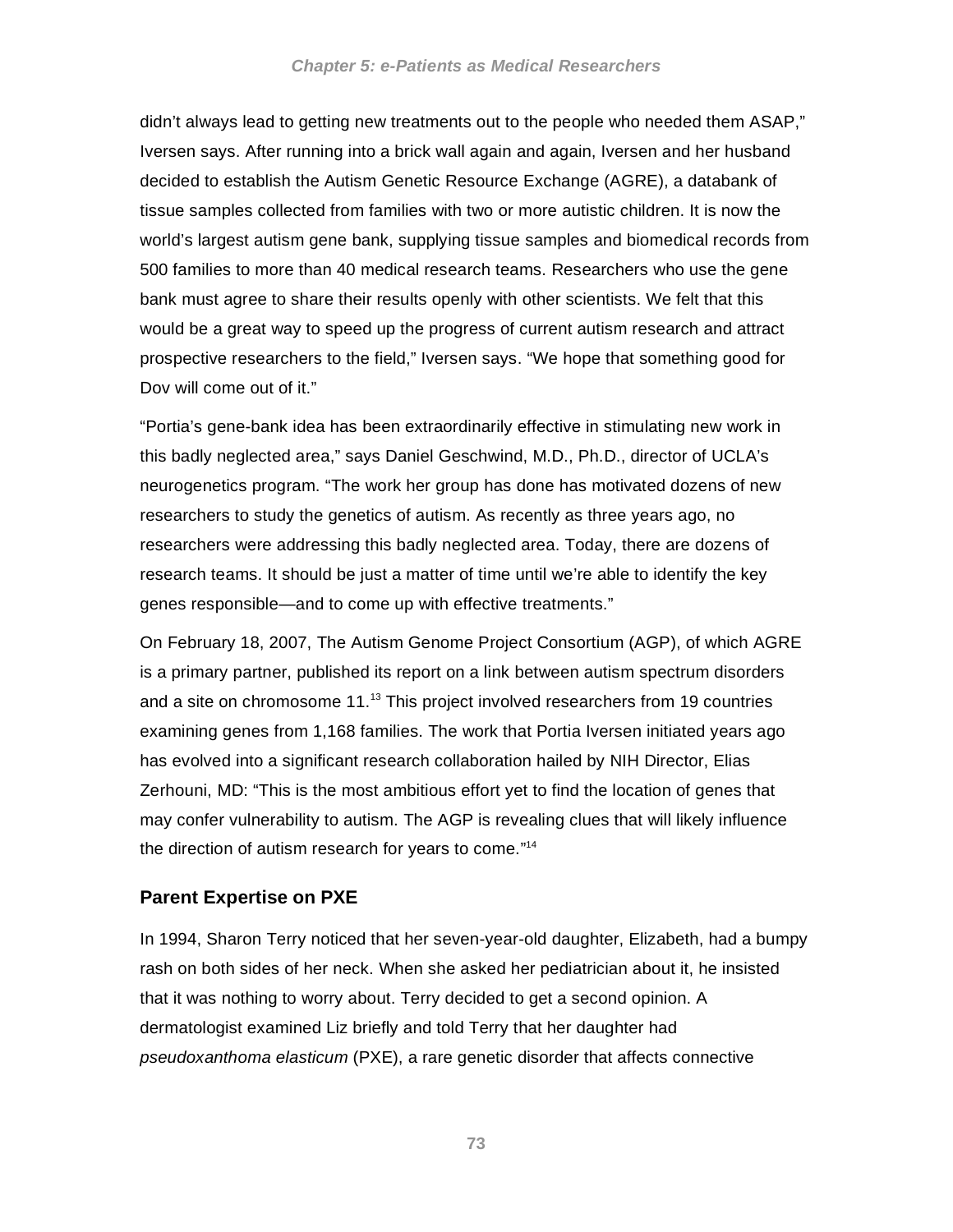tissues throughout the body. He then glanced down at her son Ian, age five, who'd accompanied his mother and sister to the clinic. "Ah, he has it too," the doctor said.

Terry set out to photocopy and read every article about PXE in the medical library at the University of Massachusetts at Worcester. "Popular medical resources such as the Merck Manual described the condition in dire terms, including the possibility that our kids would die at age thirty," Terry recalls. "What most jarred us was the realization that the research-medical system was not a well-oiled machine. We began to understand that we could not expect accurate information or a course of treatment." <sup>15</sup> Then she and her husband contacted all major PXE researchers to request information about their work. But the more she learned, the more alarmed she became.

"PXE could cause heart disease, GI bleeding, and severe vision loss," she remembers. "Their arteries could harden. They could bleed internally at any time. They could go blind. And they would almost certainly die prematurely of this disorder. The worst part was that our doctors seemed to know almost nothing about it. "In the beginning, my husband, Patrick, and I didn't know a gene from a hubcap,'" she says. "But we didn't let that stop us. We became obsessed. The little playroom behind our kitchen became our office. We began reading thick medical textbooks and obscure genetics journals and sticking genetics charts up on our walls. We learned as we went along."<sup>16</sup>

"PXE was so rare that there was no central registry. And virtually no research was being done." So, Terry and her husband set out to get medical researchers to pay more attention to this understudied ailment. "But Pat and I had a lot to learn about the politics of medical research," she recalls. "You can't just walk into some researcher's office and demand that they look into PXE."

Like Jannine Cody, the Terrys decided to set up a registry and tissue bank to support genetic research. Within the next few months, the Terrys visited 24 countries, collecting more than a thousand tissue samples from PXE patients. Their playroom soon became the headquarters of PXE International, which now boasts 35 offices worldwide. And they began working side-by-side with a team of medical researchers, advising on symptoms and consulting on research strategies.

"Finally, in 1999, our efforts paid off," Terry recalls. "The University of Hawaii researchers we were collaborating with, and two other research groups we'd been supporting, identified the gene that causes PXE." In August 2004, Sharon Terry did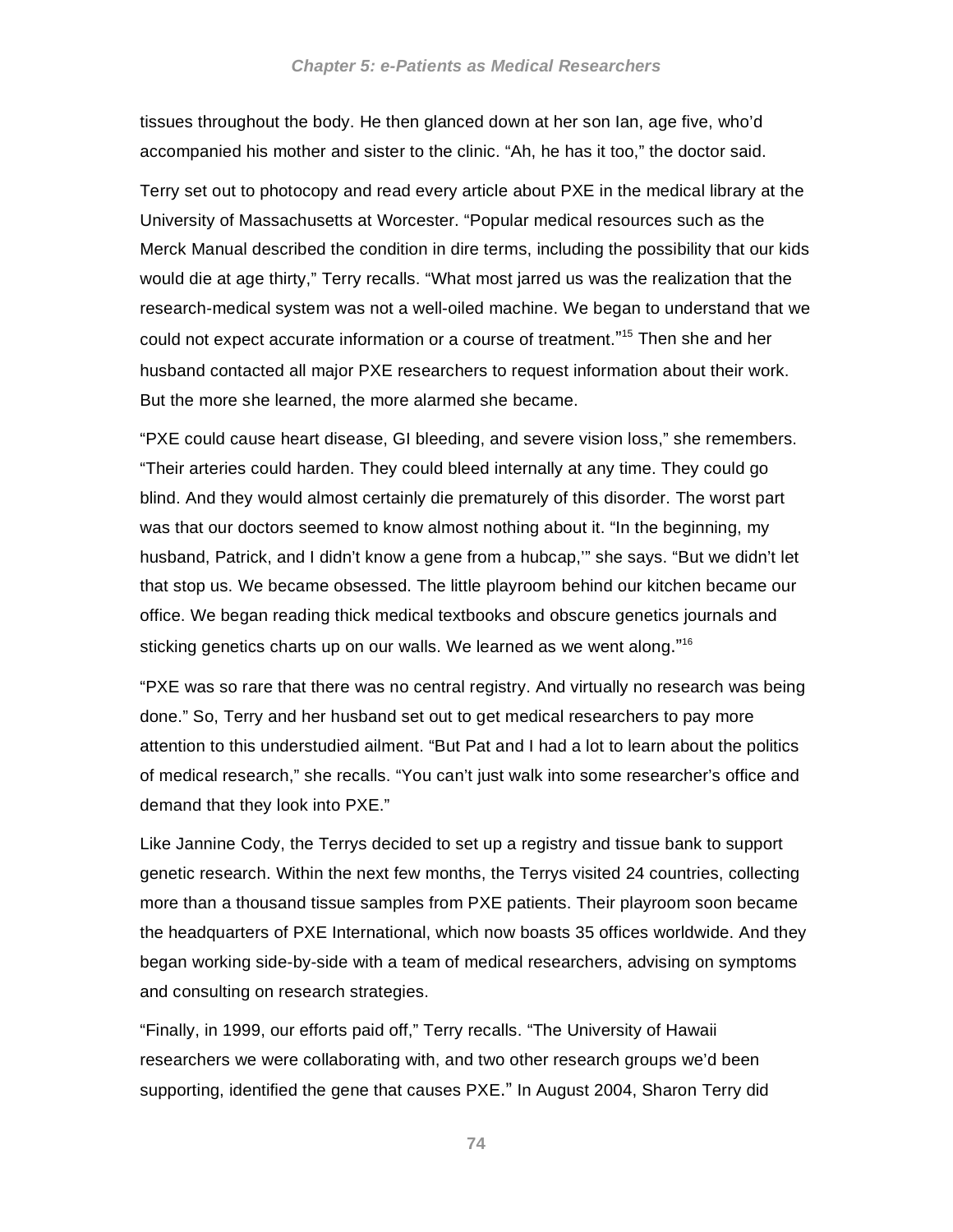something no parent had ever done: she received a patent on the gene that caused her children's disorder. <sup>17</sup> "In other cases, when patients have helped researchers like this, the researchers patented the gene and controlled all rights to it," Terry explains. "But that can impede further research and keep new advances from becoming available and affordable. We wanted to make sure that any genetic tests that result will be inexpensive and widely available. That's why we applied for the patent."

"My work with PXE International has taught me that consumers can be central to the research endeavor," Terry concludes. "We can be a catalyzing force for translating research into the services we desperately need, such as treatments, technologies to alleviate suffering, and clinical methods of dealing with the conditions. I now serve as president of the Genetic Alliance.<sup>18</sup> This role enables me to work with other groups so that we leverage each other's capacities to make a difference for our loved ones."19

# **e-Patients' Role in Future Medical Research**

Before the Internet, researchers called the shots, research trials were structured to meet their needs, and the delay between discovery and dissemination was considered an unavoidable part of the process. But as e-patients become more capable researchers and research partners—a wider range of approaches to medical research are becoming realistic.

Research-oriented online support groups can design and conduct their own studies, collect and analyze their own data, and publish their own results. Online groups can provide researchers with access to perfectly targeted study populations at little or no cost. But whatever role they play, once they begin to wield real power in the research enterprise, patient groups will want to have a voice in shaping the future directions and strategies of medical research studies.

The Life Raft Group's entire cash budget for its first year of operation was \$225.00, yet this group has accomplished extraordinary results. e-Patients are motivated to find answers and they are willing to donate massive amounts of time – something most researchers don't have. And while such e-patient initiatives may encounter some resistance, in the end, it seems likely that the financially strapped medical research establishment will decide that such e-patient initiatives represent an offer contemporary healthcare can't afford to refuse.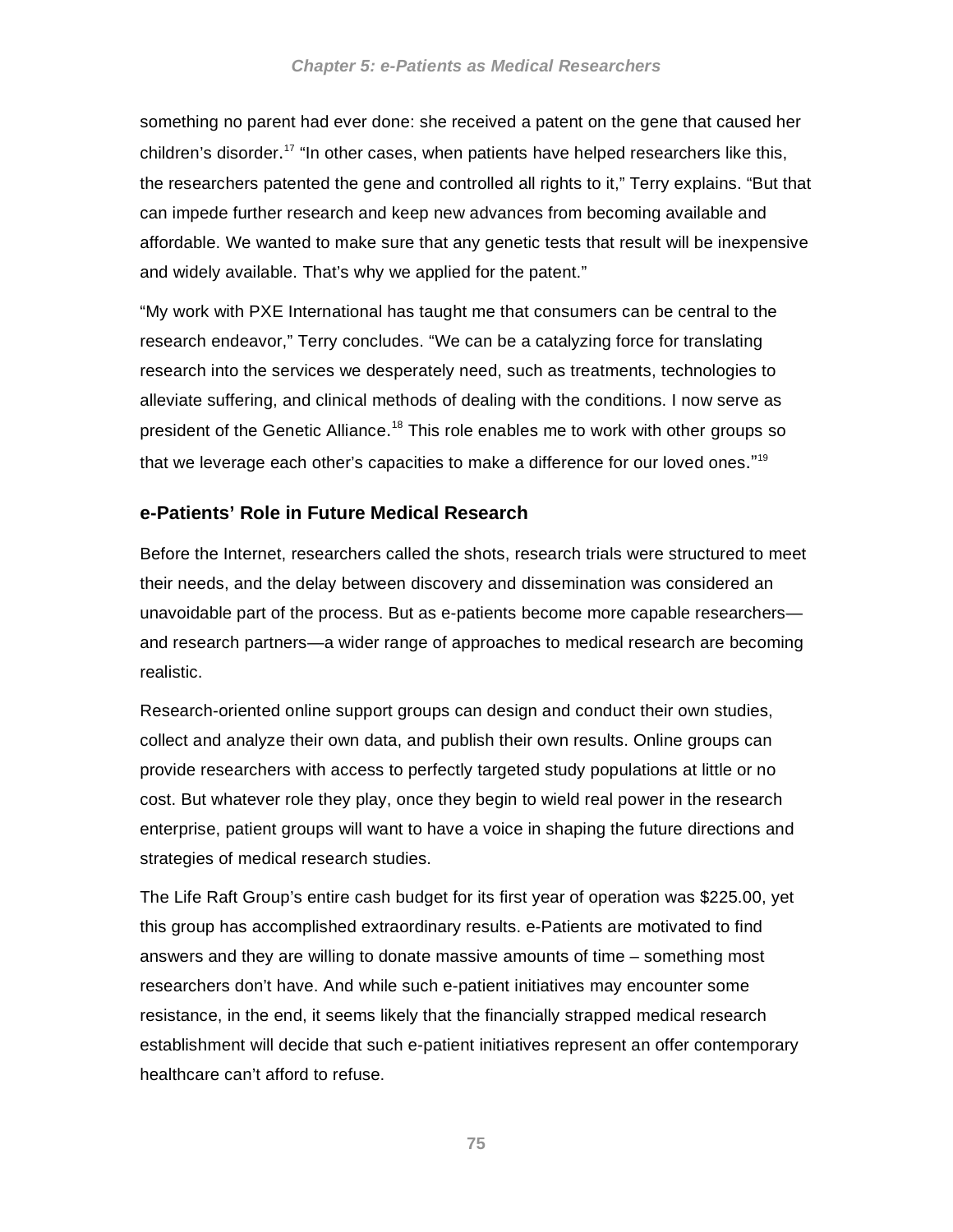"It's so exciting to be involved in this new initiative, to try to figure out how online groups can collect and disseminate good information," Scherzer says. "We find it extremely encouraging that clinical researchers at the leading drug companies and treatment centers are now beginning to take us seriously. The fact that we've been able to collect, interpret, and publish medically-valid studies makes all the difference in the world."

"We now have great relationships with all PXE medical researchers," says Sharon Terry. "And while we've learned a lot about biology, chemistry, and molecular genetics, we don't involve ourselves in the competition among professional researchers. We support everyone. This makes us a very powerful ally." A dozen other self-help organizations have asked Terry's group to teach them how to initiate leading-edge research for their own respective conditions.

PAGER's McGraw and Pulsifer-Anderson advised: "There is an important lesson for medical professionals in all this: Families were the ones who first noticed a pattern of inherited reflux, and families were the ones who sought out researchers who were willing to explore this 'wild idea.' We strongly encourage other patient groups to be assertive if they see patterns that do not fit the current medical theories. Medical theories change and you can jump-start that change through hard work, persistence, and a little luck."

 "As these examples show, patient-driven research will become more and more important," says ACOR's Frydman. "As more patient groups begin gathering and publishing their own medical data, it will change the relationships between researchers and patients in dramatic ways. Researchers will increasingly depend on patients, not the other way around. These groups have been phenomenally successful in recruiting new patients for needed clinical trials. And I can assure you that e-patients' potential role in medical research is not lost on the drug companies."

In the chapters that follow, we suggest that initiating and conducting medical research is not the only major healthcare contribution our new generation of e-patients is now ready, willing, and able to make—if we will only let them.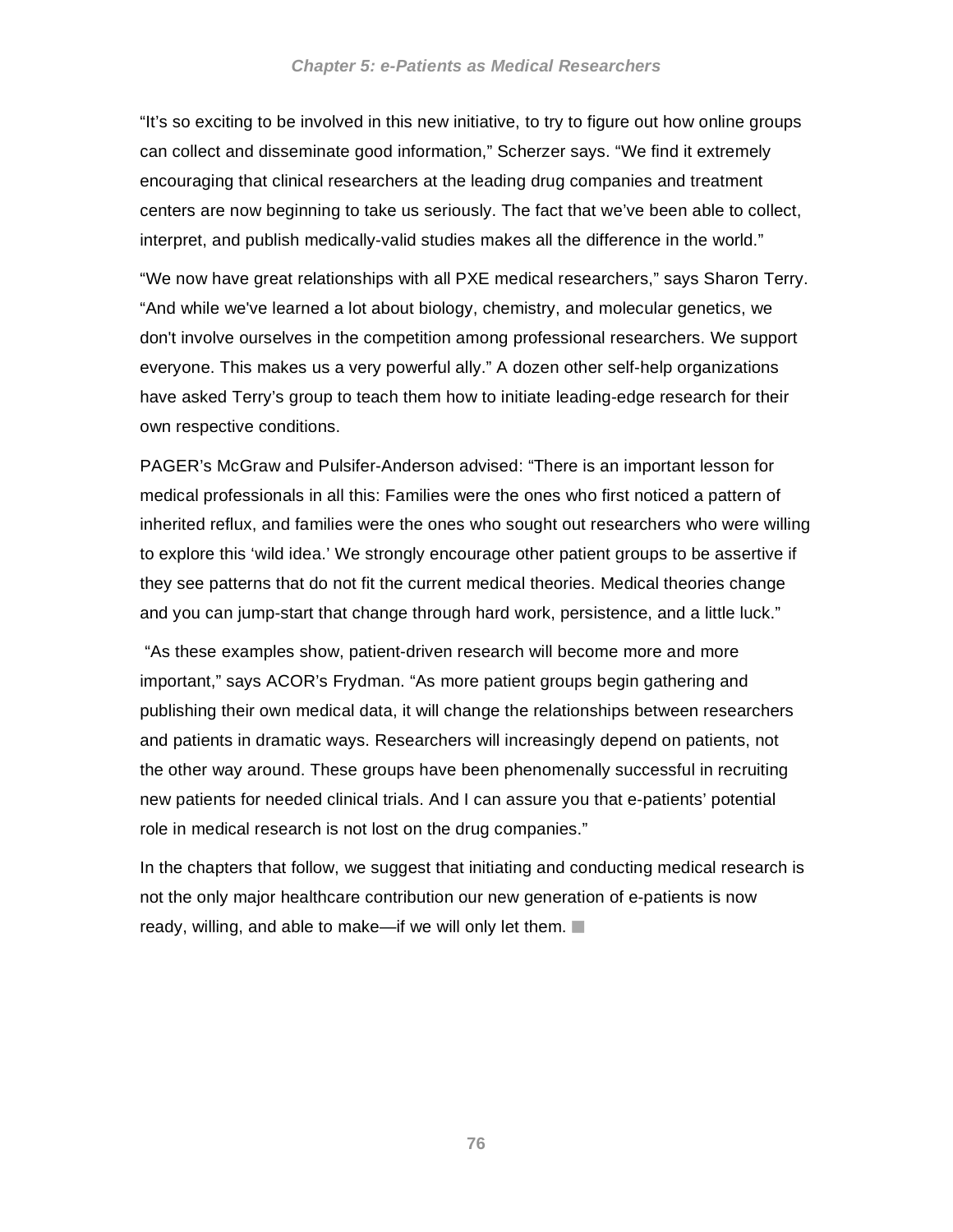<http://www.wired.com/wired/archive/9.09/disease.html> (Aug. 6, 2004). Solovitch won the 2002 American Society of Journalists and Authors Outstanding Article of the Year Award for Reporting on a Significant Topic for this article. It is also available from Solovitch's Web site at <http://www.sarasolo.com/wm1.html> (Accessed on Aug. 6, 2004). This chapter has drawn heavily on Solovitch's pioneering reporting.

Parts of this chapter were adapted from Tom Ferguson, "e-Patients as Medical Researchers," *The Ferguson Report*, no. 9, Sep. 2002, <http://www.fergusonreport.com/articles/fr00903.htm> (Accessed on Aug. 6, 2004).

1 Amy Dockser Marcus, "Medical Student Takes On A Rare Disease–His Own," *The Wall Street Journal Online*, Apr. 1, 2004.

<http://online.wsj.com/article/0,,SB108077194020270691-email,00.html> (Accessed on Aug. 6, 2004).

 $2$  Bounce for Life, <www.bounceforlife.org> (Accessed on May 28, 2004). Not active as of Feb. 18, 2007.

<sup>3</sup> Marcus, op. cit.

 $<sup>4</sup>$  ibid.</sup>

<sup>5</sup> Bounce for Life, <www.bounceforlife.org/bfl/andy.html> (Accessed on Aug. 10, 2004).

<sup>6</sup> Marcus, op.cit.

7 Tom Ferguson, "e-Patients as Medical Researchers," *The Ferguson Report*, 9 (Sep. 2002). <http://www.fergusonreport.com/articles/fr00903.htm> (Accessed on Aug. 6, 2004).

<sup>8</sup> Ferguson, op. cit.

<sup>9</sup> The Leiomyosarcoma Online Support Group, <http://listserv.acor.org/archives/l-msarcoma.html> (Accessed on Aug. 6, 2004).

 $10$  Life Raft Group Newsletter, <http://www.liferaftgroup.org> (Accessed on Aug. 6, 2004).

<sup>11</sup> http://www.liferaftgroup.org/

 $12$  Fen Ze Hu, et al., "Mapping of a Gene for Severe Pediatric Gastroesophageal Reflux to Chromosome 13q14," *Journal of the American Medical Association* 284 (2000): 325- 34.

<sup>13</sup> Peter Szatmari et al., "Mapping Autism Risk Loci Using Genetic Linkage and Chromosomal Rearrangements," *Nature Genetics*, 39 (2007). Published Online, Feb. 18, 2007. doi:10.1038/ng1985.

 $\overline{a}$ Author's Note—The original, and still in many ways, definitive article on e-patients as researchers is "The Citizen Scientists," by Reviewer Sara Solovitch, which originally appeared in *Wired* magazine in Sep. 2001 (issue 9.09),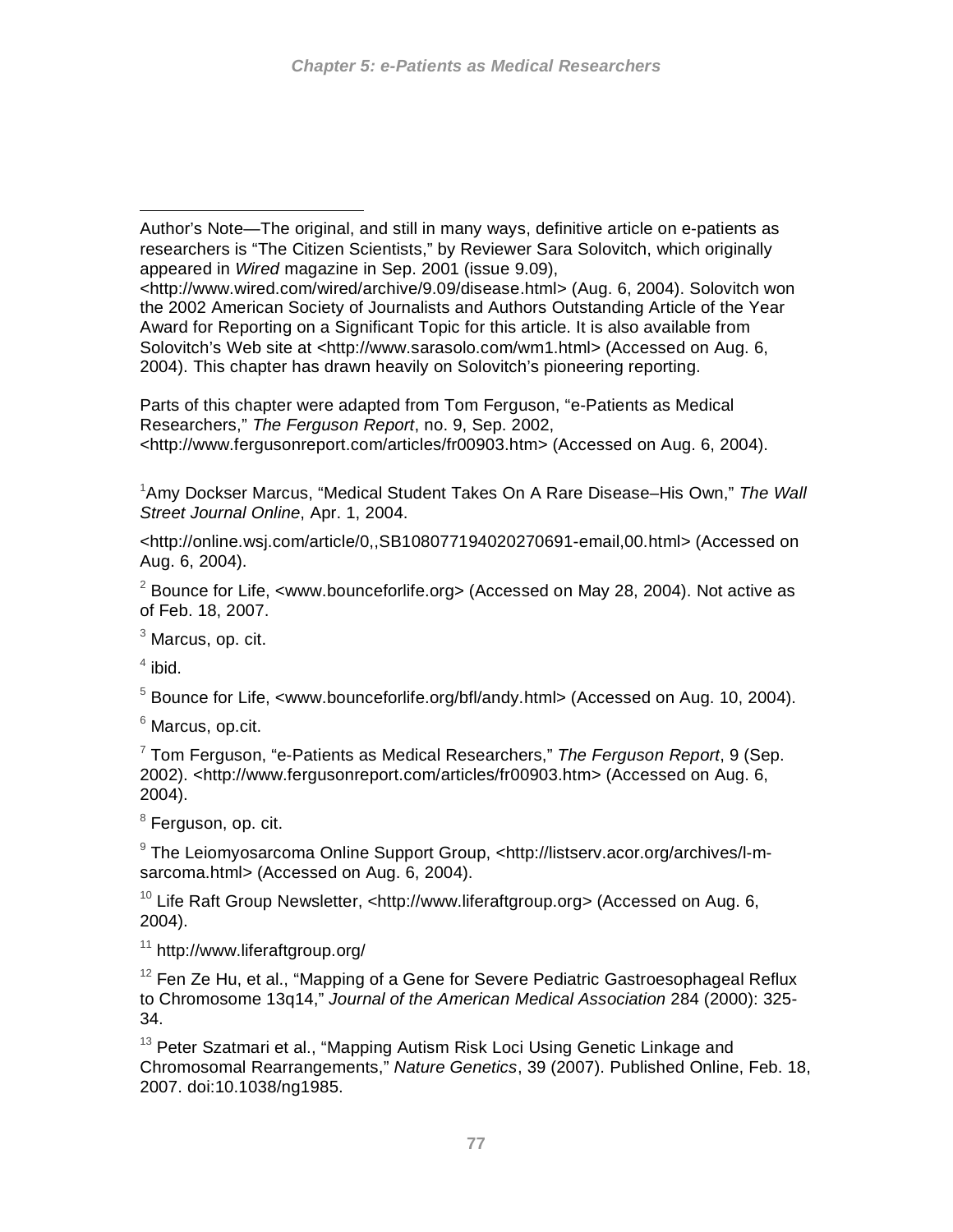<sup>14</sup> NIMH Press Release, 18-Feb-2007.

 $\overline{a}$ 

15 Sharon F. Terry, "Learning Genetics," *Health Affairs*, 22 (2003): 166-171. <http://content.healthaffairs.org/cgi/content/full/22/5/166> (Accessed on Sept 2, 2004)

 $15$  The Genetic Alliance (http://www.geneticalliance.org) is the world's largest coalition of genetic advocacy organizations, including more than 600 advocacy groups, community groups, health professionals, researchers, hospitals and clinics. Founded in 1986, it is a 501(c)(3) organization that provides technical resources and support to lay advocacy organizations and serves as a collective voice in matters of policy, research, education and advocacy. Inquiries are welcome at 202-966-5557.

15 Elizabeth Pennisi, "Patients Help Track Down Disease Gene," *Science* 288 (2000): 1565-7. <http://www.sciencemag.org/cgi/content/short/288/5471/1565>( Accessed on Sept 2, 2004)

 $16$  Terry, op. cit. Also see: Sharon F. Terry et al., "Advocacy Groups as Research Organizations: the PXE International Example," *Nature Reviews. Genetics* 8 (2007): 157-64.

<sup>17</sup> Eliot Marshall, "Patient Advocate Named Co-Inventor On Patent for the PXE Disease Gene," *Science* 305 (2004): 1226.

<http://www.sciencemag.org/cgi/content/full/305/5688/1226a> (Accessed on Sept 2, 2004)

<sup>18</sup> <http://www.geneticalliance.org/ws\_display.asp?filter=bio.terry> (Accessed on Mar 19, 2007)

<sup>19</sup> Terry, Health Affairs, 2003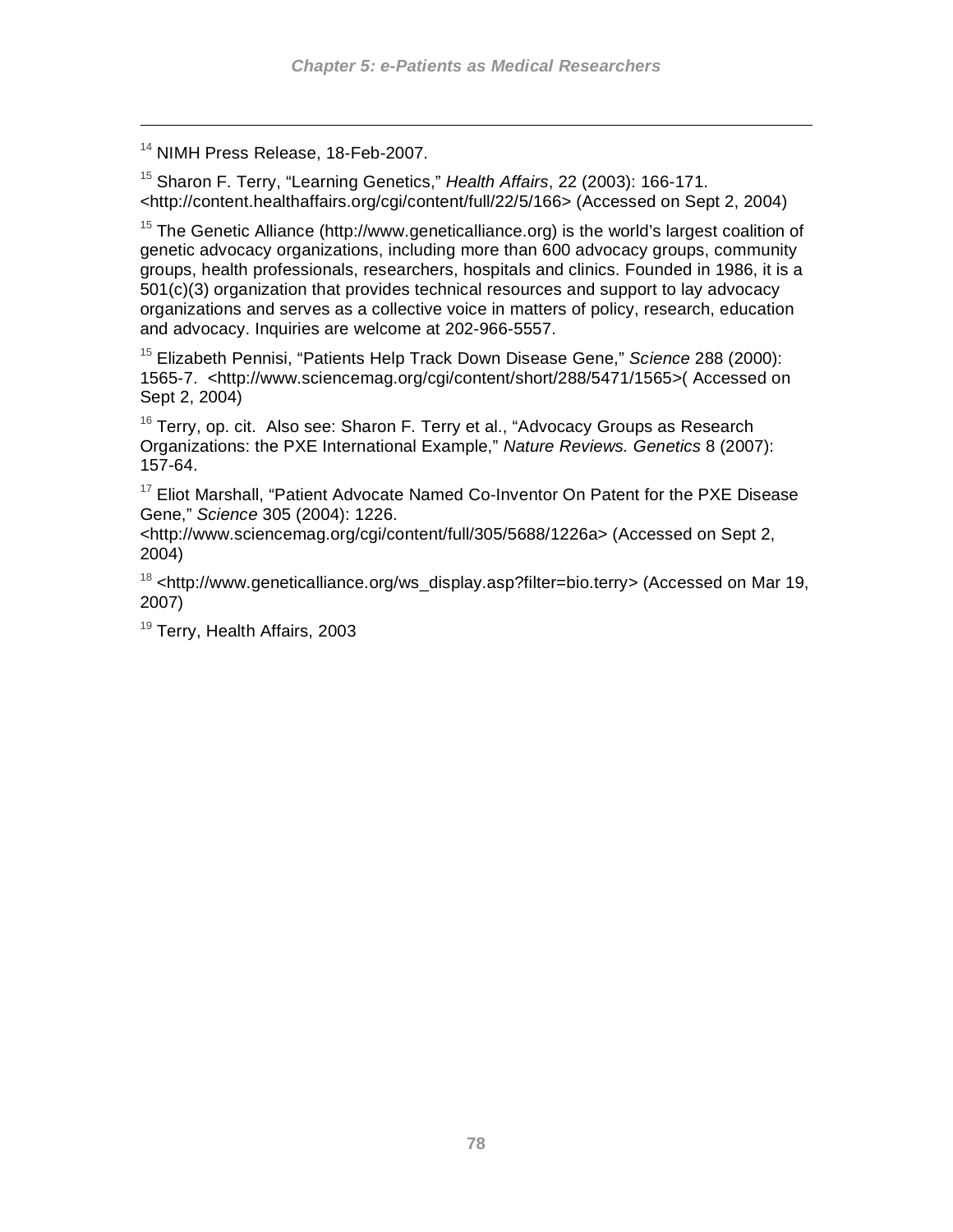*Medical knowledge is a social process: The conversations that occur around artifactual data are always more important than the data themselves. —John Lester*

# **CHAPTER SIX Learning from e-Patients**

e-Patients can take many different routes to empowerment. Some join an online support group or read about their condition through extensive online searches. Others consult resources such as Medline to learn about the latest research and treatments for their health concern. But some e-patients discover that current online resources don't meet their needs. Often working in partnership with innovative health professionals, they strike out on their own looking for a resource, technology or modality of care that meets their particular needs.

Three examples of this type of innovation are discussed in this chapter. We consider the implication of Braintalk, the online patient information and support community for neurological concerns described in Chapter 4. The second example looks at how epatients drove the creation of online mental health services, or e-therapy. The third example describes the growing practice of a concierge practice model of medicine, where e-patients become true partners in their health care choices with doctors who limit their practice to such patients. These examples show how  $21<sup>st</sup>$  century medicine can learn new approaches from e-patients.

## **What Happens When e-Patients Take the Lead?**

The resourcefulness and creativity of BrainTalk's members continue to astound its developers. After establishing the online resource, Lester and his colleagues noticed that BrainTalk patients had created a new chat room called Club Avonex. "It was developed by a group of Multiple Sclerosis (MS) patients who were giving themselves home injections of a MS drug called Avonex," Lester recalls. *"*Most found the self-injection process extremely stressful. So, even though they lived in many different time zones, they all logged on to the Club Avonex chat room at the same time so they could inject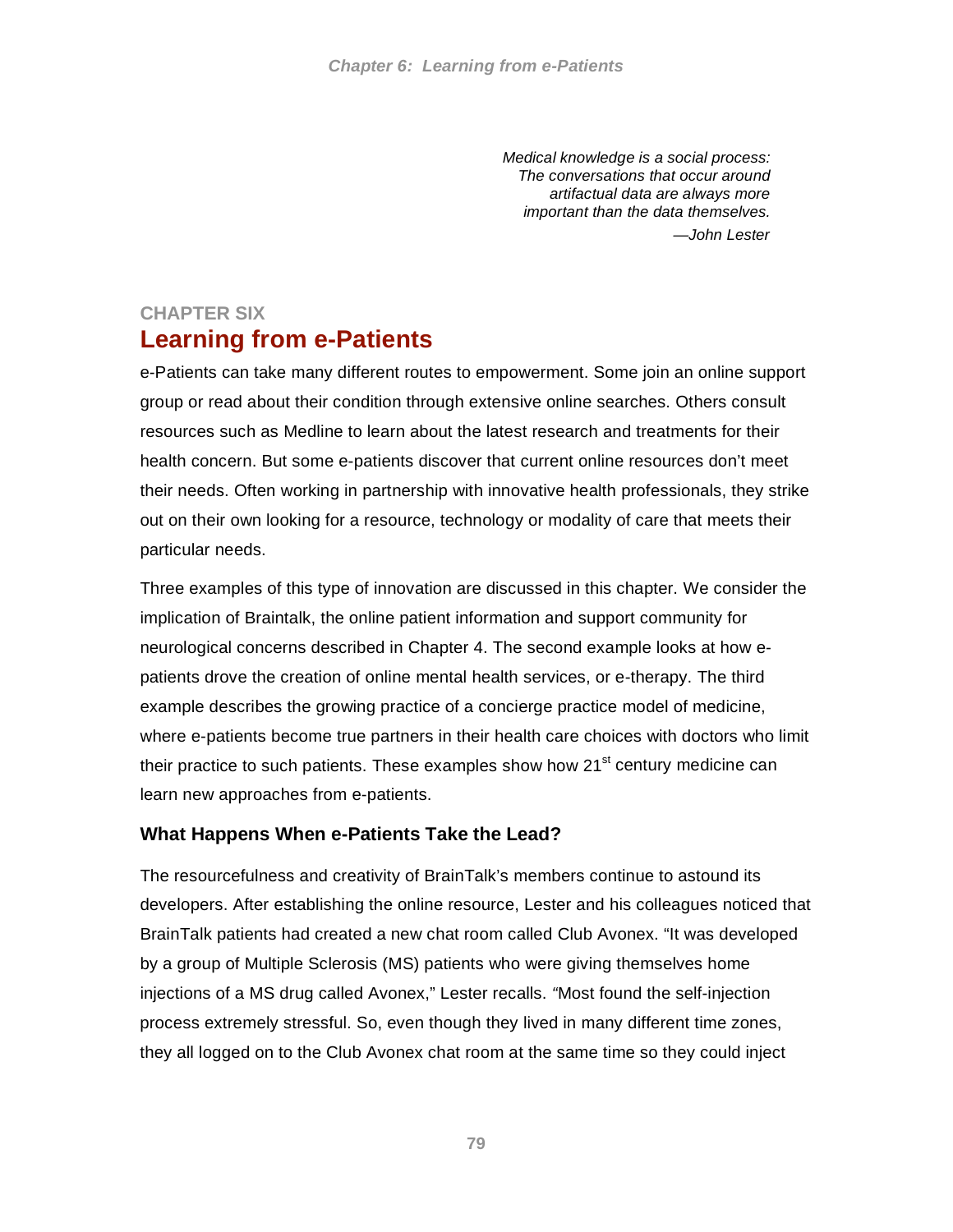themselves simultaneously. This made it possible for participants to offer each other real-time guidance and support—before, during, and after the injection."1

But as the community has grown, it has also faced its own share of challenges. "A recent hardware malfunction taught us a number of lessons about resources like Braintalk," says Hoch. "First, if there were ever any doubts about how important the resource is to its users, shutting it down unexpectedly quickly removes those doubts. E-mails from concerned users about the fate of Braintalk started within minutes of it going offline. Extensive user networks rapidly involved, began talking to each other and pooling resources and contacts, to learn more about what was going on and how they could help. Frankly, such hardware failures are inevitable, but this one taught us how critical it is to immediately create a status page informing visitors about the fate of the site and repairs."

"The second lesson is that a resource this important to a large community cannot be based on the efforts of a single individual," Hoch continued. "Unfortunately, in many cases very large communities are indeed dependent on an individual or small group of individuals. I suspect we are in a transitional time for such communities and many of them are moving to commercially hosted solutions where backups, redundancy and hardware resources are easy to arrange. But there are trade-offs in cost, privacy, and direct control. In our case, the technical management of Braintalk rests completely in one person's domain. It is a labor of love, and the community appears to want and encourage this kind of arrangement. On the other hand, those same community members can become pretty irate when there is a hardware failure and apparent breach of the implicit trust between them and their community administrator. Clearly, given how critical the community is to its users, we must build backup systems and ways to recover rapidly from hardware failure."

Having learned about the value and dynamics of online groups through the team's epatient research, Hoch, a neurologist specializing in epilepsy, now routinely invites his patients to participate in a private online support community for epilepsy. And while the patients own and run the online community, Hoch often takes an active part in their discussions. As group members get to know one another and become familiar with each group member's unique neurological conditions, he's working with them to explore more sophisticated forms of co-care—new ways in which clinicians and patients can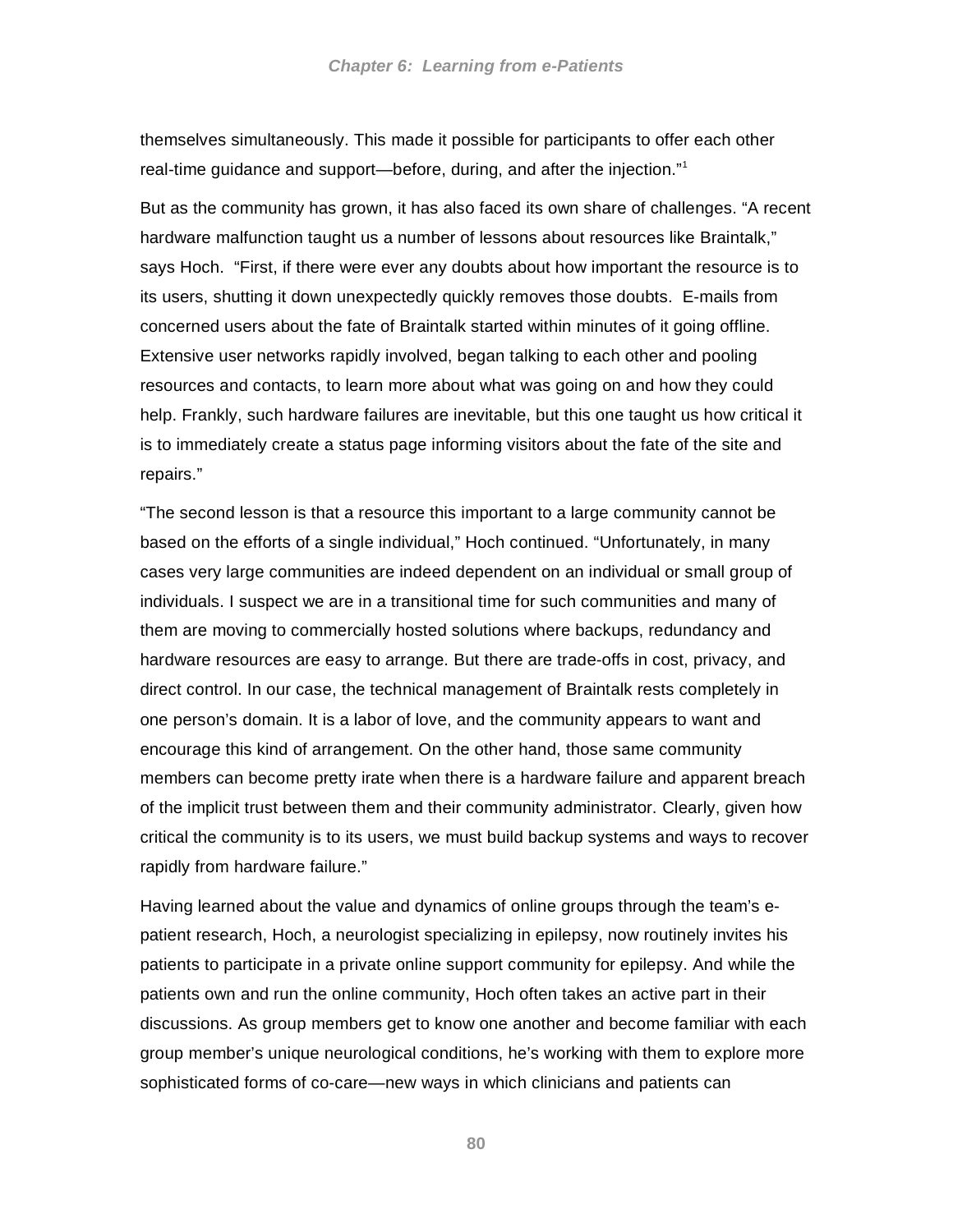collaborate in providing more convenient and sophisticated medical care for group members.

## **Professionals Offering Online Mental Health Help**

By the time she finally went looking for an Internet therapist, Martha Ainsworth, a freelance Web developer and communications consultant, had been leading online support groups for more than a decade. So she knew what valuable help and guidance they can provide.<sup>2</sup> She also knew that such help is not always enough. She had seen a large number of e-group participants admit online to despair and suicidal feelings that they might be embarrassed to acknowledge face-to-face. She wished that all those who found it easier to reveal their innermost thoughts online could have online access to a professional therapist.

When Ainsworth found herself facing her own dark night of the soul, she looked for just such an online therapist.<sup>3</sup> After several hours of searching, she came upon a Web page that began, "Welcome to the Mental Health Cyber-clinic."

**The therapist had written several pages describing the e-therapy helping process. His tone was informal, but professional. I could see that he knew how to communicate in writing; his gentle compassion shone through his words. Best of all, he spoke of forming a relationship… He was winning my trust before he ever knew of my existence…** 

**Our e-mail relationship developed gradually. He set out the ground rules and offered a few gently probing questions to help me start telling my story. I felt an enormous sense of relief. He was caring and willing to help. The anonymity of cyberspace made me feel free to tell him everything. And the ability to direct my own therapy online made me feel tremendously empowered: I didn't need to wait for an appointment—I could proceed according to my own time schedule… Little by little, as my trust deepened, I shared the deeper issues I'd never been able to discuss with anyone. He responded with caring and warmth. Our relationship became a well of caring that to this day has never run dry.** 

**Nine months later, we met in person. But sitting across from him in his therapy office just wasn't the same. He was just as caring, just as warm, and just as insightful. It was I that was different. Because we were face to face, there were some things I simply could not say. I hurried home from that first visit, eager to share all my unspoken thoughts and feelings—by e-mail.<sup>4</sup>**

Ainsworth created a Web site (http://www.metanoia.org) to help other e-patients find qualified e-therapists and work with them effectively. And even though she stopped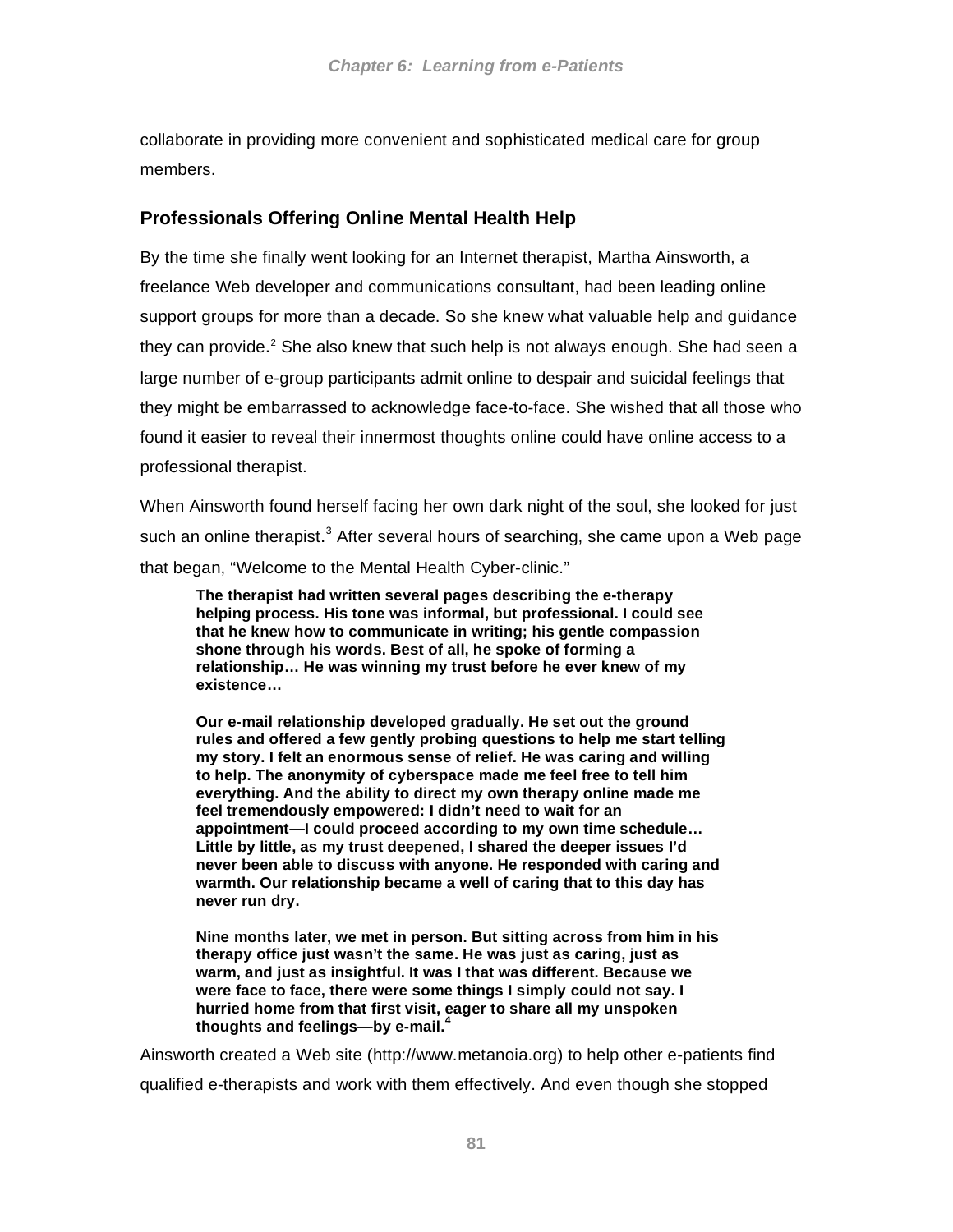updating the site in 2002 (when she became community producer of Beliefnet.com, the Internet's largest multi-faith spirituality Web site), the metanoia.org site is still one of the best resources on the subject. Articles available there include:

- **Talk to a Therapist Online**
- **How to Choose a Competent Counselor**
- **If you are suicidal, read this first**

## **Reaching Those Who Wouldn't Ordinarily Consult with a Professional**

Although online mutual self-help support groups like BrainTalk have been around since the 1980s,<sup>5</sup> online counseling, or "e-therapy," is an invention of the Internet boom years in the mid-1990s. Driven by the increasing popularity of the Internet, people with mental health concerns started seeking out mental health professionals for advice, consultations, and yes, even psychotherapy online.

 "e-Therapy is not just psychotherapy transplanted to an online medium," says White Paper Advisor John Grohol, PhD. "It is something completely new. And for some patients, it appears to be not only more convenient, but also more effective, than conventional psychotherapy." Psychologist Grohol, who founded the pioneering mental health Web site Psych Central (http://www.psychcentral.com) and wrote *The Insider's Guide to Mental Health Resources Online*, coined the term 'e-therapy' in 1993.

"From a public health point of view, e-therapy offers a way to reach millions of patients with psychological and mental health conditions who would be unlikely to seek face-toface therapy," Grohol says. "One in five Americans has a diagnosable psychological problem, yet nearly two-thirds of those affected never seek professional help.<sup>6</sup> Some feel they can't afford it. Some find it too embarrassing to discuss sensitive issues face to face. Others come from cultures in which seeking professional help for mental health problems is considered a sign or weakness or instability. But a new generation of mental health professionals is now learning to use the Internet to extend a helping hand to those who would never darken a therapist's door. And as a result, thousands of e-patients are now finding online mental health services more accessible than ever before."

"Look, e-therapy will never replace traditional face-to-face therapy," says Grohol. "But it can provide people with an introduction to the benefits of the therapeutic relationship and process. It can be a stepping stone to regular therapy for those who feel overwhelmed with the idea of talking to a psychotherapist face-to-face."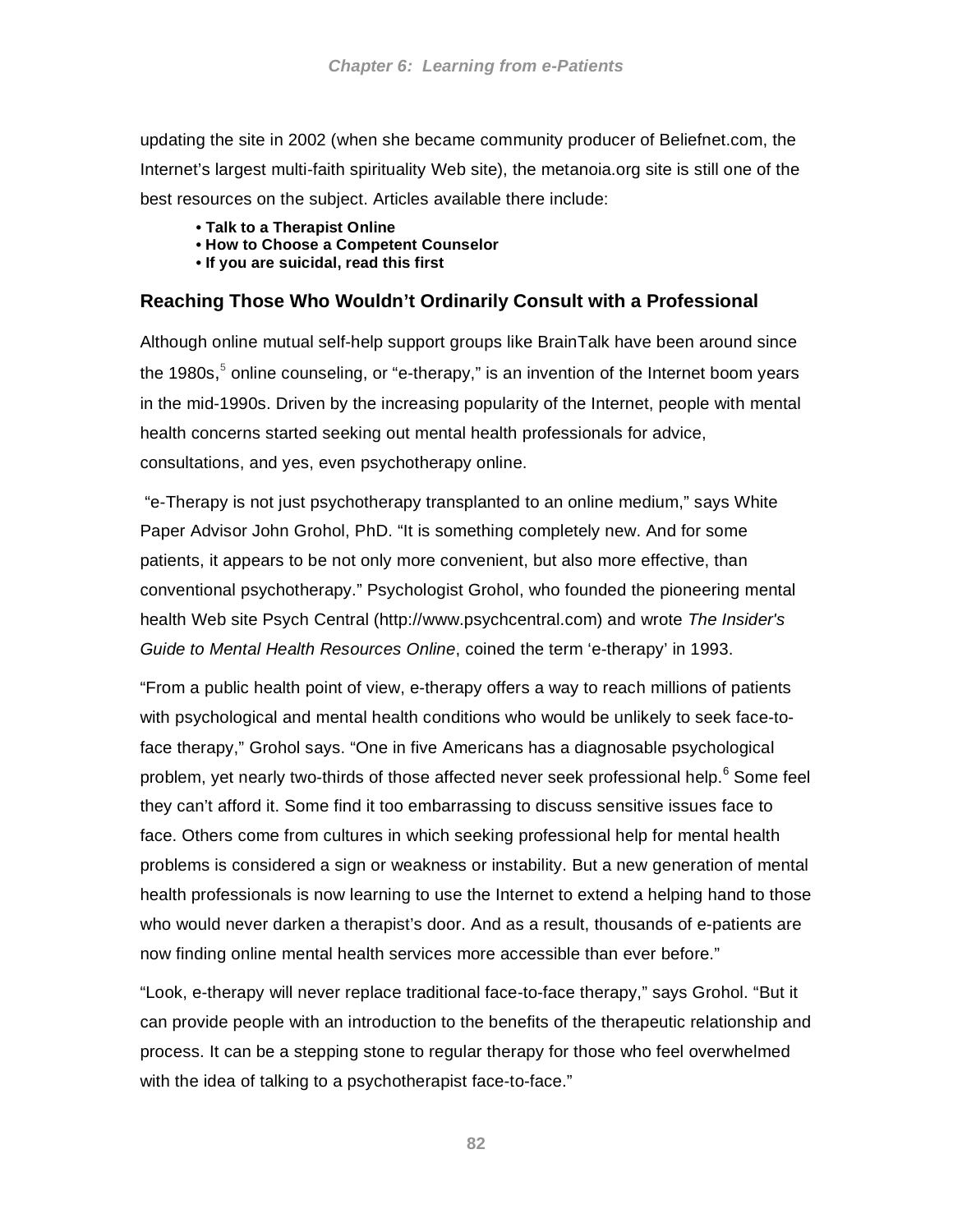The International Society for Mental Health Online, co-founded by Grohol, Ainsworth, and others in 1997, published a white paper in 2000 entitled "Suggested Principles for the Online Provision of Mental Health Services," a set of guidelines for e-therapy (available on their website at www.ismho.org). More information on e-therapy can be found at metanoia.org, and in Grohol's series of essays on "Best Practices in e-Therapy" (http://www.psychcentral.com/best/).

## **Learning what Patients Really Want from Clinicians**

For many years, Harvard's Rushika Fernandopulle has been a tireless champion of healthcare reform. Until recently, he led the Harvard Interfaculty Program for Health Systems Improvement, a group of senior Harvard healthcare experts seeking innovative solutions to the largest, most difficult problems facing healthcare. He and colleague Susan Sered wrote a book in 2005 entitled, *Uninsured: Life and Death in the Land of Opportunity,*<sup>7</sup> which is a scathing exposé of the difficulties and hardships faced by Americans without health insurance. So when Dr. Fernandopulle recently announced that he was leaving his job at Harvard to join two other Boston internists at a retainerbased medical practice in a nearby suburb, some of his medical colleagues didn't know quite what to think.

Retainer-based medicine is a new type of medical practice in which physicians provide a limited number of patients with a specific set of services in exchange for an annual fee. Its detractors sometimes call it "concierge medicine." Critics charge that such practice models are simply a way for greedy doctors to get more pay for less work by offering their services to the rich while ignoring the poor.

Dr. Fernandopulle admits that in a few cases, this may be true. "There are a few retainer-based practices in which physicians limit their practices to 50 wealthy patients that pay \$20,000 apiece for the privilege—and spend most of their time playing golf," he says. "But most clinicians who have established retainer-based practices are simply seeking relief from the soul-numbing responsibilities of caring for too many sick patients in too little time. It's so frustrating to be forced to practice medicine in a situation in which people expect so much of us and we have so little time and attention to give them."

But for some reform-minded clinicians, like Fernandopulle and his colleagues, the retainer-based practice model is the most promising new opportunity for clinical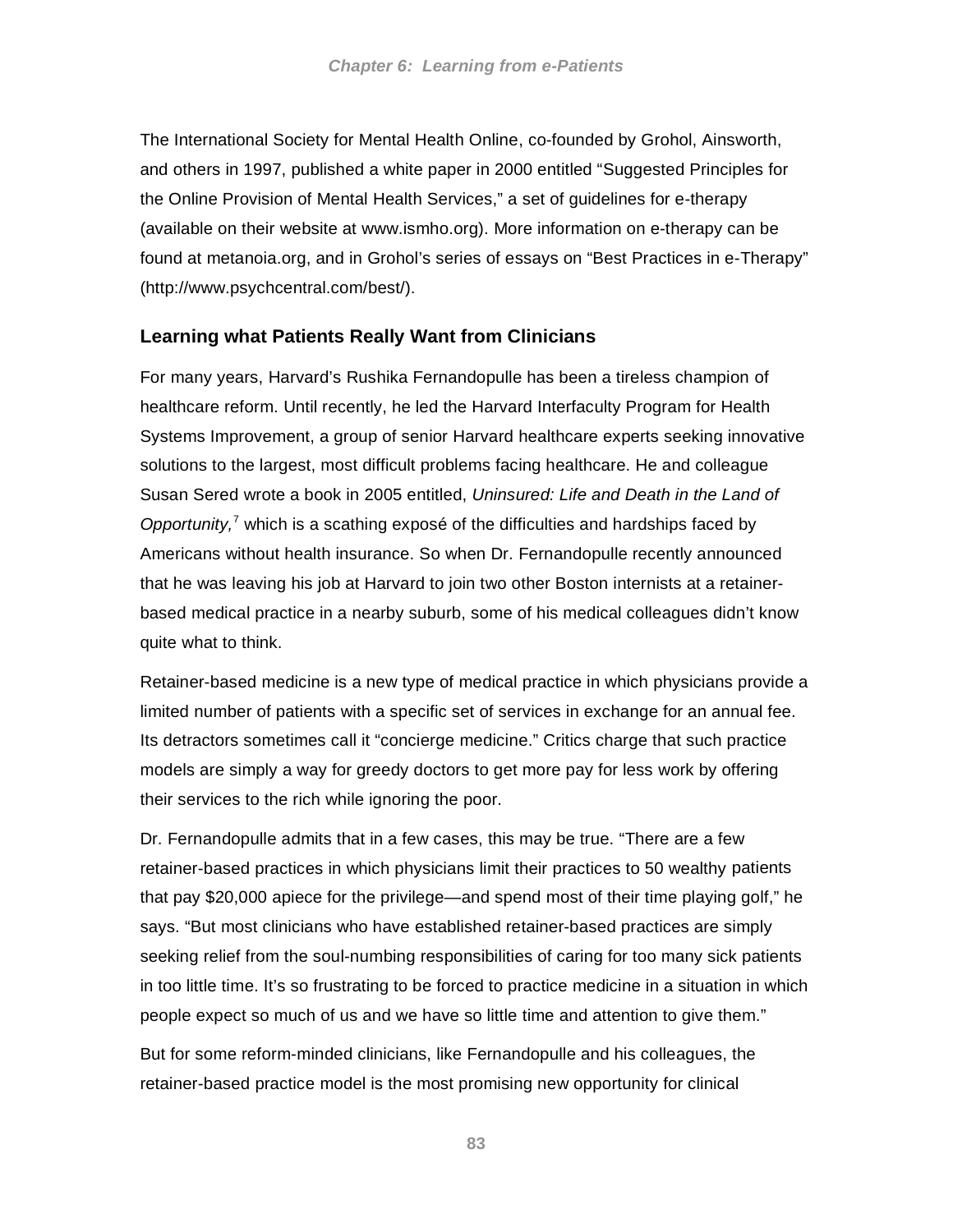innovation in their lifetimes.

"A completely new model of clinical care is needed," Fernandopulle suggests. "Even at a world-class medical center like Boston, it's gotten so bad that most of us take the defects for granted. Patients expect long delays in getting doctor's appointments. They expect to have to wait long hours in our waiting rooms. They expect rushed, time-pressured visits from overworked, distracted clinicians. They expect to be treated rudely by clinic staffers. They expect that it will be difficult or impossible to contact their clinician in a medical emergency.

"In the traditional clinical model, the doctor essentially works for the insurance company, not the patient," Fernandopulle says. "And clinicians can only do what the insurance companies will pay for. If our patients say, 'We want to communicate with you by e-mail,' we doctors have to say, 'Forget it! Your insurance won't pay for that.' If they tell us they want to learn more about their illnesses, it's just too bad. We have 30 more patients waiting. If some innovative clinicians say, 'We want to make electronic medical records available to patients on the Net,' the insurance companies say, 'We won't pay for that either.'"

"The retainer-based model gives us a chance to say, 'Okay... We're really going to change things. We're going to find some exciting new ways for clinicians and patients to work together. We're going to work with our patients to develop new models of empowerment-based, patient-driven care. And if we succeed, the new practice patterns we create could provide a workable business model for widespread healthcare reform."

At the core of Fernandopulle's vision is a radically different clinician-patient partnership in which patients take on a higher degree of responsibility—for their own care and for running the clinic—while clinicians make themselves available to patients in more convenient and supportive ways. This underlying philosophy can be seen in the invitation he and his colleagues offered to prospective clients on their Web site when it was first launched:<sup>8</sup>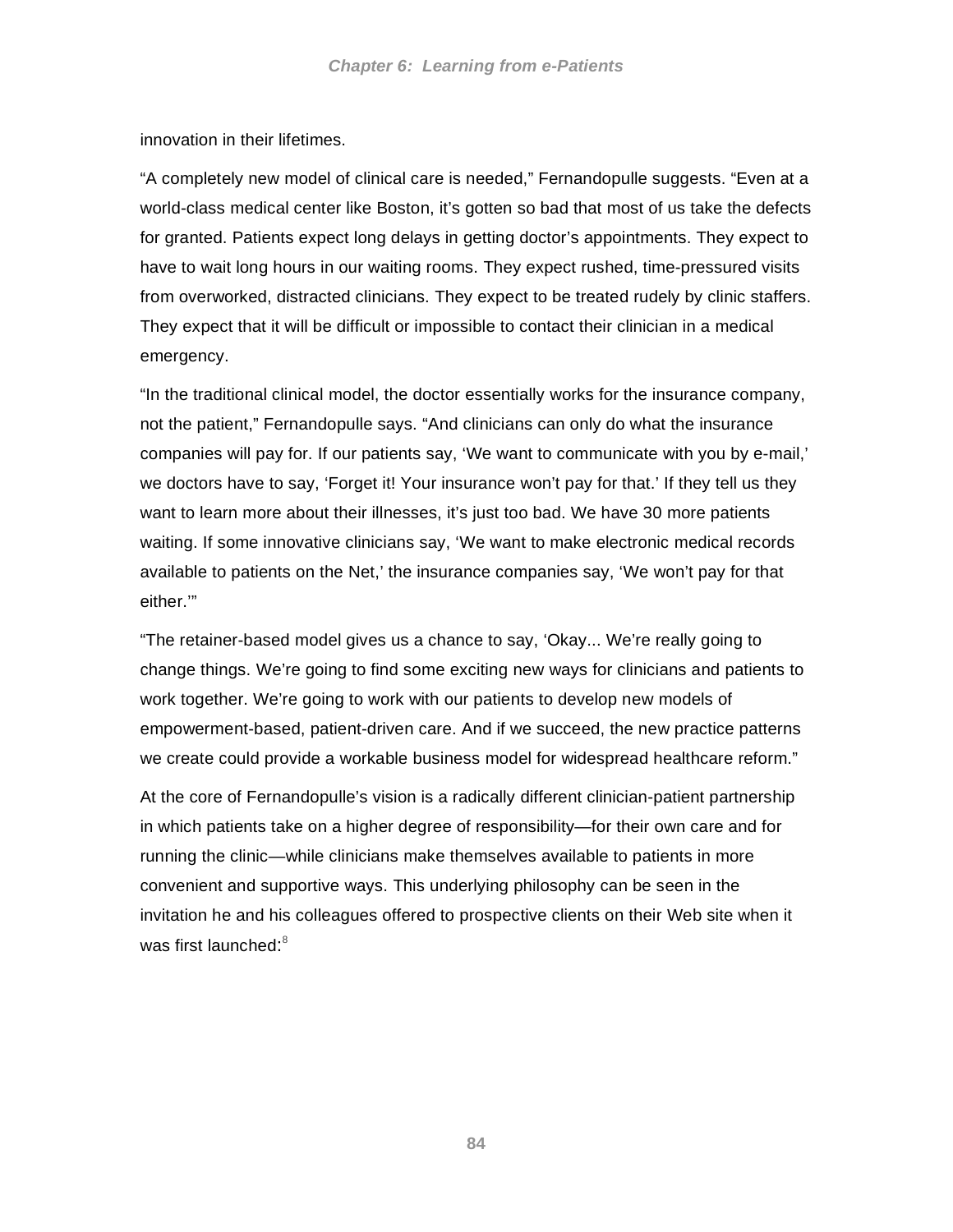#### **What if...**

- **You could get questions answered, by phone or by e-mail, without necessarily having to go to the doctor's office?**
- **You could always see your doctor right away, whenever you needed to, for as long as you needed to?**
- **You never had to wait in a doctor's waiting room again?**
- **You never had to go to the emergency room again, except for a real emergency?**
- **Your whole experience of dealing with your clinical team was so much better than it used to be that you actually looked forward to the interaction?**

Fernandopulle and his colleague Pranav Kothari developed their new practice model during a two-year research project, sponsored by the Harvard Interfaculty Program for Health Systems Improvement, in which they traveled around the country visiting the most innovative clinics they could find. In the end, they adopted the membership-based model because the insurance companies refused to pay for a number of things they considered vital:

- **Being available to patients by e-mail and cell phone on a 24/7 basis.**
- **Giving patients access to their medical records via the Internet.**
- **Offering newly diagnosed patients crash courses on their disorders.**
- **Training and supporting patients to practice selfmanaged care.**
- **Checking clinical practices against recommended medical guidelines.**
- **Asking patients to critique their services and to suggest better ways to meet their needs.**
- **Involving patients in the governance of our clinic.**
- **Providing online support communities for patients.**

"In the traditional clinical practice, the insurance company comes first, the provider institution comes second, physicians come third, nonphysician staffers come fourth, and the patient comes last," Fernandopulle says. "How else can you explain the difficult time patients have getting an appointment or getting through to their doctor in an emergency? How else can you explain the excessive waiting times, the inadequate length of clinical visits, clinicians who see 40 or 50 patients in a day, and the many petty humiliations the average patient must endure?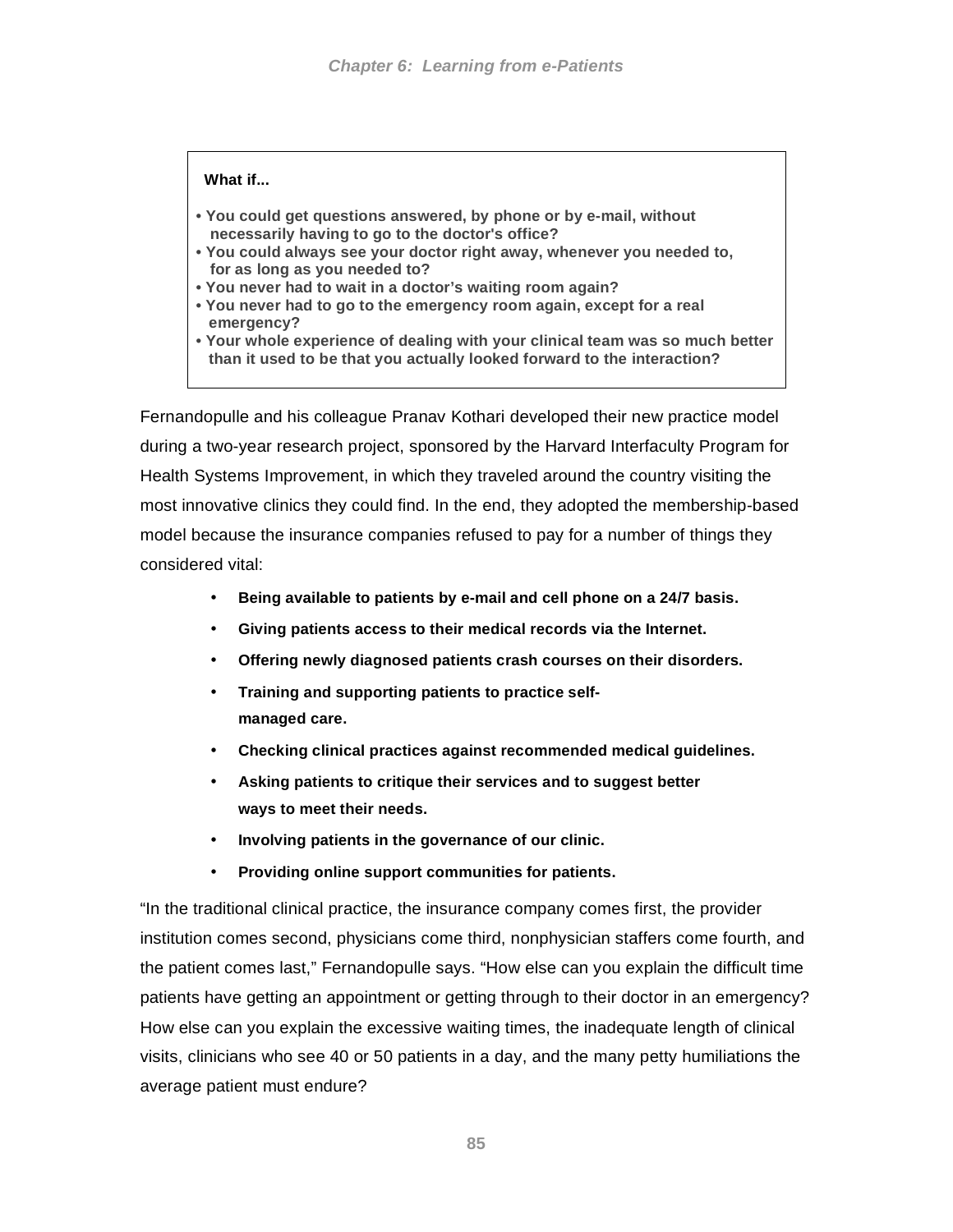"Why do we treat without teaching, prescribe without explaining, issue 'doctor's orders' without discussing the full range of possible alternatives, and provide care without routinely providing patients with copies of their records? Why do we make patients come to the clinic for information we could give them by phone or e-mail? Why don't we allow patients to provide their own care—or to provide care for others?

"The traditional practice sees patients as the passive recipients of professional services. But our practice sees patients as the central players in the whole healthcare process. They initiate most interactions by e-mail or phone and we help them deal with their medical concerns at their convenience. We'll see you right away, whenever you need us. If you find yourself facing a new medical condition, we'll introduce you to expert patients with the same disorder. We'll invite you to join an online support group where doctors and patients work together to provide care for everyone. And if there's a medical procedure you'll be needing regularly, we'll teach you—or a family member—how to do it.

"Our underlying strategy is to approach the problem from both ends," Fernandopulle says. "We'll do all we can to help members stay healthy. If they become ill, we'll help them become expert patients. And we'll provide them with the training and support they need to provide most of their own medical care themselves. This will free us up to spend more time with the patients who really do need to see us."

Fernandopulle and Kothari aren't practicing in this new way just to reduce healthcare costs, he insists. "We're trying to find a more sustainable and sensible way to practice medicine in the age of e-patients. But we suspect that in the long run, this new empowerment-based, patient-driven model will be less expensive than the old doctorcentered approach. We're hoping to inspire insurance companies to pay for aspects of this new model that they currently refuse to support."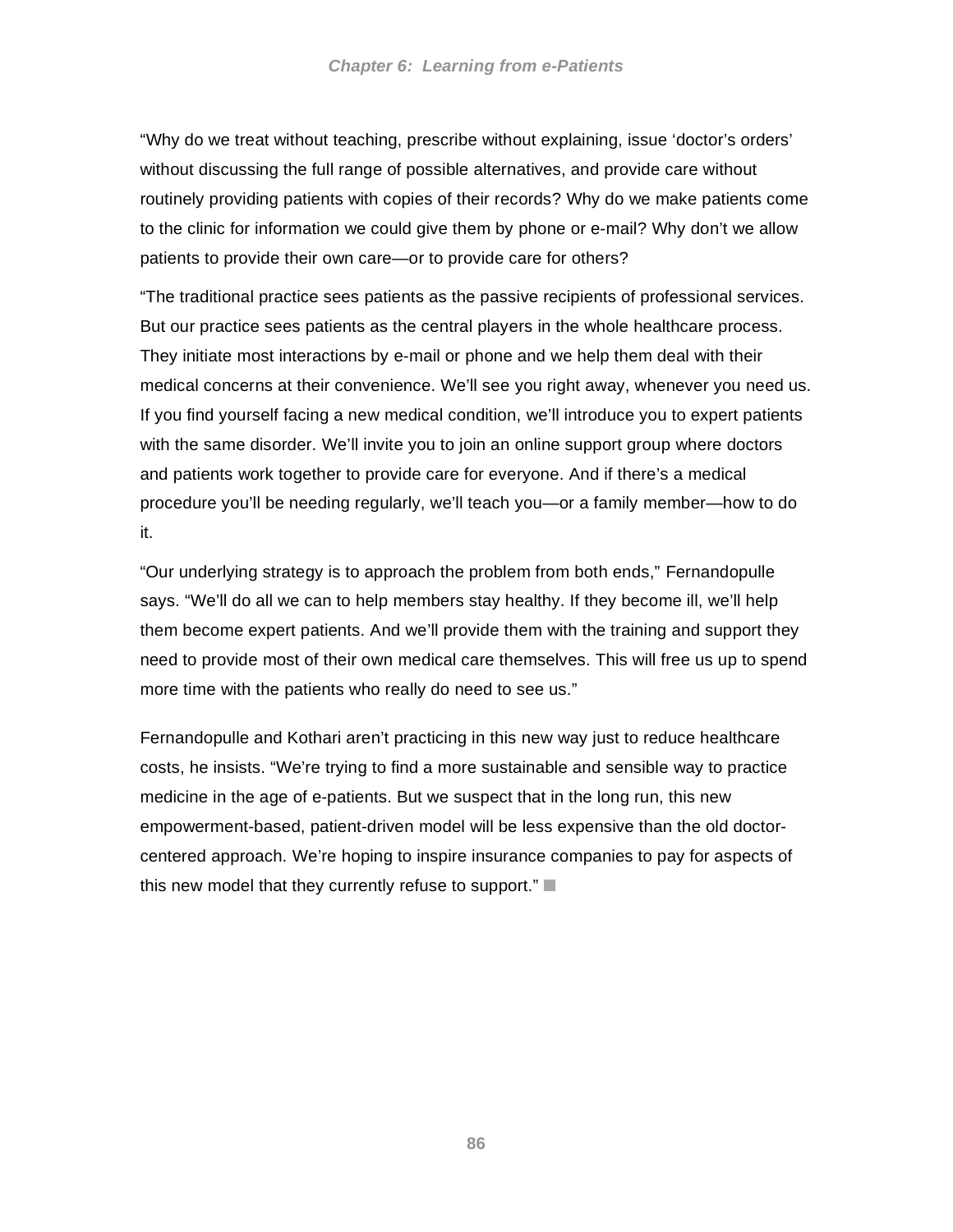$\overline{a}$ 

4 John Grohol, *The Insider's Guide to Mental Health Resources Online*, (New York: Guilford Press, 2003).

5 John Grohol, "Online Counseling: A Historical Perspective," in *Online Counseling: A Handbook for Mental Health Professionals*, Eds., Ron Kraus, Jason S. Zack and George Stricker, (New York: Elsevier, 2004).

<sup>6</sup> *Mental Health: A Report of the Surgeon General,* Washington, D.C.: Department of Health and Human Services, 1999.

<http://www.surgeongeneral.gov/library/mentalhealth/home.html> (Dec. 2, 2006).

7 Susan Sered and Rushika Fernandopulle, *Uninsured: Life and Death in the Land of Opportunity*, (Berkeley: University of California Press, 2005).

<sup>8</sup> Renaissance Health, "What If…", 2004, <www.renhealth.net> (Dec. 2, 2006).

<sup>&</sup>lt;sup>1</sup> Tom Ferguson, "Medical Knowledge as a Social Process: An Interview with John Lester," *The Ferguson Report*, no. 9, Sep. 2002.

<sup>&</sup>lt;http://www.fergusonreport.com/articles/fr00902.htm> (Dec. 2, 2006).

<sup>2</sup> Martha Ainsworth, "An e-Patient's Story." *Metanoia*, 2001, <http://www.metanoia.org/martha/writing/epatient.htm> (Dec. 2, 2006).

 $^3$  Ainsworth, 2001.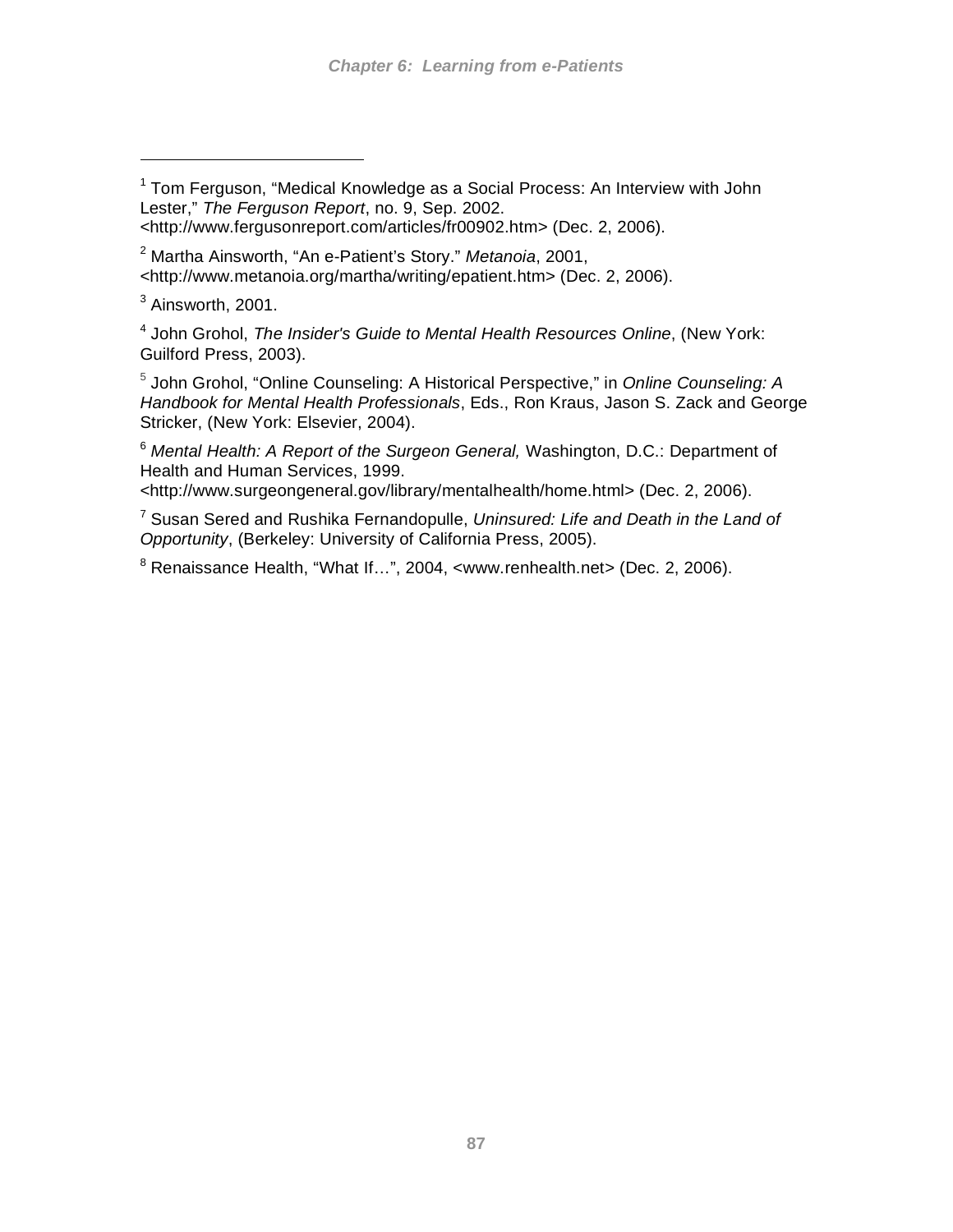*We must redefine the patient's role to emphasize autonomy, emancipation and self-reliance instead of passivity and dependence. —Angela Coulter*

## **CHAPTER SEVEN**

# **The Autonomous Patient and the Reconfiguration of Medical Knowledge**

Lay citizens have always been an important, though often unacknowledged, component of the healthcare workforce. When 518 individuals of all ages were asked to keep a fourweek health diary in a 1995 study, only 22 percent of the 500 illness episodes they reported were ever discussed with a clinician. $^1$  They were managed as follows:

| No treatment needed             | 24 percent |
|---------------------------------|------------|
| Self-care only                  | 54 percent |
| Self-care and professional care | 17 percent |
| <b>Professional care only</b>   | 5 percent  |

Other studies have reached the same conclusion: three out of four illness episodes are managed without professional help.<sup>2</sup> And nineteen out of twenty illness episodes are either partly or completely self-managed.

Yet patients of earlier generations could do only so much. While they frequently took care of minor illnesses on their own, when faced with a more serious or troubling medical concern, they had only one option: to put themselves in the hands of a medical professional. The clinician they chose would take a history, perform a physical exam, order any necessary tests, and would then explain what the problem was and what the patient must do about it. The clinician might pause on the way out, one hand on the exam room door, to ask, "Any questions?"

Patients of earlier generations often treated their doctors as if the doctors knew everything but would be upset if the patients dared ask questions. They would never question the advice or treatment that was suggested to them. Armed with information gathered from the Internet, today's e-patients have an opportunity to acquire a more sophisticated and realistic understanding of their illness and thus are much better equipped to question or interact with their clinicians. Today's e-patients can also assess a clinician's abilities and limitations more accurately. They know, for instance, that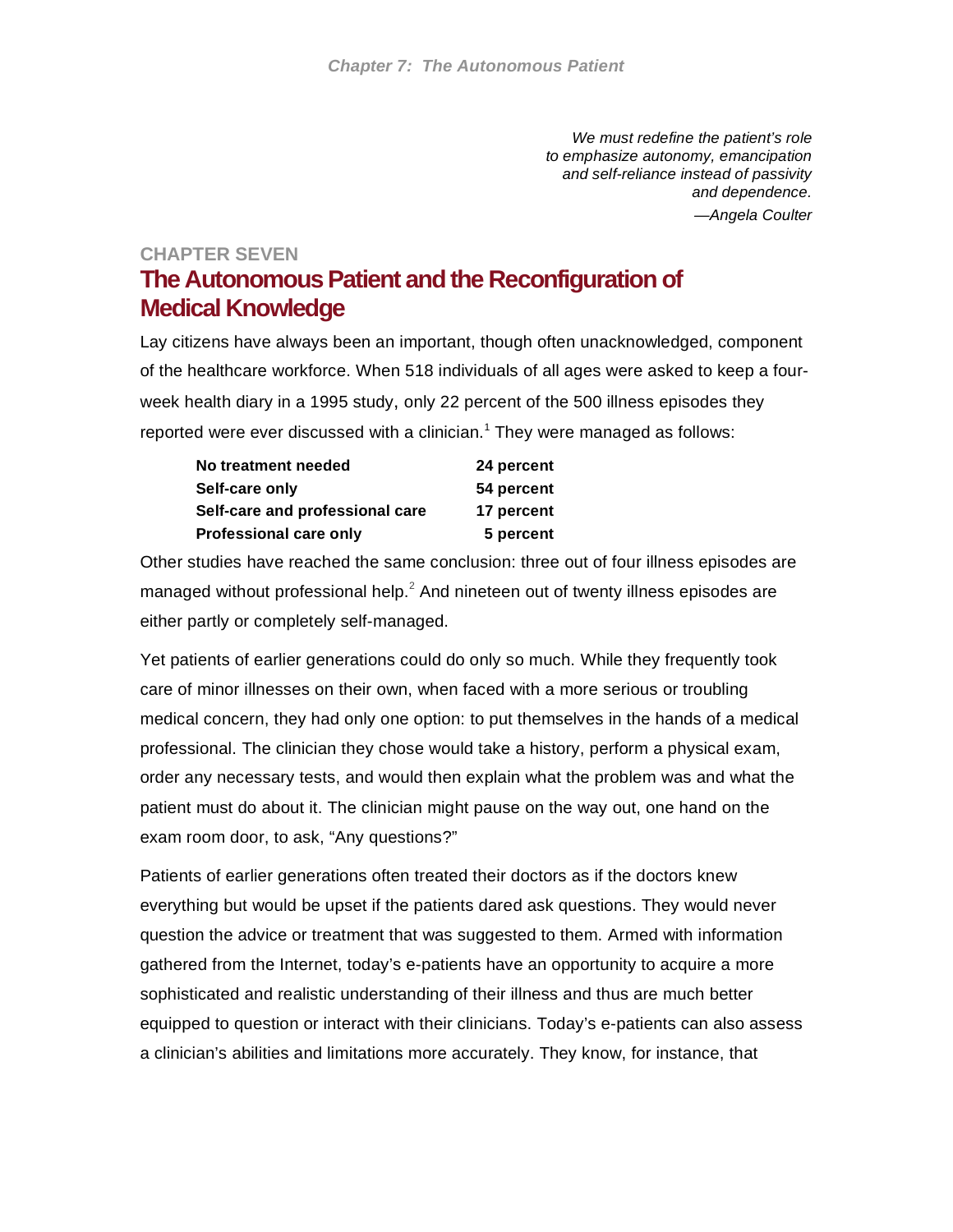clinicians cannot always be up-to-date on the latest treatments for all diseases. They also know that, if necessary, they can get a second opinion from an online patienthelper, an online support group, or a virtual medical professional. By contrast, patients of earlier generations had little choice but to accept whatever advice or care their clinician offered.

Today's e-patients have more choices and are more confident about exercising them. When offered sub-optimal treatments, they may reject them and go elsewhere. Or they may attempt to educate their clinicians about the current state-of-the-art treatments and try to convince them to upgrade their services. In some cases, an e-patient may discover a top specialist for her specific condition, and make periodic trips to consult with him to make crucial treatment decisions, while using her local provider for medical support.

e-Patients have thus become important healthcare resources in their own right, and they have done so despite their lack of formal medical education, training, or support. Legal and cultural barriers make it difficult for them to obtain the drugs, tools, and tests they need. All too frequently, their clinicians' paternalistic or frankly antagonistic attitudes toward e-patient behaviors pose another obstacle. In spite of their increasing abilities and their desire to serve as a healthcare resource, a complex array of medical, cultural, and legal limitations remain in place and serve to discourage today's e-patients from autonomy and independence from their medical professionals.

## **The Changing Medical Paradigm**

One of the earliest and most perceptive professional observers of the e-patient phenomena was Michael Hardey, a medical sociologist at the University of Southampton.<sup>3</sup> Hardey was one of the first health professionals to describe the "rich network of personal home pages developed by patients," which now serve as "a powerful new global Internet referral network."4 Hardey was also the first professional commentator to identify two revolutionary aspects of the e-patient's emerging role:

• **In the judgment of those who really count—e-patients themselves—the most useful online information and guidance available on a given medical topic often comes from online patients (e.g., patient webmasters and e-patient groups) rather than medical professionals.**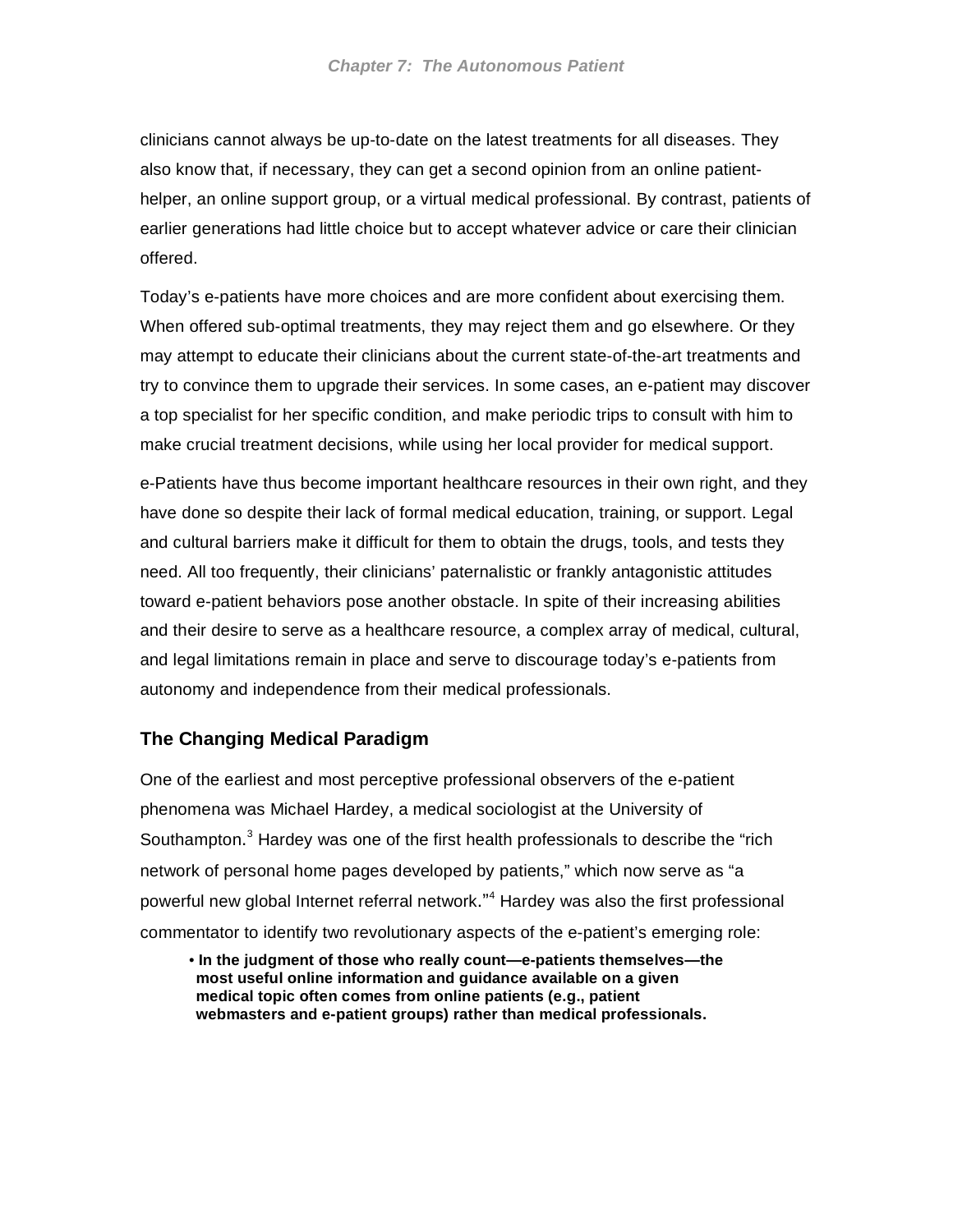#### **• It is these e-patients themselves—and not their clinicians—who choose the online resources they prefer. And it is they who decide when and how to use them.**

Hardey goes on to describe the many ways in which e-patients have become significant providers of health information, advice, and care. <sup>5</sup> And he identifies the pivotal underlying trend behind the contemporary e-patient revolution: A fundamental *reconfiguration of medical knowledge and expertise*, brought about by the Internet, is transforming the roles of patients and clinicians alike. Many e-patients, under certain circumstances, may have more knowledge about, or a more sophisticated understanding of, some aspects of their disease than their clinicians:<sup>6</sup>

**• [My physician] was not aware of Keppra [a recently introduced anti-epileptic drug] until I told him I had heard of it being very helpful while reading online forums. He decided to read up on it and later prescribed it for me.** 

**• Doctors do not have time to remain current… about every disorder, so I give [my doctor] the cutting edge information on [Asperger Syndrome and migraines] so that I can benefit from new thoughts and therapies… [My doctor] is glad I do that.** 

**• [My physician] was not aware of magnetoencephalography (MEG) being used in cases of epilepsy surgery. I provided the information, and he did contact the researcher and arrange for my child to go to Utah for testing. [This] provided… information no other test had and my son was approved for brain surgery.** 

**• I had to ask my doctor if it was possible that I have hemochromatosis. He nearly fell off his chair and said, "YES! I will order tests." My son found the information on the Internet… The doctor called two days later to say, "Yes, you were right…."** 

Yet many other e-patients report that their clinicians have been less than enthusiastic about their use of online health resources, their new expectation of increased autonomy, and their desire for collaborative partnerships with their providers.

## **Who's In Charge Here, Anyway?**

Long ago, in the U.S. healthcare system in the middle of the 20th century, medical information was the exclusive intellectual property of clinicians. Mid-century medical professionals thought of this hegemony over medical knowledge as their God-given right and considered it an inherent characteristic of healthcare. But it now appears that this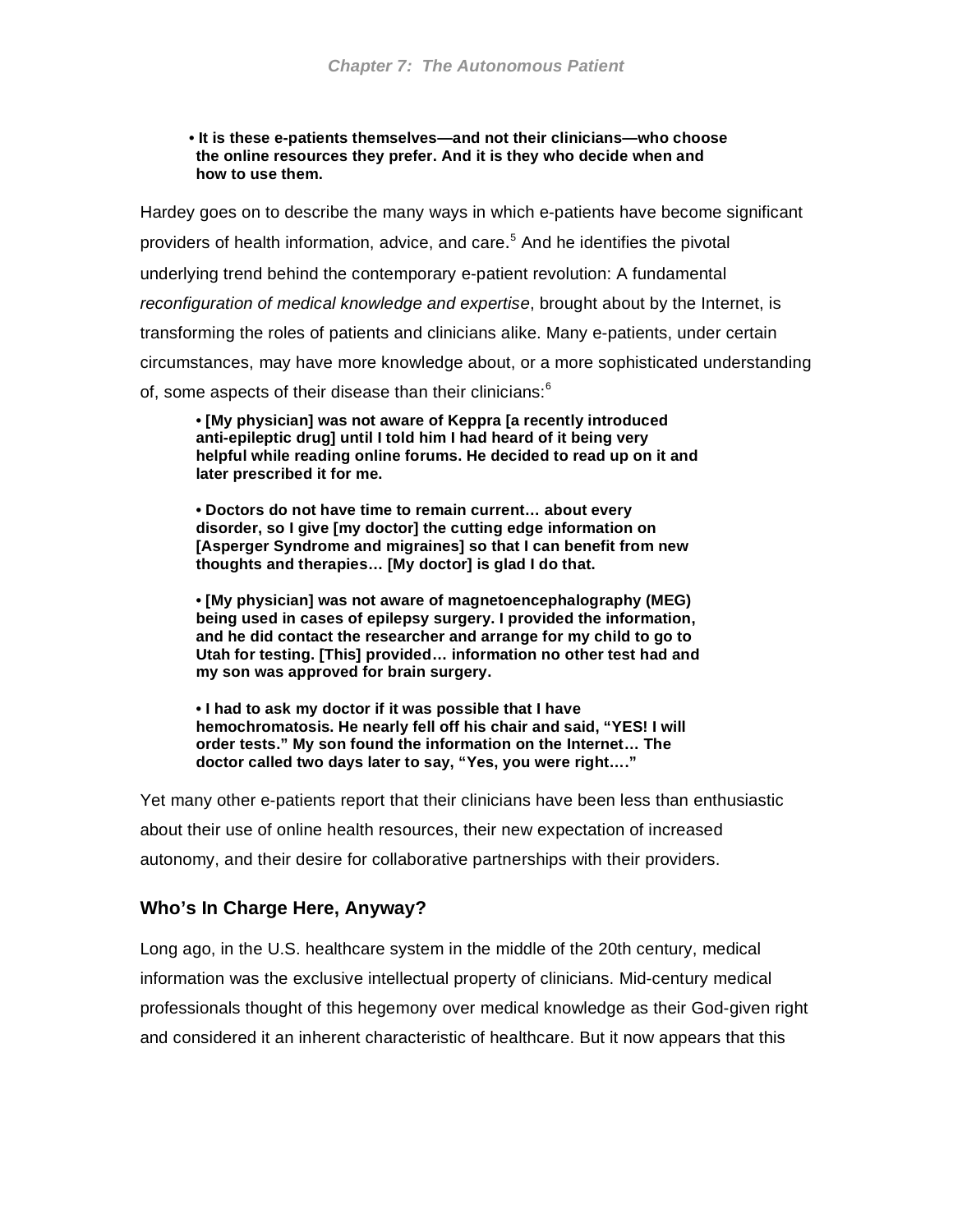was merely a cultural artifact of the time. Its continuation depended on a number of prevailing conditions:

**• In-depth medical knowledge would remain available only to professionals and would not be shared with patients.** 

**• Medical tests and tools and many medications would continue to be available only to or through professionals.** 

**• Patients would not share their clinical knowledge and their medical experiences with each other.** 

The medical information of the day was available from only a few tightly controlled sources: professional medical training, medical textbooks and journals, medical libraries, professional meetings, and in-depth consultations with knowledgeable clinicians. And with a few notable exceptions (e.g., the Library of Congress) none of these resources was available to patients.

As a medical student in the mid-1970s, I made copies of key medical journal articles for my patients and encouraged them to learn all they could about their diseases. And on several occasions I invited a few of the best and brightest to accompany me to the Yale Medical School library so that we could research their conditions together. But the medical librarians refused to admit them. When I asked why, I was told that the library's physician advisory board felt that "any patient seeking library access was probably just gathering information for a malpractice suit." It was a chilling reminder of the way I had, while doing civil rights work in the South a few years earlier, been refused admittance to several Florida restaurants because my companions were black.

## **The Configuration of Medical Knowledge in 20th Century Medicine**

With the notable exception of Dr. Benjamin Spock (who was savagely attacked by his medical colleagues when he opened his medical toolbox for lay people, telling the parents who read his mid-century classic, *Baby and Child Care*, "You know more than you think you know"), few mid-century clinicians shared their in-depth knowledge with patients. While they might occasionally provide a "patient handout" containing a list of instructions for care at home, they rarely shared their medical journal articles or the thought process that led to a particular diagnoses or choice of treatments with their patients. And they were almost never willing to share their ignorance or their uncertainty.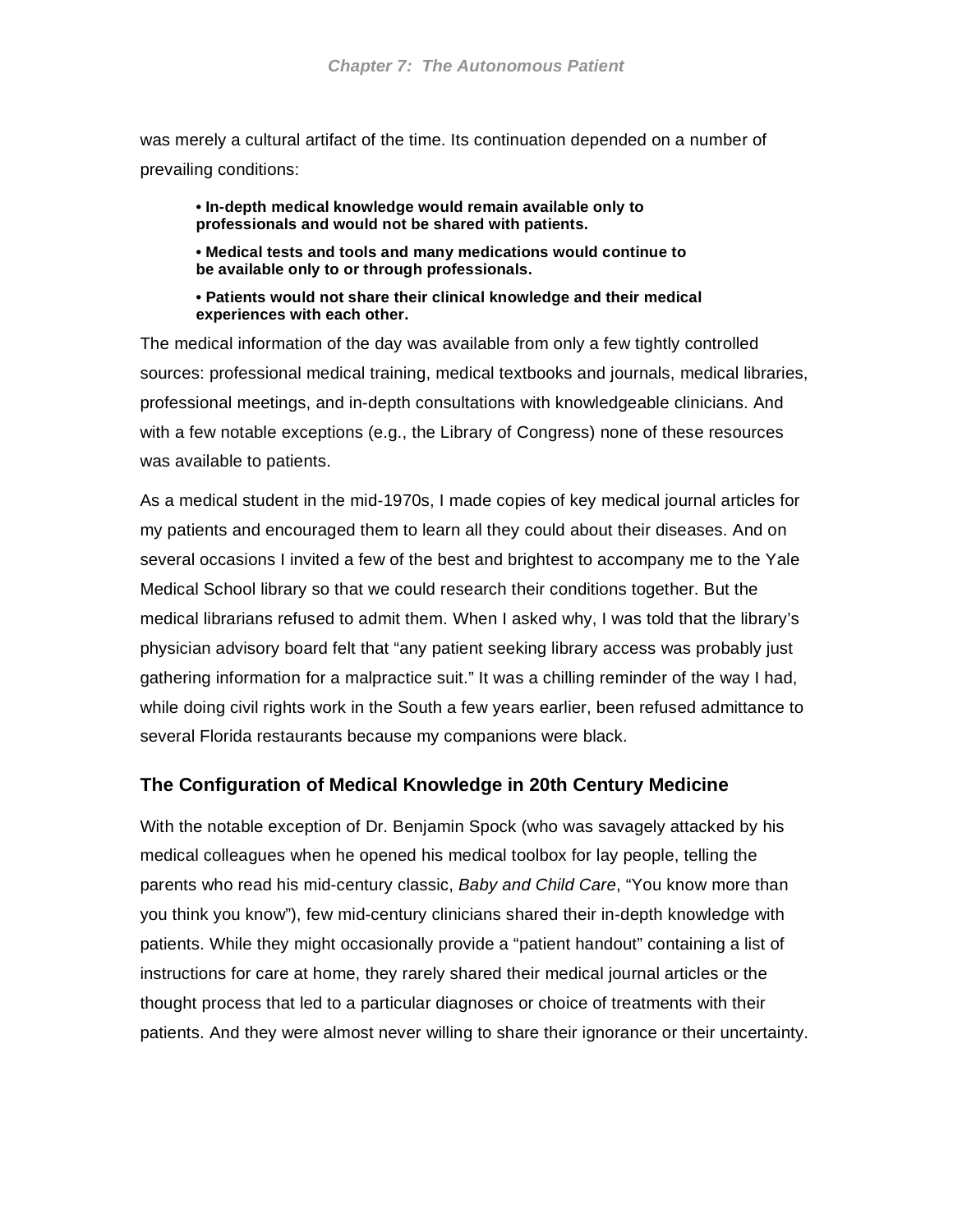In the late 19th century, Oliver Wendell Holmes assured a group of medical students that, "Your patient has no more right to all the truth you know, than he has to all the medicine in your saddle bags  $\dots$  he should get only as much as is good for him."  $\frac{7}{1}$  My instructors occasionally cited this old chestnut when I was a medical student on the wards of Yale-New Haven Hospital in the mid-70s. And the same distinguished medical educators repeatedly reminded me that I must strive to convince each patient I saw that my colleagues and I knew everything we needed to know about his or her condition and its treatments—even when I felt this was not the case. Should I fail to do so, I was warned, my patients might "lose confidence" in me.

Many clinicians still see little need to inform or involve the patient. They may focus on treating the disease, rather than the person who has it. One of my distinguished Yale Medical School professors told us that it gave him great comfort to know that in hospitals and clinics all over the world, when confronted with a particular diagnosis, "his boys" would prescribe the treatment he always endorsed. Even though half our class was comprised of women, we all got the message: the individuality, knowledge, or capability of the patient was not essential to the physicians' treatment decisions. Prescriptions may be written and surgeries performed with little or no consideration as to how the "gold standard" of the day for that condition might apply to this particular individual. Many doctors who had a similar education have carried this attitude into their practice. Patients who fail to follow doctor's orders may be labeled "uncooperative" or "noncompliant" patients. Doctors frequently feel frustrated if their patients aren't adequately convinced to follow doctor's orders; it is, after all, for the patient's own good.

#### **The Pitfalls of Paternalism**

Health professionals historically tended to assume that only medically licensed clinicians could deal responsibly with medical matters, and that only health professionals could provide quality medical information. Patients were considered incapable of understanding and taking charge of medical matters. Given these assumptions, the 20th century medical model was paternalistic in nature. It forced patients into a passive mode, making them bystanders in matters of their own care.

"The model for most health care is still 'doctor knows best,' with patient input low, and patient preference, for the most part, disregarded," says John E. Wennberg, director of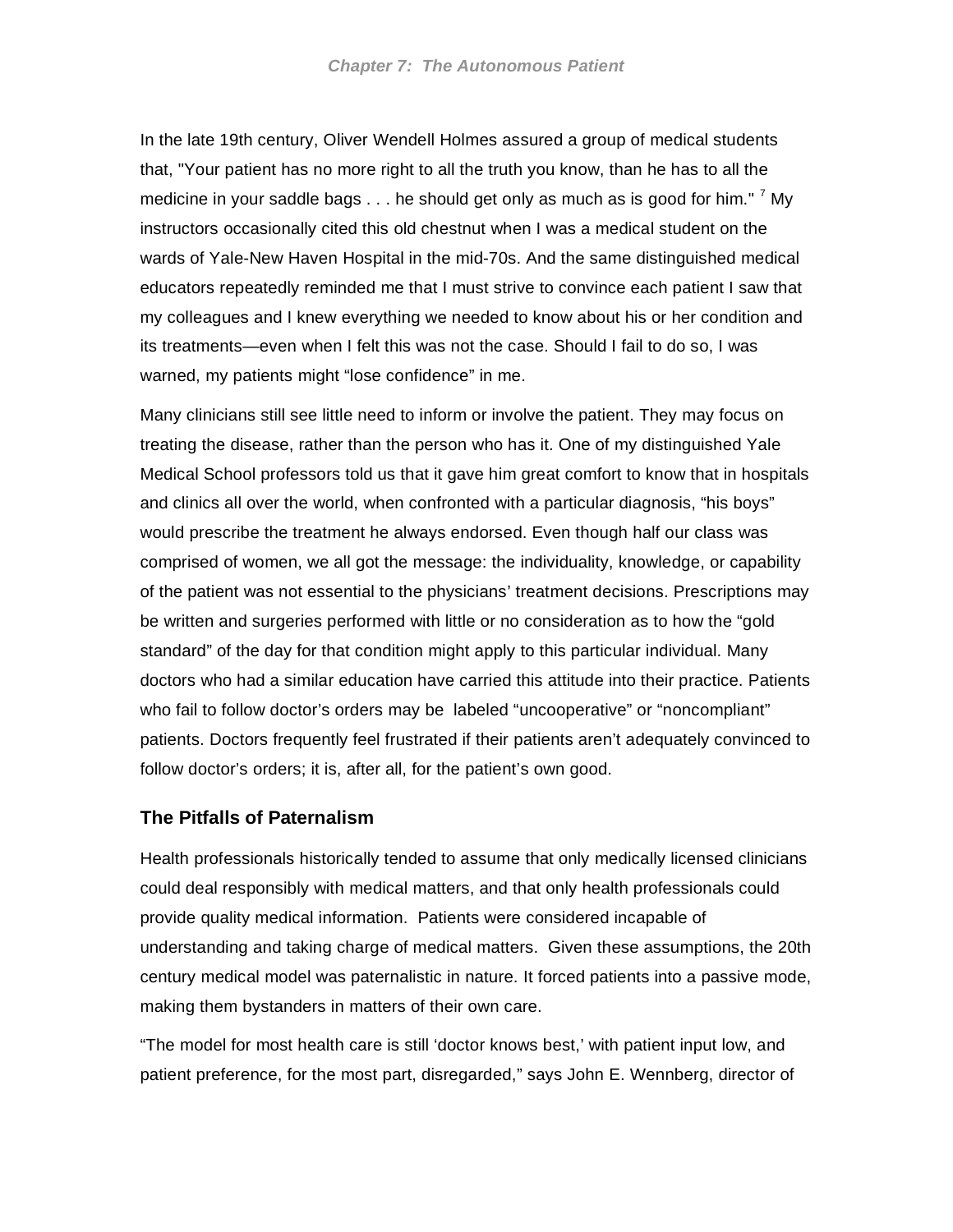the Center for the Evaluative Clinical Sciences, Dartmouth Medical School. "The problem with this template, apart from its essentially authoritarian nature," Wennberg adds, "is that the doctor may, indeed, *not* know best." 8

As an example, Wennberg points to radical mastectomy: "It took 60 years to establish the fact that, for many patients, a simple mastectomy is just as good as a radical one. Further studies have shown that breast-sparing surgery, when combined with radiation, has about the same impact on life expectancy as simple mastectomy. The treatments, however, can have very different impacts on the quality of life. The choice between the two approaches ought to depend on which treatment the individual patient wants, and how she weighs the risks and benefits. But in many parts of the country, mastectomy is still often the only option women are given, due to physician preference for the techniques they learned 20 years ago in medical school."<sup>9</sup>

Medical professionals need to acknowledge the many ways in which the paternalistic biases of our medical training have influenced our thinking. Angela Coulter, chief executive of the Picker Institute Europe, has suggested that a necessary first step in influencing the health care system to respond appropriately to our first generation of epatients will involve coming to terms with the "…the pervasive paternalistic tendencies that are still the defining characteristic of much contemporary medical care."<sup>10</sup>

In her visionary 2002 manifesto, *The Autonomous Patient: Ending Paternalism in*  Medical Care,<sup>1</sup> and in her other writings, Coulter challenges clinicians and policy-makers to radically reassess a wide range of current clinical practices, with an eye to identifying and reforming these paternalistic tendencies. She identifies several dysfunctional aspects of paternalistic healthcare:

- **Paternalistic clinicians seriously underestimate the degree to which patients feel intimidated by the setting of the clinical encounter.**
- **Many patients fear that their clinicians will be offended if patients assert their needs or share their agenda.**
- **Many paternalistic clinicians are unaware of the constraints that may make it difficult or impossible for patients to ask questions. As a consequence, patients may leave the physician's office with many questions unanswered.**
- **Many medical professionals believe that patients are fragile and should be protected from the truth. Such clinicians are likely to conclude that patients**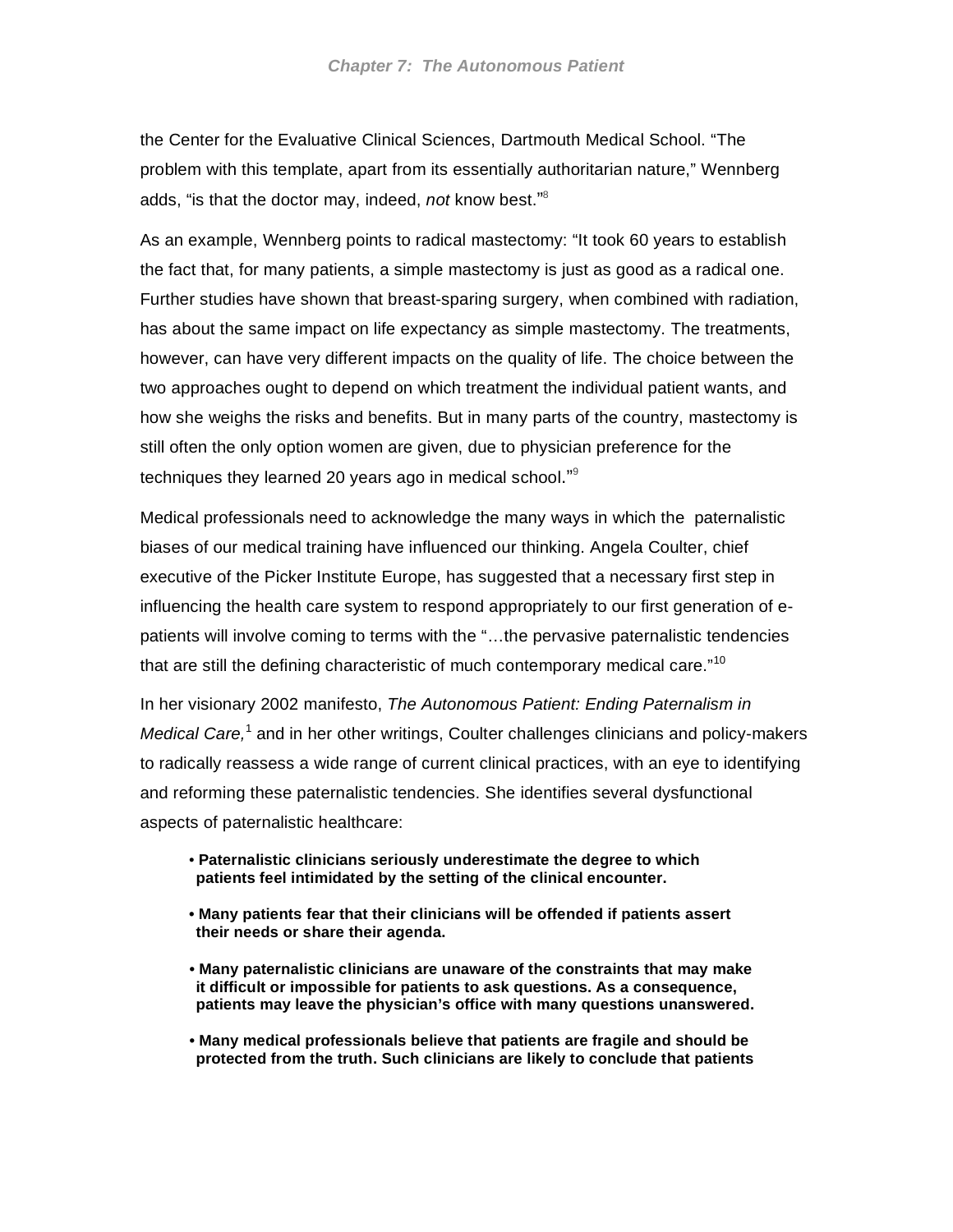**cannot cope with bad medical news and must be kept ignorant of poor prognoses or other medical uncertainties.** 

- **Paternalistic clinicians frequently make their patients feel inept and incompetent, sapping their confidence, diminishing their sense of control yet simultaneously encouraging them to rely on their healthcare professionals to solve their problems—even when this is unrealistic.**
- **In paternalistic practices, so-called "informed consent" is often little more than a pretense, a bureaucratic obstacle to be overcome as quickly as possible.**
- **Paternalistic clinicians often refuse to accept ideas or suggestions from patients. Patients typically describe such clinicians as authoritarian, arrogant, unsympathetic, and unsupportive.**

#### **The e-Patient-Resistant Clinician**

We have used this term to identify those health professionals who refuse to acknowledge their patients' competence or to accept their influence. We were unwilling to call them arrogant, as a number of e-patients suggested; for in many cases these hard-working professionals are only doing what they were taught. But, while some may be highly admirable practitioners in the context of the traditional physician-patient relationship, their behavior toward their clients is sometimes dismissive, or even abusive.

e-Patient-resistant clinicians may, in their most flagrant manifestations, use their medical authority to discourage patient questions, warn patients about becoming "overly educated," or intimidate patients into accepting their opinions—sometimes in the face of overwhelming contrary evidence.

### **Moving Beyond Medical Paternalism**

Coulter suggests that the pervasive paternalism that has pervaded all modern healthcare systems for most of the last century can no longer be tolerated: "Given our current crisis, we must make it clear, once and for all, that such paternalistic hallmarks as long waiting times, lack of information, uncommunicative staff, and failure to seek patients' views and take account of their preferences can no longer be tolerated.

"We must redefine the patient's role to emphasize autonomy, emancipation, and selfreliance instead of passivity and dependence," Coulter urges. "Patients must be treated as co-producers of their own health and [as] case-managers when they are ill**….** Rather than treating patients as passive dependents who can do nothing for themselves and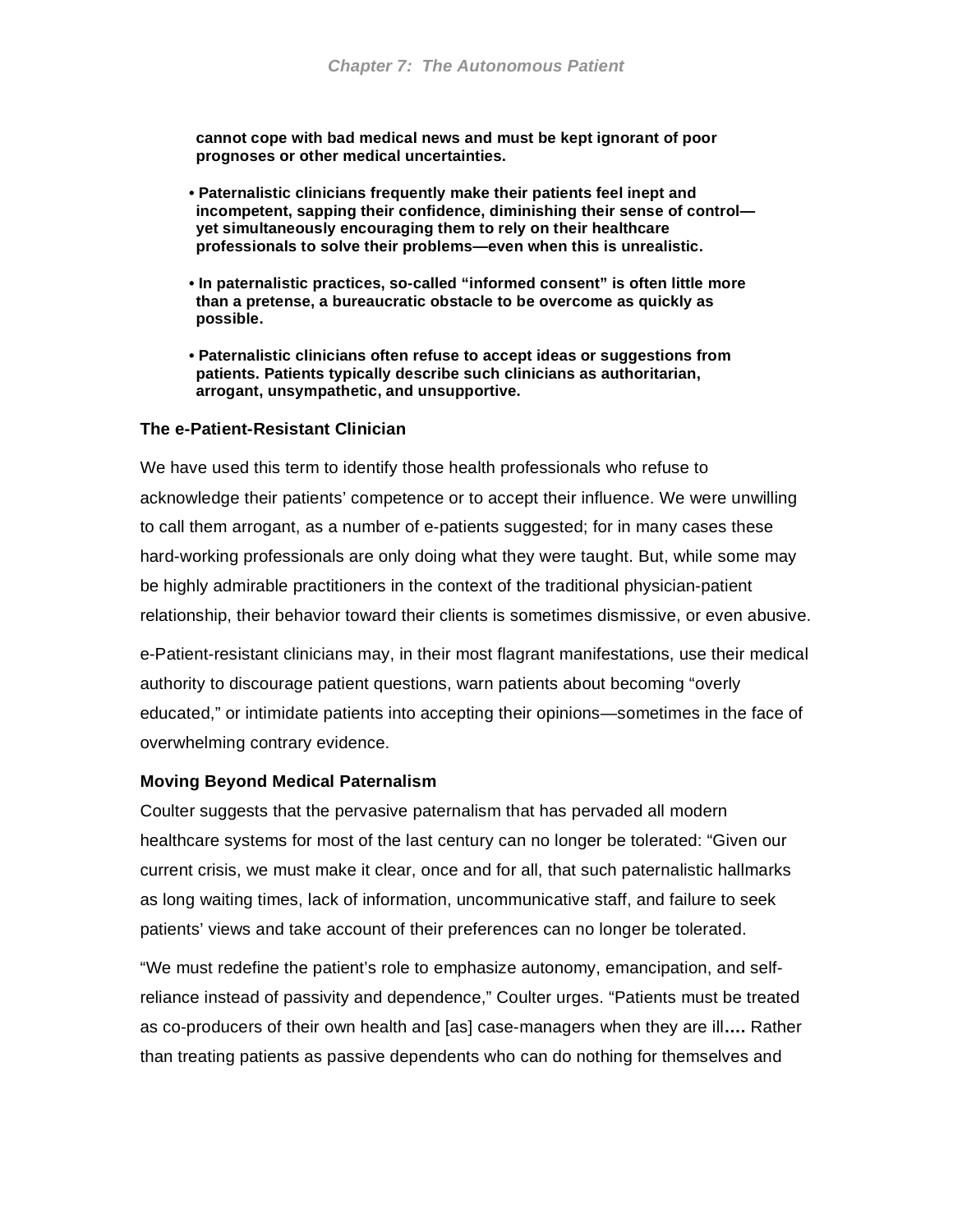whose views can be discounted, we must recognize patients' ability to contribute to their care, to critique professional services, and to choose the most appropriate treatments."

Under the 21st century patient-driven model, Coulter proposes that patients be treated as "…responsible adults, capable of gathering and assimilating information and of learning the skills needed to provide much of their own medical care." The clinicians' roles in 21st century healthcare will increasingly be to support their patients' own initiatives, to encourage patients to practice self-managed care, to help patients acquire the information, skills, tools, and support they need, and to serve as advisors along the way. When patients are unable or unwilling to deal with a medical problem on their own, a clinician should be ready to assist them in solving it.

### **The "e-Patient-Receptive" Clinician**

When patients are given the opportunity to collaborate with a non-paternalistic clinician, asking questions in their own way and communicating via e-mail when needed, actual consultation times typically do not increase.<sup>12</sup> Patients are more satisfied and feel that they have spent more time with their doctors—even though, in some cases, they may spend less time interacting face-to-face.

Family practitioner Jennifer McConnell, who was recently chosen by Maine residents as one of the state's best doctors, offers clinicians the following suggestions for relating to patients in a non-paternalistic way:<sup>13</sup>

**One of my earlier teachers was caring for my daughter and kept asking me, "What else do you want to make sure we talk about today?" He must have done that four or five times. It was so helpful. It made it much more effective for me to make sure I talked about the things that were concerning me, so I wasn't driving home saying, "Oh man, I forgot to have him look at that rash…." I try to end every visit by asking patients: "Are you clear? Does this feel okay to you? Do you have any other questions or concerns?" If they're confused or unclear or uncomfortable with the final plan, they need to be able to speak up. I always try to let patients know that I'm not going to get mad if they don't do what I think they should do…. I've [also] had patients who weren't comfortable with me as their healthcare provider, and they've moved on to other providers. That's okay.**

As University of Minnesota primary nursing pioneer Marie Manthey, author of *The*  Practice of Primary Nursing,<sup>14</sup> has suggested, the non-paternalistic clinician can set the proper tone by asking each patient this simple question: "What needs to happen today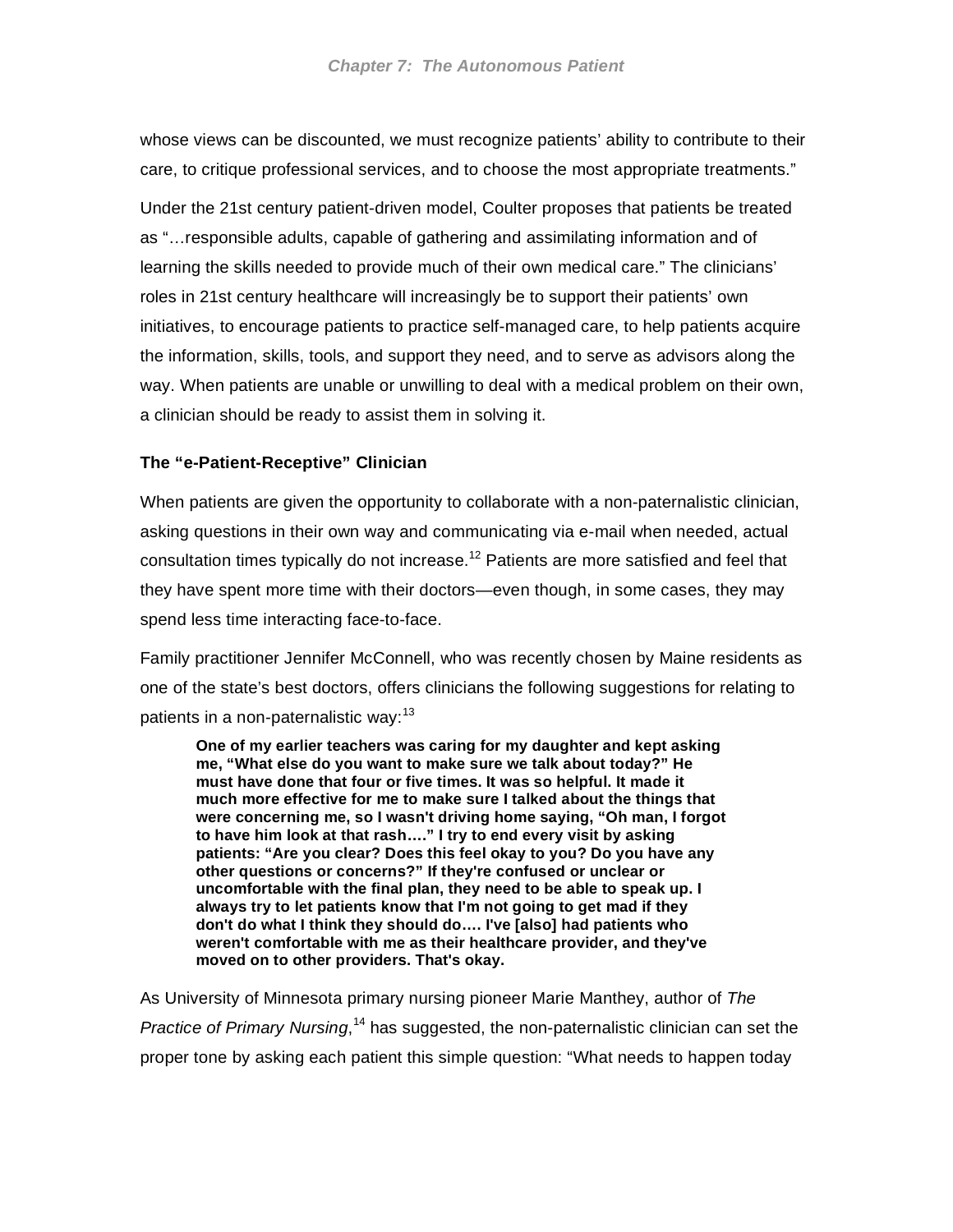for you to feel that your [visit] was successful?" Beginning with this question not only invites the patient to set the agenda but also indicates the clinician's willingness to follow the patient's lead.<sup>15</sup>

## **Clinician Support for the Expert Patient**

Some e-patients develop significant expertise in their conditions. Kate Lorig and her colleagues at the Stanford Patient Education Research Center were the first to identify and study the expert patient. They found that, compared with other patients, expert patients did a much better job of managing their diseases—improving their health status, coping more effectively with fatigue, remaining less dependent on professional care, and managing the many other challenges of their chronic condition. The next step involved the development of a system by which professionals could support expert patients.

In Lorig's expert patient model, experienced patients are recruited and trained to help fellow patients with arthritis and other chronic diseases develop the necessary skills to manage their own conditions. Such patients can serve as facilitators, educators, and supporters of self-managed care. They also encourage their fellow patients to help other patients—and teach them. With Lorig's advice and guidance, the United Kingdom's National Health Service (NHS) has developed its own expert patient program and has made it the centerpiece of their approach to chronic disease management for the 21st century.16 Although patient-to-patient support can be carried out face-to-face and in groups, online communication makes it possible for the expert patient to guide many more.

The NHS Expert Patient Program is currently being piloted in more than 100 primary care services in England. It will be implemented throughout the NHS by 2007. As Liam Donaldson, chief medical officer of the NHS, observes:<sup>17</sup>

**Those patients who are confident in their ability to manage their condition are the ones who are likely to have the best outcomes. When patients succeed in resolving problems that they have themselves identified it enhances their sense of self-efficacy. Quality of life improves when the patient rather than their disease is in control. [But], a true partnership will be achieved only with a significant change in the attitude of both patients and healthcare professionals and [in] the way in which they interact with one another…. Patients should be encouraged to enroll by the professionals who care for them…. Anecdotal impressions so far suggest a level of commitment and enthusiasm from patients, healthcare professionals, and managers that**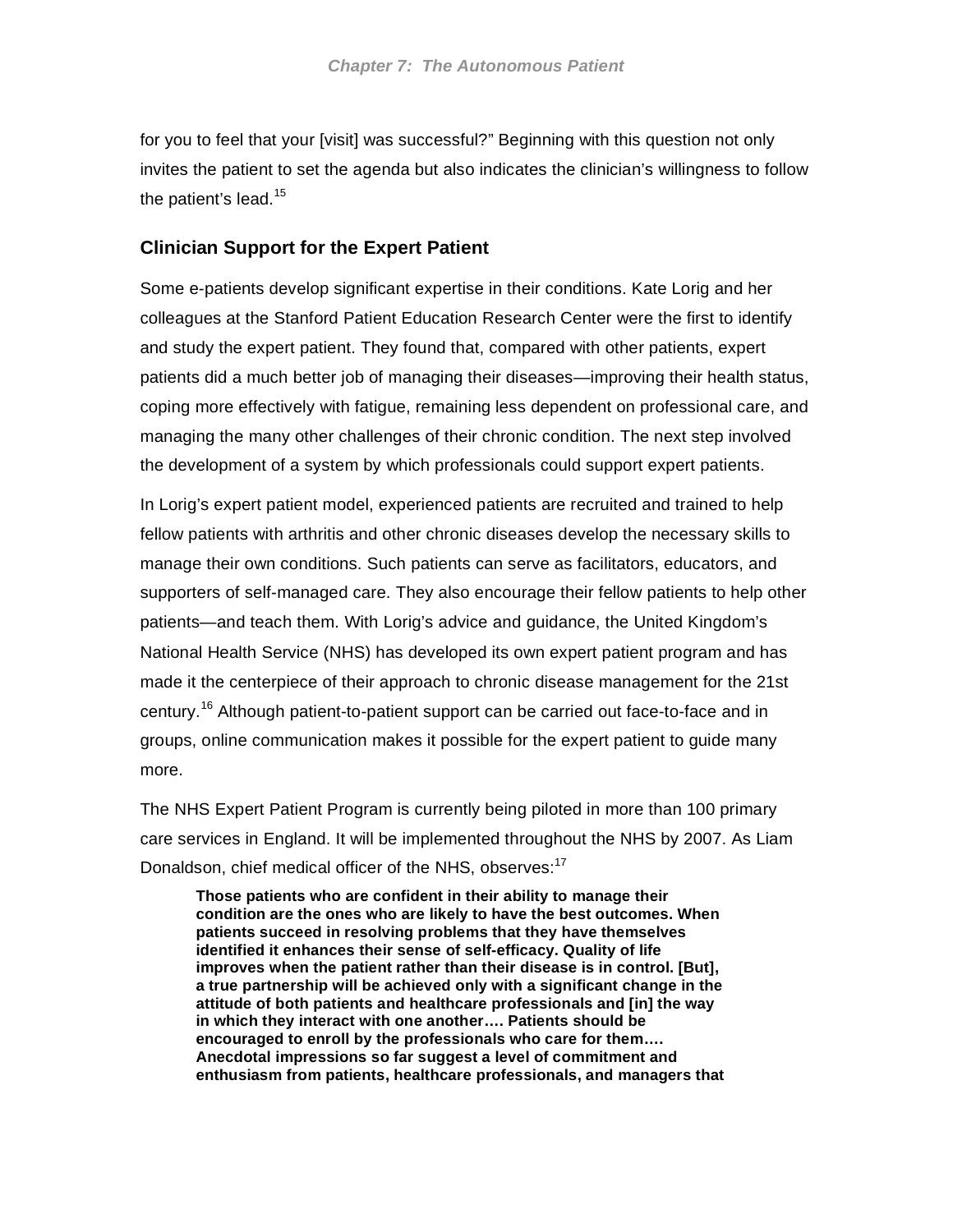**will carry the management of chronic disease into a new era of optimism and opportunity.** 

#### **How e-Patients Can Help Healthcare**

e-Patients are rapidly becoming a valuable new healthcare resource—managing much of their own care, providing care for others, helping professionals improve the quality of their services, and participating in a wide variety of mutually beneficial patientprofessional collaborations. But as their new abilities are more widely recognized by clinicians, as they are encouraged to take on new responsibilities, and as the medical work they are doing is integrated with the clinical workflow of professional care, we suspect that they will become an even more valuable resource in the years to come.

Autonomous patients will educate themselves about their medical conditions and will manage more of their own medical care. In so doing, they will operate at a higher level: (1) setting and implementing their own healthcare agendas whenever possible; (2) diagnosing and treating more of their own medical conditions; (3) obtaining more tests and treatments on their own; (4) storing, organizing, and updating their medical information in more comprehensive and useful ways; and (5) preparing themselves for their interactions with medical professionals.

Patients and caregivers will increasingly take on the responsibility for some activities that were previously provided by professionals. And citizens of all ages will be encouraged and supported to develop their basic medical and clinical skills and knowledge so that they will be prepared to take on the appropriate medical responsibilities when they or a loved one faces a new medical challenge.

## **Patient-Initiated Quality Improvement Project**

One of the last projects Tom Ferguson undertook before his death was a collaboration with the University of Arkansas Medical System (UAMS). As a patient himself, Tom was acutely aware of ways in which the system could better serve patients. While he was undergoing treatment, Tom's powers of observation, curiosity, and dedication to making things better led him to collaborate with his caregivers. White Paper Advisor, Charles Smith, MD, has summarized the project that Tom inspired: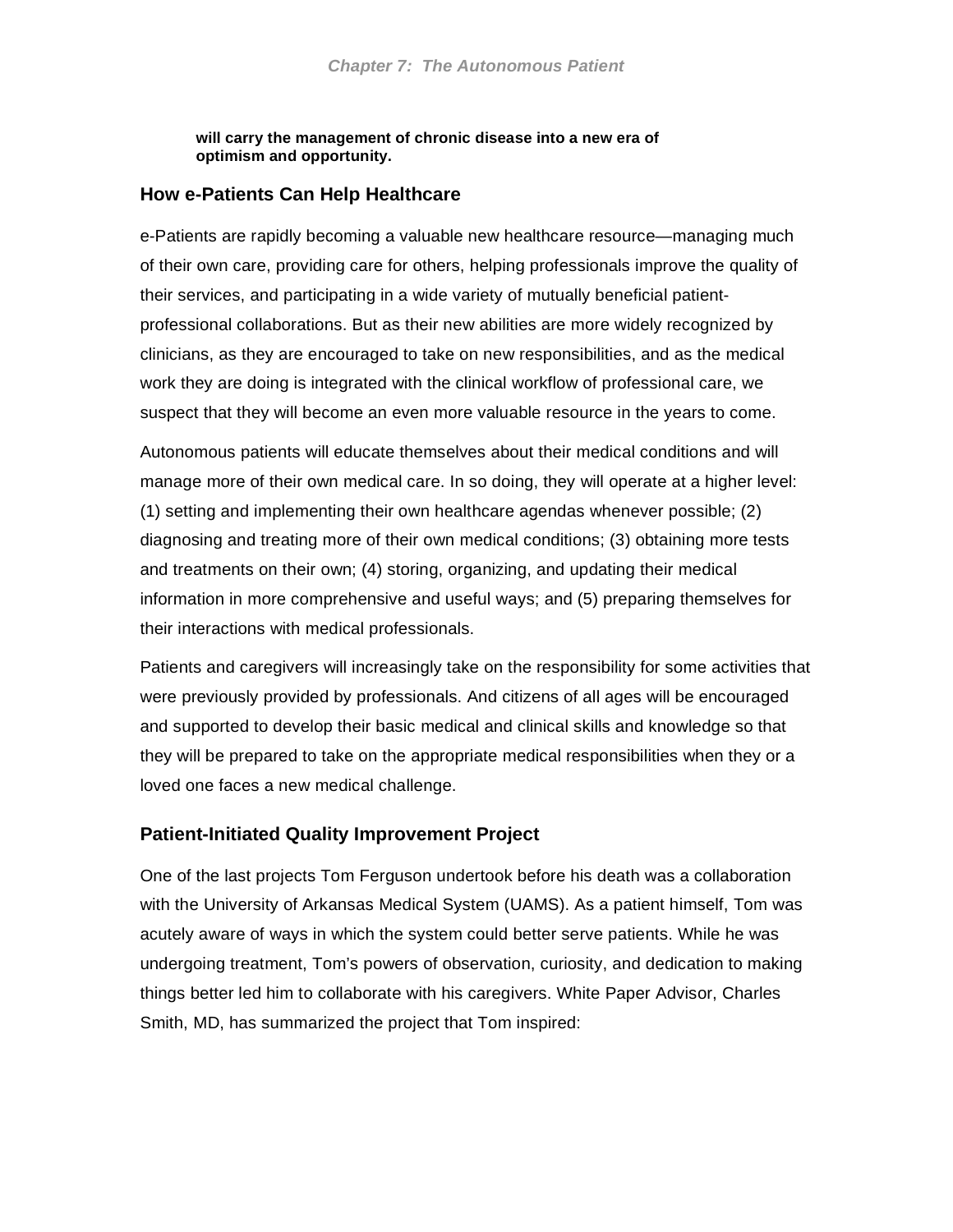The Patient Initiated Quality Improvement Project (PIQIP) at the Myeloma Institute for Research and Therapy (MIRT) was begun as a pilot project in January of 2006. Dr. Tom Ferguson, Dr. Elias Anaissie (his personal physician) and Dr. Charles Smith (Medical Director of UAMS) developed and led this project. Tom had a particular passion for the importance of patient feedback.

The eight-month Phase One pilot served as a proof of concept and helped us understand the complex dynamics involved in using patient feedback to improve the quality of care and customer service. During Phase One we collected two different forms of patient feedback from MIRT patients: (1) extensive feedback on the patient's actual experience, and (2) brief written comments collected via *one-page feedback forms.*

### **Patient Experience Feedback**

We began by selecting 12 patient volunteers*.* We asked them to keep a journal as they went through each day at the Myeloma Clinic, and then to write up an account of their experiences, sending us this report via e-mail. Patient feedback was reviewed (via email) by Drs. Ferguson, Smith, or Anaissie. After a group e-mail discussion, Dr. Smith was in charge of following up on feedback.

The same complaints came up time after time: waiting time in the clinic was too long and it took entirely too long to get certain IV drugs from the pharmacy. UAMS developed subgroups and improvement projects to correct these problems and the result was much improved flow in these areas.

One consequence of the feedback was that certain areas were bombarded with criticism. That was partly because they were in one of the particularly problematic areas. Morale started to droop under repeated criticism. So we instituted a program in which anytime an employee was singled out with a compliment, we presented her with a certificate and a gift card. Before long, presentation of the gift cards had become an "event" with co-workers gathering around, showing great interest, and congratulating the employee on his recognition. It did wonders for improving morale and making the group more receptive to feedback.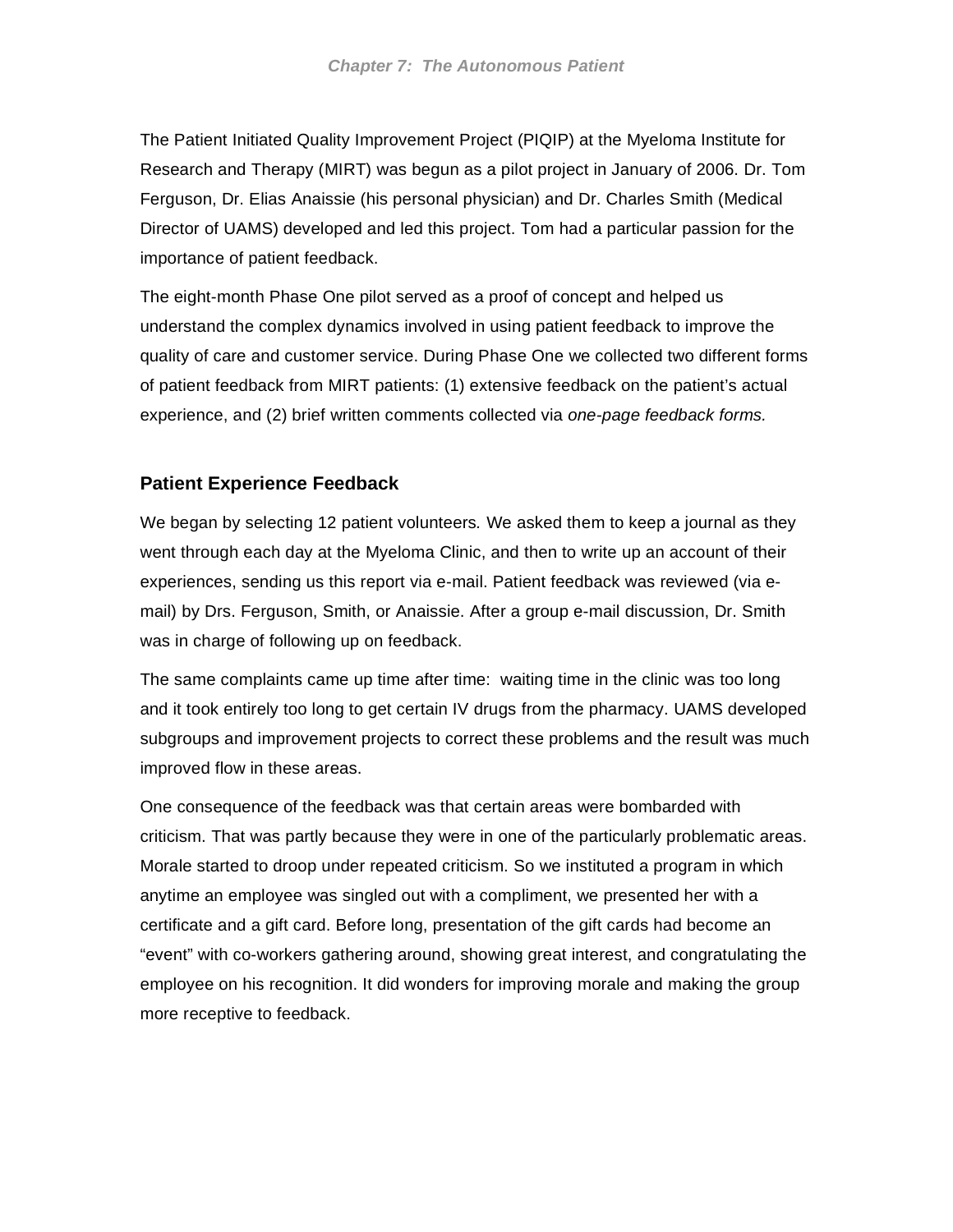## **One-Page Feedback Forms**

A second type of patient feedback was collected through three patient feedback boxes: one in the waiting area of the myeloma clinic, another in the infusion center and a third in the outpatient transplant area. These boxes were strategically placed so that most or all patients would notice them. They were clearly labeled: "Please tell us how we're doing..." and "Your feedback will help us make things better." Each box contained an open bin of blank feedback forms, a closed, locked ballot-box section for completed forms to be deposited, and a cup-shaped container to hold pens or pencils.

Completed feedback forms are picked up once a week by PIQIP program staff members or patient volunteers. They are keyboarded and delivered to Dr. Smith or Dr. Anaissie. After a group e-mail discussion, Dr. Smith is in charge of handling actionable feedback.

This one-page survey instrument was patterned after the patient feedback system developed by Yolanda Keeling and her colleagues at the University of Texas.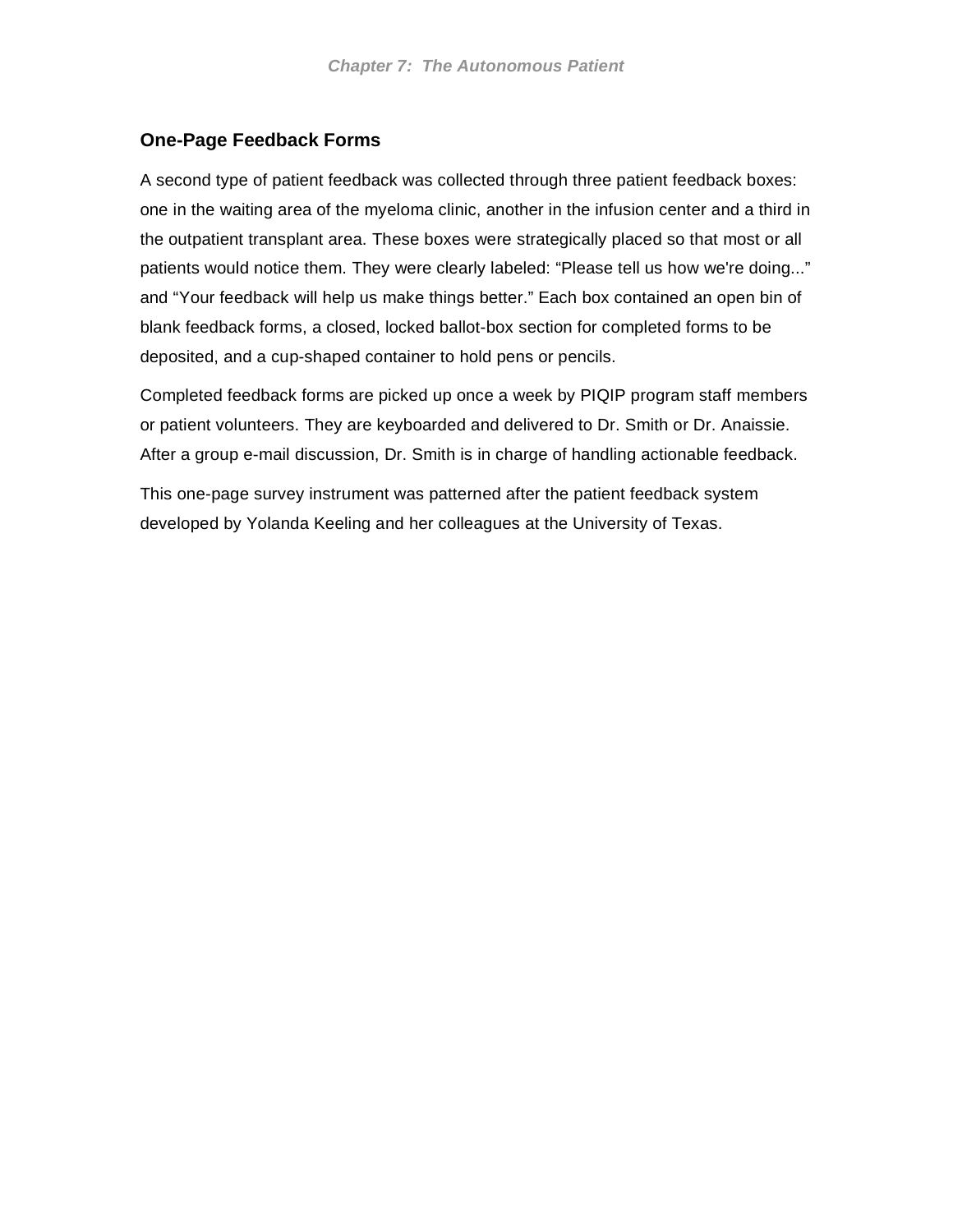| <b>UAMS/Myeloma Institute</b><br><b>Patient Initiated Quality Improvement Project</b>                                                                                                                                                                                                                                                                                                                                      |
|----------------------------------------------------------------------------------------------------------------------------------------------------------------------------------------------------------------------------------------------------------------------------------------------------------------------------------------------------------------------------------------------------------------------------|
| Dear Fellow Patient,                                                                                                                                                                                                                                                                                                                                                                                                       |
| Thanks for your help! Your feedback and suggestions will help our Patient Feedback for Quality<br>Improvement Committee improve the services provided at the Myeloma Clinic. Our committee is<br>made up of half myeloma patients and half UAMS medical professionals. This project was initated<br>by patients.                                                                                                           |
| You may submit your feedback anonymously if you wish.                                                                                                                                                                                                                                                                                                                                                                      |
| Dates of your visit to the Myeloma Clinic_______                                                                                                                                                                                                                                                                                                                                                                           |
| 1. How would you rate the quality of the medical care you've received? (please circle one)<br>(poor) $0 - 1 - 2 - 3 - 4 - 5 - 6 - 7 - 8 - 9 - 10$ (perfect)                                                                                                                                                                                                                                                                |
| 2. How would you rate the quality of the customer service you've received? (please circle<br>one)                                                                                                                                                                                                                                                                                                                          |
| (poor) 0 - 1 - 2 - 3 - 4 - 5 - 6 - 7 - 8 - 9 - 10 (perfect)                                                                                                                                                                                                                                                                                                                                                                |
| For the questions below, please give details and names or identifying characteristics of all staffers involved.<br>If you were particularly pleased, who deserves the credit? If you were dissatisfied with any aspect of your<br>care, please suggest a reasonable resolution. If you need more space, please use the back of this page.                                                                                  |
| 3. What did you like best about this visit?                                                                                                                                                                                                                                                                                                                                                                                |
| 4. What did you like least about this visit?                                                                                                                                                                                                                                                                                                                                                                               |
| 5. Please suggest one or more ways we could make things better.                                                                                                                                                                                                                                                                                                                                                            |
| All feedback is confidential--none of the staff members who provide your care will know it came<br>from you. And it will not be recorded in your medical record. You may submit this feedback<br>anonymously, but we hope you'll share your name, UAMS Patient Number, phone number, and<br>e-mail address with us.<br>This will help us clarify any issues you raise and decide on the appropriate action we should take. |
| And we can let you know what was done in response to your feedback.                                                                                                                                                                                                                                                                                                                                                        |
| Many thanks for your help,                                                                                                                                                                                                                                                                                                                                                                                                 |
| ---Tom Ferguson, 14-year Myeloma Survivor, patient at the Myeloma Institute, co-chairman<br>of the UAMS/Myeloma Institute Patient Feedback for Quality Improvement Committee                                                                                                                                                                                                                                               |
| ---Charles Smith, MD, Medical Director of UAMS Medical Center, co-chairman<br>of the UAMS/Myeloma Institute Patient Feedback for Quality Improvement Committee                                                                                                                                                                                                                                                             |
| UAMS Patient # ____________________<br>Name                                                                                                                                                                                                                                                                                                                                                                                |
|                                                                                                                                                                                                                                                                                                                                                                                                                            |
| [ ] Check here if you would like a member of our committee to contact you.<br>[ ] Check here if you would prefer that we contact you only if necessary.<br>If you prefer, you can e-mail the information this form requests to: patientfeedback@uams.edu                                                                                                                                                                   |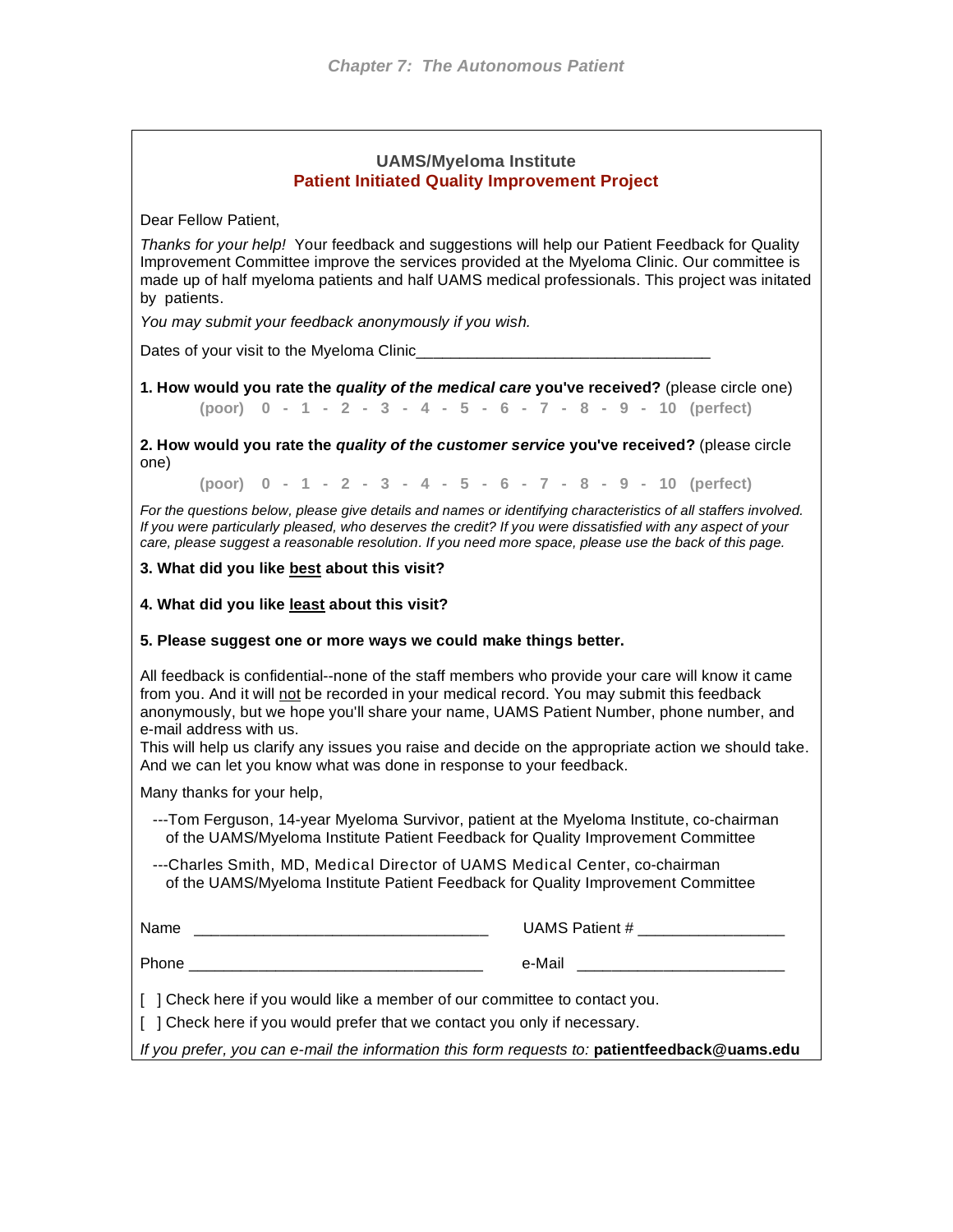## **Confidentiality**

Confidentiality is an important element in any effective program for collecting good patient feedback. Many patients are understandably hesitant to criticize clinic staffers, fearing reprisals, strained relations, or less than optimal care. We offer patients providing feedback several levels of confidentiality, ranging from complete anonymity to total transparency. Patients can select one of the four levels of confidentiality that best suits their comfort with disclosing their identity.

Following the pilot, we implemented an active feedback program at the Myeloma Institute in January 2007, using the one page feedback forms. In addition, the process has been adopted by the Emergency Department and the Radiology Department at UAMS. Patient feedback is critical to the care process and UAMS is using that feedback to improve patient care. We continue to evaluate the process in these three areas to determine whether we want to extend this project to the entire facility. Its role appears to complement a program such as Press-Ganey, which allows easier benchmarking with other similar institutions. The Patient-Initiated Quality Improvement Program allows much more intimate patient involvement in the feedback process and, importantly, rapid response and correction of problems.

## **Conclusions**

As Coulter warns, clinicians must accept patients as partners. If they do not, the healthcare system will be vulnerable to a widespread loss of confidence. But if they do, there is the potential for more patients to help themselves to the health care that they need. The state of health care today is experiencing significant problems. The creation of optimal health care may thus depend on our ability to embrace our first generation of e-patients, providing them with the autonomy, authority, and empowerment they desire and deserve and inviting them to join us in a combined effort to improve healthcare for everyone. It will be only by joining forces with these new colleagues that we can hope to solve the pervasive problems that plague the healthcare system: quality, cost, access, and consumer satisfaction.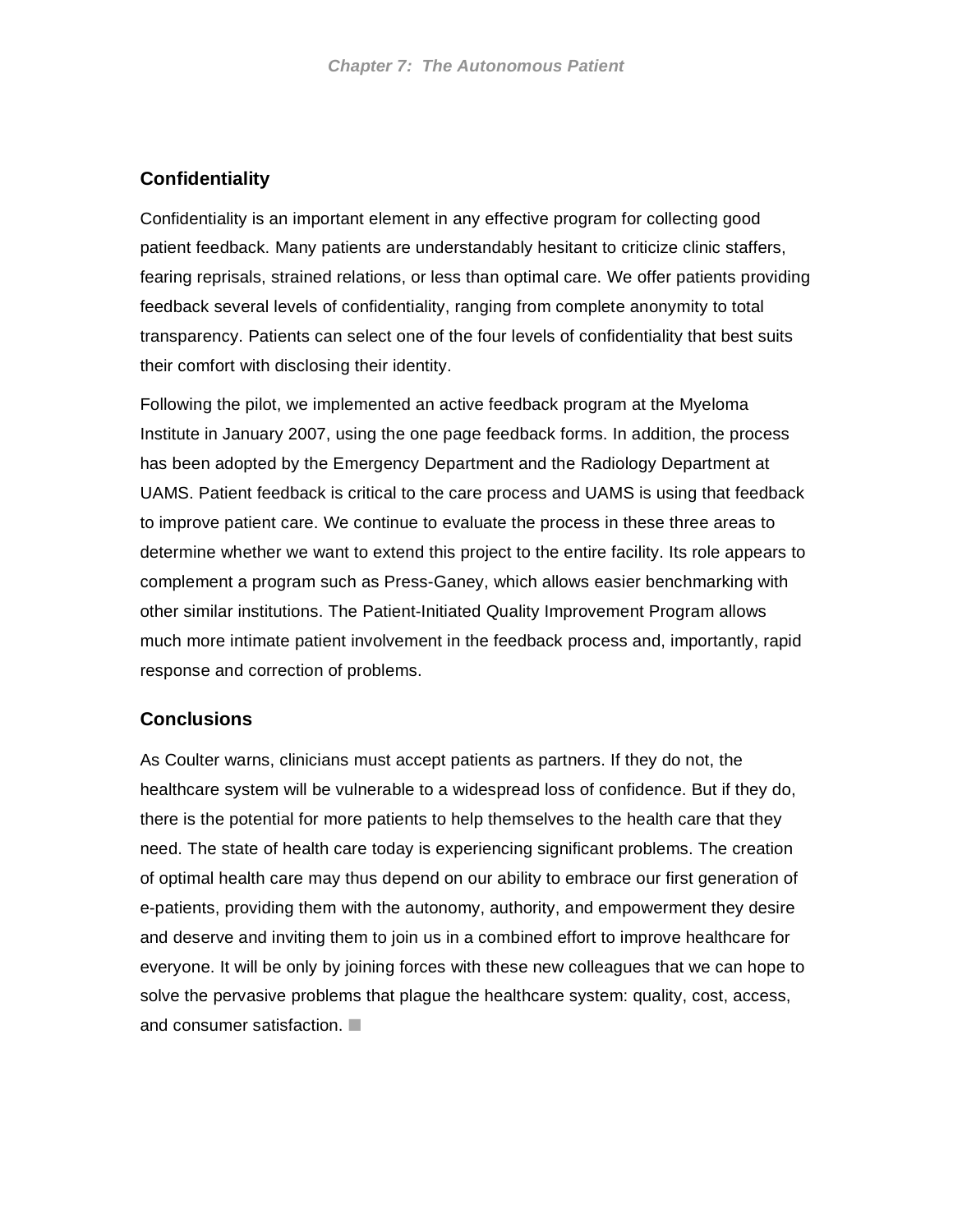$2$ K.L. White, T.F. Williams, B.G. Greenberg, "The Ecology of Medical Care," New England Journal of Medicine, 265 (1961): 885-892; Larry A. Green, Barbara P. Yawn, David Lamier, Susan M. Dovey, "The Ecology of Medical Care Revisited," New England Journal of Medicine, 344 (2001): 2021-2025,

<http://content.nejm.org/cgi/content/full/344/26/2021> (Accessed on Aug. 6, 2004).

 $3$  Michael Hardey, "The 'home page' and the challenge to medicine," He@lth Information on the Internet, no.16 (Aug. 2000): 1-2, <http://www.rsmpress.co.uk/hii/toc16.htm> (Accessed on Apr. 27, 2004).

<sup>4</sup> Hardey, 2000; Michael Hardey, "'E-health': The Internet and the transformation of patients into consumers and producers of health knowledge," Information, Communication & Society, 4 (2001): 388-405.

 $<sup>5</sup>$  Hardey, 2001.</sup>

 $\overline{a}$ 

 $6$  e-Patient quotes are from: Tom Ferguson, Susannah Fox, Lee Rainie, Unpublished Online Survey, Sep./Oct. 2000. In order to better understand the e-patient experience to date, we posted an e-patient survey at a Web site hosted by Princeton Survey Research Associates. Respondents were invited to complete the multiple-choice questions and most used the open-ended text boxes to provide more detail. In all, 1,971 individuals' responses were collected and transmitted to reviewers as three spreadsheets. Follow-up interviews with 19 respondents were completed via e-mail.

 $7$  Holmes is quoted in Richard Smith, "Why Transparency is Fundamental to [Healthcare] Quality," [Slide Talk], http://bmj.bmjjournals.com/talks/transparency.ppt (Accessed on Sept 2, 2004)

<sup>8</sup> John Wennberg, "Putting the Patient in Charge," Presented at the 1996 Howard A. Paul Symposium, The Smithsonian Institution, Washington, D.C.,

<http://americanhistory.si.edu/csr/comphist/msbody.htm> (Accessed on Aug. 6, 2004).

9 Wennberg, 1996

 $10$  Angela Coulter, The Autonomous Patient: Ending Paternalism in Medical Care, (London: The Nuffield Trust, 2002).

 $12$  Coulter, 2002.

<sup>13</sup> Jennifer McConnell, quoted in "Two of Maine's Best Rated Doctors Tell You How to Choose and Partner With a Doctor for Best Results," Maine Health Management Coalition, 2002. <http://www.mhmc.info/best/interview.php>, (Accessed on Jun. 20, 2004).

14 Marie Manthey, The Practice of Primary Nursing: Relationship-Based, Resource-Driven Care Delivery, Second Edition, (Minneapolis: Creative Health Care Management, 2002).

<sup>15</sup> Jane Salvage, "Rethinking Professionalism: the first step for patient-focused care?"

<sup>&</sup>lt;sup>1</sup> Anne Rogers, Karen Hassell, Gerry Nicholaas, Demanding Patients? Analyzing the Use of Primary Care, (Buckingham, UK: Open University Press, 1999), pp. 102-103.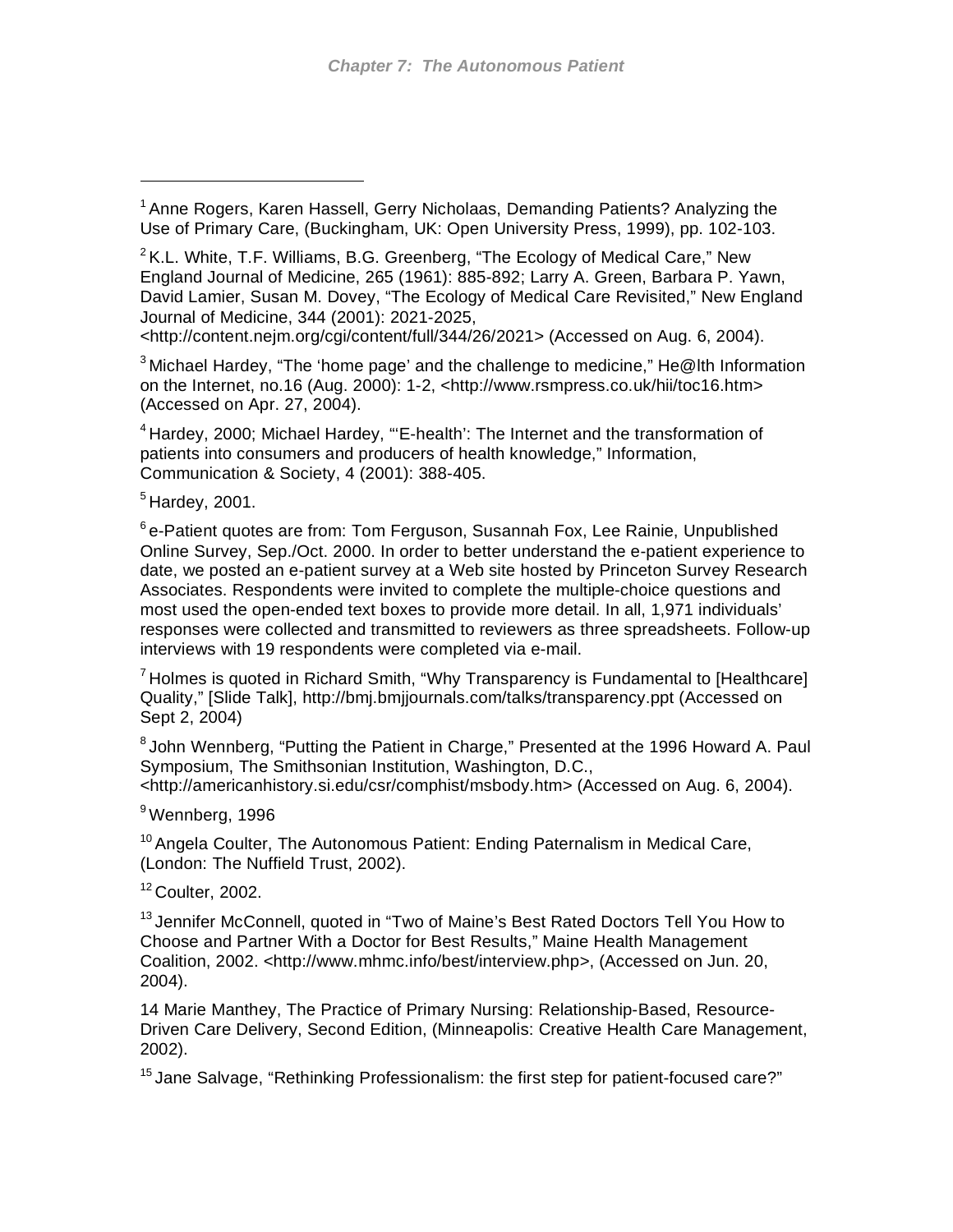The Future Health Worker Project, Institute for Public Policy Research, Jan. 2002, <http://www.ippr.org.uk/uploadedFiles/projects/Rethinking%20Professionalism%20.PDF > (Accessed on Mar. 19, 2007).

<sup>16</sup> The public health white paper, "Saving Lives: Our Healthier Nation," set out the commitment; formal proposals were made in a chief medical officer's report; and a commitment to implement was made in the ten-year NHS Plan published in 2000.

 $\overline{a}$ 

17 Liam Donaldson, Department of Health, London (liam.donaldson@doh.gsi.gov.uk).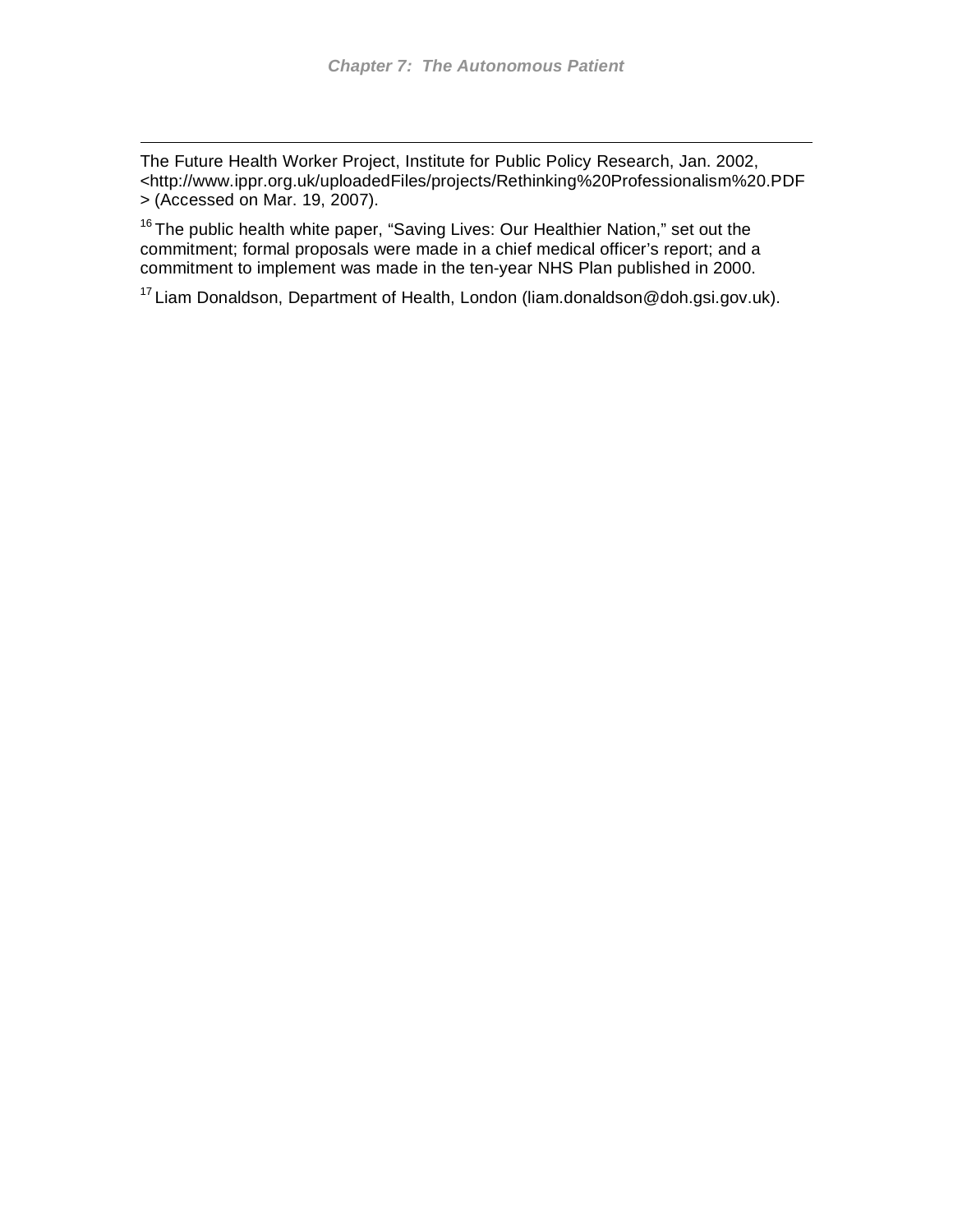## **About the Author**

Pioneering physician, author, and researcher Tom Ferguson studied and wrote about the empowered medical consumer since 1975 and about online health resources for consumers since 1987. In 1993 he organized the world's first conference devoted to computer systems designed for medical consumers. After attending Reed College, earning a Master's Degree in creative writing from San Francisco State University, and a medical degree from Yale University School of Medicine, he launched a prolific career in consumer focused medical writing as founder of Medical Self Care magazine.

From 1980 to 1996 he authored or co-authored over a dozen books and was section editor for health, medicine and self-care for the Whole Earth Catalogue.

Dr. Ferguson virtually led the movement to advocate informed self-care as the starting point for good health, and to promote a new kind of relationship between knowledgeable medical consumers and medical professionals. His goal was to encourage medical professionals to treat clients as equal partners in achieving better outcomes and change the entrenched practices of the traditional top-down hierarchy of the doctor-patient relationship. With the advent of broad access to the internet, Dr. Ferguson's long history of advocacy of information-empowered medical consumers positioned him to be a leading proponent of online health information resources.

Following his own philosophy, he survived fifteen years with multiple myeloma, far exceeding typical expectations. He relentlessly pursued strategies for both self-care and the newest research and experimental practices for controlling this aggressive cancer. During that time, between relapses and debilitating treatments, he led a migration of medical consumer information to the internet, lectured widely on the emerging field of "health informatics", and earned a global reputation as a true innovator and pioneer in the field. In 1999 he was one of four to be recognized as an "Online Health Hero", an award given by the Intel Corporation's Health Initiative Project.

In recent years, he has served as a Senior Research Fellow for Online Health at the Pew Internet and American Life Project in Washington D.C. and a consultant to the Robert Woods Johnson Foundation. He is also an Adjunct Associate Professor of Health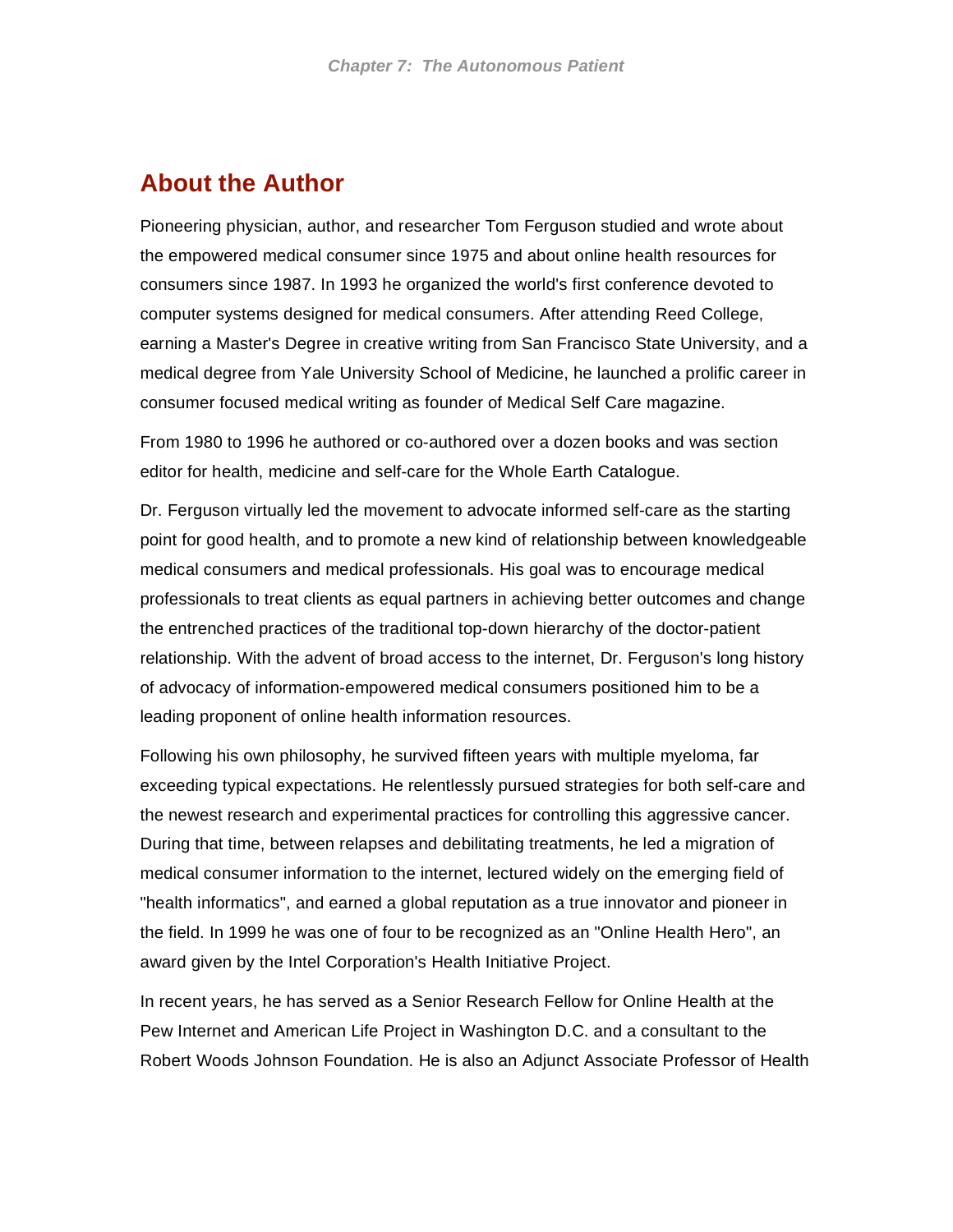Informatics at the University of Texas Health Science Center in Houston, a Senior Associate at Boston's Center for Clinical Computing, a medical computing think-tank associated with Harvard Medical School and Beth Israel Deaconess Hospital, and most recently joined the University of Arkansas Medical Sciences Center as an adjunct faculty where he initiated a patient centered quality improvement program at the Myeloma Institute for Research and Therapy.

Tom Ferguson, M.D. died April 14, 2006 at the UAMS medical center hospital in Little Rock Arkansas, where he was undergoing treatment for multiple myeloma.

From the obituary published in the Austin-American Statesman, April 19, 2006 and posted online at: http://doctom.com/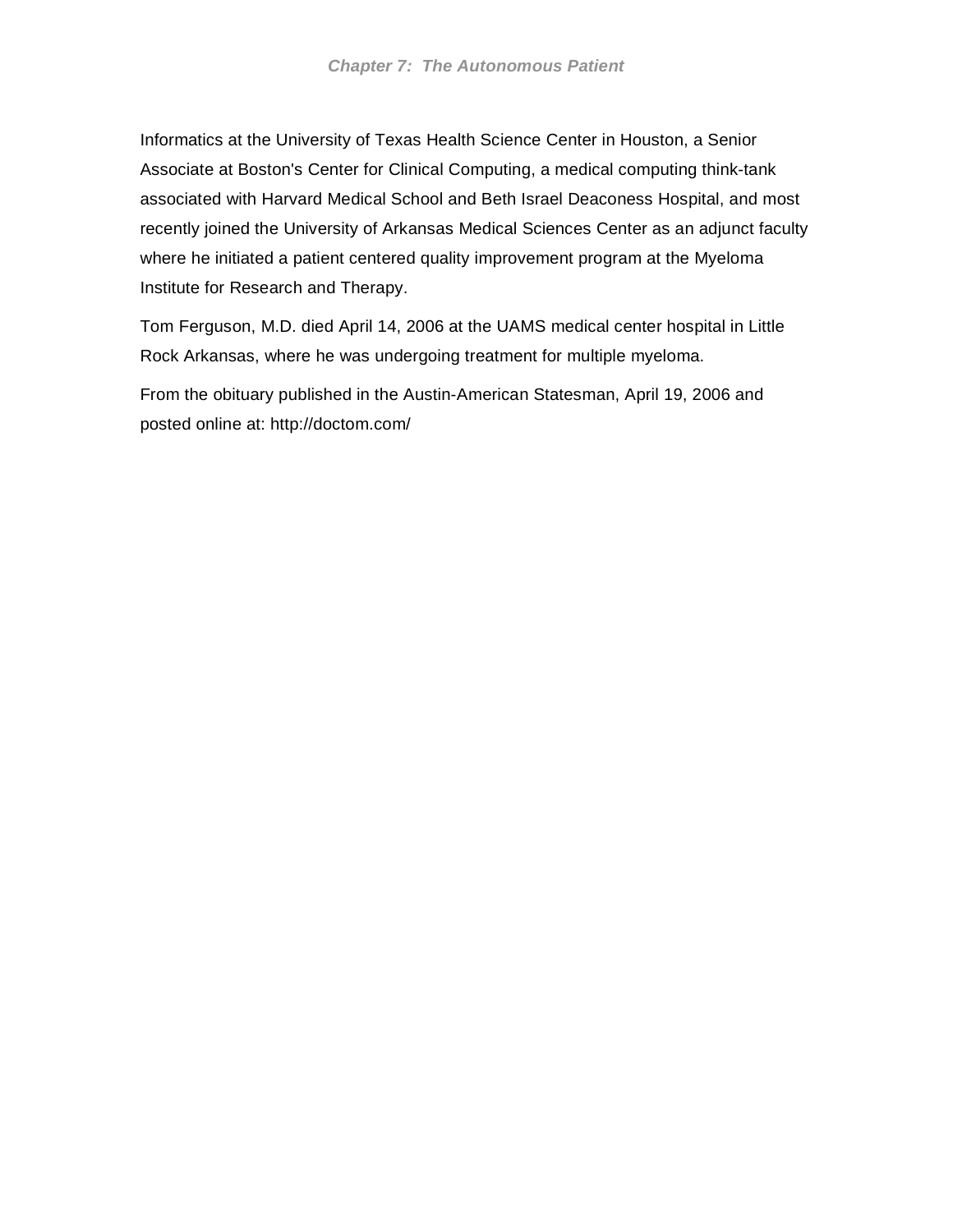# **About The e-Patients Scholars Working Group**

For more than five years Tom Ferguson gathered together a group of friends, colleagues and thought leaders in the field of online health. This collaboration was helpful for Tom as he formulated his thoughts about e-patients and this White Paper. It was enormously exciting for the rest of us who got to exchange ideas with people outside our usual contacts. Tom fed us, entertained us, stimulated us and helped us imagine a new paradigm for health care.

Tom's death devastated us. He was the glue that held us together. We undertook the completion of this White Paper as an expression of our love for Tom and respect for his vision. We hope we have captured the critical elements that Tom had identified.

**Susannah Fox,** Director of Research for the Pew Internet & American Life Project and principal author of the Pew Internet & American Life Project's survey reports on epatients and online health.

**Gilles Frydman,** Founder & President of the Association of Cancer Online Resources www.acor.org, the largest online support group for cancer patients.

**Joe Graedon, MS,** pharmacologist & **Teresa Graedon, PhD,** medical anthropologist. Together they write consumer drug books and a syndicated consumer health newspaper column and host a public radio show, all called "The People's Pharmacy." (www.peoplespharmacy.com)

**Alan Greene, MD,** Stanford pediatrician & **Cheryl Greene,** web site producer. In 1995 they launched their pediatric web site, www.drgreene.com, the first physician Web site on the Internet. Dr. Greene has been recognized by Intel's Internet Health Initiative as one of four pioneering Online Health Heroes "who are developing innovative and compelling new ways to use the Internet to advance public health."

**John Grohol, PsyD,** Pioneer in online mental health and founder of PsychCentral.com. He co-founded Mental Health Net in 1995, one of the largest mental health portals at that time. Dr. Grohol is the author of *The Insider's Guide to Mental Health Resources Online* (Guilford, 2003).

**Dan Hoch, MD,** Massachusetts General Hospital. Leading physician pioneering online support group for his neurology patients.